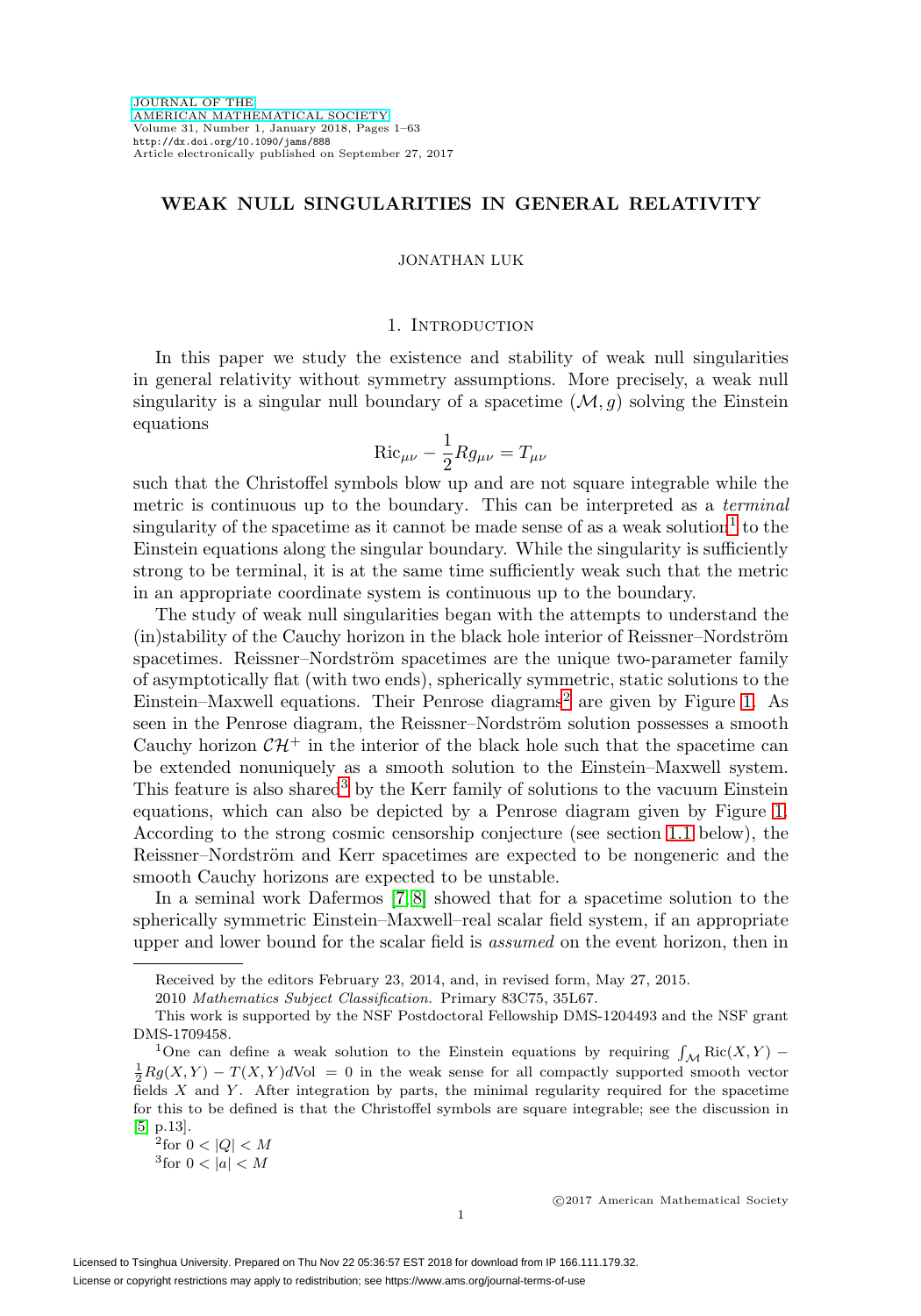

<span id="page-1-0"></span>FIGURE 1. The Penrose diagram of Reissner–Nordström spacetimes

a neighborhood of timelike infinity, the black hole terminates in a weak null singularity. The necessary upper bound was shown to hold for nonextremal black hole spacetimes arising from asymptotically flat initial data by Dafermos and Rodnianski [\[10\]](#page-61-3). In particular this implies that near timelike infinity, the terminal boundary of the Cauchy development does not contain a spacelike portion.

In a more recent work [\[9\]](#page-61-4), Dafermos showed that if, in addition to assuming the two black hole exterior regions settle to Reissner–Nordström with appropriate rates, the initial data are moreover globally close to that of Reissner–Nordström, then the maximal Cauchy development of the data possesses the same Penrose diagram as Reissner–Nordström. In particular the spacetime terminates in a global bifurcate weak null singularity and the singular boundary does not contain any spacelike portion.

The works [\[7](#page-61-0)[–9\]](#page-61-4) were in part motivated by the physics literature on the instability of Cauchy horizons, weak null singularities and the strong cosmic censorship conjecture. It will be discussed below in section [1.1.](#page-5-0)

While the works of Dafermos  $[7-9]$  $[7-9]$  are restricted to the class of spherically symmetric spacetimes, they nonetheless suggest the genericity of weak null singularities in the black hole interior, at least "in a neighborhood of timelike infinity". In particular they motivate the following conjecture for the vacuum Einstein equations,

<span id="page-1-3"></span>
$$
Ric_{\mu\nu} = 0.
$$

## <span id="page-1-2"></span>**Conjecture 1.**

(1) Consider the characteristic initial value problem with smooth characteristic initial data on a pair of null hypersurfaces  $H_0$  and  $H_0$  intersecting on a 2-sphere. Suppose that  $H_0$  is an affine complete null hypersurface on which the data approach that of the event horizon of a Kerr solution (with  $0 < |a| < M$ ) at a sufficiently fast polynomial rate.<sup>[4](#page-1-1)</sup> Then the development

<span id="page-1-1"></span><sup>4</sup>In particular this applies if an asymptotically flat spacetime has an exterior region which approaches a subextremal Kerr solution at a sufficiently fast polynomial rate. This also holds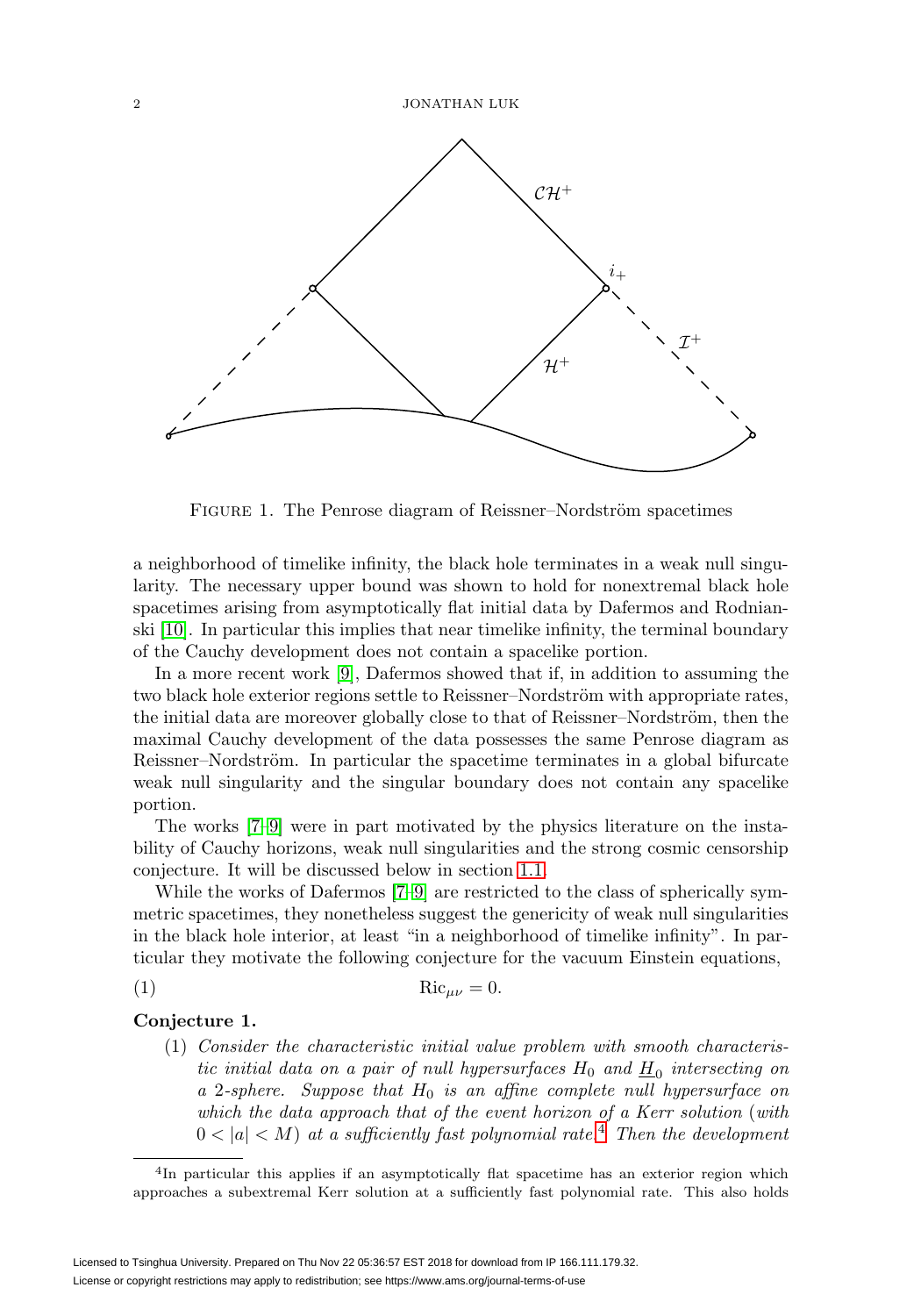

<span id="page-2-0"></span>Figure 2. Region of existence in Conjecture [1](#page-1-2)

 $(M, q)$  of the initial data possesses a null boundary "emanating from timelike infinity  $i_{+}$ " through which the spacetime is extendible with a continuous metric (see shaded region in Figure [2](#page-2-0)). Moreover, given an appropriate "lower bound" on the  $H_0$ , this piece of null boundary is generically a weak null singularity with nonsquare-integrable Christoffel symbols.

(2) (Ori, see discussion in [\[9\]](#page-61-4)) If the data for  $(M, g)$  on a complete two-ended asymptotically flat Cauchy hypersurface are globally a small perturbation of two-ended Kerr initial data (with  $0 < |a| < M$ ), then the maximal Cauchy development possesses a global bifurcate future null boundary ∂M. Moreover, for generic such perturbations of Kerr,  $\partial \mathcal{M}$  is a global bifurcate weak null singularity which intersects every futurely causally incomplete geodesic.

If Conjecture [1](#page-1-2) is true, then in particular there exist local stable weak null singularities for the vacuum Einstein equations without symmetry assumptions. We show in this paper that there is in fact a large class of such singularities, parameterized by singular initial data. More specifically, we solve a characteristic initial value problem with singular initial data and construct a class of stable bifurcate weak null singularities.

To motivate the strength of the singularity considered in this paper, we first recall the strength of the spherically symmetric weak null singularities in a neighborhood of Reissner–Nordström studied in  $[8]$ . The instability of the Reissner–Nordström Cauchy horizon is in fact already suggested by a linear analysis (see [\[4,](#page-61-5)[20,](#page-62-0)[23\]](#page-62-1)). For a spherically symmetric solution to the linear wave equation which has a polynomially decaying (in the Eddington–Finkelstein coordinates) tail<sup>[5](#page-2-1)</sup> along the event horizon, there is a singularity in a  $(C<sup>0</sup>)$ -regular coordinate system near the Cauchy horizon of the strength<sup>[6](#page-2-2)</sup>

<span id="page-2-3"></span>(2) 
$$
|\partial_{\underline{u}} \phi| \sim (\underline{u}_* - \underline{u})^{-1} \log^{-p} \left( \frac{1}{\underline{u}_* - \underline{u}} \right),
$$

for some  $p > 1$  as  $\underline{u} \to \underline{u}_*$ . In particular along an outgoing null curve,  $\partial_{\underline{u}} \phi$  is integrable but not  $L^q$ -integrable for any  $q > 1$ . In the spacetimes constructed by

in the case where the Cauchy hypersurface has only one asymptotically flat end. In that case, numerical work in spherical symmetry [\[13\]](#page-61-6) suggests that the singular boundary may also contain a nonempty spacelike portion, in addition to the null portion.

<span id="page-2-1"></span><sup>5</sup>with upper and lower bounds

<span id="page-2-2"></span> $6$ This statement regarding the *linear* wave equation can be inferred using the methods in [\[7\]](#page-61-0) for the nonlinear coupled Einstein–Maxwell–scalar field system.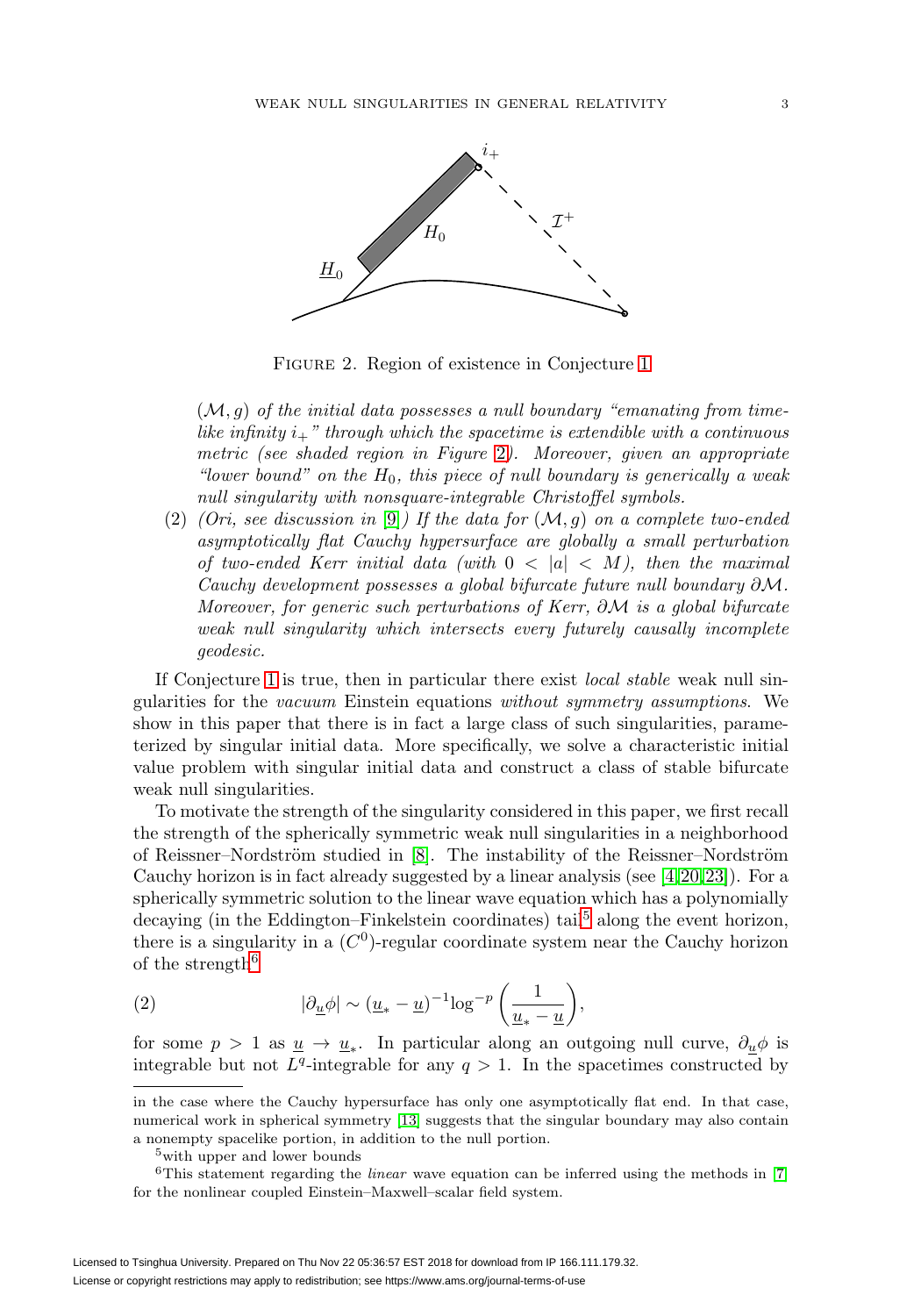Dafermos [\[7,](#page-61-0)8], it was shown moreover that even in the nonlinear setting,  $\partial_u \phi$  is also singular but remains integrable. A more precise analysis will show that in fact the spherically symmetric scalar field in the nonlinear setting of [\[8\]](#page-61-1) also blows up at a rate given by [\(2\)](#page-2-3).

Returning to the problem of constructing stable weak null singularities in vacuum, our construction is based on solving a characteristic initial value problem with singular data. We will in fact construct spacetimes not only with one weak null singularity, but instead they will contain two weak null singularities terminating at a bifurcate sphere. More precisely, the data on the initial characteristic hypersurface  $H_0$  (resp.  $H_0$ ) is determined by the traceless part of the null second fundamental form  $\hat{\chi}$  (resp.  $\hat{\chi}$ ). We consider singular initial data satisfying in particular

$$
|\hat{\chi}| \sim (\underline{u}_* - \underline{u})^{-1} \log^{-p} \left(\frac{1}{\underline{u}_* - \underline{u}}\right)
$$
, for some  $p > 1$ ,

and

$$
|\underline{\hat{\chi}}| \sim (u_* - u)^{-1} \log^{-p} \left( \frac{1}{u_* - u} \right), \quad \text{for some } p > 1.
$$

This singularity is consistent with the strength of the weak null singularities in [\(2\)](#page-2-3).

The following is a first version of the main result of this paper (see Figure [3\)](#page-3-0). We refer the readers to the statement of Theorems [2,](#page-9-0) [3](#page-10-0) and [4](#page-11-0) for a more precise formulation of the theorem.

<span id="page-3-1"></span>**Theorem 1** (Main theorem, first version). For a class of singular characteristic initial data without any symmetry assumptions for the vacuum Einstein equations

$$
\text{Ric}_{\mu\nu} = 0
$$

with the singular profile as above (see precise requirements on the data in section [1.3](#page-8-0)) and for  $\epsilon$  sufficiently small and  $u_*, u_* \leq \epsilon$ , there exists a unique smooth spacetime  $(M, g)$  endowed with a double null foliation  $(u, \underline{u})$  in  $0 \le u < u_*, 0 \le \underline{u}$  $u_*$ , which satisfies the vacuum Einstein equations with the given data. Associated to  $(\mathcal{M}, g)$ , there exists a coordinate system  $(u, \underline{u}, \theta^1, \theta^2)$  such that the metric extends continuously to the boundary but the Christoffel symbols are not in  $L^2$ .



<span id="page-3-0"></span>Figure 3. Region of existence in Theorem [1](#page-3-1)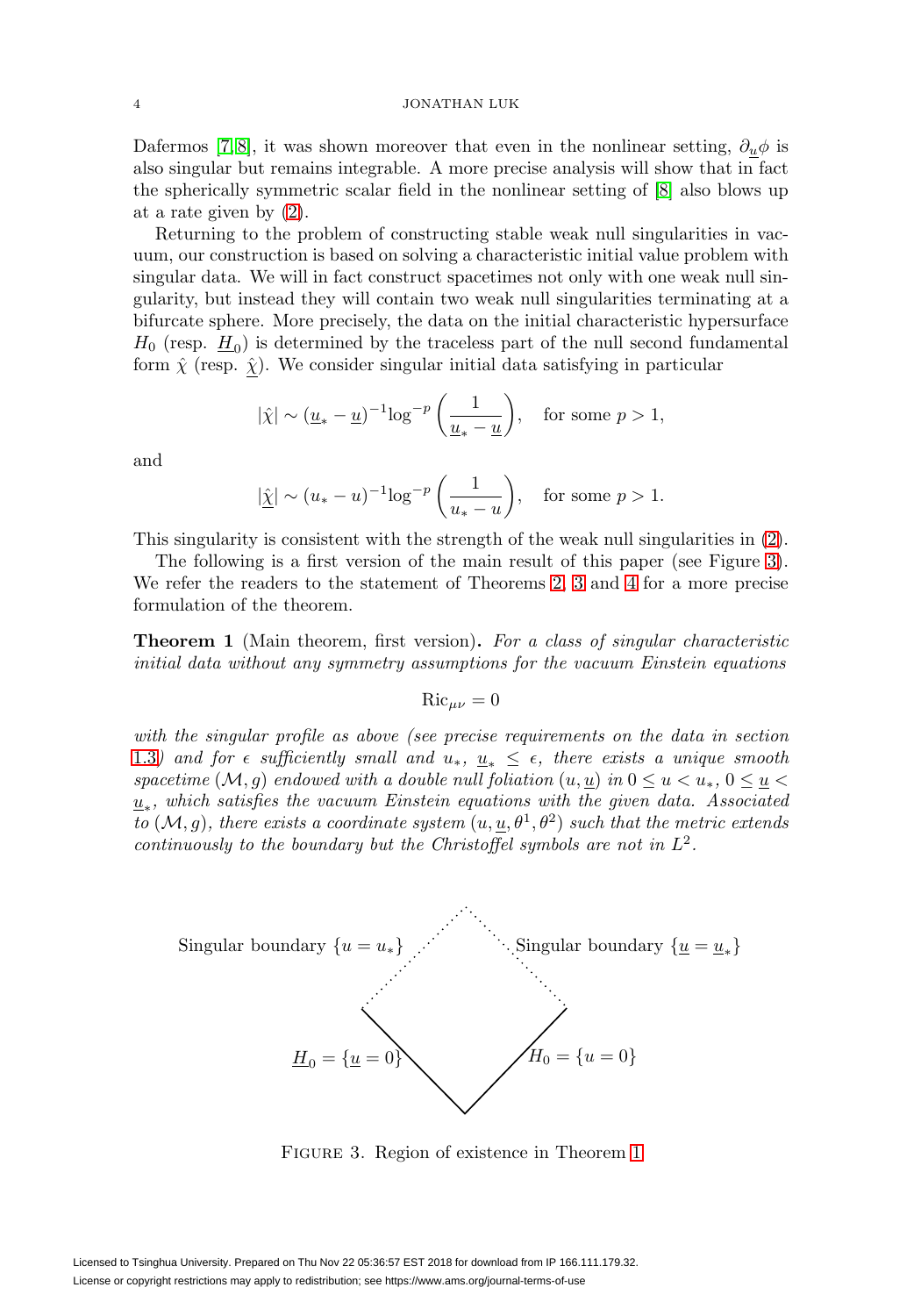Remark 1. This class of stable local weak null singularities that we construct in particular provides the first construction of weak null singularities of such strength for the vacuum Einstein equations.[7](#page-4-0)

Theorem [1](#page-3-1) allows singularities on both initial null hypersurface and is valid in the region where  $u_*$  and  $\underline{u}_*$  are sufficiently small. In the context of the interior of black holes, this corresponds to the darker shaded region in Figure [4.](#page-4-1) The existence theorem clearly implies an existence result when the data are only singular on one of the initial null hypersurfaces. In that context, we can in fact combine the methods in this paper with that in [\[17\]](#page-62-2) to show that the domain of existence can be extended so that only one of the characteristic length scales is required to be small. More precisely, we allow that data on  $H_0$  such that

$$
|\hat{\chi}| \sim (\underline{u}_* - \underline{u})^{-1} \log^{-p} \left(\frac{1}{\underline{u}_* - \underline{u}}\right)
$$
, for some  $p > 1$ ,

on  $0 \le u \le u_* \le C$  and the data on  $\underline{H}_0$  are smooth on  $0 \le u \le u_* \le \epsilon$ . Then for  $\epsilon$ sufficiently small, the spacetime  $(M, g)$  remains smooth in  $0 \le u < u_*$ ,  $0 \le u \le u_*$ (see for example the lightly shaded region in Figure [4\)](#page-4-1). We will omit the details of the proof of this result.



<span id="page-4-1"></span>Figure 4. Domains of existence

Theorem [1,](#page-3-1) which proves the existence and stability of the conjecturally generic weak null singularities, can be viewed as a first step toward Conjecture [1.](#page-1-2) A next step is an analogue of [\[8\]](#page-61-1) for the vacuum Einstein equations without symmetry assumptions, i.e., to solve the characteristic initial value problem inside the black hole with data prescribed on the event horizon that is approaching Kerr at appropriate rates. This requires an understanding of the formation of weak null singularities

<span id="page-4-0"></span><sup>7</sup>We recall Birkhoff's theorem which states that the only spherically symmetric vacuum spacetimes are the Minkowski and Schwarzschild solutions. Thus to construct stable examples of weak null singularities in vacuum, one necessarily works outside the class of spherically symmetric spacetimes.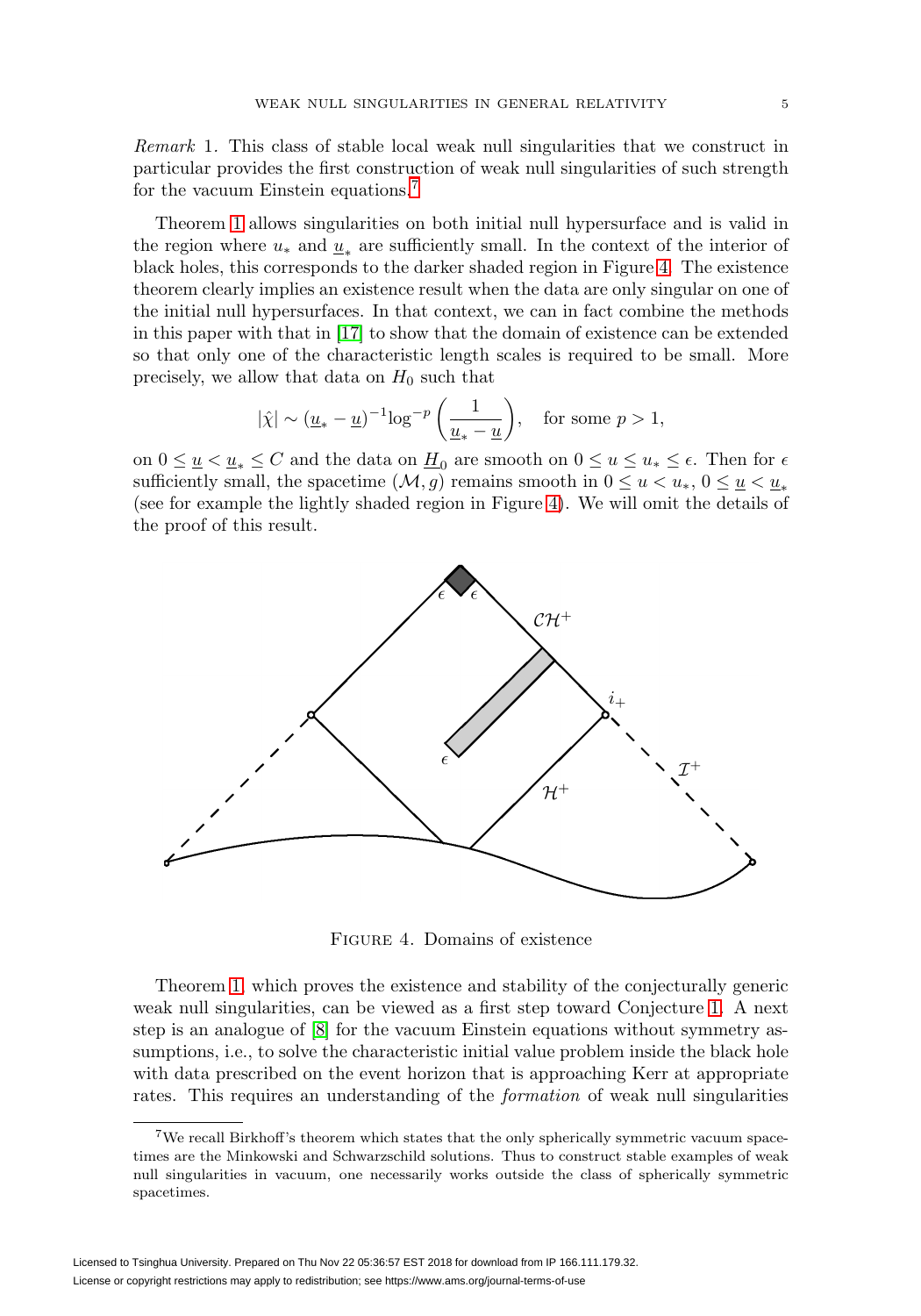#### 6 JONATHAN LUK

from smooth data on the event horizon (see part (1) of Conjecture [1\)](#page-1-2). A full resolution of Conjecture [1,](#page-1-2) part (2), however, requires in addition an understanding of the decay rates of gravitational radiation along the event horizon for generic perturbations of Kerr spacetime. This latter problem is intimately tied to the problem of the nonlinear stability of Kerr spacetimes, which continues to be one of the most important and challenging open problems in mathematical general relativity. Nevertheless, significant progress has been made for the corresponding linear problem in the past decade. We refer the readers to the survey of Dafermos and Rodnianski [\[11\]](#page-61-7) for more about this linear problem.

The approach for the main theorem applies equally well to the Einstein–Maxwell– scalar field system without symmetry assumptions.[8](#page-5-1) Thus, we show that the weak null singularity of Dafermos [\[8\]](#page-61-1), which arises from appropriately decaying data on the event horizon, is stable against nonspherically symmetric perturbations on the hypersurface  $\Sigma$  sufficiently far within the black hole region (see Figure [5\)](#page-5-2).



<span id="page-5-2"></span>Figure 5. Perturbations in the black hole interior of Dafermos spacetimes

<span id="page-5-0"></span>1.1. **Weak null singularities and strong cosmic censorship conjecture.** The study of weak null singularities can be viewed in the larger context of Penrose's celebrated strong cosmic censorship conjecture in general relativity. The conjecture states that for generic asymptotically flat initial data for "reasonable" Einsteinmatter systems, the maximal Cauchy development is future inextendible as a suitably regular Lorentzian manifold. This would guarantee general relativity to be a deterministic theory.

As pointed out above, the Kerr and Reissner–Nordström families of solutions (of the Einstein vacuum and Einstein–Maxwell equations, respectively) have maximal Cauchy developments that are extendible as larger smooth spacetimes unless the

<span id="page-5-1"></span><sup>8</sup>This can be easily seen by decomposing the Maxwell field and the gradient of the scalar field in terms of the null frame below. The components in this decomposition obey equations that can be put in the same schematic form as in section [2.4.](#page-20-0) Therefore, the Maxwell field and the scalar field and their derivatives satisfy estimates similar to those for the Ricci coefficients and curvature components.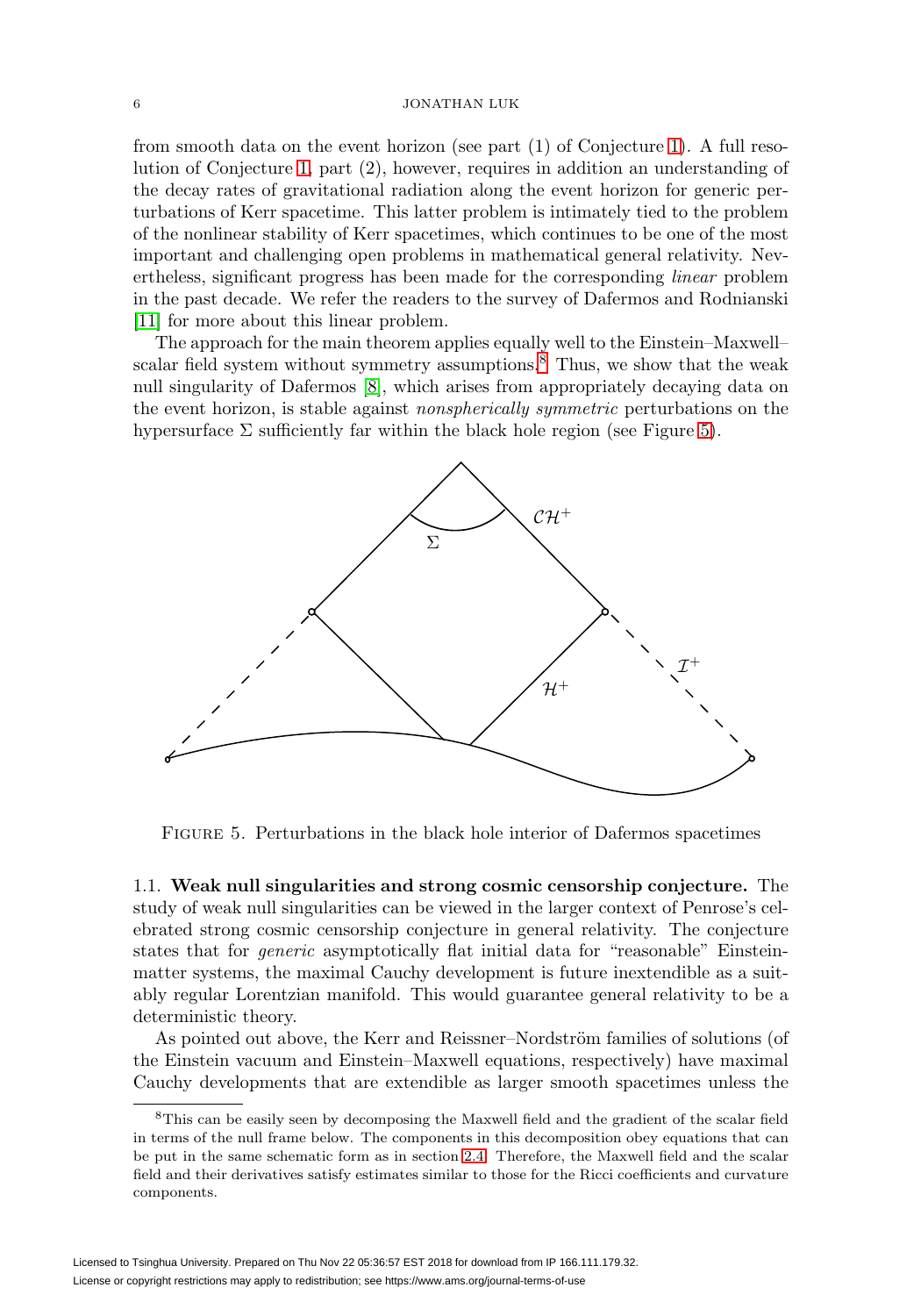angular momentum or the charge vanishes. This is connected with the existence of a smooth Cauchy horizon in the black hole interior such that the spacetime can be extended beyond as a smooth solution. According to the strong cosmic censorship conjecture, this is expected to be nongeneric.

On the other hand, the situation for the Schwarzschild spacetime is more preferable from the point of view of the deterministic nature of the theory. The maximal development of the Schwarzschild spacetime terminates with a spacelike singularity at which the Hawking mass and the curvature scalar invariants blow up. In particular the spacetime cannot be extended in  $C^2$ .

The early motivation for the strong cosmic censorship conjecture, besides the desirability of a deterministic theory, is a linear heuristic argument by Penrose [\[23\]](#page-62-1) suggesting that the Reissner–Nordström Cauchy horizon is unstable. This was also confirmed by the numerical work by Simpson and Penrose [\[27\]](#page-62-3). It is thus conjectured that a small global perturbation would lead to a singularity in the interior of the black hole in such a way that the maximal Cauchy development is future inextendible.

However, the nature of the singular boundary in the interior of black holes was not well understood<sup>[9](#page-6-0)</sup> until the first study of weak null singularity carried out by Hiscock  $[12]$ . In an attempt to understand the instability of the Reissner–Nordström Cauchy horizon, he considered the Vaidya model allowing for a self-gravitating ingoing null dust. In this model, an explicit solution can be found, and he showed that various components of the Christoffel symbols blow up. This, however, was called a whimper singularity as the Hawking mass and the curvature scalar invariants remain bounded.

In subsequent works, Poisson and Israel [\[25,](#page-62-4) [26\]](#page-62-5) added an outgoing null dust to the model considered by Hiscock. While explicit solutions were not available, they were able to deduce that the second outgoing null dust would cause the Hawking mass to blow up at the null singularity. It was then thought of as a stronger singularity than that of Hiscock.

However, from the point of view of partial differential equations, it is more natural to view this singularity at the level of the nonsquare-integrability of the Christoffel symbols, which is exactly the threshold such that the spacetime cannot be defined as a weak solution to the Einstein equations. From this perspective, the singularity of Poisson and Israel is as strong as that of Hiscock, and both singularities can be viewed as terminal boundaries for the spacetimes in question.

While the Christoffel symbols blow up at the Cauchy horizon, one can also think that the Cauchy horizon is "stable" in the sense that no singularity arises before the "original Cauchy horizon". In particular there is no spacelike portion of the singular boundary in a neighborhood of timelike infinity. Thus, this is contrary to the case of the Schwarzschild spacetime. This weak null singularity picture has been further explored and justified in many numerical works (see [\[1–](#page-61-9)[3\]](#page-61-10)).

As we described before, the aforementioned picture of the interior of black holes was finally established by Dafermos in the context of the spherically symmetric Einstein–Maxwell–scalar field system [\[7\]](#page-61-0). This is the main motivation for our present work in which we initiate the study of weak null singularities of similar strength in vacuum without any symmetry assumptions.

<span id="page-6-0"></span> $9$ In particular it was believed that a perturbation of the Reissner–Nordström Cauchy horizon would lead to a Schwarzschild type singularity.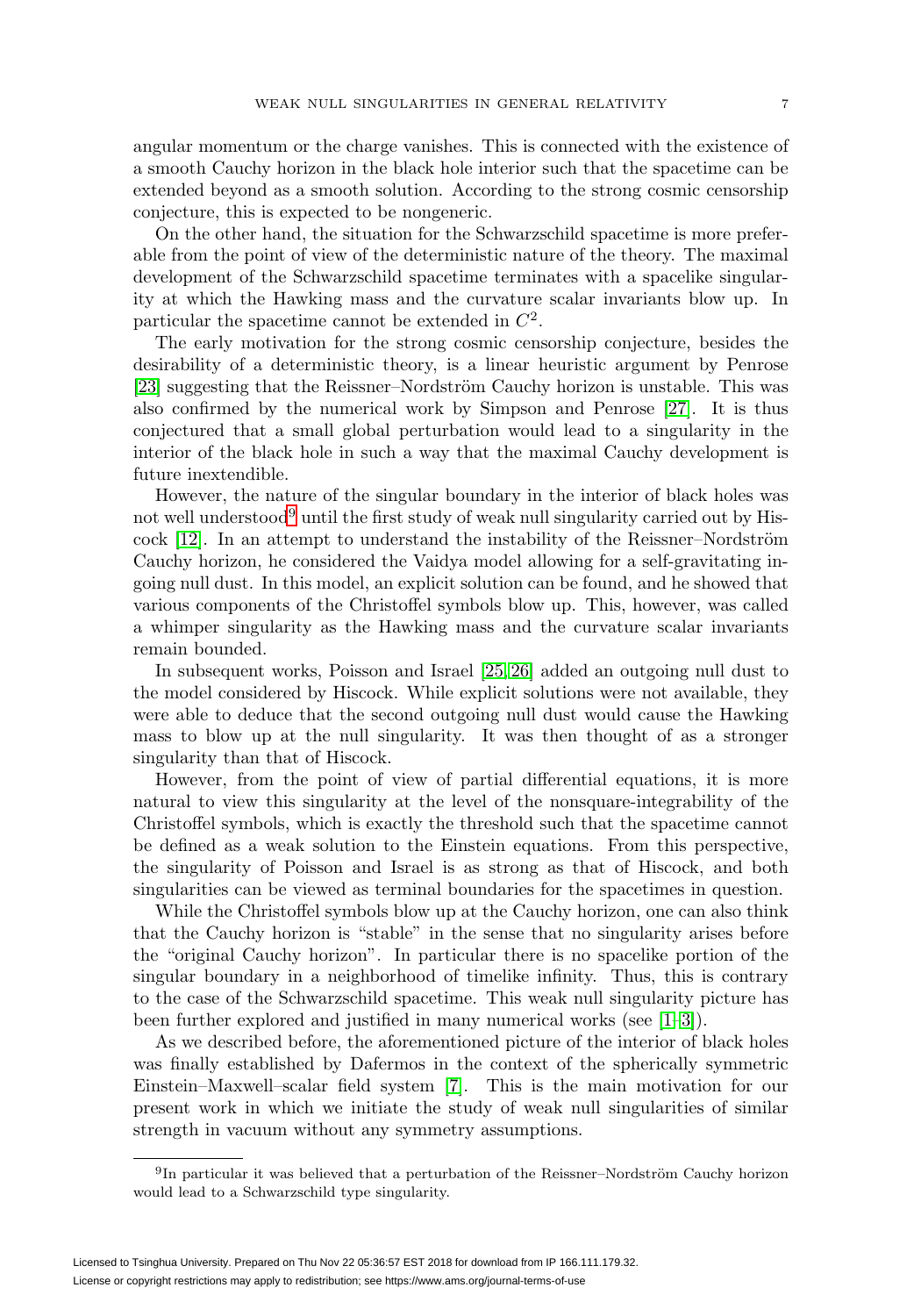#### 8 JONATHAN LUK

Finally, we note that a class of *analytic* spacetimes with slightly weaker singularities have been previously constructed in [\[22\]](#page-62-6). While this class of spacetime is more restrictive, as discussed in [\[22\]](#page-62-6), it nonetheless admits the full "functional degrees of freedom" of the Einstein equations.

1.2. **Comparison with impulsive gravitational waves.** As pointed out by Dafermos [\[9\]](#page-61-4), the weak null singularities that we consider in this paper share many similarities with impulsive gravitational waves. The latter are vacuum spacetimes admitting null hypersurfaces which support delta function singularities in the Riemann curvature tensor. Explicit examples were first constructed by Penrose [\[24\]](#page-62-7), Khan and Penrose [\[14\]](#page-61-11), and Szekeres [\[28\]](#page-62-8). In these spacetimes, while the Christoffel symbols are not continuous, they remain bounded. Therefore, in contrast with the weak null singularities that we consider here, these impulsive gravitational waves are not terminal singularities. In fact, the solution to the vacuum Einstein equation extends beyond the singularity and is smooth except across the singular hypersurface. Nevertheless, both scenarios represent singularities propagating along null hypersurfaces and from a mathematical point of view, the proofs of the existence theory for these singularities share many common features.

In recent joint works with Rodnianski [\[18,](#page-62-9) [19\]](#page-62-10), we initiated the rigorous mathematical study for general impulsive gravitational waves without symmetry assumptions. We constructed the impulsive gravitational waves via solving the characteristic initial problem such that the initial data admit curvature delta singularities supported on an embedded 2-sphere. One of the new ideas in the proof is the use of renormalized energy estimates for the curvature components; i.e., instead of controlling the spacetime curvature components in  $L^2$ , we subtract off an  $L^{\infty}$ correction from some curvature components. This allowed us to derive a closed system of  $L^2$  estimates which is completely independent of the singular curvature components.

In [\[18\]](#page-62-9), when the interaction of impulsive gravitational waves was studied, we also extended the analysis to include a class of spacetimes such that when measured in the worst direction, the Christoffel symbols are merely in  $L^2$ . We proved an existence and uniqueness theorem for spacetimes with such low regularity and showed that the spacetime solution can be extended beyond the singularities. Notice that this result is in fact sharp: this is because if the Christoffel symbols fail to be square integrable, the spacetime cannot be extended as a weak solution to the Einstein equations (see footnote [1\)](#page-0-3).

By contrast, the spacetimes considered in this paper have Christoffel symbols which are <sup>[10](#page-7-0)</sup> not in  $L^2$ . Even though the weak null singularities are terminal singularities in the sense that there cannot be an existence theory beyond them, the theory developed in [\[18,](#page-62-9) [19\]](#page-62-10) can be extended to control the spacetime up to the singularity. Moreover, our main theorem, which allows for two weak null singularities terminating at their intersection, can be viewed as an extension of the result in [\[18\]](#page-62-9) on the interaction of two impulsive gravitational waves. In particular the renormalized energy of [\[18,](#page-62-9) [19\]](#page-62-10) plays an important role in the proof of our main theorem. However, even after renormalization, the renormalized curvature is still singular (i.e., not in  $L^2$ ) and has to be dealt with using an additional weighted estimate.

<span id="page-7-0"></span><sup>&</sup>lt;sup>10</sup>In fact, we allow initial data to be in  $L^p$  only for  $p = 1$ , but not for any  $p > 1$ .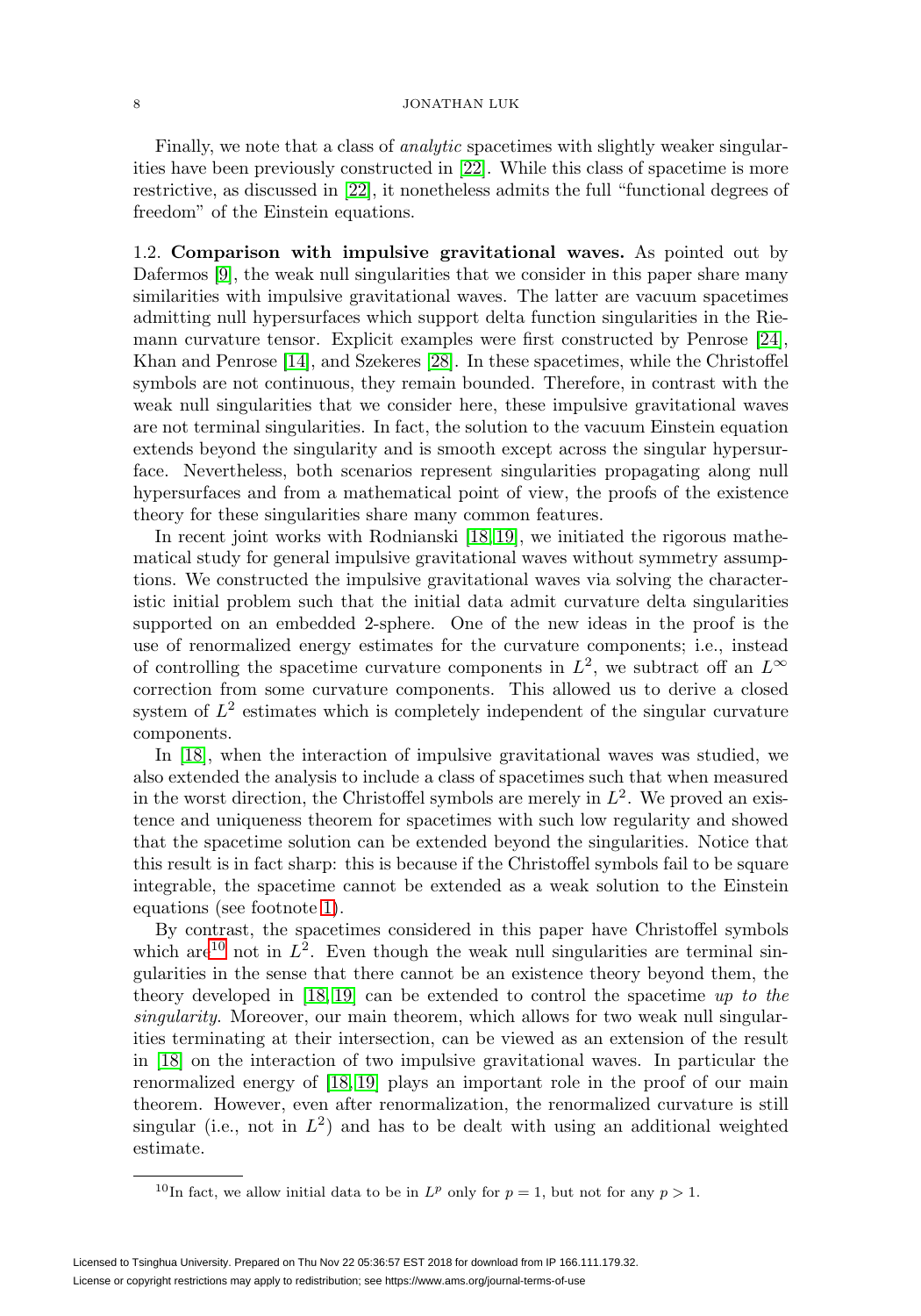<span id="page-8-0"></span>1.3. **Description of the main results.** Our setup is the characteristic initial value problem with initial data given on two null hypersurfaces  $H_0$  and  $H_0$  intersecting at a 2-sphere  $S_{0,0}$  (see Figure [6\)](#page-8-1). We will follow the general notations in  $[5, 15, 16].$  $[5, 15, 16].$  $[5, 15, 16].$  $[5, 15, 16].$ 



<span id="page-8-1"></span>FIGURE 6. The basic setup

We introduce a null frame  $\{e_1, e_2, e_3, e_4\}$  adapted to a double null foliation  $(u, \underline{u})$ (see section [2.1\)](#page-15-0). Denote the constant u hypersurfaces by  $H_u$ , the constant  $u$ hypersurfaces by  $\underline{H}_u$  and their intersections by  $S_{u,\underline{u}} = H_u \cap \underline{H}_u$ . Decompose the Riemann curvature tensor with respect to the null frame  $\{e_1, e_2, e_3, e_4\}$ :

$$
\alpha_{AB} = R(e_A, e_4, e_B, e_4), \qquad \underline{\alpha}_{AB} = R(e_A, e_3, e_B, e_3),
$$
  
\n
$$
\beta_A = \frac{1}{2}R(e_A, e_4, e_3, e_4), \qquad \underline{\beta}_A = \frac{1}{2}R(e_A, e_3, e_3, e_4),
$$
  
\n
$$
\rho = \frac{1}{4}R(e_4, e_3, e_4, e_3), \qquad \sigma = \frac{1}{4} * R(e_4, e_3, e_4, e_3).
$$

We also define the Gauss curvature of the 2-spheres associated to the double null foliation to be  $K$ . Define also the following Ricci coefficients with respect to the null frame:

$$
\chi_{AB} = g(D_A e_4, e_B), \qquad \chi_{AB} = g(D_A e_3, e_B),
$$
  
\n
$$
\eta_A = -\frac{1}{2}g(D_3 e_A, e_4), \qquad \underline{\eta}_A = -\frac{1}{2}g(D_4 e_A, e_3),
$$
  
\n
$$
\omega = -\frac{1}{4}g(D_4 e_3, e_4), \qquad \underline{\omega} = -\frac{1}{4}g(D_3 e_4, e_3),
$$
  
\n
$$
\zeta_A = \frac{1}{2}g(D_A e_4, e_3).
$$

Let  $\hat{\chi}$  (resp.  $\hat{\chi}$ ) be the traceless part of  $\chi$  (resp.  $\chi$ ).

The data on  $H_0$  are given on  $0 \leq \underline{u} \leq \underline{u}_*$  such that  $\chi$  becomes singular as  $\underline{u} \to \underline{u}_*$ . Similarly, the data on  $\underline{H}_0$  is given on  $0 \le u < u_*$  such that  $\chi$  becomes singular as  $u \rightarrow u_*$ .

More precisely, let  $f_1 : [0, \underline{u}_*) \to \mathbb{R}$  be a smooth function such that  $f_1(x) \geq 0$  is decreasing and

$$
\int_0^{\underline{u}_*}\frac{1}{f_1(x)^2}dx < \infty
$$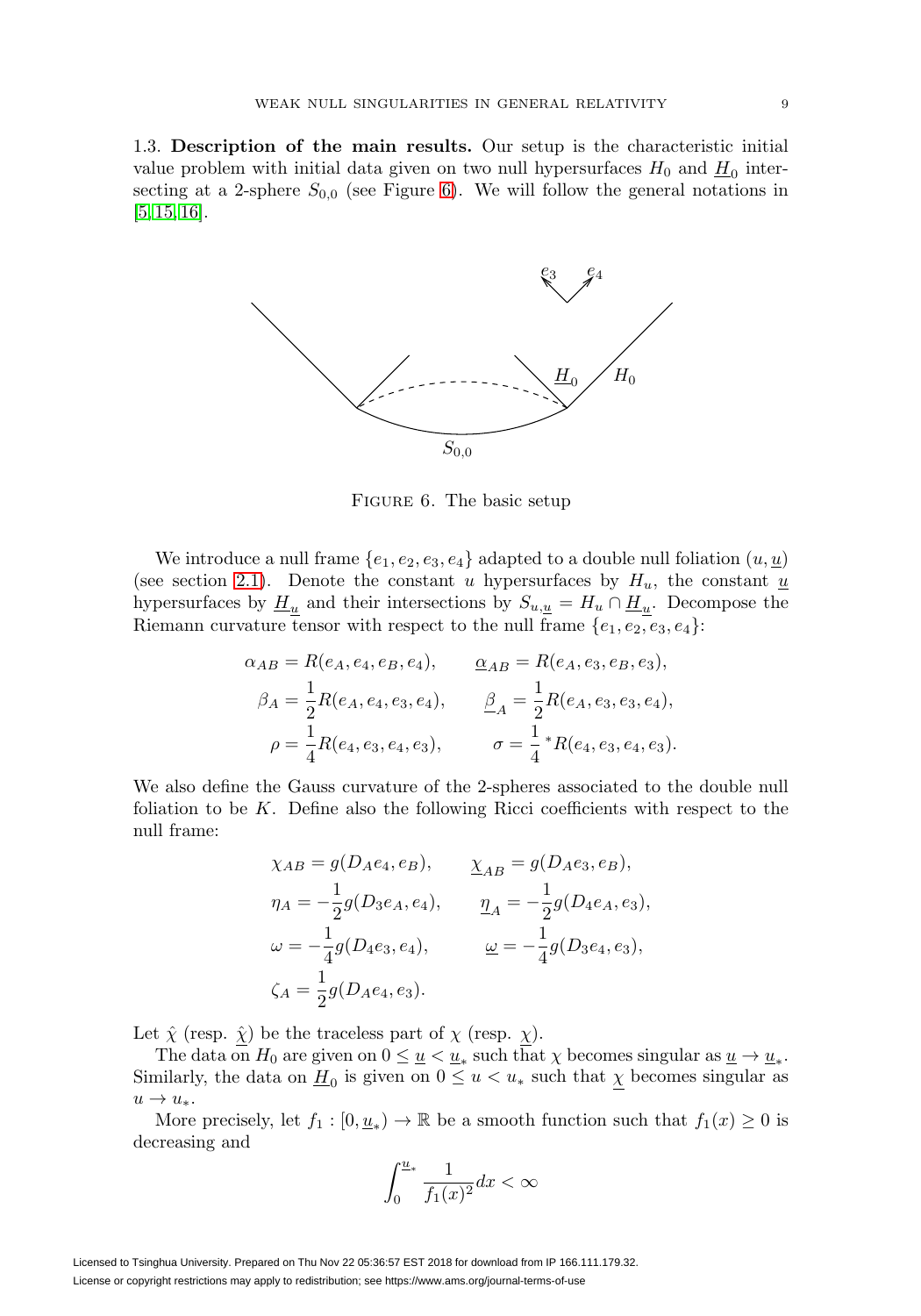(resp. let  $f_2 : [0, u_*) \to \mathbb{R}$  be a smooth function such that  $f_2(x) \geq 0$  is decreasing and

$$
\int_0^{u_*} \frac{1}{f_2(x)^2} dx < \infty).
$$

For example,  $f_1$  can be taken to be  $f_1(x) = (\underline{u}_* - x)^{\frac{1}{2}} \log^p(\frac{1}{\underline{u}_* - x})$  for  $p > \frac{1}{2}$ .

Our main theorem shows local existence for a class of singular initial data with<sup>[11](#page-9-1)</sup>

 $|\chi(0, \underline{u})| \lesssim f_1(\underline{u})^{-2}, \qquad |\chi(u, 0)| \lesssim f_2(u)^{-2}.$ 

We construct a (unique) solution  $(M, g)$  to the vacuum Einstein equations in the region  $u < u_*, \underline{u} < \underline{u}_*,$  where  $u_*, \underline{u}_* \leq \epsilon$ , and

(3) 
$$
\int_0^{\underline{u}_*} f_1(\underline{u})^{-2} d\underline{u}, \qquad \int_0^{u_*} f_2(u)^{-2} du \le \epsilon^2.
$$

Here,  $(u, \underline{u})$  is a double null foliation for  $(\mathcal{M}, g)$  and the metric g takes the form

$$
g = -2\Omega^2 (du \otimes d\underline{u} + d\underline{u} \otimes du) + \gamma_{AB} (d\theta^A - b^A du) \otimes (d\theta^B - b^B du)
$$

in the  $(u, \underline{u}, \theta^1, \theta^2)$  coordinate system (to be defined in section [2.2\)](#page-16-0). Define also  $\nabla$  to be the induced Levi-Cevita connection on the 2-spheres of constant u and  $\underline{u}$ , i.e.,  $S_{u,u}$ , and  $\nabla_3$ ,  $\nabla_4$  to be the projections of the covariant derivatves  $D_3$ ,  $D_4$  to the tangent space of  $S_{u,u}$ . Our main theorem (Theorem [1\)](#page-3-1) can be stated precisely as a combination of Theorems [2,](#page-9-0) [3](#page-10-0) and [4.](#page-11-0) The first main result is the following theorem, which shows the existence of a spacetime up to the (potentially singular) null boundaries:

<span id="page-9-0"></span>**Theorem 2.** Consider the characteristic initial value problem for

<span id="page-9-2"></span>
$$
\text{(4)} \quad \text{Ric}_{\mu\nu} = 0
$$

with data that are smooth on  $H_0 \cap \{0 \le u \le u_*\}$  and  $H_0 \cap \{0 \le u \le u_*\}$  such that the following hold.

• There exists an atlas such that in each coordinate chart with local coordinates  $(\theta^1, \theta^2)$ , the initial metric  $\gamma_0$  on  $S_{0,0}$  obeys

$$
d \leq \det \gamma_0 \leq D
$$

and

$$
\sum_{i_1+i_2\leq 6}\left|\left(\frac{\partial}{\partial\theta^1}\right)^{i_1}\left(\frac{\partial}{\partial\theta^2}\right)^{i_2}\gamma_{BC}\right|\leq D.
$$

• The metric on  $H_0$  and  $H_0$  satisfies the gauge conditions

 $\Omega=1$  on  $H_0$  and  $H_0$ 

and

$$
b^A = 0 \quad on \underline{H}_0.
$$

<span id="page-9-1"></span><sup>11</sup>We assume also bounds for the angular derivatives that are consistent with this singular profile (see the precise statement in Theorem [2\)](#page-9-0).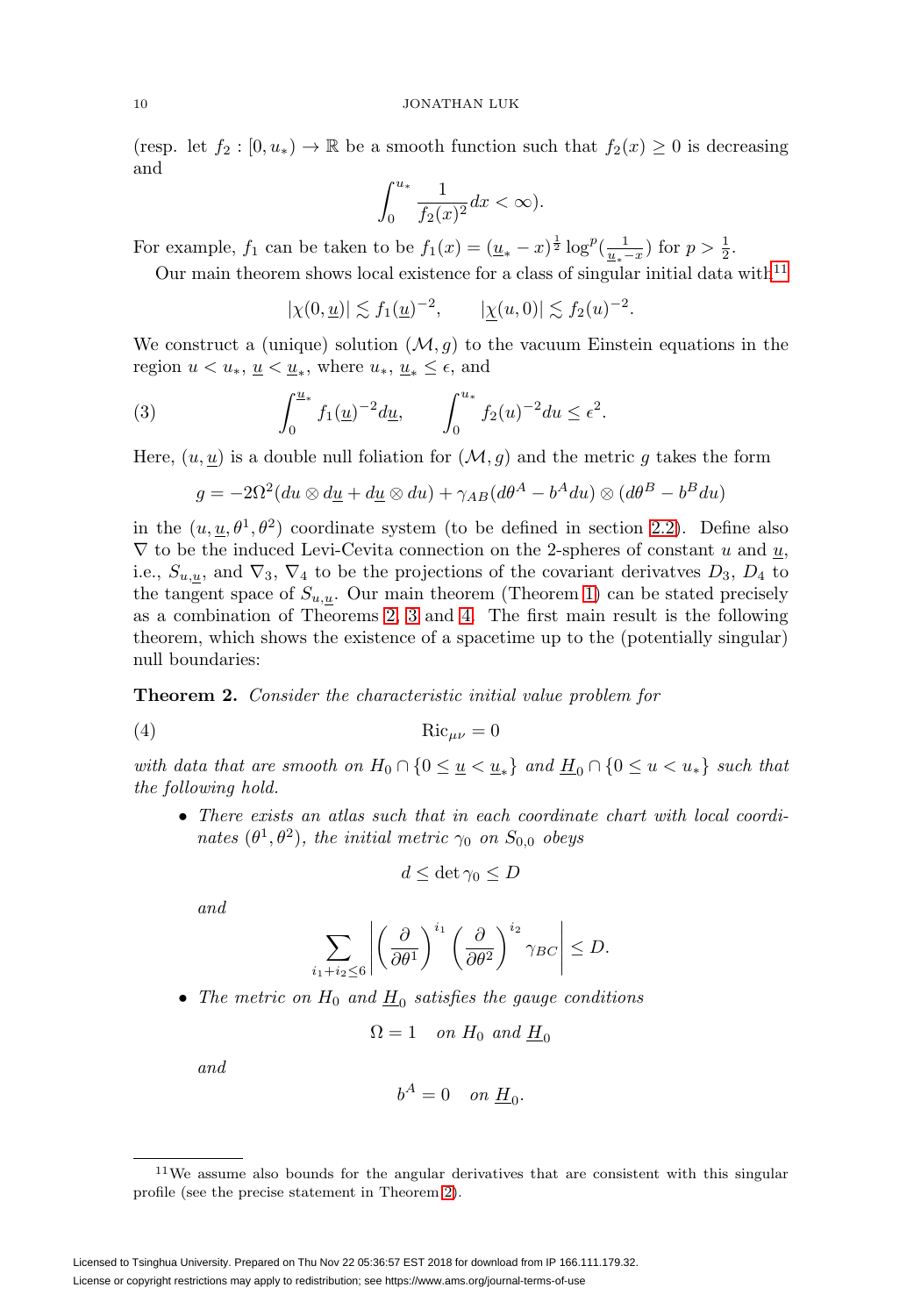• The Ricci coefficients on the initial hypersurface  $H_0$  verify

$$
\begin{aligned} \sum_{i\leq 5}\sup_{\underline{u}}\left\|f_1{}^2(\underline{u})\nabla^i\chi\right\|_{L^2(S_{0,\underline{u}})}\leq D,\\ \sum_{i\leq 4}\sup_{\underline{u}}\left\|\nabla^i\zeta\right\|_{L^2(S_{0,\underline{u}})}\leq D,\\ \sum_{i\leq 4}\sup_{\underline{u}}\left\|\nabla^i\mathrm{tr}\,\underline{\chi}\right\|_{L^2(S_{0,\underline{u}})}\leq D. \end{aligned}
$$

• The Ricci coefficients on the initial hypersurface  $H_0$  verify

$$
\sum_{i \leq 5} \sup_{u} \|f_2^2(u)\nabla^i \underline{\chi}\|_{L^2(S_{u,0})} \leq D,
$$
  

$$
\sum_{i \leq 4} \sup_{u} \|\nabla^i \zeta\|_{L^2(S_{u,0})} \leq D,
$$
  

$$
\sum_{i \leq 4} \sup_{u} \|\nabla^i \text{tr}\,\chi\|_{L^2(S_{u,0})} \leq D.
$$

Then for  $\epsilon$  sufficiently small (depending only on d and D) and

$$
u_*, \underline{u}_* \leq \epsilon, \quad ||f_1(\underline{u})^{-1}||_{L^2_{\underline{u}}}, ||f_2(u)^{-1}||_{L^2_{u}} < \epsilon,
$$

there exists a unique spacetime  $(M, g)$  endowed with a double null foliation  $(u, \underline{u})$  in  $0 \leq u \leq u_*$  and  $0 \leq \underline{u} \leq \underline{u}_*$ , which is a solution to the vacuum Einstein equations [\(4\)](#page-9-2) with the given data. Moreover, the spacetime remains smooth in  $0 \le u < u_*$ and  $0 \leq \underline{u} < \underline{u}_*.$ 

Remark 2. In the following, we will only prove a priori estimates for spacetimes arising from these initial data (see Theorem [5\)](#page-23-0). The existence of a spacetime and the propagation of regularity follow from standard arguments. (For an example of this argument in low regularity, see [\[19,](#page-62-10) Sections 4 and 5]. See also [\[5,](#page-61-2) Chapter 16].)

Remark 3. In order to simplify notations, we will omit the subscripts 1 and 2 in the weight functions  $f_1$  and  $f_2$ . They can be inferred from whether f is a function of u or u.

Remark 4. In section [4,](#page-23-1) we will construct a class of characteristic initial data which satisfies the assumptions of Theorem [2.](#page-9-0)

While the weight  $f$  in the spacetime norms allows the spacetime to be singular, the spacetime metric can be extended beyond the singular hypersurfaces  $H_{u_*}$  and  $H_u$  continuously.

<span id="page-10-0"></span>**Theorem 3.** Under the assumptions of Theorem [2](#page-9-0), the spacetime  $(M, g)$  can be extended continuously up to and beyond the singular boundaries  $\underline{H}_u$  := { $\underline{u} = \underline{u}_*$ },  $H_{u_*} := \{u = u_*\}.$  Moreover, the induced metric and null second fundamental form on the interior of the limiting hypersurfaces  $\underline{H}_{u_{\ast}}$  and  $H_{u_{\ast}}$  are regular. More precisely, for any coordinate chart  $U_i$  on  $S_{0,0}$ , the metric components  $\gamma$ , b,  $\Omega$  satisfy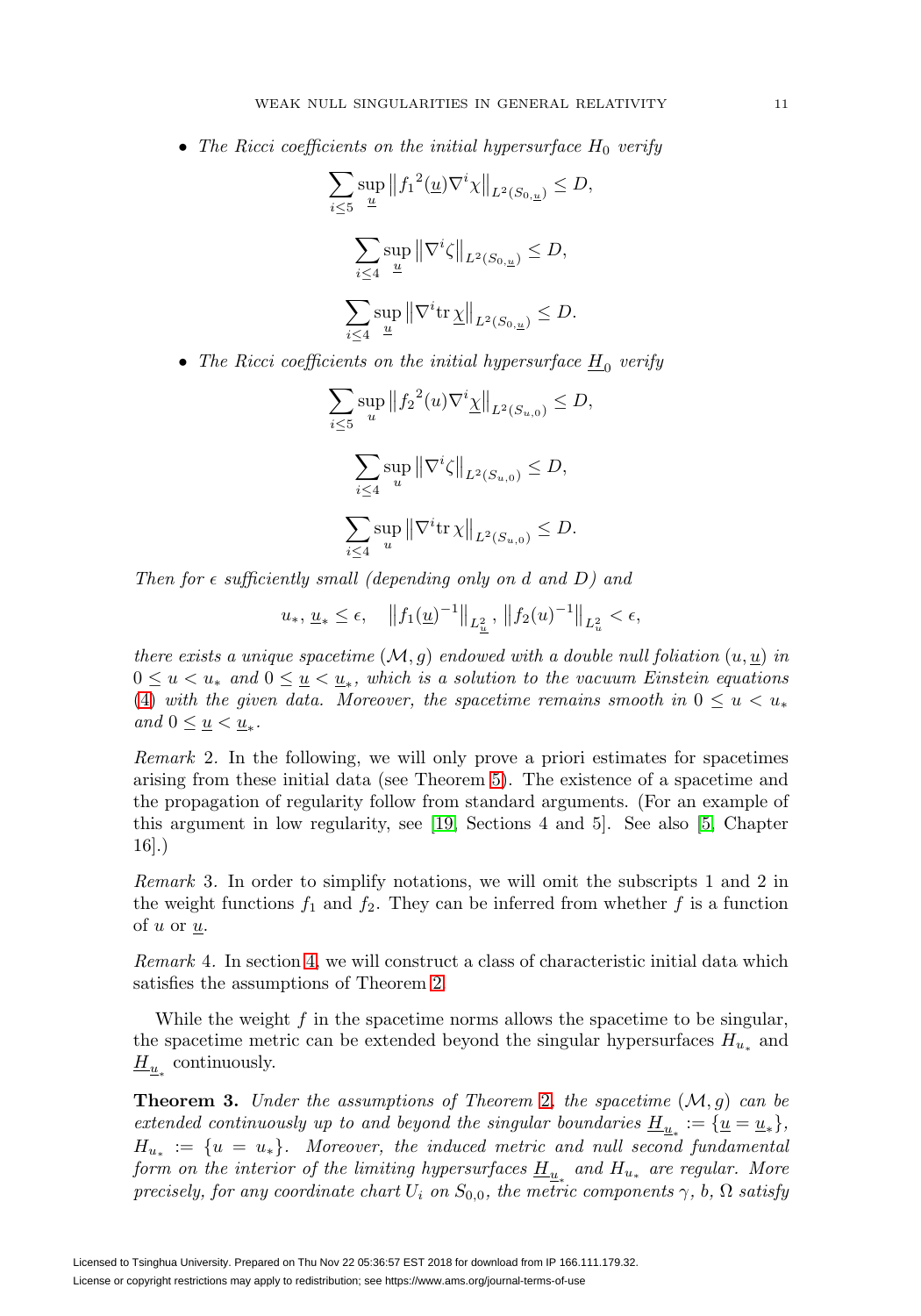the following estimates in the coordinate chart given by  $U_i(u, \underline{u}) := \underline{\Phi}_u \circ \Phi_u(U_i)$ , where  $\Phi_u$  and  $\underline{\Phi}_u$  are the diffeomorphisms generated by  $\underline{L}$  and L, respectively:<sup>[12](#page-11-1)</sup>

$$
\sum_{i_1+i_2\leq 4}\sup_{0\leq u\leq u_*}\left\|\left(\frac{\partial}{\partial\theta^1}\right)^{i_1}\left(\frac{\partial}{\partial\theta^2}\right)^{i_2}(\gamma,b,\Omega)\right\|_{L^2\left(U_i\left(u,\underline{u}_*\right)\right)}\leq C.
$$

Moreover, for any fixed  $U < u_*$ , we have the following bounds for the Ricci coefficients  $\hat{\chi}$ , tr  $\chi$ ,  $\underline{\omega}$ ,  $\eta$ ,  $\eta$ :

$$
\sum_{j\leq 1}\sum_{i\leq 3-j}\sup_{0\leq u\leq U}\left\|\nabla_3^j\nabla^i\left(\underline{\hat{\chi}}, \operatorname{tr}\underline{\chi}, \underline{\omega}, \eta, \underline{\eta}\right)\right\|_{L^2\left(S_{u,u_*}\right)}\leq C_U.
$$

Similar regularity statements hold on  $H_{u_*}$ .

*Remark* 5. If we assume in addition that the higher angular derivatives of  $\chi$  are bounded in  $L^1_{\underline{u}} L^{\infty}(S)$ , then the metric and the second fundamental form also inherit higher regularity in the interior of  $\underline{H}_{u_*}$ . In particular if all angular derivatives of  $\chi$  are bounded in  $L^1_{\underline{u}} L^{\infty}(S)$ , then the metric restricted to  $\underline{H}_{\underline{u}_*} \cap \{0 \leq u \leq U\}$  is smooth along the directions tangential to  $\underline{H}_{\underline{u}_*}$ . Similar statements hold on  $H_{u_*}$ . We will omit the details.

Moreover, we show that if initially the data are indeed singular, then  $H_{u_*}$  and  $\underline{H}_{u_{\mu}}$  are terminal singularities of the spacetime in the following sense:

<span id="page-11-0"></span>**Theorem 4.** If, in addition to the assumptions of Theorem [2](#page-9-0), we also have the following for the initial data,

$$
\int_0^{\underline{u}_*} \left| \hat{\chi}(0, \underline{u}) \right|^2 d\underline{u} = \infty,
$$

along Lebesgue-almost every null generator on  $H_0$ , then the Christoffel symbols in the coordinate system  $(u, \underline{u}, \theta^1, \theta^2)$  do not belong to  $L^2$  in a neighborhood of any point on  $\underline{H}_u$ .

Similarly if the initial data satisfy

$$
\int_0^{u_*}\left|\hat{\underline{\chi}}(u,0)\right|^2du=\infty
$$

along Lebesgue-almost every null generator on  $\underline{H}_0$ , then the Christoffel symbols in the coordinate system  $(u, \underline{u}, \theta^1, \theta^2)$  do not belong to  $L^2$  in a neighborhood of any point on  $H_{u_*}$ .

Remark 6. Theorem [4](#page-11-0) guarantees that if we extend the spacetime metric continuously in the obvious differentiable structure given by the coordinate system  $(u, \underline{u}, \theta^1, \theta^2)$ , then the Christoffel symbols are nonsquare-integrable in the extension. However, it is an open problem whether the spacetime admits any continuous extensions with square integrable Christoffel symbols.

<span id="page-11-1"></span><sup>&</sup>lt;sup>12</sup>See definition of L and <u>L</u> in section [2.1.](#page-15-0)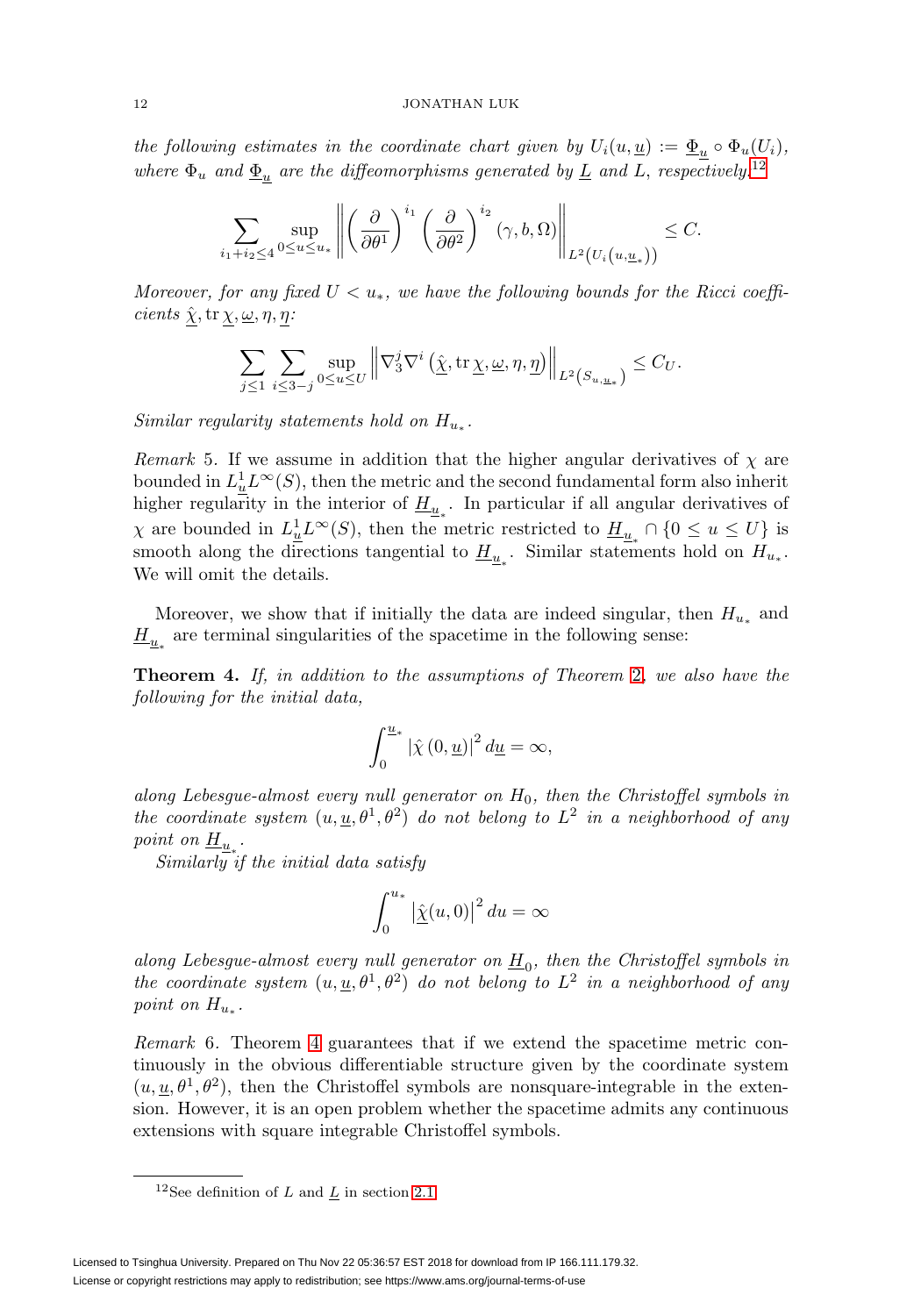1.4. **Main ideas of the proof.** All the known proofs of regularity for the Einstein equations without symmetry assumptions rely on  $L^2$  estimates on the metric and its derivatives or the Riemann curvature tensor and its derivatives. Let us denote schematically by  $\Gamma$  a general Ricci coefficient and by  $\Psi$  a general curvature component decomposed with respect to a null frame adapted to the double null foliation. In the double null foliation gauge (see, for example, [\[5,](#page-61-2) [15\]](#page-62-11)), the standard approach to obtain a priori bounds is to couple the  $L<sup>2</sup>$  estimates for the curvature components

$$
\int_H \Psi^2 + \int_{\underline{H}} \Psi^2 \leq \text{ Data } + \iint \Gamma \Psi \Psi
$$

with the estimates for the Ricci coefficients obtained using the transport equations

$$
\nabla_3 \Gamma = \Psi + \Gamma \Gamma,
$$
  

$$
\nabla_4 \Gamma = \Psi + \Gamma \Gamma.
$$

However, in the setting of two weak null singularities, none of the spacetime curvature components  $\alpha, \beta, \rho, \sigma, \beta, \underline{\alpha}$  are in  $L^2!$ 

Nevertheless, while these curvature components are singular, the nature of their singularity is specific. More precisely, while the spacetime curvature components  $\rho$ and  $\sigma$  are not in  $L^2$ , they can be written as a sum of some regular intrinsic curvature components K and  $\check{\sigma}$  (see further discussion in section [1.4.1\)](#page-12-0) which belong to  $L^2$ and terms which are quadratic in Γ. We therefore prove  $L^2$  estimates for K and  $\check{\sigma}$ , which we will call the *renormalized curvature components* (see [\[18,](#page-62-9) [19\]](#page-62-10)). Moreover, by considering  $(K, \check{\sigma})$  instead of  $(\rho, \sigma)$ , we remove all appearances of  $\alpha$  and  $\alpha$  in the estimates and so that we do not have to deal with the singularities of  $\alpha$  and  $\underline{\alpha}!$  It still remains to control the singular curvature components  $\beta$  and  $\beta$ . Here, we make use of the fact that  $\beta$  and  $\beta$  are singular in a specific manner toward the singular boundary  $\underline{H}_{u_*}$  and  $H_{u_*}$ , respectively. We therefore introduce degenerate  $L^2$  norms that incorporate these singularities. We will explain the renormalization and the degenerate estimates in more detail below.

<span id="page-12-0"></span>1.4.1. Renormalized energy estimates. As described above, a main ingredient of the proof of the main theorem is the renormalized energy estimates introduced in [\[18,](#page-62-9) [19\]](#page-62-10) in the study of impulsive gravitational waves. This can be seen as follows. For the class of weak null singularities that we consider, while the  $\mathcal{L}_L$  derivative of the spacetime metric blows up, the metric restricted to the 2-sphere remains regular in the angular directions. Since the Gauss curvature  $K$  is intrinsic to the 2-spheres, it remains bounded. On the other hand, by the Gauss equation,

$$
K = -\rho + \frac{1}{2}\hat{\chi} \cdot \hat{\underline{\chi}} - \frac{1}{4} \text{tr} \,\chi \text{tr} \,\underline{\chi},
$$

and the fact that tr  $\chi$  and  $\hat{\chi}$  blow up at  $\underline{u} = \underline{u}_*, \rho$  also blows up at  $\underline{u} = \underline{u}_*.$  In view of this, we estimate the Gauss curvature  $K$  instead of the spacetime curvature component  $\rho$ .

Indeed, we see that the Gauss curvature  $K$  satisfies equations such that the righthand side contains terms that are less singular than the terms in the corresponding equation for  $\rho$ . More precisely, for the curvature component  $\rho$ , we have (up to lower-order terms) the Bianchi equation

$$
\nabla_4 \rho + \frac{3}{2} \text{tr} \,\chi \rho = \text{div} \,\beta - \frac{1}{2} \hat{\underline{\chi}} \cdot \alpha + \cdots,
$$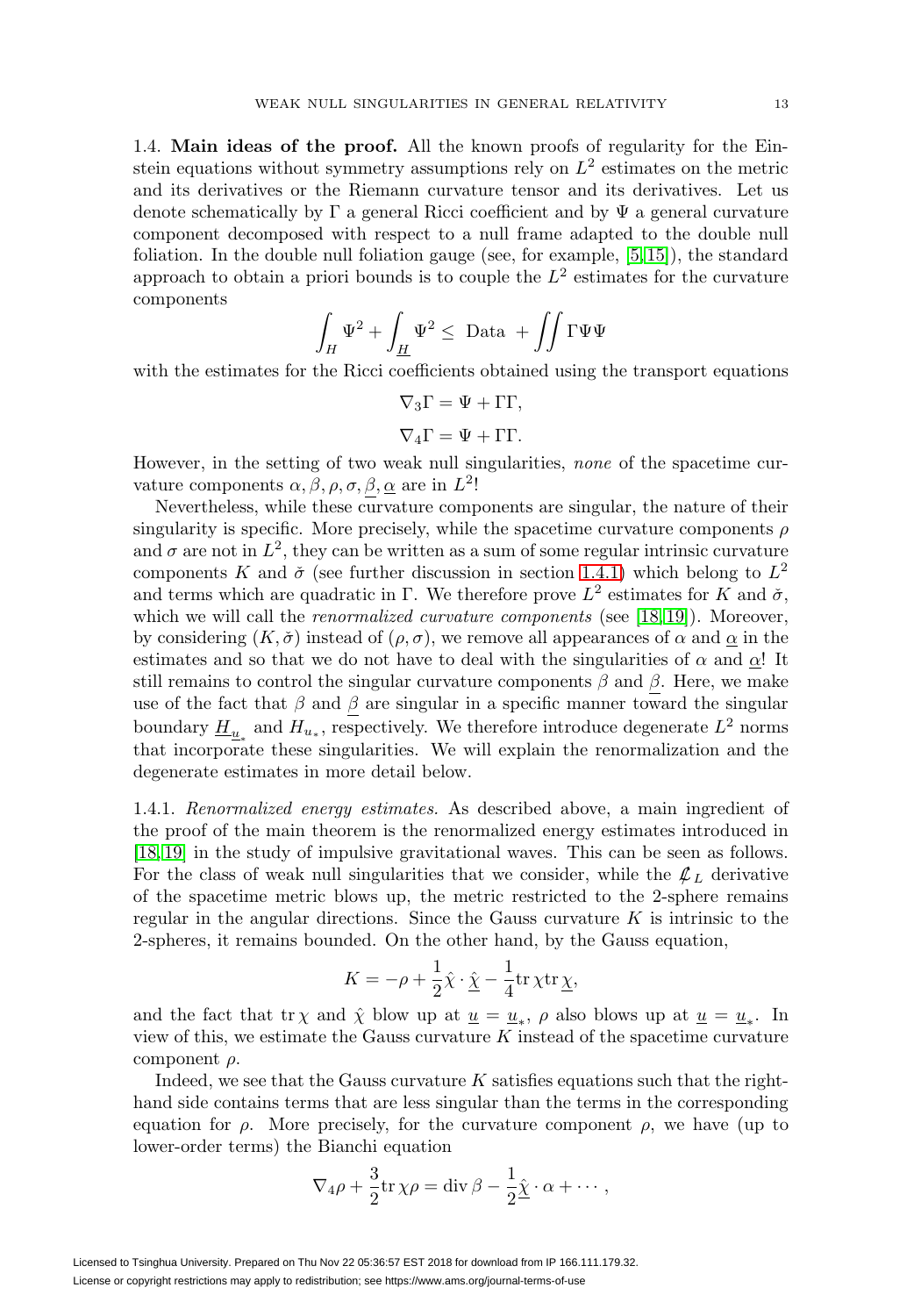which contains the nonintegrable curvature component  $\alpha$ . On the other hand, the Gauss curvature obeys the equation (see [\(12\)](#page-19-0))

$$
\nabla_4 K + \operatorname{tr} \chi K = -\operatorname{div} \beta + \cdots,
$$

where there are no terms containing  $\alpha$  or that are quadratic in tr  $\chi$ ,  $\hat{\chi}$  and  $\omega$ , i.e., every term on the right-hand side of the equation is integrable in the  $\underline{u}$  direction.<sup>[13](#page-13-0)</sup>

In a similar fashion, by considering the renormalized curvature component<sup>[14](#page-13-1)</sup>

$$
\check{\sigma} := \sigma + \frac{1}{2}\hat{\underline{\chi}} \wedge \hat{\chi}
$$

instead of  $\sigma$ , we see that it satisfies an equation such that all the terms on the right-hand side are integrable in the u direction.

One consequence of the renormalization is that we have completely removed the appearances of the curvature component  $\alpha$  in the equations. In fact, as in [\[18,](#page-62-9) [19\]](#page-62-10), this allows us to derive a set of estimates for the renormalized curvature component without requiring any information on the curvature component  $\alpha$ .

Moreover, when considering the equations for  $\nabla_3 K$  and  $\nabla_3 \check{\sigma}$  for the renormalized curvature components, one sees that  $\alpha$  does not appear and all the terms are integrable in the u direction. Therefore, although  $\alpha$  or  $\alpha$  can be very singular near one of the singular boundaries, we do not need to derive any estimates for them!

1.4.2. Degenerate  $L^2$  estimates. Since the renormalization above deals with the singularity in the  $\rho$  and  $\sigma$  components and avoids any information on  $\alpha$  and  $\alpha$ , it remains to derive appropriate  $\overline{L}^2$  estimates for  $\beta$  and  $\beta$ .

The main observation is that while  $\beta$  and  $\beta$  are both singular and fail to be in  $L^2$ , their singularities can be captured quantitatively. Consider the curvature component  $\beta$ . Since the blow-up rate of tr  $\chi$  and  $\hat{\chi}$  can be bounded above by  $f(\underline{u})^{-2}$ , in view of the Codazzi equations in [\(10\)](#page-18-0),  $\beta$  is also bounded above by  $f(\underline{u})^{-2}$ . In particular while  $\beta$  is only in  $L^1_{\underline{u}}$  but not in  $L^p_{\underline{u}}$  for any  $p > 1$ , the assumptions on the initial data allow us to control  $f(\underline{u})\beta$  in  $L^2_{\underline{u}}$ . We will thus incorporate this blowup in the norms and will be able to still use an  $L^2$  based estimate.

The energy estimates will be obtained directly from two sets of Bianchi equations instead of using the Bel–Robinson tensor. Notice that since the energy estimates for K,  $\check{\sigma}$  are obtained either together with that for  $\beta$  or that for  $\beta$ , even though K and  $\check{\sigma}$  are regular, their energy estimates degenerate. Therefore, at the highest level of derivatives, we have to be content with the weaker  $L^2$  estimates for these curvature components.

A potentially more serious challenge is that the introduction of the degenerate weights in u and  $\underline{u}$  would create terms that cannot be estimated by the energy estimates themselves. Nevertheless, since the weights are chosen to be decreasing toward the future, these uncontrollable terms in fact possess a good sign.

<span id="page-13-0"></span><sup>&</sup>lt;sup>13</sup>The can be compared with the renormalization introduced in [\[19\]](#page-62-10) and [\[18\]](#page-62-9), where we estimated  $\tilde{\rho} = \rho - \frac{1}{2}\hat{\chi} \cdot \hat{\chi}$  instead of  $\rho$ . Whereas the renormalization using  $\tilde{\rho}$  allows one to eliminate  $\alpha$  in the estimates, it nonetheless introduces a term  $\frac{1}{4} \text{tr} \underline{\chi} |\hat{\chi}|^2$ , which is not integrable in the  $\underline{u}$ direction in the setting of the present paper. Instead, by studying the equation for  $K$ , we see none of these terms which are quadratic in tr  $\chi$ ,  $\hat{\chi}$  or  $\omega$ ! This fact can also be derived directly by considering the equations for  $\nabla_4 K$  using the intrinsic definition of the Gauss curvature.

<span id="page-13-1"></span><sup>&</sup>lt;sup>14</sup>This is in fact related to the intrinsic curvature of the normal bundle to  $S_{u,u}$ .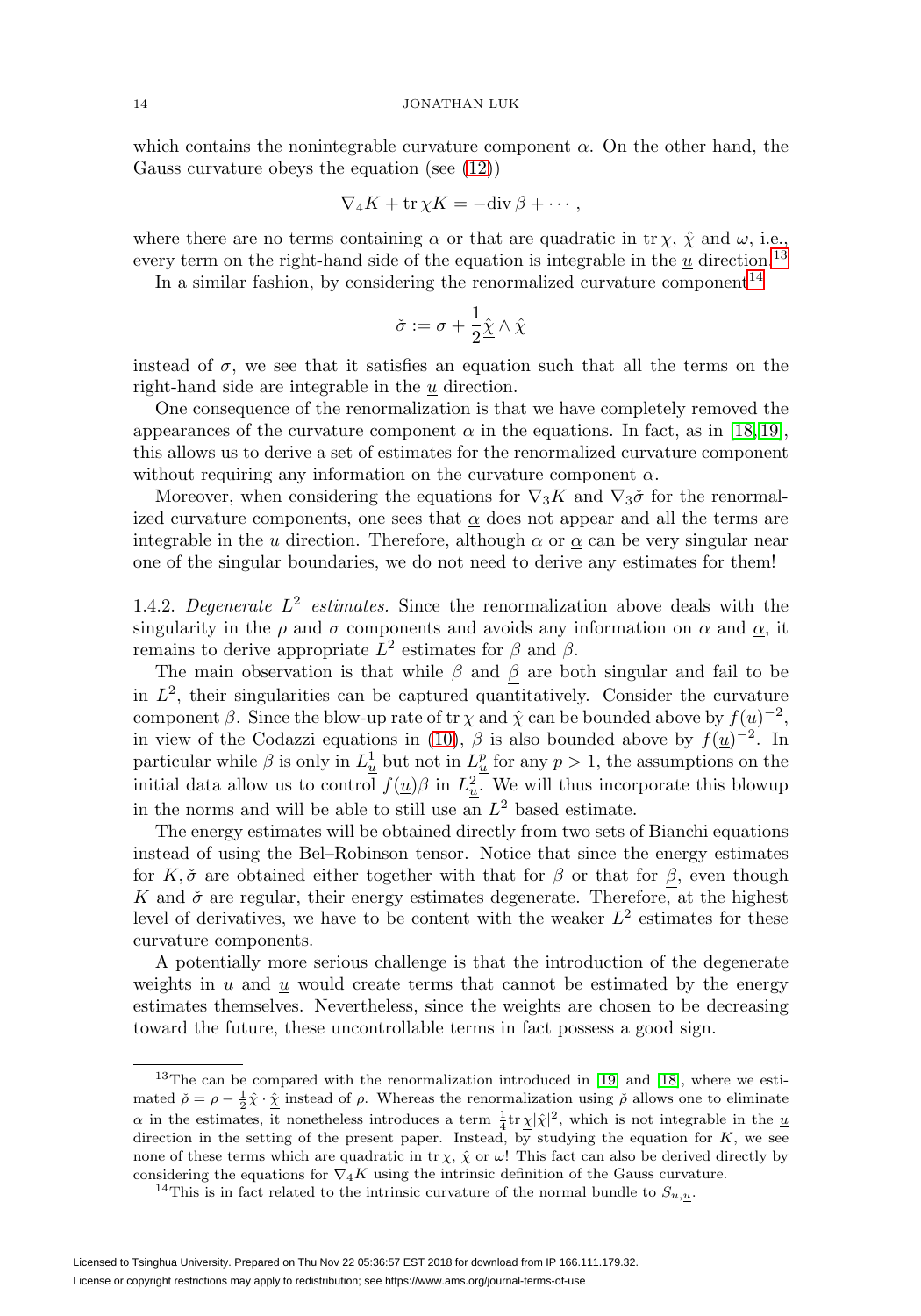1.4.3. Estimates for the Ricci coefficients. As indicated above, the Ricci coefficients enter as error terms in the energy estimates. Thus, to close all the estimates, we need to control the Ricci coefficients  $\Gamma$  by using the transport equations which in turn have the curvature components in the source terms. Since the various Ricci coefficients have different singular behavior, we separate them according to the bounds that they obey. More precisely, denote by  $\psi_H$  the components that behave like  $f(\underline{u})^{-2}$  as  $\underline{u} \to \underline{u}_*$ , by  $\psi_H$  the components that behave like  $f(u)^{-2}$  as  $u \to u_*$ , and by  $\psi$  the components that are bounded.

For the singular Ricci coefficients  $\psi_H$ , we have the following schematic transport equations:

$$
\nabla_3 \psi_H = K + \nabla \psi + \psi \psi + \psi_H \psi_H.
$$

The first three terms on the right-hand side of this equation are bounded while the last term is singular. Nevertheless, the singularity of  $\psi_H$  still allows it to be controlled in  $L^1$  along the  $e_3$  direction. Thus, this equation can be integrated to show that the initial (singular) bounds for  $\psi_H$  can be propagated. It is important that the terms of the form  $\psi_H \psi_H$  and  $\psi_H \psi_H$  do not appear in the equations. A similar structure can also be seen in the equation for the other singular Ricci coefficients  $\psi_H$ , which takes the form

$$
\nabla_4 \psi_{\underline{H}} = K + \nabla \psi + \psi \psi + \psi_{\underline{H}} \psi_H.
$$

For the regular Ricci coefficients  $\psi$ , we have transport equations of the form

$$
\nabla_4 \psi = \beta + \psi \psi_H \quad \text{or} \quad \nabla_3 \psi = \beta + \psi \psi_H.
$$

The bounds that we prove show that the right-hand side is integrable, and therefore  $\psi$  remains bounded. For example, in the  $\nabla_4$  equation, it is important that we do not have terms of the form  $\psi_H \psi_H$ ,  $\psi_{H} \psi_H$ ,  $\psi_H \psi_H$ , and  $\psi_H \psi_H$ , which are not uniformly bounded after integrating along the  $e_4$  direction.

1.4.4. Null structure in the energy estimates. A priori, the degenerate  $L^2$  estimates that we introduce may not be sufficient to control the error terms. Nevertheless, the vacuum Einstein equations possess a remarkable null structure which allows one to close the estimates using only the degenerate  $L^2$  estimates.

For example, in the energy estimates for the singular component  $\beta$ , we have

$$
\left\|f(\underline{u})\beta\right\|_{L^2(H)}^2 \leq \text{ Data } + \left\|f^2(\underline{u})\left(\beta\psi_{\underline{H}}\beta + \beta\psi_{H}\underline{\beta} + \beta\psi K\right)\right\|_{L^1_u L^1_{\underline{u}} L^1(S)}.
$$

To estimate the first term, it suffices to note that  $\psi_H$ , while singular, can be shown to be small after integrating along the u direction. Thus, the first term can be controlled using Gronwall's inequality. For the second term, since the singularity for  $\beta$  has the same strength as that for  $\psi_H$  (and similarly the singularity for  $\beta$  has the same strength as that for  $\psi_H$ ), the singularity in this term is similar to that in the first term and can also be bounded. The final term is less singular since  $\psi$  and K are both uniformly bounded.<sup>[15](#page-14-0)</sup> Notice that if other combinations of curvature terms and Ricci coefficients such as  $\beta \psi_H \beta$ ,  $\beta \psi_H \beta$ , or  $\beta \psi_H K$  appear in the error terms, the degenerate energy will not be strong enough to close the bounds!

In order to close all the estimates, we need to commute also with higher derivatives. As in [\[18,](#page-62-9) [19\]](#page-62-10), we will only commute with angular covariant derivatives. These commutations will not introduce terms that are more singular. Moreover,

<span id="page-14-0"></span><sup>&</sup>lt;sup>15</sup>Although, as pointed out before, the highest derivative estimates for K in the energy norm suffer a loss as one approaches the singular boundaries, this term can nevertheless be controlled.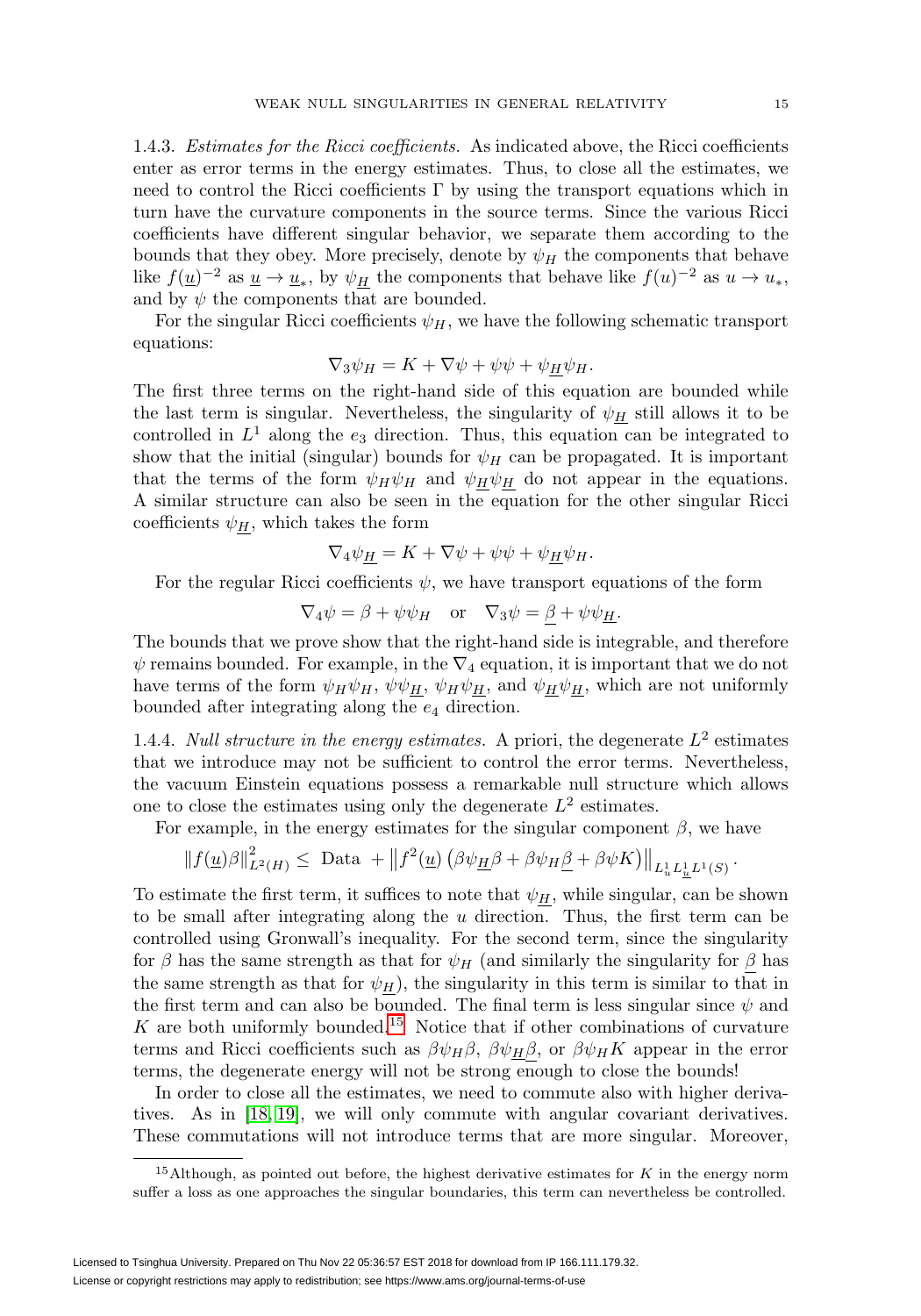the null structure of the estimates indicated above is also preserved under these commutations.

Similar to [\[18,](#page-62-9) [19\]](#page-62-10), the renormalization introduces error terms in the energy estimates such that the Ricci coefficients have one more derivative compared to the curvature components. These terms cannot be estimated via transport equations alone but are controlled using also elliptic estimates on the spheres. A form of null structure similar to that described above also makes an appearance in these elliptic estimates, allowing all the bounds to be closed.

1.5. **Outline of the paper.** We end the introduction with an outline of the remainder of the paper. In section [2,](#page-15-1) we introduce the basic setup of the paper, including the double null foliation, the coordinate system, and the Einstein vacuum equations recast in terms of the geometric quantities associated to the double null foliation. In section [3,](#page-21-0) we introduce the norms used in the paper and state a theorem on a priori estimates (Theorem [5\)](#page-23-0) which imply our main existence theorem (Theorem [2\)](#page-9-0). In section [4,](#page-23-1) we construct a class of characteristic initial data satisfying the assumptions of Theorem [2.](#page-9-0) In sections [5–](#page-27-0)[8,](#page-47-0) we prove Theorem [5.](#page-23-0) In section [5,](#page-27-0) we obtain the estimates for the metric components and derive functional inequalities useful in our setting. Then in sections [6](#page-33-0) and [7,](#page-38-0) we prove bounds for the Ricci coefficients assuming control of the curvature components. In section [8,](#page-47-0) we close all the estimates by obtaining bounds for the curvature components. Finally, in section [9,](#page-55-0) we discuss the nature of the singular boundary and prove Theorems [3](#page-10-0) and [4.](#page-11-0)

### 2. BASIC SETUP

<span id="page-15-1"></span><span id="page-15-0"></span>2.1. **Double null foliation.** For a smooth<sup>[16](#page-15-2)</sup> spacetime in a neighborhood of  $S_{0,0}$ , we define a double null foliation as follows: Let  $u$  and  $\underline{u}$  be solutions to the eikonal equation

$$
g^{\mu\nu}\partial_{\mu}u\partial_{\nu}u = 0, \qquad g^{\mu\nu}\partial_{\mu}\underline{u}\partial_{\nu}\underline{u} = 0,
$$
  
such that  $u = 0$  on  $H_0$  and  $\underline{u} = 0$  on  $\underline{H}_0$ . Let  

$$
L^{\prime \mu} = -2g^{\mu\nu}\partial_{\nu}u, \qquad \underline{L}^{\prime \mu} = -2g^{\mu\nu}\partial_{\nu}\underline{u}.
$$

These are null and geodesic vector fields. Let

$$
2\Omega^{-2} = -g\left(L', \underline{L'}\right)
$$

.

Define

$$
e_3 = \Omega \underline{L}', \qquad e_4 = \Omega L'
$$

to be the normalized null pair such that

$$
g(e_3, e_4) = -2
$$

and

$$
\underline{L} = \Omega^2 \underline{L}', L = \Omega^2 L'
$$

to be the so-called equivariant vector fields.

In this paper, we will consider spacetime solutions to the vacuum Einstein equations [\(1\)](#page-1-3) in the gauge such that

$$
\Omega = 1, \quad \text{on } H_0 \text{ and } \underline{H}_0.
$$

<span id="page-15-2"></span><sup>&</sup>lt;sup>16</sup>The spacetimes considered in this paper are not smooth at  $u = u_*$  or  $u = u_*$ . However, since we first construct the spacetime in the region  $\{u \lt u_*\} \cap \{u \lt u_*\}$  in which the spacetime is smooth (see Theorem [2\)](#page-9-0), it suffices to define the double null foliation for smooth spacetimes.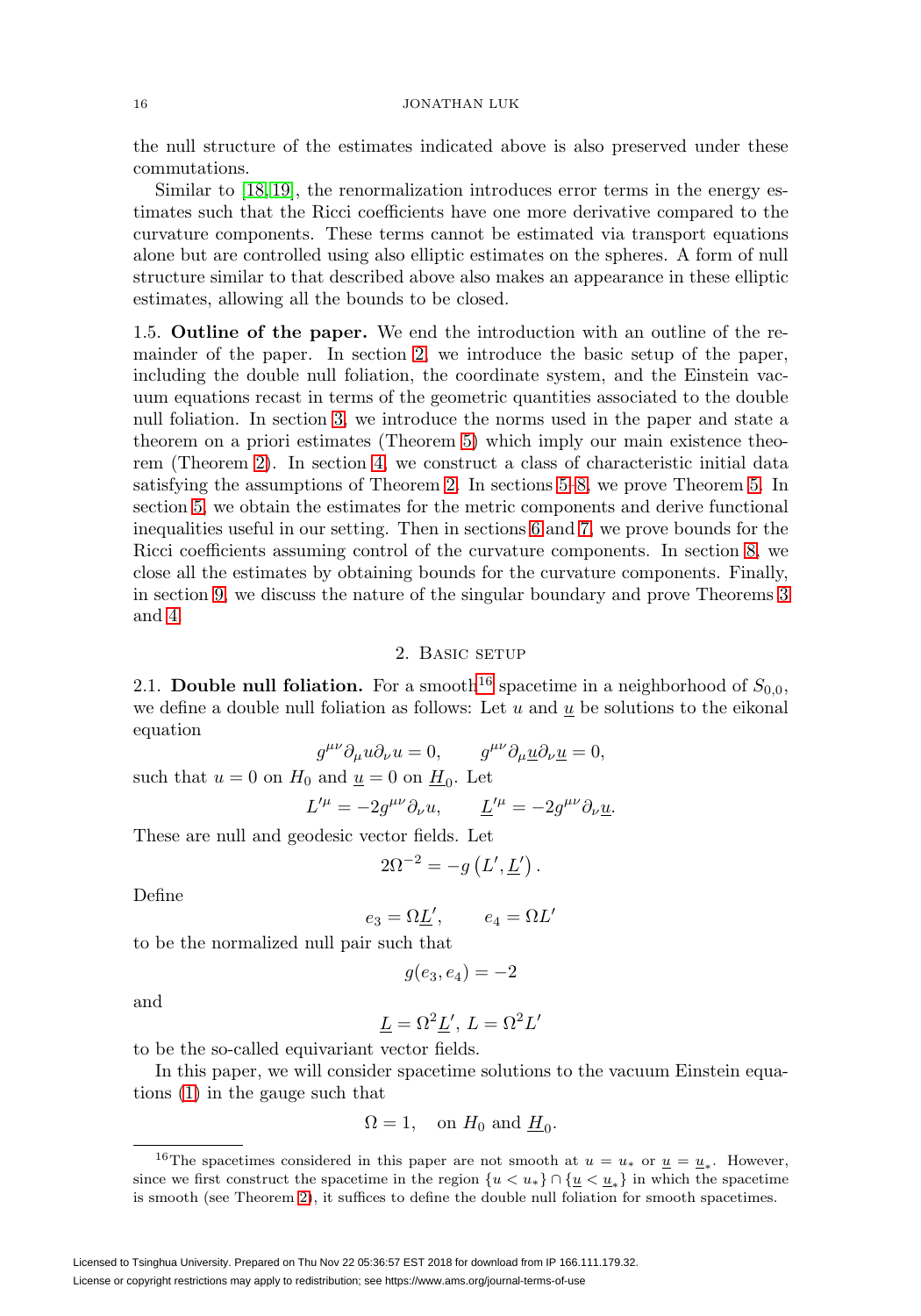The level sets of u (resp.  $\underline{u}$ ) are denoted by  $H_u$  (resp.  $\underline{H}_u$ ). The eikonal equations imply that  $H_u$  and  $\underline{H}_u$  are null hypersurfaces. The intersections of the hypersurfaces  $H_u$  and  $\underline{H}_u$  are topologically 2-spheres, which we denote by  $S_{u,\underline{u}}$ . Note that the integral flows of L and  $\underline{L}$  respect the foliation  $S_{u,u}$ .

<span id="page-16-0"></span>2.2. **The coordinate system.** We define a coordinate system  $(u, \underline{u}, \theta^1, \theta^2)$  in a neighborhood of  $S_{0,0}$  as follows. On the sphere  $S_{0,0}$ , we have an atlas such that in the local coordinate system  $(\theta^1, \theta^2)$  in each coordinate chart, the metric  $\gamma$  is smooth, bounded, and positive definite. Recall that in a neighborhood of  $S_{0,0}$ , u and  $u$  are solutions to the eikonal equations,

$$
g^{\mu\nu}\partial_{\mu}u\partial_{\nu}u = 0, \qquad g^{\mu\nu}\partial_{\mu}\underline{u}\partial_{\nu}\underline{u} = 0.
$$

We then require the coordinates to satisfy

$$
\mathcal{L}_{\underline{L}}\theta^A=0
$$

on the initial hypersurface  $H_0$  and

$$
\mathcal{L}_L \theta^A = 0
$$

in the spacetime region. Here,  $\mathcal{L}_L$  and  $\mathcal{L}_{\underline{L}}$  denote the restriction of the Lie derivative to  $TS_{u,\underline{u}}$  (See [\[5,](#page-61-2) Chapter 1].) and L and <u>L</u> are defined as in section [2.1.](#page-15-0) Relative to the coordinate system  $(u, \underline{u}, \theta^1, \theta^2)$ , the null pair  $e_3$  and  $e_4$  can be expressed as

$$
e_3 = \Omega^{-1} \left( \frac{\partial}{\partial u} + b^A \frac{\partial}{\partial \theta^A} \right), \qquad e_4 = \Omega^{-1} \frac{\partial}{\partial \underline{u}},
$$

for some  $b^A$  such that  $b^A = 0$  on  $\underline{H}_0$ , while the metric g takes the form

$$
g = -2\Omega^2 (du \otimes d\underline{u} + d\underline{u} \otimes du) + \gamma_{AB} (d\theta^A - b^A du) \otimes (d\theta^B - b^B du).
$$

2.3. **Equations.** We will recast the Einstein equations as a system for Ricci coefficients and curvature components associated to a null frame  $e_3$ ,  $e_4$  defined above and an orthonormal frame<sup>[17](#page-16-1)</sup>  $\{e_A\}_{A=1,2}$  tangent to the 2-spheres  $S_{u,u}$ . We define the Ricci coefficients relative to the null fame,

(5)  
\n
$$
\chi_{AB} = g(D_A e_4, e_B), \qquad \underline{\chi}_{AB} = g(D_A e_3, e_B),
$$
\n
$$
\eta_A = -\frac{1}{2}g(D_3 e_A, e_4), \qquad \underline{\eta}_A = -\frac{1}{2}g(D_4 e_A, e_3),
$$
\n
$$
\omega = -\frac{1}{4}g(D_4 e_3, e_4), \qquad \underline{\omega} = -\frac{1}{4}g(D_3 e_4, e_3),
$$
\n
$$
\zeta_A = \frac{1}{2}g(D_A e_4, e_3),
$$

where  $D_A = D_{e_{(A)}}$ . We also introduce the null curvature components,

(6) 
$$
\alpha_{AB} = R(e_A, e_4, e_B, e_4), \qquad \underline{\alpha}_{AB} = R(e_A, e_3, e_B, e_3),
$$

$$
\beta_A = \frac{1}{2}R(e_A, e_4, e_3, e_4), \qquad \underline{\beta}_A = \frac{1}{2}R(e_A, e_3, e_3, e_4),
$$

$$
\rho = \frac{1}{4}R(e_4, e_3, e_4, e_3), \qquad \sigma = \frac{1}{4} * R(e_4, e_3, e_4, e_3).
$$

<span id="page-16-1"></span><sup>&</sup>lt;sup>17</sup>Of course the orthonormal frame is only defined locally. Alternatively, the capital Latin indices can be understood as abstract indices.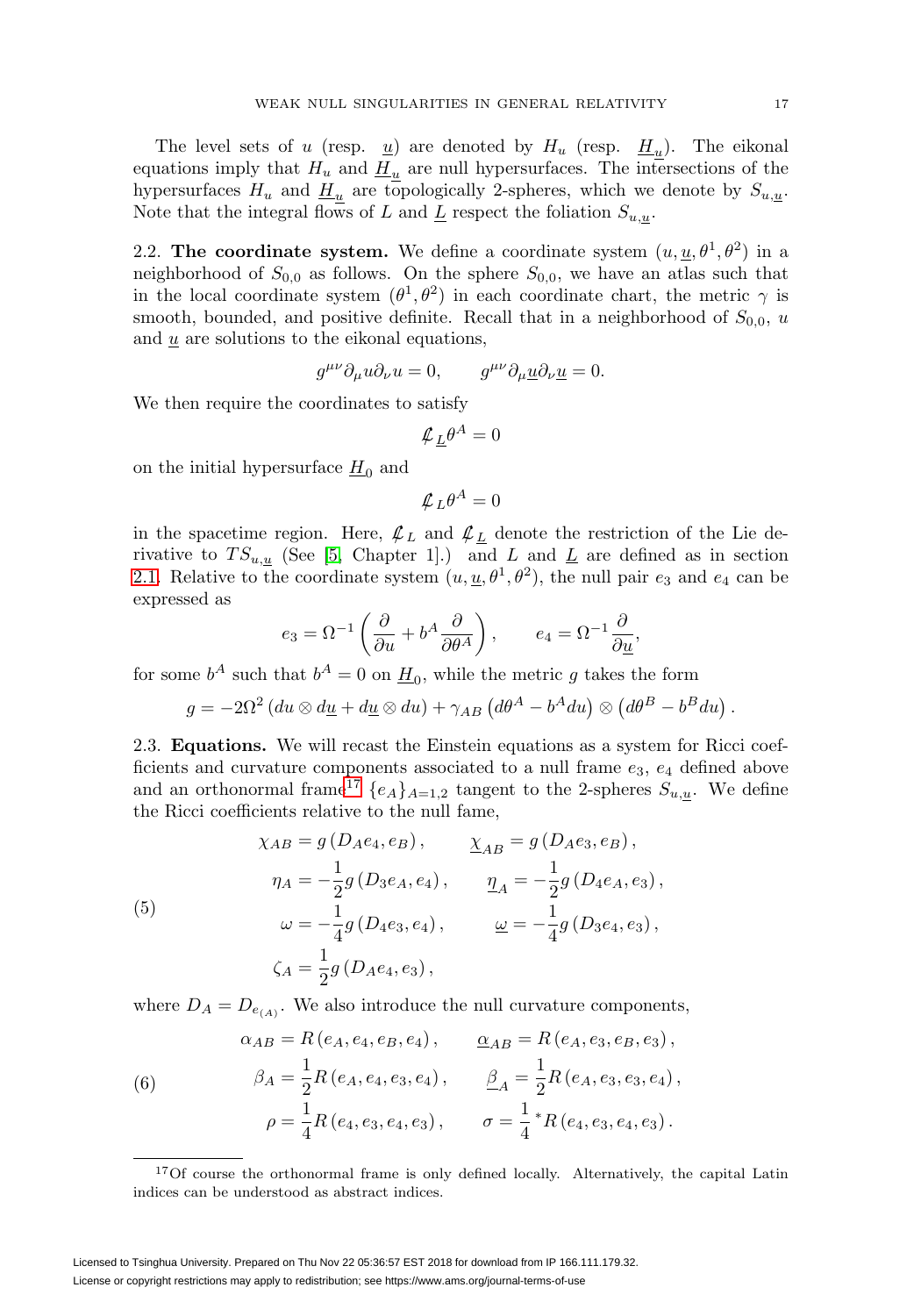### 18 JONATHAN LUK

Here  $*R$  denotes the Hodge dual of R. We denote by  $\nabla$  the induced covariant derivative operator on  $S_{u,u}$  and by  $\nabla_3$ ,  $\nabla_4$  the projections to  $S_{u,u}$  of the covariant derivatives  $D_3$ ,  $D_4$  (see precise definitions in [\[15,](#page-62-11) Chapter 3.1]).

Observe that

<span id="page-17-0"></span>(7) 
$$
\omega = -\frac{1}{2} \nabla_4 (\log \Omega), \qquad \underline{\omega} = -\frac{1}{2} \nabla_3 (\log \Omega), \eta_A = \zeta_A + \nabla_A (\log \Omega), \quad \underline{\eta}_A = -\zeta_A + \nabla_A (\log \Omega).
$$

Define the following contractions of the tensor product  $\phi^{(1)}$  and  $\phi^{(2)}$  with respect to the metric  $\gamma$ :

$$
\phi^{(1)} \cdot \phi^{(2)} := (\gamma^{-1})^{AC} (\gamma^{-1})^{BD} \phi_{AB}^{(1)} \phi_{CD}^{(2)}
$$
 for symmetric 2-tensors  $\phi_{AB}^{(1)}$ ,  $\phi_{AB}^{(2)}$ ,  

$$
\phi^{(1)} \cdot \phi^{(2)} := (\gamma^{-1})^{AB} \phi_A^{(1)} \phi_B^{(2)}
$$
 for 1-forms  $\phi_A^{(1)}$ ,  $\phi_A^{(2)}$ ,

 $(\phi^{(1)} \cdot \phi^{(2)})_A := (\gamma^{-1})^{BC} \phi^{(1)}_{AB} \phi^{(2)}_C$  for a symmetric 2-tensor  $\phi^{(1)}_{AB}$  and a 1-form  $\phi^{(2)}_A$ ,

$$
(\phi^{(1)}\widehat{\otimes}\phi^{(2)})_{AB} := \phi^{(1)}_A \phi^{(2)}_B + \phi^{(1)}_B \phi^{(2)}_A - \gamma_{AB}(\phi^{(1)} \cdot \phi^{(2)}) \text{ for 1-forms } \phi^{(1)}_A, \phi^{(2)}_A,
$$

$$
\phi^{(1)} \wedge \phi^{(2)} := \phi^{AB} (\gamma^{-1})^{CD} \phi^{(1)}_{AC} \phi^{(2)}_{BD} \text{ for symmetric 2-tensors } \phi^{(1)}_{AB}, \phi^{(2)}_{AB},
$$

where  $\rlap{/}$  is the volume form associated to the metric  $\gamma$ . We also define by  $*$  for 1-forms and symmetric 2-tensors, respectively, as follows (note that on 1-forms this is the Hodge dual on  $S_{u,u}$ ):

$$
^*\phi_A := \gamma_{AC} \not\in {}^{CB} \phi_B,
$$
  

$$
^*\phi_{AB} := \gamma_{BD} \not\in {}^{DC} \phi_{AC}.
$$

Define the operator  $\nabla \hat{\otimes}$  on a 1-form  $\phi_A$  by

$$
(\nabla \widehat{\otimes} \phi)_{AB} := \nabla_A \phi_B + \nabla_B \phi_A - \gamma_{AB} \text{div} \, \phi.
$$

For totally symmetric tensors, define the div and curl operators as follows

$$
(\operatorname{div}\phi)_{A_1\cdots A_r} := \nabla^B \phi_{BA_1\cdots A_r},
$$

$$
(\operatorname{curl} \phi)_{A_1\cdots A_r} := \oint^{BC} \nabla_B \phi_{CA_1\cdots A_r}.
$$

Define also the trace of totally symmetric tensors to be

$$
(\operatorname{tr}\phi)_{A_1\cdots A_{r-1}} := \left(\gamma^{-1}\right)^{BC} \phi_{BCA_1\cdots A_{r-1}}.
$$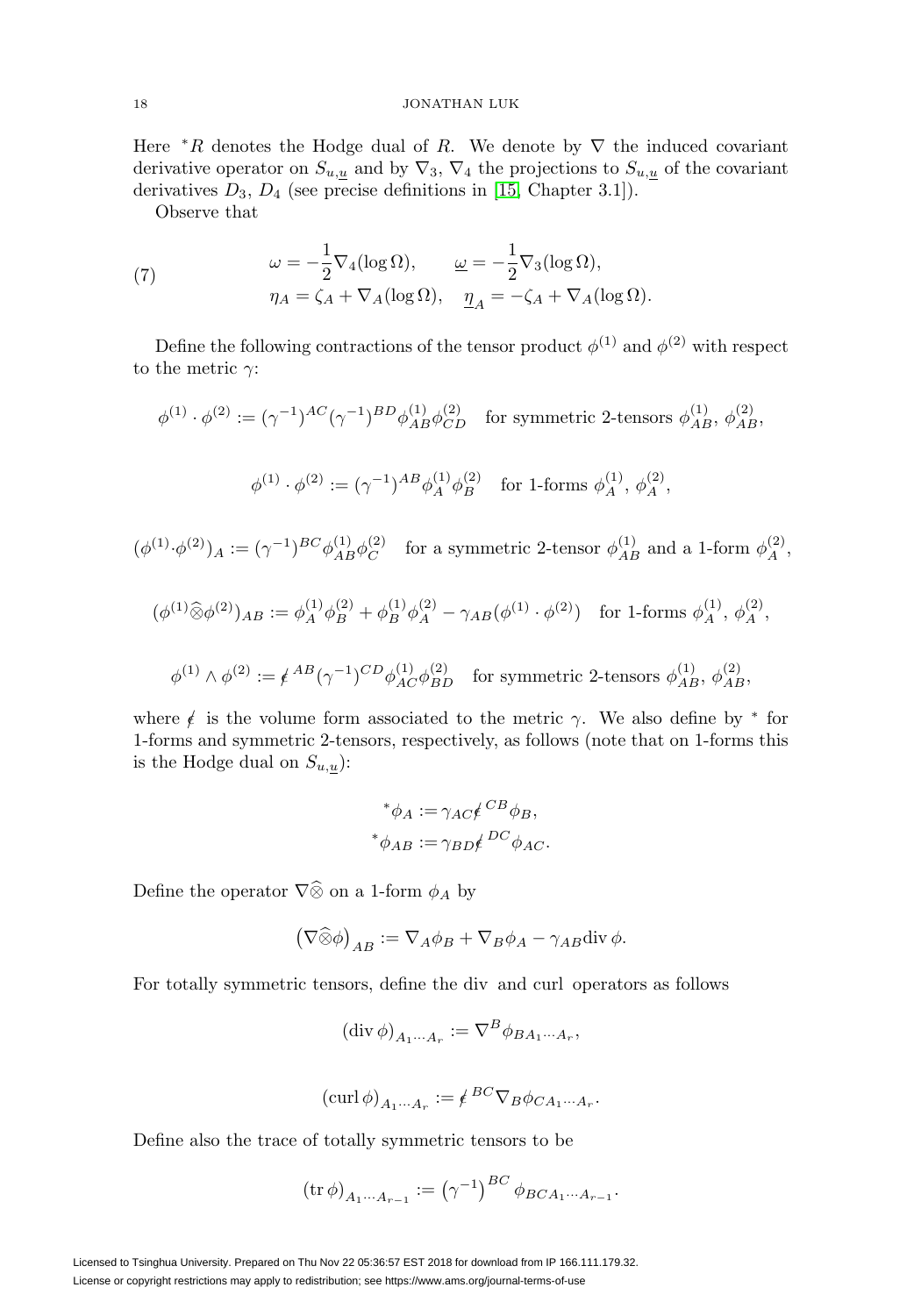We separate the trace and traceless part of  $\chi$  and  $\chi$ . Let  $\hat{\chi}$  and  $\hat{\chi}$  be the traceless parts of  $\chi$  and  $\chi$ , respectively. Then  $\chi$  and  $\chi$  satisfy the following null structure equations:

<span id="page-18-2"></span>
$$
\nabla_4 \text{tr} \,\chi + \frac{1}{2} (\text{tr} \,\chi)^2 = -|\hat{\chi}|^2 - 2\omega \text{tr} \,\chi,
$$
  
\n
$$
\nabla_4 \hat{\chi} + \text{tr} \,\chi \hat{\chi} = -2\omega \hat{\chi} - \alpha,
$$
  
\n
$$
\nabla_3 \text{tr} \,\underline{\chi} + \frac{1}{2} (\text{tr} \,\underline{\chi})^2 = -2\underline{\omega} \text{tr} \,\underline{\chi} - |\hat{\chi}|^2,
$$
  
\n
$$
\nabla_3 \hat{\underline{\chi}} + \text{tr} \,\underline{\chi} \,\hat{\underline{\chi}} = -2\underline{\omega} \hat{\underline{\chi}} - \underline{\alpha},
$$
  
\n(8)  
\n
$$
\nabla_4 \text{tr} \,\underline{\chi} + \frac{1}{2} \text{tr} \,\chi \text{tr} \,\underline{\chi} = 2\omega \text{tr} \,\underline{\chi} + 2\rho - \hat{\chi} \cdot \hat{\underline{\chi}} + 2 \text{div} \,\underline{\eta} + 2|\underline{\eta}|^2,
$$
  
\n
$$
\nabla_4 \hat{\underline{\chi}} + \frac{1}{2} \text{tr} \,\chi \hat{\underline{\chi}} = \nabla \widehat{\otimes} \underline{\eta} + 2\omega \hat{\underline{\chi}} - \frac{1}{2} \text{tr} \,\underline{\chi} \hat{\chi} + \underline{\eta} \widehat{\otimes} \underline{\eta},
$$
  
\n
$$
\nabla_3 \text{tr} \,\chi + \frac{1}{2} \text{tr} \,\underline{\chi} \text{tr} \,\chi = 2\underline{\omega} \text{tr} \,\chi + 2\rho - \hat{\chi} \cdot \hat{\underline{\chi}} + 2 \text{div} \,\eta + 2|\eta|^2,
$$
  
\n
$$
\nabla_3 \hat{\chi} + \frac{1}{2} \text{tr} \,\underline{\chi} \hat{\chi} = \nabla \widehat{\otimes} \eta + 2 \underline{\omega} \hat{\chi} - \frac{1}{2} \text{tr} \,\chi \hat{\underline{\chi}} + \eta \widehat{\otimes} \eta.
$$

The other Ricci coefficients satisfy the following null structure equations:

<span id="page-18-1"></span>(9)  
\n
$$
\nabla_4 \eta = -\chi \cdot (\eta - \underline{\eta}) - \beta,
$$
\n
$$
\nabla_3 \underline{\eta} = -\underline{\chi} \cdot (\underline{\eta} - \eta) + \underline{\beta},
$$
\n
$$
\nabla_4 \underline{\omega} = 2\omega \underline{\omega} - \eta \cdot \underline{\eta} + \frac{1}{2} |\eta|^2 + \frac{1}{2} \rho,
$$
\n
$$
\nabla_3 \omega = 2\omega \underline{\omega} - \eta \cdot \underline{\eta} + \frac{1}{2} |\underline{\eta}|^2 + \frac{1}{2} \rho.
$$

The Ricci coefficients also satisfy the following constraint equations:

<span id="page-18-0"></span>(10)  
\n
$$
\operatorname{div} \hat{\chi} = \frac{1}{2} \nabla \operatorname{tr} \chi - \frac{1}{2} \left( \eta - \underline{\eta} \right) \cdot \left( \hat{\chi} - \frac{1}{2} \operatorname{tr} \chi \right) - \beta,
$$
\n
$$
\operatorname{div} \hat{\underline{\chi}} = \frac{1}{2} \nabla \operatorname{tr} \underline{\chi} + \frac{1}{2} \left( \eta - \underline{\eta} \right) \cdot \left( \hat{\underline{\chi}} - \frac{1}{2} \operatorname{tr} \underline{\chi} \right) + \underline{\beta},
$$
\n
$$
\operatorname{curl} \eta = -\operatorname{curl} \underline{\eta} = \sigma + \frac{1}{2} \hat{\underline{\chi}} \wedge \hat{\chi},
$$
\n
$$
K = -\rho + \frac{1}{2} \hat{\chi} \cdot \hat{\underline{\chi}} - \frac{1}{4} \operatorname{tr} \chi \operatorname{tr} \underline{\chi},
$$

Licensed to Tsinghua University. Prepared on Thu Nov 22 05:36:57 EST 2018 for download from IP 166.111.179.32. License or copyright restrictions may apply to redistribution; see https://www.ams.org/journal-terms-of-use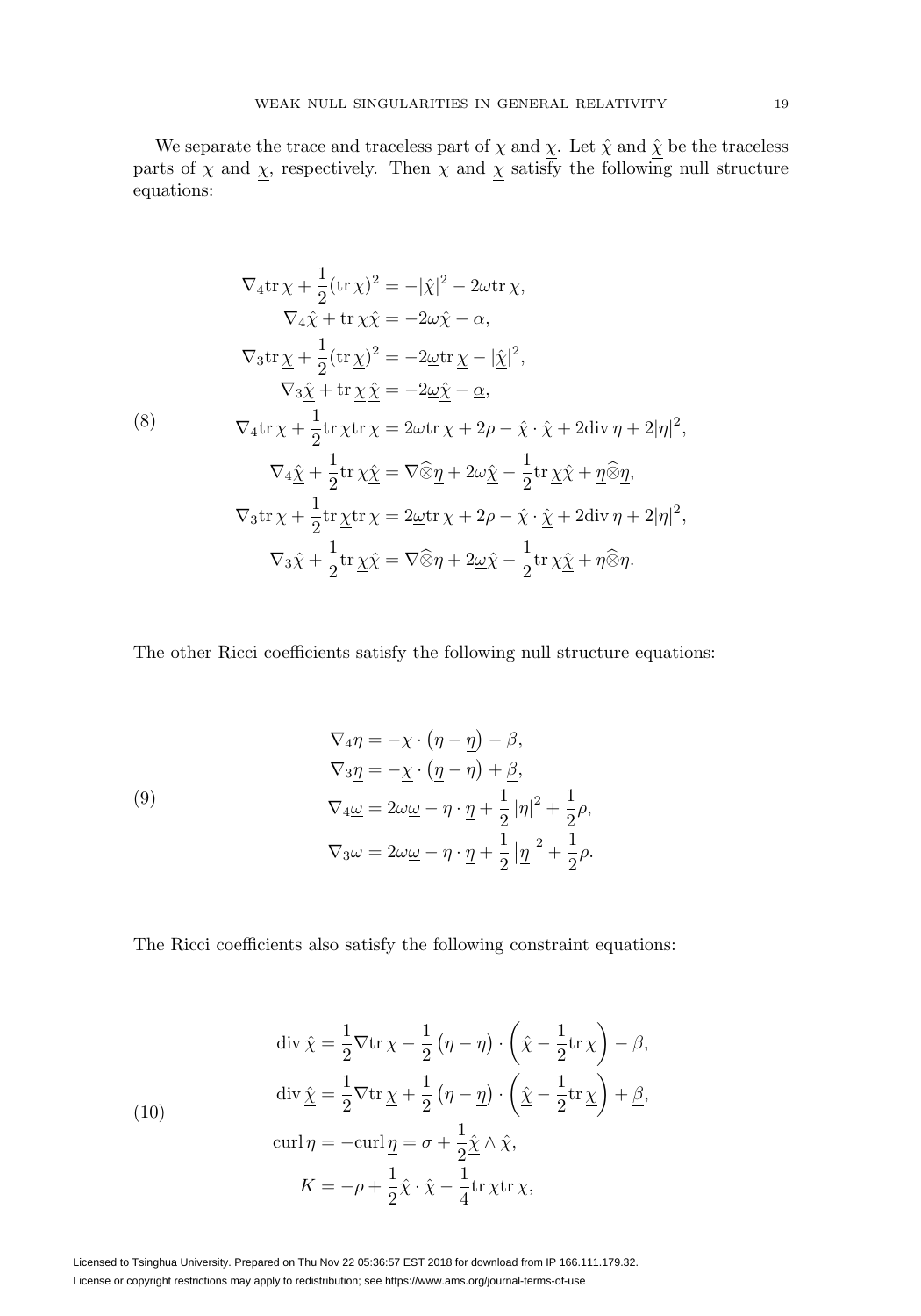with K the Gauss curvature of the spheres  $S_{u,\underline{u}}$ . The null curvature components satisfy the following null Bianchi equations:

$$
\nabla_3 \alpha + \frac{1}{2} \text{tr} \underline{\chi} \alpha = \nabla \widehat{\otimes} \beta + 4 \underline{\omega} \alpha - 3 (\hat{\chi} \rho + ^* \hat{\chi} \sigma) + (\zeta + 4\eta) \widehat{\otimes} \beta,
$$
  
\n
$$
\nabla_4 \beta + 2 \text{tr} \chi \beta = \text{div} \alpha - 2 \omega \beta + (2 \zeta + \underline{\eta}) \cdot \alpha,
$$
  
\n
$$
\nabla_3 \beta + \text{tr} \underline{\chi} \beta = \nabla \rho + 2 \underline{\omega} \beta + ^* \nabla \sigma + 2 \hat{\chi} \cdot \underline{\beta} + 3 (\eta \rho + ^* \eta \sigma),
$$
  
\n
$$
\nabla_4 \sigma + \frac{3}{2} \text{tr} \chi \sigma = -\text{div}^* \beta + \frac{1}{2} \hat{\chi} \wedge \alpha - \zeta \wedge \beta - 2 \underline{\eta} \wedge \beta,
$$
  
\n
$$
\nabla_3 \sigma + \frac{3}{2} \text{tr} \underline{\chi} \sigma = -\text{div}^* \underline{\beta} - \frac{1}{2} \hat{\chi} \wedge \underline{\alpha} + \zeta \wedge \underline{\beta} - 2 \eta \wedge \underline{\beta},
$$
  
\n(11)  
\n
$$
\nabla_4 \rho + \frac{3}{2} \text{tr} \chi \rho = \text{div} \beta - \frac{1}{2} \hat{\chi} \cdot \alpha + \zeta \cdot \beta + 2 \underline{\eta} \cdot \beta,
$$
  
\n
$$
\nabla_3 \rho + \frac{3}{2} \text{tr} \underline{\chi} \rho = -\text{div} \underline{\beta} - \frac{1}{2} \hat{\chi} \cdot \underline{\alpha} + \zeta \cdot \underline{\beta} - 2 \eta \cdot \underline{\beta},
$$
  
\n
$$
\nabla_4 \underline{\beta} + \text{tr} \chi \underline{\beta} = -\nabla \rho + ^* \nabla \sigma + 2 \omega \underline{\beta} + 2 \hat{\chi} \cdot \beta - 3 (\underline{\eta} \rho - ^* \underline{\eta} \sigma),
$$
  
\n
$$
\nabla_3 \underline{\beta} + 2 \text{tr} \underline{\chi} \underline{\beta} = -\text{div} \underline{\alpha} - 2
$$

where  $*$  denotes the Hodge dual on  $S_{u,\underline{u}}$ .

We now rewrite the Bianchi equations in terms of the Gauss curvature  $K$  of the spheres  $S_{u,\underline{u}}$  and the renormalized curvature component  $\check{\sigma}$  defined by

$$
\check{\sigma} = \sigma + \frac{1}{2}\hat{\underline{\chi}} \wedge \hat{\chi}.
$$

The Bianchi equations take the following form:

<span id="page-19-0"></span>
$$
\nabla_3 \beta + \text{tr}\,\chi\beta = -\nabla K +^*\nabla \tilde{\sigma} + 2\underline{\omega}\beta + 2\hat{\chi} \cdot \underline{\beta} - 3(\eta K -^*\eta\tilde{\sigma})
$$
  
\n
$$
+ \frac{1}{2} \left( \nabla \left( \hat{\chi} \cdot \hat{\underline{\chi}} \right) +^*\nabla \left( \hat{\chi} \wedge \hat{\underline{\chi}} \right) \right) + \frac{3}{2} \left( \eta \hat{\chi} \cdot \hat{\underline{\chi}} +^*\eta \hat{\chi} \wedge \hat{\underline{\chi}} \right)
$$
  
\n
$$
- \frac{1}{4} \left( \nabla \text{tr}\,\chi \text{tr}\,\chi + \text{tr}\,\chi\nabla \text{tr}\,\underline{\chi} \right) - \frac{3}{4} \eta \text{tr}\,\chi \text{tr}\,\underline{\chi},
$$
  
\n
$$
\nabla_4 \tilde{\sigma} + \frac{3}{2} \text{tr}\,\chi\tilde{\sigma} = -\text{div}^*\beta - \zeta \wedge \beta - 2\underline{\eta} \wedge \beta - \frac{1}{2} \hat{\chi} \wedge \left( \nabla \widehat{\otimes} \underline{\eta} \right) - \frac{1}{2} \hat{\chi} \wedge \left( \underline{\eta} \widehat{\otimes} \underline{\eta} \right),
$$
  
\n
$$
\nabla_4 K + \text{tr}\,\chi K = -\text{div}\,\beta - \zeta \cdot \beta - 2\underline{\eta} \cdot \beta + \frac{1}{2} \hat{\chi} \cdot \nabla \widehat{\otimes} \underline{\eta} + \frac{1}{2} \hat{\chi} \cdot \left( \underline{\eta} \widehat{\otimes} \underline{\eta} \right)
$$
  
\n
$$
- \frac{1}{2} \text{tr}\,\chi \text{div}\,\underline{\eta} - \frac{1}{2} \text{tr}\,\chi |\underline{\eta}|^2,
$$
  
\n
$$
\nabla_3 \tilde{\sigma} + \frac{3}{2} \text{tr}\,\chi\check{\sigma} = -\text{div}^*\underline{\beta} + \zeta \wedge \underline{\beta} - 2\eta \wedge \underline{\beta} + \frac{1}{2} \hat{\chi} \wedge \left( \nabla \widehat{\otimes} \eta \right) + \frac{1}{2} \hat{\
$$

Licensed to Tsinghua University. Prepared on Thu Nov 22 05:36:57 EST 2018 for download from IP 166.111.179.32. License or copyright restrictions may apply to redistribution; see https://www.ams.org/journal-terms-of-use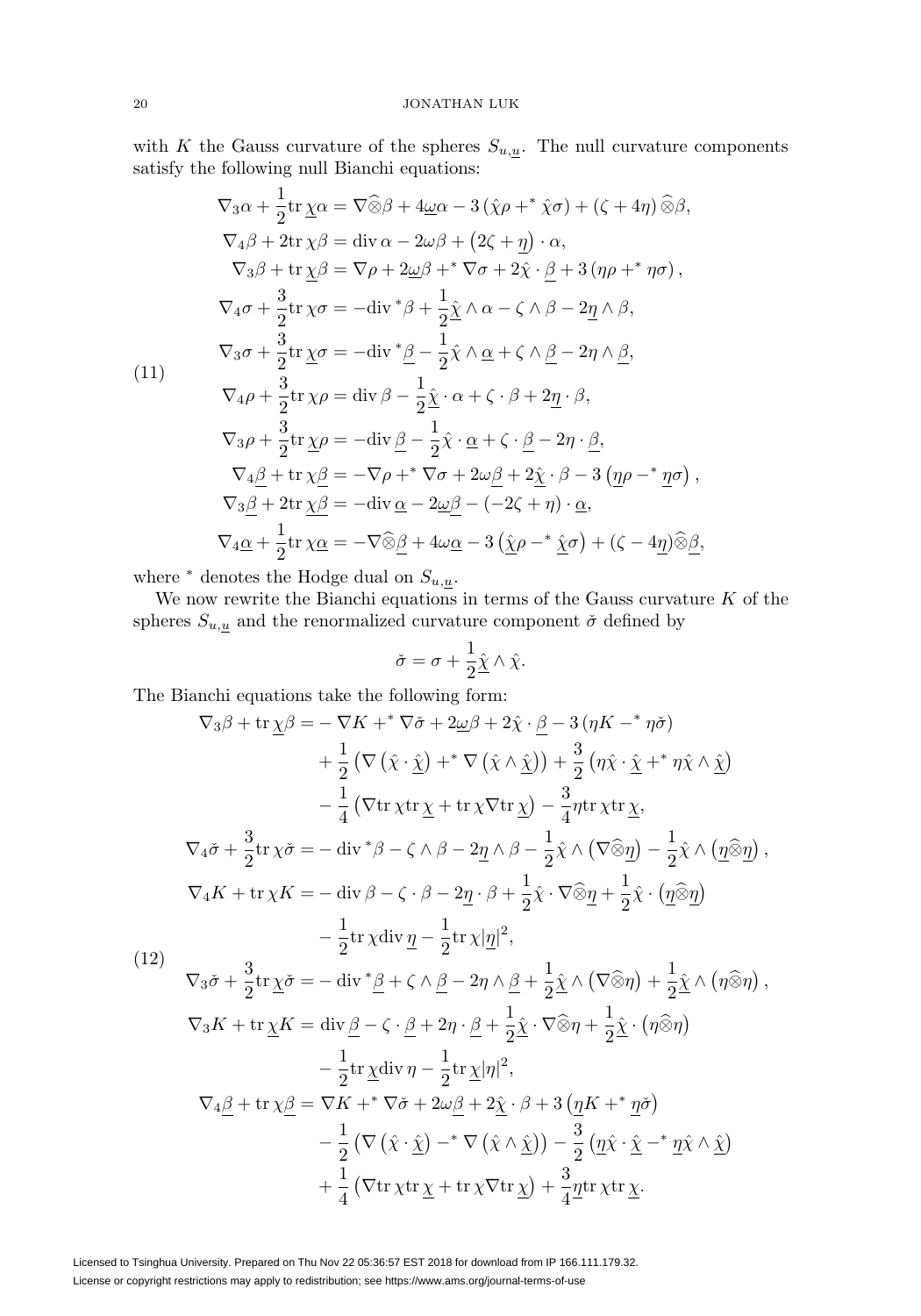Notice that we have obtained a system for the renormalized curvature components in which the curvature components  $\alpha$  and  $\alpha$  do not appear.<sup>[18](#page-20-1)</sup>

From now on, we will use capital Latin letters  $A \in \{1,2\}$  for indices on the spheres  $S_{u,u}$  and Greek letters  $\mu \in \{1,2,3,4\}$  for indices in the whole spacetime.

<span id="page-20-0"></span>2.4. **Schematic notation.** We define a schematic notation for the Ricci coefficients according to the estimates that they obey. Introduce the following conventions:[19](#page-20-2)

$$
\psi \in \left\{ \eta, \underline{\eta} \right\}, \quad \psi_H \in \left\{ \operatorname{tr} \chi, \hat{\chi}, \omega \right\}, \quad \psi_{\underline{H}} \in \left\{ \operatorname{tr} \underline{\chi}, \hat{\underline{\chi}}, \underline{\omega} \right\}.
$$

We will use this schematic notation only in the situations where the exact constant in front of the term is irrelevant to the argument. We will denote by  $\psi \psi$  (or  $\psi \psi_H$ , etc.) an arbitrary contraction with respect to the metric  $\gamma$  and by  $\nabla \psi$  an arbitrary angular covariant derivative.  $\nabla^i \psi^j$  will be used to denote the sum of all terms which are products of j factors, such that each factor takes the form  $\nabla^{i_k}\psi$  and that the sum of all  $i_k$ 's is i, i.e.,

$$
\nabla^i \psi^j = \sum_{i_1+i_2+\cdots+i_j=i} \underbrace{\nabla^{i_1} \psi \nabla^{i_2} \psi \cdots \nabla^{i_j} \psi}_{j \text{ factors}}.
$$

We will use brackets to denote terms with one of the components in the brackets. For instance, the notation  $\psi(\psi, \psi_H)$  denotes the sum of all terms of the form  $\psi \psi$ or  $\psi \psi_H$ .

In this schematic notation, the Ricci coefficients  $\psi_H$  satisfy

$$
\nabla_3 \psi_H = K + \nabla \psi + \psi \psi + \psi_H \psi_H.
$$

The Ricci coefficients  $\psi_H$  similarly obey

$$
\nabla_4 \psi_H = K + \nabla \psi + \psi \psi + \psi_H \psi_H.
$$

The Ricci coefficients  $\psi$  obey either one of the following equations:

$$
\nabla_3 \psi = \beta + \psi \psi_{\underline{H}}
$$

or

$$
\nabla_4 \psi = \beta + \psi \psi_H.
$$

<span id="page-20-1"></span><sup>18</sup>Moreover, compared to the renormalization in [\[19\]](#page-62-10), this system does not contain the terms tr  $\chi |\hat{\chi}|^2$  and tr  $\chi |\hat{\chi}|^2$ , which would be uncontrollable in the context of this paper.

<span id="page-20-2"></span><sup>&</sup>lt;sup>19</sup>Notice that this definition is different form that in [\[19\]](#page-62-10), since in the context of the present paper tr  $\chi$  and tr  $\chi$  verify different bounds compared to [\[19\]](#page-62-10).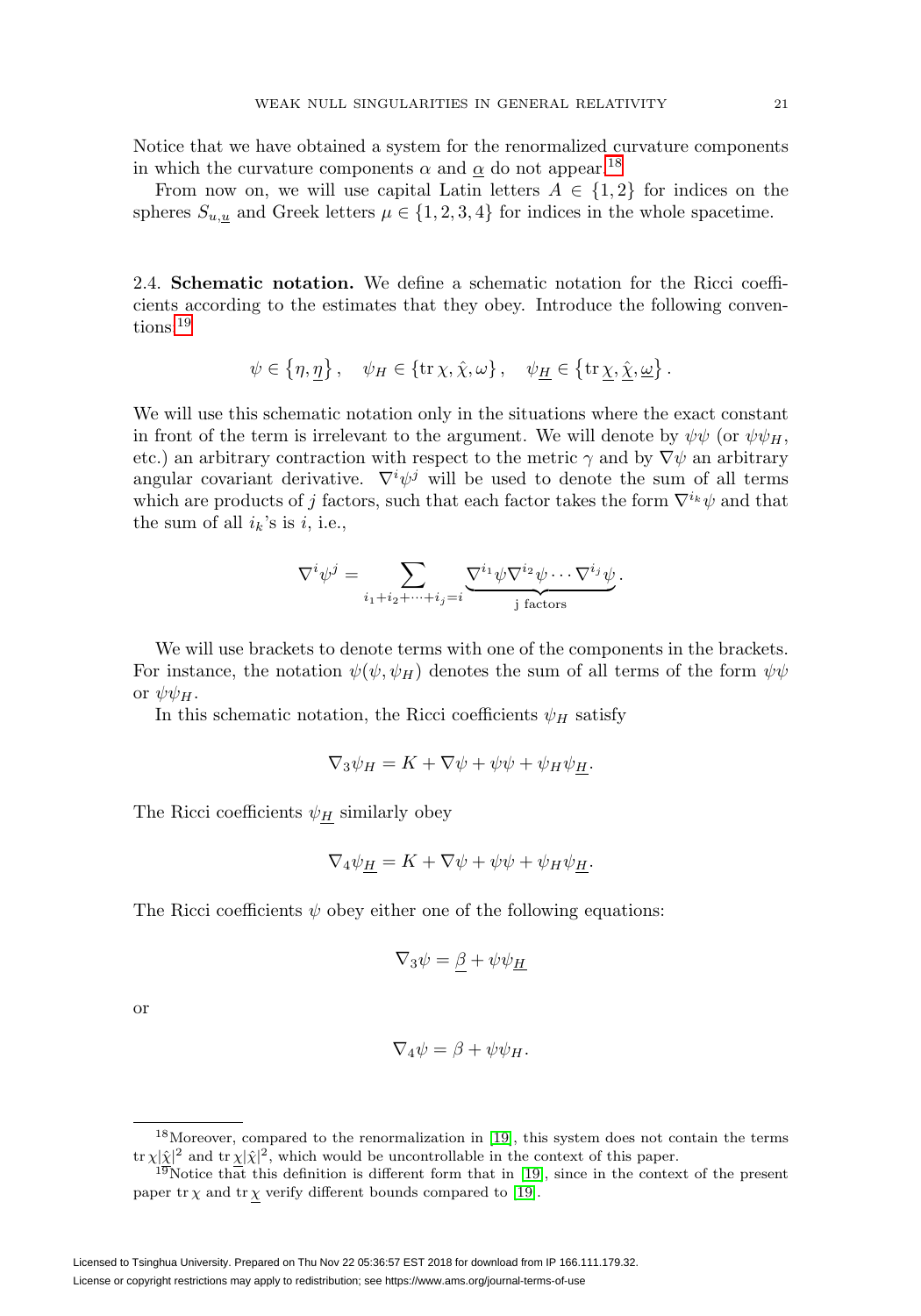We also rewrite the Bianchi equations in the following schematic notation:

$$
\nabla_3 \beta + \nabla K -^* \nabla \check{\sigma} = \sum_{i_1 + i_2 = 1} \psi_{\underline{H}} \psi^{i_1} \nabla^{i_2} \psi_H + \psi K + \sum_{i_1 + i_2 = 1} \psi^{i_1} \psi \nabla^{i_2} \psi,
$$
  
\n
$$
\nabla_4 \check{\sigma} + \text{div}^* \beta = \psi_H \check{\sigma} + \psi \sum_{i_1 + i_2 + i_3 = 1} \psi^{i_1} \nabla^{i_2} \psi \nabla^{i_3} \psi_H,
$$
  
\n
$$
\nabla_4 K + \text{div} \beta = \psi_H K + \psi \sum_{i_1 + i_2 + i_3 = 1} \psi^{i_1} \nabla^{i_2} \psi \nabla^{i_3} \psi_H,
$$
  
\n(13)  
\n
$$
\nabla_3 \check{\sigma} + \text{div}^* \underline{\beta} = \psi_{\underline{H}} \check{\sigma} + \psi \sum_{i_1 + i_2 + i_3 = 1} \psi^{i_1} \nabla^{i_2} \psi \nabla^{i_3} \psi_{\underline{H}},
$$
  
\n
$$
\nabla_3 K - \text{div} \underline{\beta} = \psi_{\underline{H}} K + \psi \sum_{i_1 + i_2 + i_3 = 1} \psi^{i_1} \nabla^{i_2} \psi \nabla^{i_3} \psi_{\underline{H}},
$$
  
\n
$$
\nabla_4 \underline{\beta} - \nabla K -^* \nabla \check{\sigma} = \sum_{i_1 + i_2 = 1} \psi_H \psi^{i_1} \nabla^{i_2} \psi_{\underline{H}} + \psi K + \sum_{i_1 + i_2 = 1} \psi^{i_1} \psi \nabla^{i_2} \psi.
$$

# 3. Norms

<span id="page-21-0"></span>In this section we define the norms that we will use to control the geometric quantities. We will in particular use the schematic notation defined in section [2.4.](#page-20-0) Our norms will be of the form  $L_u^p L_u^q L^r(S)$ , where  $L_u^p$  and  $L_u^q$  are defined with respect to the measures du and du, respectively, and  $L^r(S)$  is defined for any tensors  $\phi$  on  $S_{u,\underline{u}}$  by

$$
\|\phi\|_{L^r(S_{u,\underline{u}})}:=\left(\int_{S_{u,\underline{u}}}\left(\phi_{A_1A_2\cdots A_n}\phi^{A_1A_2\cdots A_n}\right)^{\frac{r}{2}}\right)^{\frac{1}{r}}
$$

,

where the integral is with respect to the volume form induced by  $\gamma$ .

We define the following norms for the Ricci coefficients  $\psi$  for  $p \in [1,\infty], i \in \mathbb{N}$ :

(14) 
$$
\mathcal{O}_{i,p}[\psi] := \left\| \nabla^i \psi \right\|_{L^\infty_u L^\infty_u L^p(S)}.
$$

Define the following norms for the Ricci coefficients  $\psi_H$  for  $p \in [1,\infty], i \in \mathbb{N}$ :

(15) 
$$
\mathcal{O}_{i,p}[\psi_H] := ||f(\underline{u})\nabla^i \psi_H||_{L^2_{\underline{u}}L^{\infty}_u L^p(S)}.
$$

Similarly, we define the following norms for the Ricci coefficients  $\psi_H$  for  $p \in [1,\infty]$ ,  $i \in \mathbb{N}$ :

(16) 
$$
\mathcal{O}_{i,p}\left[\psi_{\underline{H}}\right] := \left\|f(u)\nabla^i\psi_{\underline{H}}\right\|_{L^2_u L^{\infty}_{\underline{u}} L^p(S)}.
$$

As a shorthand, we define the following norm combining all of the norms above:

$$
\mathcal{O}_{i,p} := \sum_{\psi \in \{\eta,\underline{\eta}\}} \mathcal{O}_{i,p} \left[ \psi \right] + \sum_{\psi_H \in \{tr\chi,\hat{\chi},\omega\}} \mathcal{O}_{i,p} \left[ \psi_H \right] + \sum_{\psi_{\underline{H}} \in \{tr\underline{\chi},\hat{\underline{\chi}},\underline{\omega}\}} \mathcal{O}_{i,p} \left[ \psi_{\underline{H}} \right].
$$

We make two remarks concerning these norms.

Remark 7. While the norms for  $\psi_H$  and  $\psi_H$  are based on  $L^2$  in  $\underline{u}$  and  $u$ , respectively, by virtue of the weights  $f(\underline{u})$  and  $f(u)$ , they actually control the  $L^1$  norms. More precisely, since  $\int_0^u^* \frac{1}{f^2(u')}du' < \epsilon^2$  and  $\int_0^{u_*} \frac{1}{f^2(u')}du' < \epsilon^2$ , by the Cauchy–Schwarz inequality we have

$$
\left\|\nabla^i \psi_H\right\|_{L^1_{\underline{u}}L^\infty_u L^p(S)} \leq C \epsilon \mathcal{O}_{i,p} \left[\psi_H\right]
$$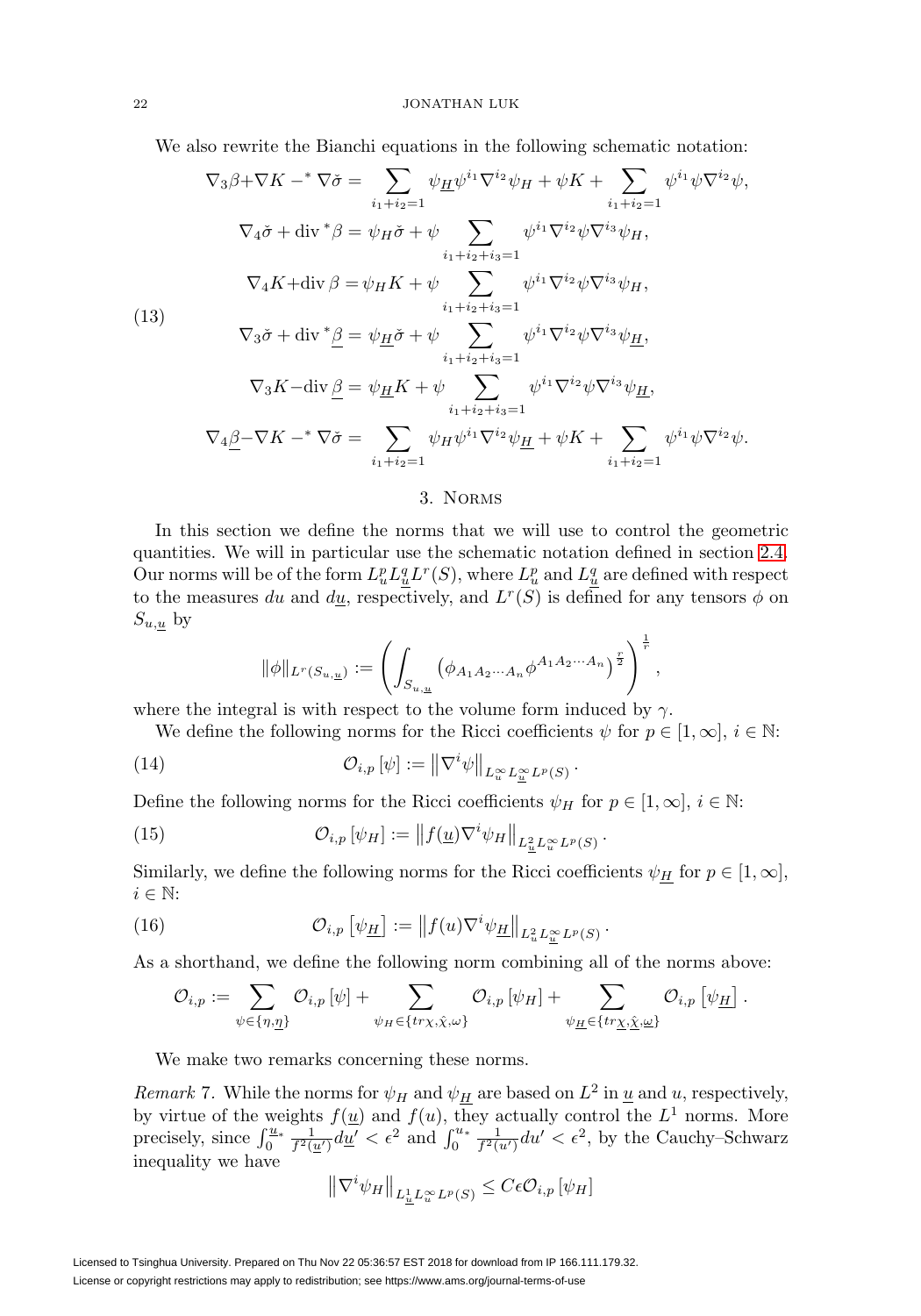and

$$
\left\|\nabla^i\psi_{\underline{H}}\right\|_{L^1_uL^\infty_{\underline{u}}L^p(S)}\leq C\epsilon \mathcal{O}_{i,p}\left[\psi_{\underline{H}}\right].
$$

<span id="page-22-0"></span>Remark 8. The norm  $\mathcal{O}_{i,p}[\psi_H]$  (resp.  $\mathcal{O}_{i,p}[\psi_H]$ ) allows us to first take  $L^{\infty}$  along the u direction (resp.  $\underline{u}$  direction) before the  $L^2$  norm in  $\underline{u}$  (resp. u) is taken. This is stronger than the norms such that the order is reversed; i.e., we have

$$
\left\|f(\underline{u})\nabla^i\psi_H\right\|_{L^\infty_u L^2_{\underline{u}} L^p(S)} \leq C\mathcal{O}_{i,p}\left[\psi_H\right]
$$

and

$$
\left\|f(u)\nabla^i\psi_{\underline{H}}\right\|_{L^{\infty}_{\underline{u}}L^2_{\underline{u}}L^p(S)}\leq C\mathcal{O}_{i,p}\left[\psi_{\underline{H}}\right].
$$

In addition to the above norms, we need to define norms for the highest derivatives for the Ricci coefficients. Let

$$
\tilde{\mathcal{O}}_{4,2} := \| f(\underline{u})^2 \nabla^4 \text{tr} \, \chi \|_{L^\infty_u L^\infty_{\underline{u}} L^2(S)} + \| f(u)^2 \nabla^4 \text{tr} \, \underline{\chi} \|_{L^\infty_u L^\infty_{\underline{u}} L^2(S)} \n+ \| f(\underline{u}) \nabla^4(\hat{\chi}, \omega) \|_{L^\infty_u L^2_{\underline{u}} L^2(S)} + \| f(u) \nabla^4(\eta, \underline{\eta}) \|_{L^\infty_u L^2_{\underline{u}} L^2(S)} \n+ \| f(u) \nabla^4(\hat{\underline{\chi}}, \underline{\omega}) \|_{L^\infty_u L^2_u L^2(S)} + \| f(\underline{u}) \nabla^4(\eta, \underline{\eta}) \|_{L^\infty_u L^2_u L^2(S)}.
$$

*Remark* 9. Here, note that for the norms for  $\hat{\chi}, \omega, \eta, \eta, \hat{\chi}$ , and  $\omega, L^{\infty}$  in <u>u</u> (or u) is taken after  $L^2$  in u (or <u>u</u>). According to Remark [8,](#page-22-0) this is weaker than the  $\mathcal{O}_{i,2}$ norms defined above.

Remark 10. Notice that the norms for the fourth derivatives of  $\eta$  and  $\eta$  come with a weight  $f(u)$  or  $f(\underline{u})$ . This is in contrast to the lower-order derivatives for  $\eta$  and  $\eta$ , which can be estimated in  $L_u^{\infty} L_u^{\infty}$  without any degeneration. The degeneration here arises from the fact that these higher-order derivatives are recovered from the energy estimates for  $\nabla^3 K$ . These energy estimates for  $\nabla^3 K$ , which are derived simultaneously with the estimates for the singular components  $\nabla^3 \beta$  or  $\nabla^3 \beta$ , have a degeneration either in  $\underline{u}$  or  $u$ .

We also define the curvature norms for the curvature components. For  $i \in \mathbb{N}$ , let

(18) 
$$
\mathcal{R}_i := \left\| f(\underline{u}) \nabla^i \beta \right\|_{L^\infty_u L^2_{\underline{u}} L^2(S)} + \left\| f(u) \nabla^i(K, \check{\sigma}) \right\|_{L^\infty_u L^2_{\underline{u}} L^2(S)} + \left\| f(\underline{u}) \nabla^i(K, \check{\sigma}) \right\|_{L^\infty_{\underline{u}} L^2_{\underline{u}} L^2(S)} + \left\| f(u) \nabla^i \underline{\beta} \right\|_{L^\infty_{\underline{u}} L^2_{\underline{u}} L^2(S)}.
$$

As a shorthand, we also let

$$
\mathcal{R}:=\sum_{i\leq 3}\mathcal{R}_i.
$$

Finally, let  $\mathcal{O}_{\text{ini}}$  and  $\mathcal{R}_{\text{ini}}$  denote the corresponding norms for the initial data, i.e.,

$$
\begin{aligned} \mathcal{O}_{\text{ini}} := & \sum_{i \leq 3} \left( \left\| \nabla^i \psi \right\|_{L^\infty_{\underline{u}} L^2 \left( S_{0,\underline{u}} \right)} + \left\| \nabla^i \psi \right\|_{L^\infty_{\underline{u}} L^2 \left( S_{u,0} \right)} \right. \\ & \quad + \left\| f(\underline{u}) \nabla^i \psi_H \right\|_{L^2_{\underline{u}} L^2 \left( S_{0,\underline{u}} \right)} + \left\| f(u) \nabla^i \psi_{\underline{H}} \right\|_{L^2_{\underline{u}} L^2 \left( S_{u,0} \right)} \right) \\ & \quad + \left\| f(\underline{u})^2 \nabla^4 \text{tr} \, \chi \right\|_{L^\infty_{\underline{u}} L^2 \left( S_{0,\underline{u}} \right)} + \left\| f(u)^2 \nabla^4 \text{tr} \, \underline{\chi} \right\|_{L^\infty_{\underline{u}} L^2 \left( S_{u,0} \right)} \right. \\ & \quad + \left\| \nabla^4 \text{tr} \, \underline{\chi} \right\|_{L^\infty_{\underline{u}} L^2 \left( S_{0,\underline{u}} \right)} + \left\| \nabla^4 \text{tr} \, \chi \right\|_{L^\infty_{\underline{u}} L^2 \left( S_{u,0} \right)} \right. \\ & \quad + \left\| f(\underline{u}) \nabla^4 \left( \hat{\chi}, \omega \right) \right\|_{L^2_{\underline{u}} L^2 \left( S_{0,\underline{u}} \right)} + \left\| \nabla^4 \left( \eta, \underline{\eta} \right) \right\|_{L^2_{\underline{u}} L^2 \left( S_{0,\underline{u}} \right)} \right. \\ & \quad + \left\| f(u) \nabla^4 \left( \hat{\underline{\chi}}, \underline{\omega} \right) \right\|_{L^2_{\underline{u}} L^2 \left( S_{u,0} \right)} + \left\| \nabla^4 \left( \eta, \underline{\eta} \right) \right\|_{L^2_{\underline{u}} L^2 \left( S_{u,0} \right)} \end{aligned}
$$

Licensed to Tsinghua University. Prepared on Thu Nov 22 05:36:57 EST 2018 for download from IP 166.111.179.32. License or copyright restrictions may apply to redistribution; see https://www.ams.org/journal-terms-of-use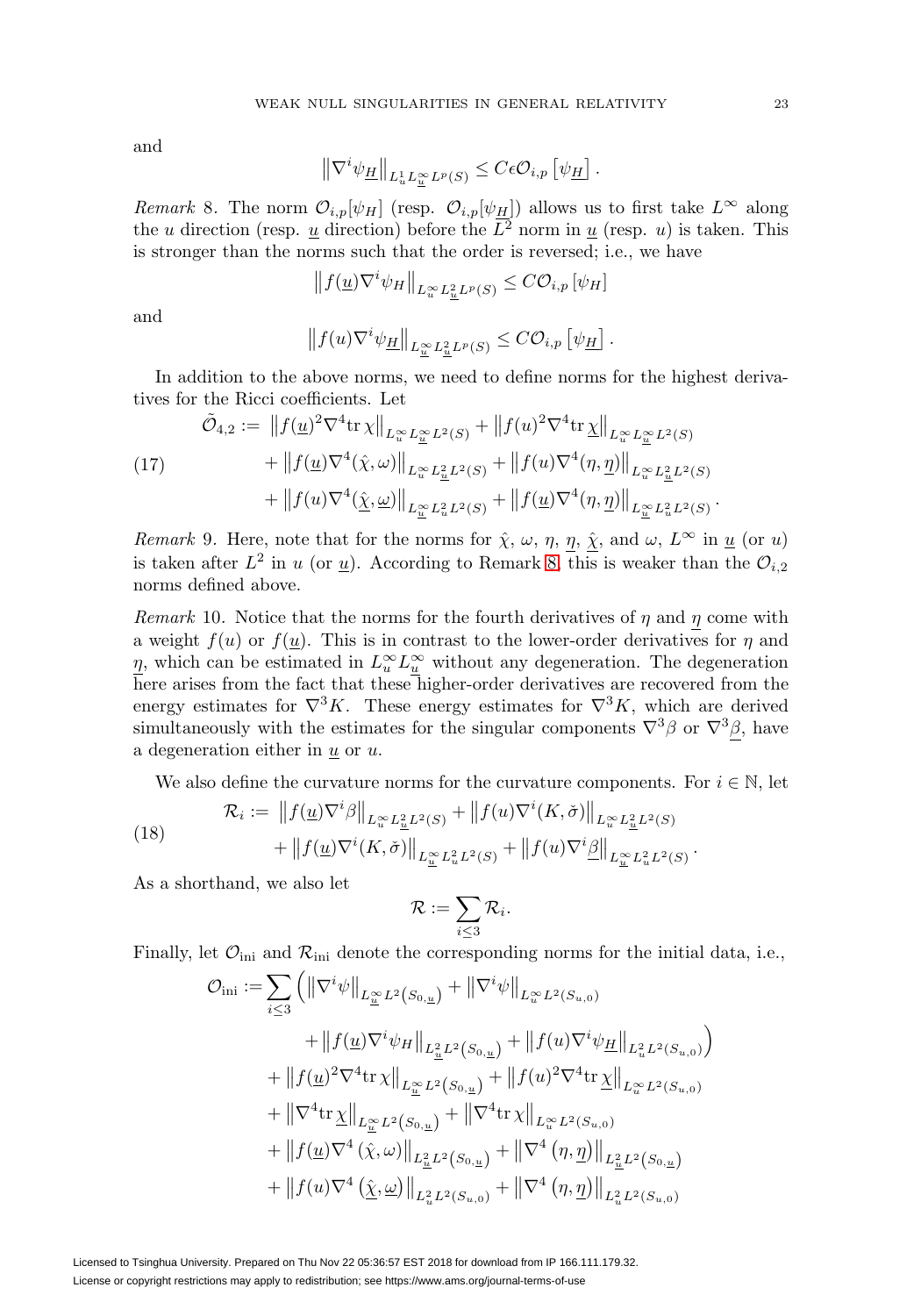and

$$
\mathcal{R}_{\rm ini} := \sum_{i \leq 3} \left( \left\| f(\underline{u}) \nabla^i \beta \right\|_{L^2_{\underline{u}} L^2(S_{0,\underline{u}})} + \left\| \nabla^i(K, \check{\sigma}) \right\|_{L^2_{\underline{u}} L^2(S_{0,\underline{u}})} + \left\| \nabla^i(K, \check{\sigma}) \right\|_{L^2_{\underline{u}} L^2(S_{u,0})} + \left\| f(u) \nabla^i \underline{\beta} \right\|_{L^2_{\underline{u}} L^2(S_{u,0})} \right).
$$

In order to prove Theorem [2,](#page-9-0) we will establish a priori estimates for the geometric quantities in the above norms:

<span id="page-23-0"></span>**Theorem 5.** Assume that the initial data for the characteristic initial value prob-lem satisfy the assumptions of Theorem [2](#page-9-0) with  $\epsilon$  sufficiently small. Then there exists B depending only on D and d such that

$$
\sum_{i\leq 3} \mathcal{O}_{i,2} + \tilde{\mathcal{O}}_{4,2} + \mathcal{R} \leq B.
$$

In the remainder of the paper, we will focus on the proof of Theorem [5](#page-23-0) (after constructing initial data sets in the next section). Standard methods show that Theorem [5](#page-23-0) implies Theorem [2.](#page-9-0) We will omit the details and refer the readers to [\[5,](#page-61-2) [19\]](#page-62-10) for a proof that the a priori estimates imply the existence theorem.

<span id="page-23-4"></span>Remark 11. The assumptions of Theorem [2](#page-9-0) imply the boundedness of the following weighted  $L^2$  norms of the curvature components:

$$
\sum_{i\leq 3}||f(\underline{u})\nabla^{i}\beta||_{L_{\underline{u}}^{2}L^{2}(S_{0,\underline{u}})}+\sum_{i\leq 3}||\nabla^{i}(K,\check{\sigma})||_{L_{\underline{u}}^{2}L^{2}(S_{0,\underline{u}})}\leq \tilde{D}
$$

and

$$
\sum_{i\leq 3} \left\| f(u) \nabla^i \underline{\beta} \right\|_{L^2_u L^2(S_{u,0})} + \sum_{i\leq 3} \left\| \nabla^i \left( K, \check{\sigma} \right) \right\|_{L^2_u L^2(S_{u,0})} \leq \tilde{D}
$$

for some  $\tilde{D}$  depending only on D and d. These estimates for  $\beta$ ,  $\tilde{\sigma}$ , and  $\beta$  follow immediately from the constraint equations on the 2-spheres (see [\(10\)](#page-18-0)). The bound for  $K$  follows after integrating the null Bianchi equations for  $K$  on each of the initial null hypersurfaces (see  $(12)$ ).<sup>[20](#page-23-2)</sup> In particular the assumptions of Theorem [2](#page-9-0) imply that

$$
\mathcal{O}_{\rm ini}+\mathcal{R}_{\rm ini}\leq \tilde{\mathit{D}}.
$$

## 4. Construction of initial data set

<span id="page-23-1"></span>In this section we construct initial data sets satisfying the assumptions of Theorems [2](#page-9-0) and [4.](#page-11-0) In particular we show that the constraint equations can be solved for  $|\hat{\chi}(0, u)| \sim (f(u))^{-2}$  and  $|\hat{\chi}(u, 0)| \sim (f(u))^{-2}$ . Our approach in this section follows closely that of Christodoulou in [\[5,](#page-61-2) Chapter 2].

Assume for simplicity that  $S_{0,0}$  is a standard sphere of radius 1. Introduce<sup>[21](#page-23-3)</sup> the standard stereographic coordinates  $(\theta^1, \theta^2)$  such that the standard metric  $\stackrel{\circ}{\gamma}$  on the

<span id="page-23-2"></span><sup>&</sup>lt;sup>20</sup>Notice that it is precisely for the initial bound for  $K$  that we require an extra derivative for  $\chi$  on  $H_0$  (and  $\chi$  on  $H_0$ ) in the assumptions of the theorem. This is related to the intrinsic loss of derivatives for the characteristic initial value problem for second-order hyperbolic systems (see  $[21]$ .

<span id="page-23-3"></span> $^{21}$ While we only write down one coordinate chart, it is implicit that we have two stereographic charts—the north pole chart and the south pole chart. In the following, when we derive the estimates for the geometric quantities, we only prove the bounds in a sufficiently large ball  $B_{\rho}$  in each of these charts.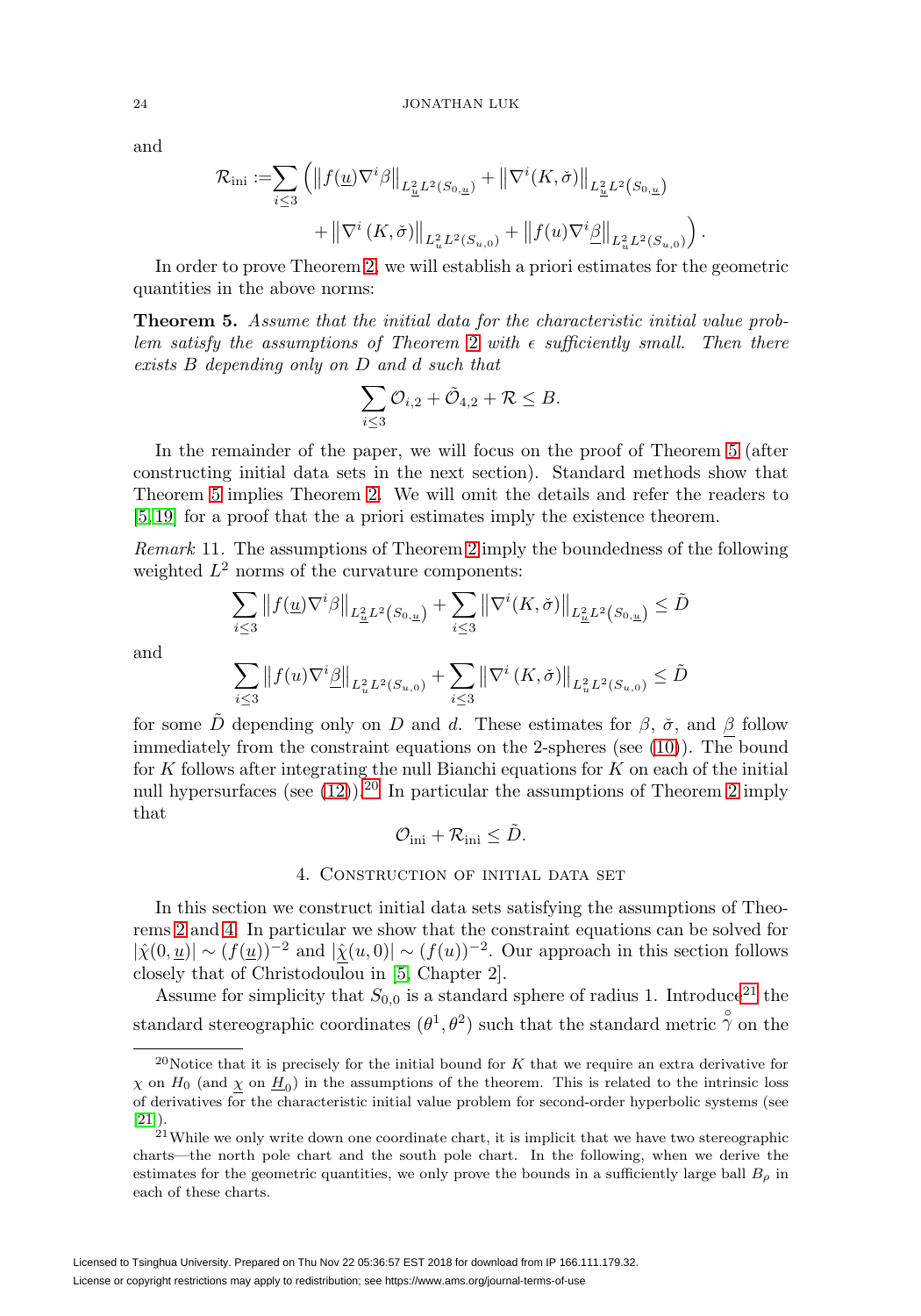sphere takes the form

$$
\overset{\circ}{\gamma}_{AB} = \frac{\delta_{AB}}{\left(1 + \frac{1}{4}|\theta|^2\right)^2}.
$$

Clearly, it suffices to construct initial data on  $H_0$  (with  $0 \leq \underline{u} \leq \underline{u}_*$  for  $\underline{u}_* \leq \epsilon$ ). The construction on  $\underline{H}_0$  is similar. On  $H_0$ , we set  $\Omega = 1$  and therefore  $e_4 = \frac{\partial}{\partial u}$ . We will construct a metric on  $H_0$  in the  $(\underline{u}, \theta^1, \theta^2)$  coordinates taking the form

<span id="page-24-6"></span>(19) 
$$
\gamma_{AB} = \Phi^2 \hat{\gamma}_{AB}, \text{ where } \hat{\gamma}_{AB} = \frac{m_{AB}}{\left(1 + \frac{1}{4}|\theta|^2\right)^2},
$$

and det  $m_{AB} = 1$  and  $\Phi$   $\upharpoonright_{S_0} = 1$ . In order to ensure that m satisfies det  $m = 1$ , we write

$$
m = \exp \Psi,
$$

with  $\Psi \in \hat{S}$ , where  $\hat{S}$  denotes the set of all matrices taking the form

$$
\left(\begin{array}{cc}a & b \\b & -a\end{array}\right).
$$

We will impose upper and lower bounds on Ψ. Since there are no smooth globally non-vanishing  $\Psi \in \hat{S}$  on the 2-sphere, we use the convention that  $\leq$  denotes that the quantity is bounded above by a uniform constant, while ∼ denotes that the quantity is bounded above by a uniform constant, and is bounded below at every  $(\theta^1, \theta^2)$  by a constant depending on  $(\theta^1, \theta^2)$  (where the constant is moreover allowed to vanish at finitely many isolated points). We require  $\Psi \in \hat{S}$  to satisfy<sup>[22](#page-24-0)</sup> (20)

<span id="page-24-1"></span>
$$
\left|\sum_{|J|\leq N}\left|\left(\frac{\partial}{\partial \theta}\right)^J\Psi\right|\lesssim 1,\qquad \sum_{|J|\leq N}\left|\left(\frac{\partial}{\partial \theta}\right)^J\frac{\partial}{\partial \underline{u}}\Psi\right|\lesssim f(\underline{u})^{-2},\quad \left|\frac{\partial}{\partial \underline{u}}\Psi\right|\sim f(\underline{u})^{-2}
$$

for some sufficiently large integer  $N$ . Following [\[5\]](#page-61-2), we have

(21) 
$$
\hat{\chi}_{AB} = \frac{1}{2} \Phi^2 \frac{\partial}{\partial \underline{u}} \hat{\gamma}_{AB}, \quad \text{tr}\,\chi = \frac{2}{\Phi} \frac{\partial \Phi}{\partial \underline{u}}.
$$

We can also derive that

<span id="page-24-5"></span>
$$
\|\hat{\chi}\|_{\gamma}^{2} = \frac{1}{4} (\hat{\gamma}^{-1})^{AC} (\hat{\gamma}^{-1})^{BD} \frac{\partial}{\partial \underline{u}} \hat{\gamma}_{AB} \frac{\partial}{\partial \underline{u}} \hat{\gamma}_{CD}.
$$

Thus by [\(20\)](#page-24-1), we have

(22) 
$$
|\hat{\chi}|_{\gamma}^2 \sim f(\underline{u})^{-4}.
$$

In particular this implies the requirement in Theorem [4](#page-11-0) is satisfied if  $\int_0^{\underline{u}_*} f(\underline{u})^{-4} d\underline{u} =$ ∞. By the equation

<span id="page-24-2"></span>
$$
\mathcal{L}_{\frac{\partial}{\partial \underline{u}}} \operatorname{tr} \chi = -\frac{1}{2} (\operatorname{tr} \chi)^2 - |\hat{\chi}|^2,
$$

Φ can be solved from the ODE

<span id="page-24-3"></span>(23) 
$$
\frac{\partial^2 \Phi}{\partial \underline{u}^2} + \frac{1}{8} \left( \left( \hat{\gamma}^{-1} \right)^{AC} \left( \hat{\gamma}^{-1} \right)^{BD} \frac{\partial}{\partial \underline{u}} \hat{\gamma}_{AB} \frac{\partial}{\partial \underline{u}} \hat{\gamma}_{CD} \right) \Phi = 0.
$$

We prescribe  $\text{tr } \chi$  on  $S_{0,0}$  to obey the initial conditions

<span id="page-24-4"></span>(24) 
$$
\Phi |_{S_{0,0}} = 1, \qquad \frac{\partial \Phi}{\partial \underline{u}} |_{S_{0,0}} = \frac{1}{2} \text{tr} \chi |_{S_{0,0}} \lesssim 1.
$$

<span id="page-24-0"></span><sup>&</sup>lt;sup>22</sup>Here and in the rest of this section, we use the notation that  $J = (j_1, j_2) \in (\mathbb{N} \cup \{0\}) \times (\mathbb{N} \cup \{0\})$ is a multi-index and  $\left(\frac{\partial}{\partial \theta}\right)^J = \left(\frac{\partial}{\partial \theta^1}\right)^{j_1} \left(\frac{\partial}{\partial \theta^2}\right)^{j_2}$ . We moreover denote  $|J| = j_1 + j_2$ .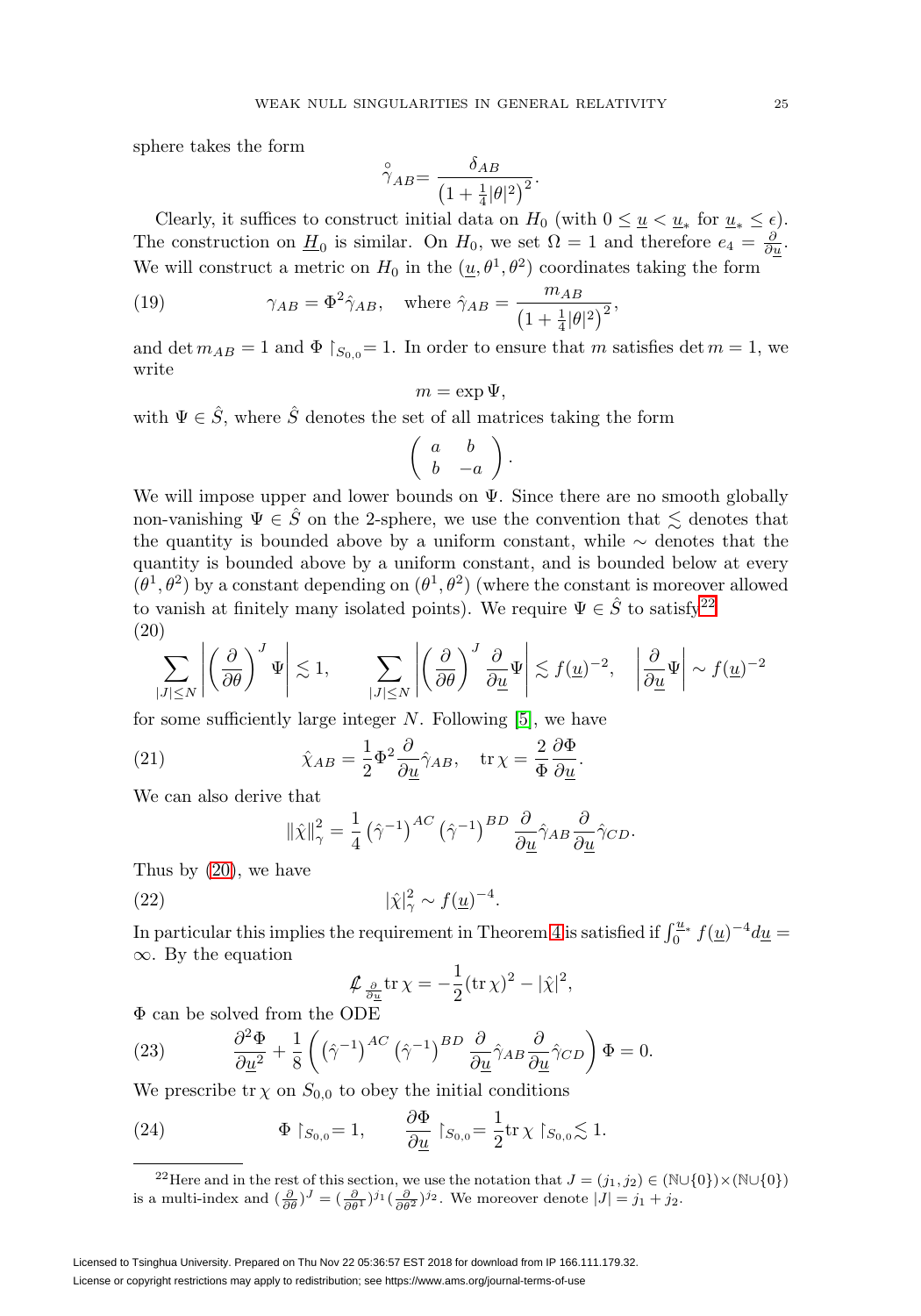Finally, we prescribe  $\zeta$  on  $S_{0,0}$  such that

<span id="page-25-5"></span>(25) 
$$
\sum_{|J| \leq N-1} \left| \left( \frac{\partial}{\partial \theta} \right)^J \zeta \right|_{\gamma}^2 \lesssim 1.
$$

We check that these initial data obey all the estimates required by Theorem [2:](#page-9-0)

# Estimates for  $\nabla^i \chi$  and the metric.

<span id="page-25-0"></span>To satisfy the upper bounds in Theorem [2,](#page-9-0) we need to show that

(26) 
$$
\sum_{i \leq N} |\nabla^i \chi|_{\gamma} (0, \underline{u}) \lesssim f(\underline{u})^{-2}.
$$

We will show the estimates separately for tr  $\chi$  and  $\hat{\chi}$ . By [\(22\)](#page-24-2), [\(26\)](#page-25-0) holds for  $\hat{\chi}$ when  $i = 0$ . To derive this bound for tr  $\chi$ , notice that by the ODE [\(23\)](#page-24-3) for  $\Phi$ , the initial conditions [\(24\)](#page-24-4), and the bound [\(22\)](#page-24-2) for  $|\hat{\chi}|^2$ , we have

$$
\frac{1}{2} \le \Phi \le 1
$$

and

$$
\left|\frac{\partial\Phi}{\partial\underline{u}}\right| \lesssim 1 + \int_0^{\underline{u}} f\left(\underline{u}'\right)^{-4} d\underline{u}' \leq 1 + f\left(\underline{u}\right)^{-2} \int_0^{\underline{u}_*} f\left(\underline{u}'\right)^{-2} d\underline{u}' \leq 1 + \epsilon^2 f\left(\underline{u}\right)^{-2}
$$

for  $\epsilon$  sufficiently small. In the above estimate, we have used  $\int_0^{\underline{u}_*} f(\underline{u}')^{-2} d\underline{u}' \leq \epsilon^2$ . By [\(21\)](#page-24-5), we thus have

$$
\|\mathrm{tr}\,\chi\|\lesssim f(\underline{u})^{-2}.
$$

We now move on to control the angular derivatives of  $\chi$ . By [\(20\)](#page-24-1),

<span id="page-25-1"></span>
$$
\sum_{|J| \le N} \left| \left( \frac{\partial}{\partial \theta} \right)^J \frac{\partial}{\partial \underline{u}} m_{AB} \right| \lesssim f(\underline{u})^{-2}.
$$

Using this bound and commuting the ODE [\(23\)](#page-24-3) with  $\frac{\partial}{\partial \theta}$ , we also have that for up to N coordinate angular derivatives  $\frac{\partial}{\partial \theta}$ ,

(28) 
$$
\sum_{|J| \le N} \left| \left( \frac{\partial}{\partial \theta} \right)^J \Phi \right| \lesssim 1.
$$

This implies via [\(19\)](#page-24-6) and [\(20\)](#page-24-1) that the metric  $\gamma$  obeys the bounds

<span id="page-25-2"></span>(29) 
$$
\sum_{|J| \le N} \left| \left( \frac{\partial}{\partial \theta} \right)^J \gamma_{AB} \right| \lesssim 1, \qquad \sum_{|J| \le N} \left| \left( \frac{\partial}{\partial \theta} \right)^J (\gamma^{-1})^{AB} \right| \lesssim 1.
$$

Together with [\(20\)](#page-24-1) and [\(21\)](#page-24-5), [\(28\)](#page-25-1) implies

<span id="page-25-3"></span>(30) 
$$
\sum_{|J| \le N} \left| \left( \frac{\partial}{\partial \theta} \right)^J \hat{\chi} \right| \lesssim f(\underline{u})^{-2}.
$$

By [\(21\)](#page-24-5), we also have

<span id="page-25-4"></span>(31) 
$$
\sum_{|J| \le N} \left| \left( \frac{\partial}{\partial \theta} \right)^J \text{tr} \chi \right| \lesssim f(\underline{u})^{-2}.
$$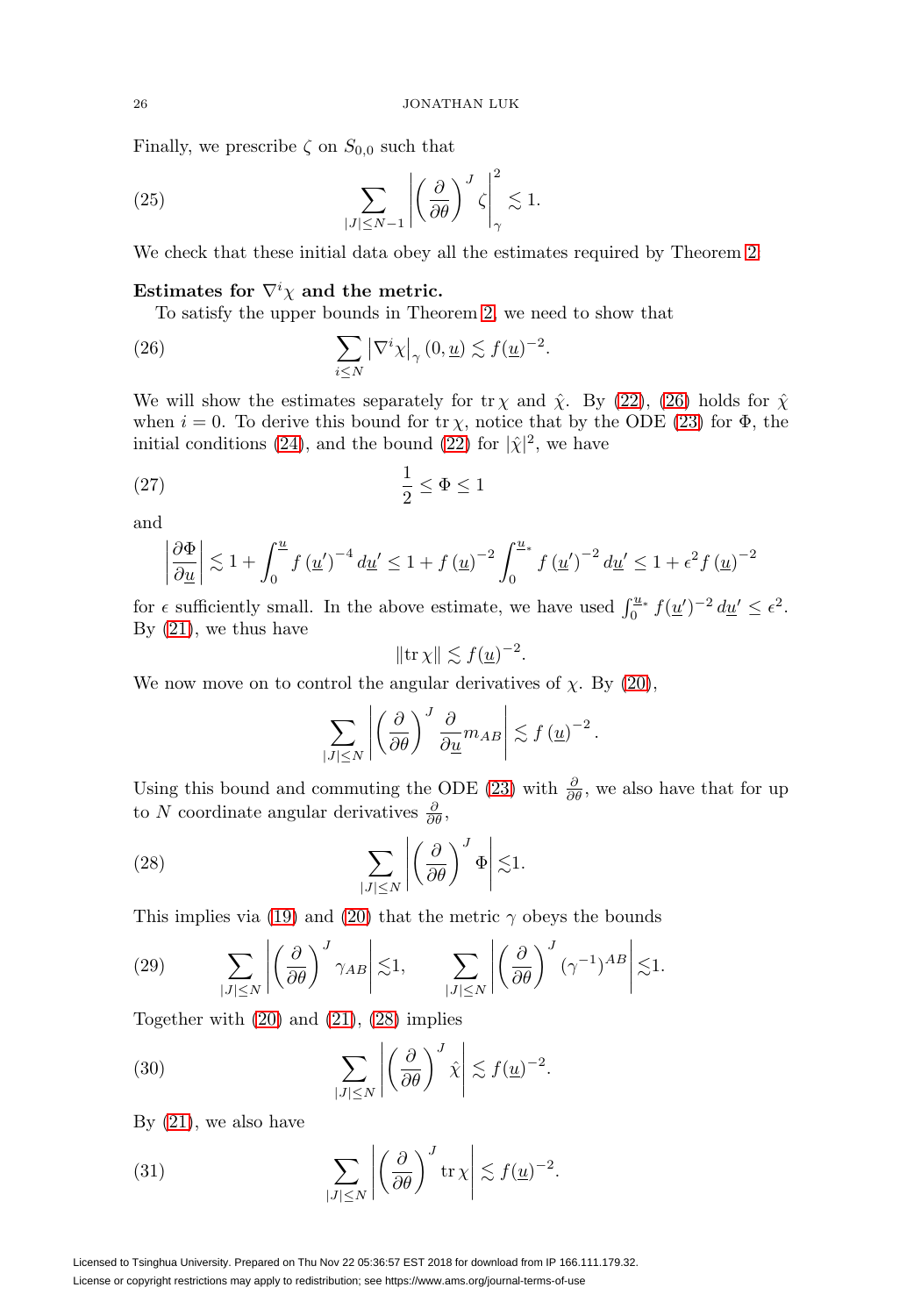Finally, we notice that by [\(29\)](#page-25-2), the angular *covariant* derivatives of tr  $\chi$  and  $\hat{\chi}$  can be controlled by the angular coordinate derivatives of  $\text{tr } \chi$  and  $\hat{\chi}$ . Therefore, [\(26\)](#page-25-0) follows from  $(30)$  and  $(31)$ .

# Estimates for  $\nabla^i K$ .

To control  $\nabla^i K$ , we simply notice that by [\(29\)](#page-25-2), we have

$$
\sum_{i\leq N-2} \left|\nabla^i K\right|_{\gamma} \lesssim 1.
$$

# $\text{Estimates for } \nabla^i \zeta.$

On  $H_0$ , since  $\Omega = 1$ ,  $\eta = \zeta$ . Thus combining the transport equation for  $\zeta$  in [\(9\)](#page-18-1) and the Codazzi equation for  $\beta$  in [\(10\)](#page-18-0), and rewriting in  $\beta$  (instead of  $\nabla_4$ ), we have

$$
\oint_{\frac{\partial}{\partial u}} \zeta + \operatorname{tr} \chi \zeta = \operatorname{div} \chi - \nabla \operatorname{tr} \chi.
$$

Recall from [\(25\)](#page-25-5) that the initial data for  $\zeta$  and its angular derivatives are bounded. Therefore, by the estimates for  $\mathrm{tr}\,\chi$  and  $\hat{\chi}$  (and their angular derivatives) above, we have

$$
\sum_{|J| \le N-1} \left\| \left( \frac{\partial}{\partial \theta} \right)^J \zeta \right\| \lesssim 1.
$$

The bounds for the metric and Christoffel symbols on the sphere imply

$$
\sum_{j \le N-1} \left\| \nabla^j \zeta \right\|_{L^{\infty}_{\underline{u}} L^{\infty}(S_{0,\underline{u}})} \lesssim 1
$$

as desired.

# $\textbf{Estimates for } \nabla^i \text{tr} \chi$ .

Similarly to  $\zeta$ , tr  $\chi$  obeys a transport equations along the null generators of  $H_0$ . More precisely, [\(9\)](#page-18-1) and the Gauss equation in [\(10\)](#page-18-0) imply that

$$
\oint_{\frac{\partial}{\partial \underline{u}}} \operatorname{tr} \underline{\chi} + \operatorname{tr} \chi \operatorname{tr} \underline{\chi} = -2K - 2 \operatorname{div} \zeta + 2|\zeta|^2.
$$

Thus, the previous estimates imply

$$
\sum_{j \le N-2} \left\| \nabla^j \text{tr} \underline{\chi} \right\|_{L^\infty_{\underline{u}} L^\infty(S_{0,\underline{u}})} \lesssim 1.
$$

Now, combining all the estimates that we have obtained so far, requiring  $f$  to satisfy

$$
\int_0^{\underline{u}_*} f(\underline{u})^{-4} d\underline{u} = \infty
$$

and taking N to sufficiently large, we have thus constructed initial data set on  $H_0$ that obeys the assumptions of Theorems [2](#page-9-0) and [4](#page-11-0) on  $H_0$ . As mentioned above, it is easy to construct initial data set analogously on  $\underline{H}_0$  so that the full set of assumptions of Theorems [2](#page-9-0) and [4](#page-11-0) are satisfied.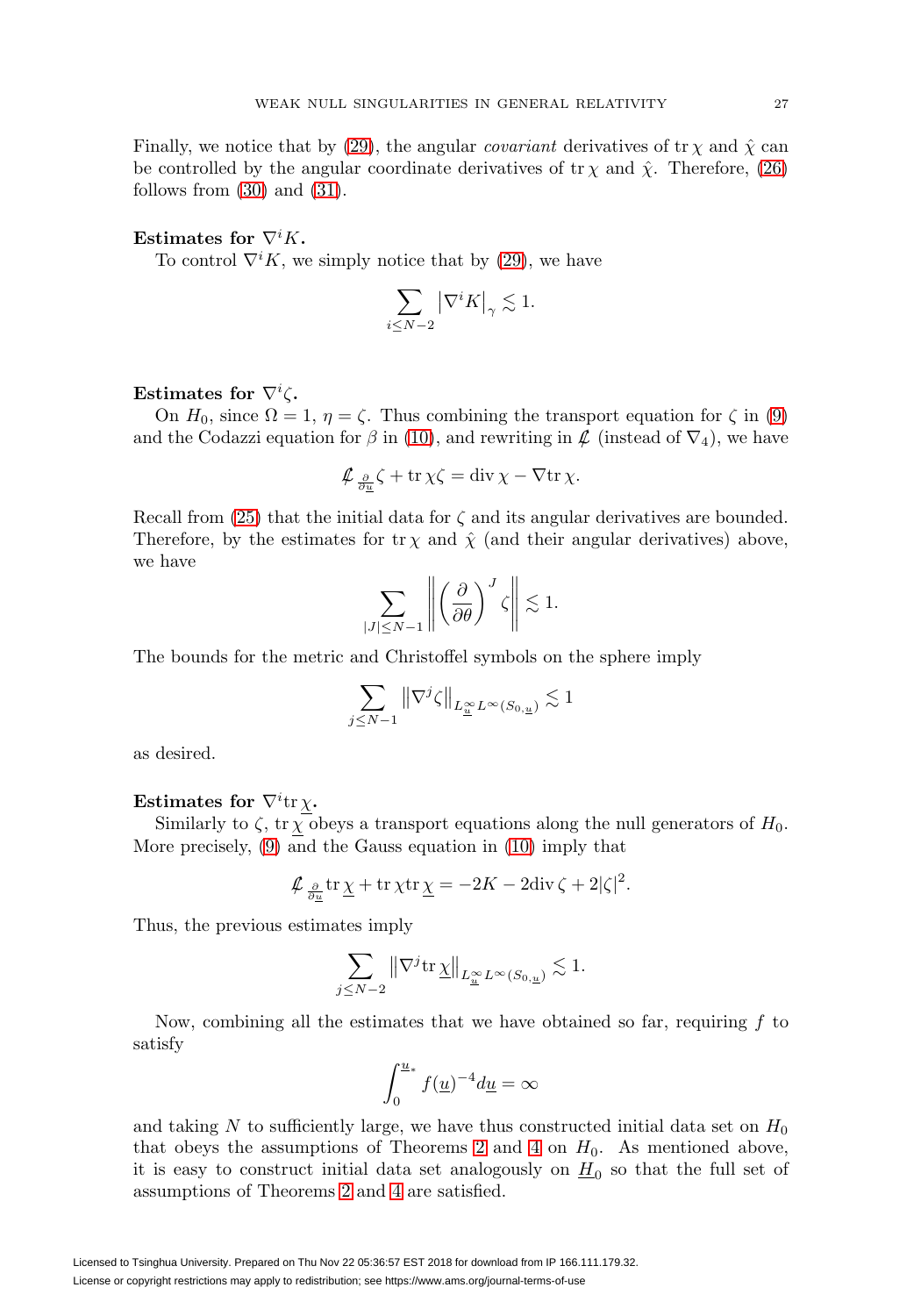### <span id="page-27-0"></span>28 JONATHAN LUK

## 5. The preliminary estimates

We now turn to the proof Theorem [5,](#page-23-0) which will form the content of sections [5–](#page-27-0)[8.](#page-47-0) In this section we derive the necessary preliminary estimates. In section [6](#page-33-0) (see Proposition [15\)](#page-38-1), we will prove the bound

$$
\sum_{i\leq 3} \mathcal{O}_{i,2} \leq C(\mathcal{O}_{\text{ini}});
$$

in section [7](#page-38-0) (see Proposition [25\)](#page-47-1), we will prove

$$
\tilde{\mathcal{O}}_{4,2} \leq C(\mathcal{O}_{\text{ini}})(1+\mathcal{R});
$$

and in section [8](#page-47-0) (see Proposition [32\)](#page-55-1), we will derive the estimate

$$
\mathcal{R}\leq C(\mathcal{O}_{\text{ini}},\mathcal{R}_{\text{ini}}).
$$

Combining these estimates then implies the conclusion of Theorem [5.](#page-23-0)

We now begin with the preliminary estimates. All estimates in this section will be proved under the bootstrap assumption

<span id="page-27-1"></span>(A1) 
$$
\sum_{i\leq 1} \mathcal{O}_{i,\infty} + \sum_{i\leq 2} \mathcal{O}_{i,4} + \sum_{i\leq 3} \mathcal{O}_{i,2} \leq \Delta_1,
$$

where  $\Delta_1$  is a constant that will be chosen later.

5.1. **Estimates for metric components.** We first show that we can control  $\Omega$ under the bootstrap assumption [\(A1\)](#page-27-1):

<span id="page-27-3"></span>**Proposition 1.** There exists  $\epsilon_0 = \epsilon_0(\Delta_1)$  such that for every  $\epsilon \leq \epsilon_0$ ,

$$
\frac{1}{2} \le \Omega \le 2.
$$

Moreover,  $\Omega$  is continuous up to  $u = u_*$  and  $\underline{u} = \underline{u}_*$ .

Proof. Consider the equation

<span id="page-27-2"></span>(32) 
$$
\omega = -\frac{1}{2}\nabla_4 \log \Omega = \frac{1}{2}\Omega \nabla_4 \Omega^{-1} = \frac{1}{2}\frac{\partial}{\partial \underline{u}} \Omega^{-1}.
$$

Fix u. Notice that both  $\omega$  and  $\Omega$  are scalars and therefore the  $L^{\infty}$  norm is inde-pendent of the metric. We can integrate equation [\(32\)](#page-27-2) using the fact that  $\Omega^{-1} = 1$ on  $H_0$  to obtain

$$
\begin{aligned} \big\|\Omega^{-1}-1\big\|_{L^\infty(S_{u,\underline{u}})}\\ \leq C\int_0^{\underline{u}}\|\omega\|_{L^\infty\left(S_{u,\underline{u}'}\right)}\,d\underline{u}'\leq C\,\big\|f(\underline{u})^{-1}\big\|_{L^2_{\underline{u}}}\,\|f(\underline{u})\omega\|_{L^\infty_uL^2_{\underline{u}}L^\infty(S)}\leq C\Delta_1\epsilon. \end{aligned}
$$

This implies both the upper and lower bounds for  $\Omega$  for sufficiently small  $\epsilon$ . To show continuity, take a sequence of points  $(u_n, \underline{u}_n, \theta_n^1, \theta_n^2)$  such  $u_n \to u_\infty, \underline{u}_n \to \underline{u}_\infty$ ,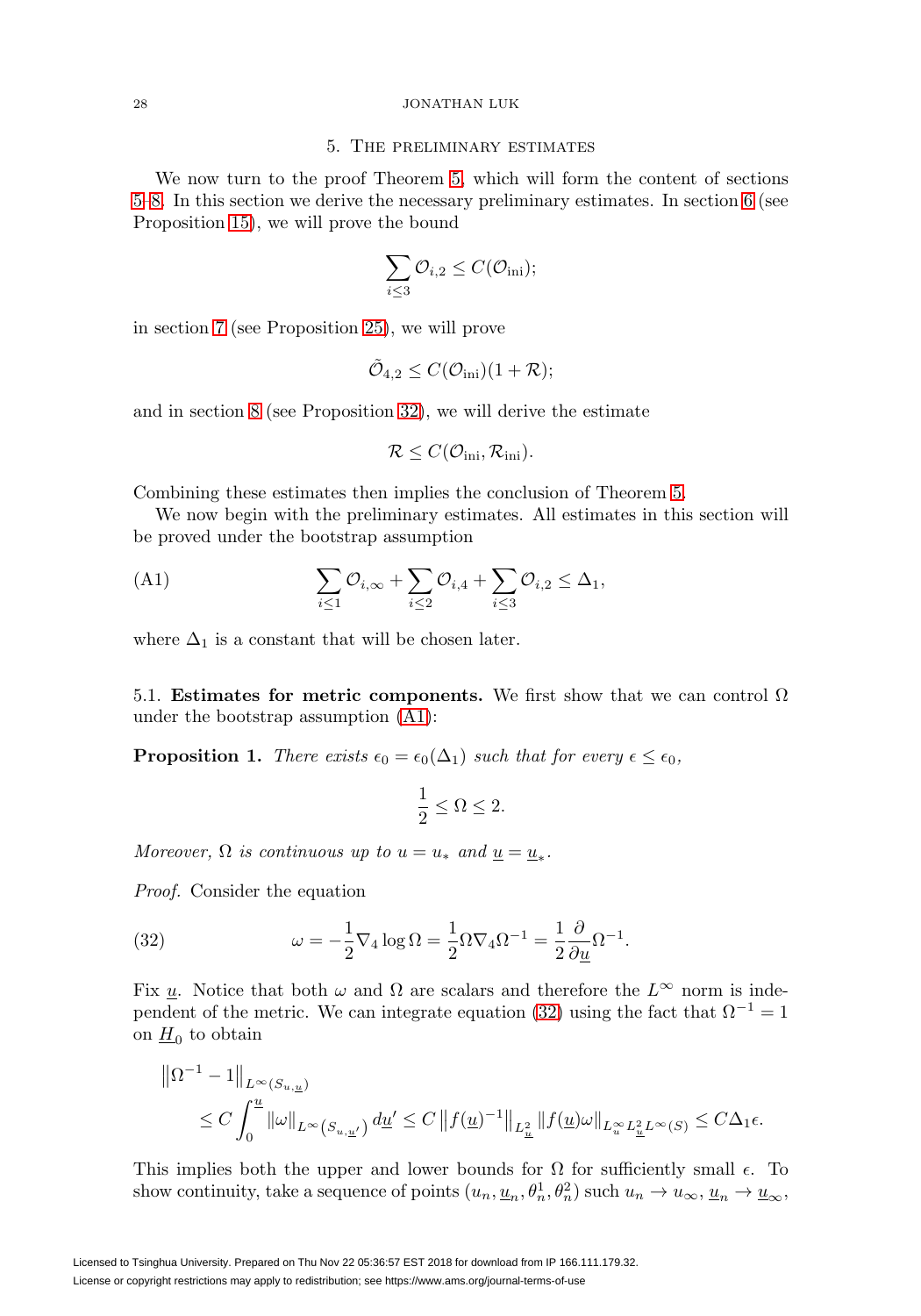$$
\theta_n^1 \to \theta_\infty^1, \text{ and } \theta_n^2 \to \theta_\infty^2. \text{ Then}
$$
\n
$$
|\Omega^{-1}(u_n, \underline{u}_n, \theta_n^1, \theta_n^2) - \Omega^{-1}(u_m, \underline{u}_m, \theta_m^1, \theta_m^2)|
$$
\n
$$
\leq |\Omega^{-1}(u_n, \underline{u}_n, \theta_n^1, \theta_n^2) - \Omega^{-1}(u_n, \underline{u}_n, \theta_m^1, \theta_m^2)|
$$
\n
$$
+ |\Omega^{-1}(u_n, \underline{u}_n, \theta_m^1, \theta_m^2) - \Omega^{-1}(u_n, \underline{u}_m, \theta_m^1, \theta_m^2)|
$$
\n
$$
+ |\Omega^{-1}(u_n, \underline{u}_m, \theta_m^1, \theta_m^2) - \Omega^{-1}(u_m, \underline{u}_m, \theta_m^1, \theta_m^2)|
$$
\n
$$
\leq C ||\nabla \log \Omega||_{L^\infty(S_{u_n, \underline{u}_n})} \text{dist}_{S_{u_n, \underline{u}_n}}(\theta_n, \theta_m) + 2 \left| \int_{\underline{u}_n}^{\underline{u}_m} ||\omega||_{L^\infty(S_{u_n, \underline{u}'})} \frac{du'}{du'} \right|
$$
\n
$$
+ 2 \left| \int_{u_n}^{u_m} ||\underline{\omega}||_{L^\infty(S_{u', \underline{u}_m})} \frac{du'}{du'} \right|.
$$

Since by the bootstrap assumption [\(A1\)](#page-27-1),  $\nabla \log \Omega = \frac{1}{2}(\eta + \underline{\eta})$  is uniformly bounded,  $||\omega||_{L^{\infty}(S_{u,u})}$  is uniformly integrable in <u>u</u> for all u, and  $||\omega||_{L^{\infty}(S_{u,u})}$  is uniformly integrable in  $u$  for all  $u$ , the right-hand side can be made arbitrarily small by taking  $n, m \geq N$  for N sufficiently large. The conclusion thus follows.

We then show that we can control  $\gamma$  under the bootstrap assumption [\(A1\)](#page-27-1):

<span id="page-28-2"></span>**Proposition 2.** There exists  $\epsilon_0 = \epsilon_0(\Delta_1)$  such that for  $\epsilon \leq \epsilon_0$ , in the  $(u, \underline{u}, \theta^1, \theta^2)$ coordinate system, we have

$$
c \le \det \gamma \le C, \quad |\gamma_{AB}|, \left| \left( \gamma^{-1} \right)^{AB} \right| \le C,
$$

where the constants depend only on d and D. Moreover,  $\gamma$  remains continuous up to  $u = u_*$  and  $u = u_*$ .

*Proof.* We first prove the bound for  $\gamma$  on the initial hypersurface  $H_0$ . Using

$$
\not\!\! L \not\!\! \sim 2\Omega_{\underline{\chi}},
$$

we get $^{23}$  $^{23}$  $^{23}$ 

$$
\frac{\partial}{\partial u}\gamma_{AB}=2\Omega_{\underline{\chi}_{AB}},\qquad \frac{\partial}{\partial u}\log(\det\gamma)=\Omega{\rm tr}\,\underline{\chi}
$$

on  $H_0$ . We therefore have

(33) 
$$
\left| \frac{\det \gamma(u,0)}{\det \gamma(0,0)} \right| \leq C \exp \left( \int_0^u \left| \text{tr} \underline{\chi} \right| (u',0) du' \right) \leq C(D).
$$

This implies that the det  $\gamma$  is bounded above and below. Let  $\Lambda$  be the larger eigenvalue of  $\gamma$ . Clearly,

<span id="page-28-1"></span>(34) 
$$
\Lambda \leq C \sup_{A,B=1,2} |\gamma_{AB}|, \qquad \sum_{A,B=1,2} \left| \underline{\chi}_{AB} \right|^2 \leq C \Lambda^2 \left\| \underline{\chi} \right\|_{L^\infty(S_{u,\underline{u}})}^2.
$$

Then

$$
|\gamma_{AB}(u,0)-(\gamma)_{AB}(0,0)|
$$

<span id="page-28-3"></span>(35) 
$$
\leq C\epsilon \left(\sup_{u'\leq u}\Lambda\right) \left(\int_0^u f(u')^2 \left\|\underline{\chi}\right\|_{L^\infty(S_{u',0})}^2 du'\right)^{\frac{1}{2}} \leq C(D) \left(\sup_{u'\leq u}\Lambda\right)\epsilon.
$$

Using the first upper bound in [\(34\)](#page-28-1), we thus obtain the upper bound for  $|\gamma_{AB}|$  after choosing  $\epsilon$  to be sufficiently small. The upper bound for  $|(\gamma^{-1})^{AB}|$  follows from the upper bound for  $|\gamma_{AB}|$  and the lower bound for det  $\gamma$ .

<span id="page-28-0"></span><sup>23</sup>Note that  $b^A = 0$  on  $H_0$ .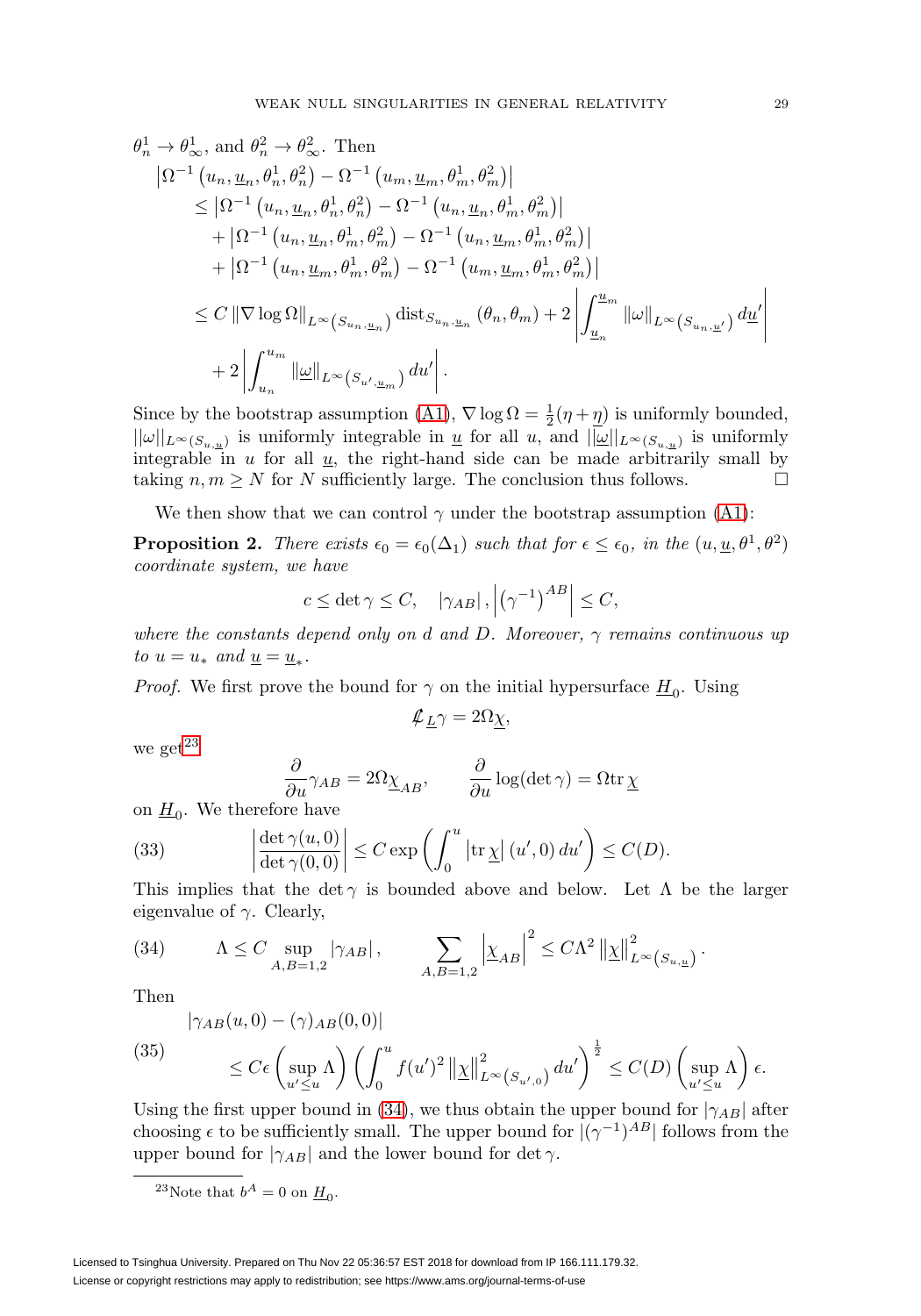Now, in order to obtain the bounds for  $\gamma_{AB}$  in the spacetime, we argue similarly but use the propagation equation in the <u>u</u> direction and compare  $\gamma(u, \underline{u})$  with  $\gamma(u, 0)$ . Here, we use bootstrap assumption [\(A1\)](#page-27-1) instead of the assumptions on the initial data. More precisely, we have

<span id="page-29-3"></span>(36) 
$$
\frac{\partial}{\partial \underline{u}} \gamma_{AB} = 2\Omega \chi_{AB}, \qquad \frac{\partial}{\partial \underline{u}} \log(\det \gamma) = \Omega \text{tr} \chi.
$$

We then derive as above that

$$
\left|\frac{\det \gamma(u, \underline{u})}{\det \gamma(u, 0)}\right| \leq C \exp(C\Delta_1 \epsilon), \quad |\gamma_{AB}(u, \underline{u}) - \gamma_{AB}(u, 0)| \leq C \left(\sup_{\substack{u' \leq u \\ \underline{u}' \leq \underline{u}}} \Lambda\right) \Delta_1 \epsilon,
$$

where  $\Lambda$  is the larger eigenvalue for  $\gamma_{AB}$ . As before, we thus obtain the upper bounds for  $|\gamma_{AB}|$  and  $|(\gamma^{-1})^{AB}|$ . Finally, the continuity of  $\gamma$  up to the boundary follows as in the proof of continuity for  $\Omega$  in Proposition [1.](#page-27-3)

With the estimates on  $\gamma$ , it follows that the  $L^p$  norms defined with respect to the metric and the  $L^p$  norms defined with respect to the coordinate system are equivalent.

<span id="page-29-1"></span>**Proposition 3.** Given a covariant tensor  $\phi_{A_1\cdots A_r}$  on  $S_{u,u}$ , we have

$$
\int_{S_{u,\underline{u}}} \langle \phi, \phi \rangle_{\gamma}^{p/2} \sim \sum_{A_i=1,2} \int \int |\phi_{A_1\cdots A_r}|^p \sqrt{\det \gamma} d\theta^1 d\theta^2.
$$

We can also bound b under the bootstrap assumption, thus controlling the full spacetime metric:

<span id="page-29-2"></span>**Proposition 4.** In the coordinate system  $(u, \underline{u}, \theta^1, \theta^2)$ ,

$$
\left|b^A\right| \le C\Delta_1\epsilon.
$$

Moreover,  $b^A$  is continuous up to  $u = u_*$  and  $u = u_*$ .

*Proof.*  $b^A$  satisfies the equation

<span id="page-29-0"></span>(37)  $\frac{\partial b^A}{\partial \underline{u}} = -4\Omega^2 \zeta^A.$ 

This can be derived from

$$
[L, \underline{L}] = \frac{\partial b^A}{\partial \underline{u}} \frac{\partial}{\partial \theta^A}.
$$

Now, integrating [\(37\)](#page-29-0) and using Proposition [3](#page-29-1) gives the bound on b. Continuity of b up to the boundary follows as in the proof of Proposition [1.](#page-27-3)

5.2. **Estimates for transport equations.** In this subsection, we prove general propositions for obtaining bounds from the covariant null transport equations. Such estimates require the integrability of  $tr \chi$  and  $tr \chi$ , which is consistent with our bootstrap assumption [\(A1\)](#page-27-1). This will be used in the following sections to derive some estimates for the Ricci coefficients and the null curvature components from the null structure equations and the null Bianchi equations, respectively. Below, we state two propositions which provide  $L^p$  estimates for general quantities satisfying transport equations either in the  $e_3$  or  $e_4$  direction.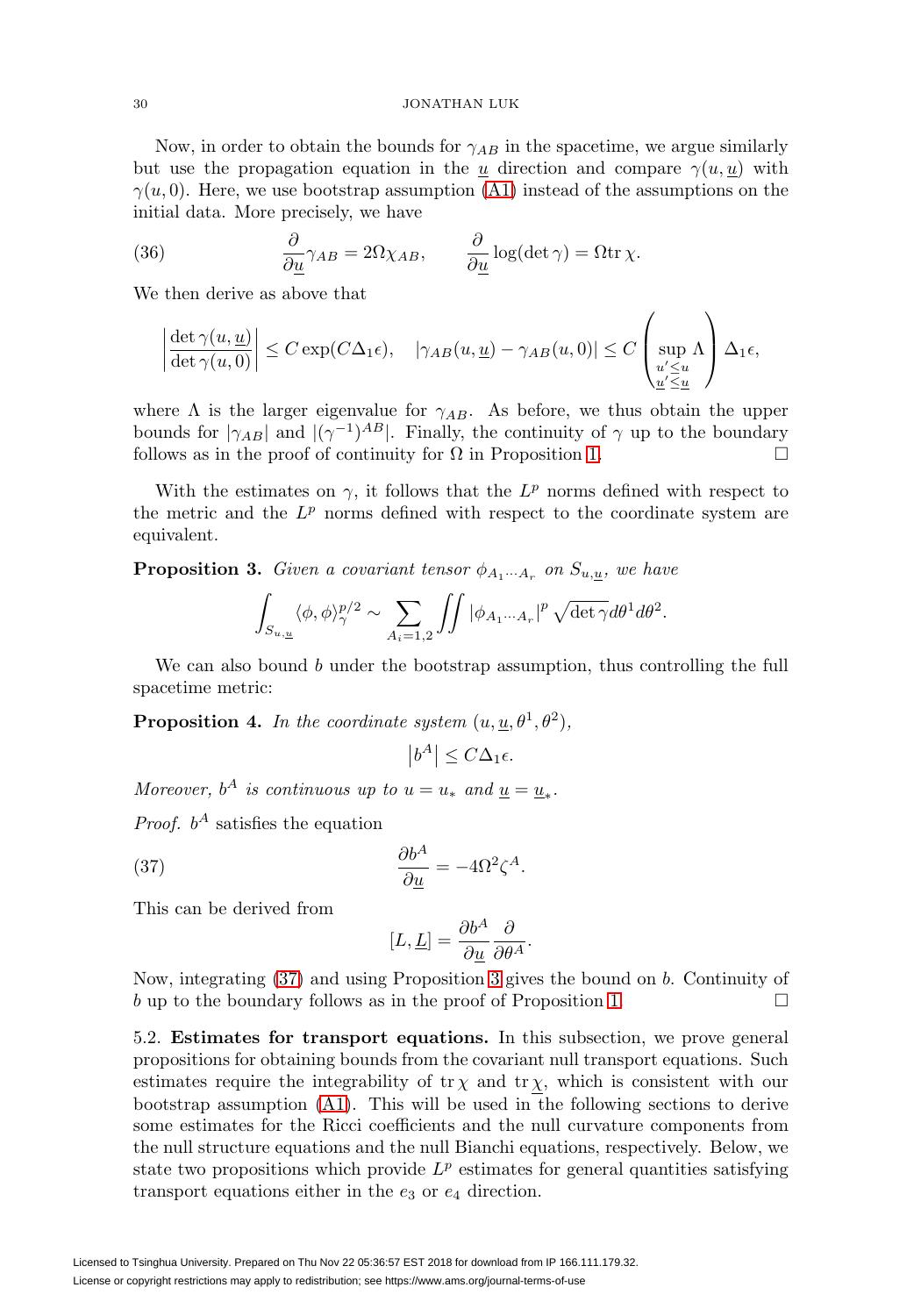<span id="page-30-1"></span>**Proposition 5.** There exists  $\epsilon_0 = \epsilon_0(\Delta_1)$  such that for all  $\epsilon \leq \epsilon_0$  and for every  $2 \leq p < \infty$ , we have

$$
\begin{aligned} ||\phi||_{L^p(S_{u,\underline{u}})} & \leq C(||\phi||_{L^p(S_{u,\underline{u}'})} + \int_{\underline{u}'}^{\underline{u}}||\nabla_4\phi||_{L^p(S_{u,\underline{u}''})}d\underline{u}''),\\ ||\phi||_{L^p(S_{u,\underline{u}})} & \leq C(||\phi||_{L^p(S_{u',\underline{u}})} + \int_{u'}^u||\nabla_3\phi||_{L^p(S_{u'',\underline{u}})}du'') \end{aligned}
$$

for any tensor  $\phi$  tangential to the spheres  $S_{u,u}$ .

*Proof.* The following identity<sup>[24](#page-30-0)</sup> holds for any scalar  $f$ :

$$
\frac{\partial}{\partial \underline{u}} \int_{\mathcal{S}_{u,\underline{u}}} f = \int_{\mathcal{S}_{u,\underline{u}}} \Omega \left( e_4(f) + \operatorname{tr} \chi f \right).
$$

Similarly, we have

$$
\frac{\partial}{\partial u} \int_{\mathcal{S}_{u,\underline{u}}} f = \int_{\mathcal{S}_{u,\underline{u}}} \Omega \left( e_3(f) + \text{tr} \underline{\chi} f \right).
$$

Hence, taking  $f = |\phi|_{\gamma}^p$ , we have

(38)

$$
\begin{split} ||\phi||^p_{L^p(S_{u,\underline{u}})} &= ||\phi||^p_{L^p(S_{u,\underline{u}'})} + \int_{\underline{u}'}^{\underline{u}} \int_{S_{u,\underline{u}''}} p|\phi|^{p-2} \Omega\left(\langle \phi, \nabla_4 \phi \rangle_{\gamma} + \frac{1}{p} \text{tr} \, \chi |\phi|_{\gamma}^2\right) d\underline{u}'',\\ ||\phi||^p_{L^p(S_{u,\underline{u}})} &= ||\phi||^p_{L^p(S_{u',\underline{u}})} + \int_{u'}^u \int_{S_{u'',\underline{u}}} p|\phi|^{p-2} \Omega\left(\langle \phi, \nabla_3 \phi \rangle_{\gamma} + \frac{1}{p} \text{tr} \, \underline{\chi} |\phi|_{\gamma}^2\right) du'' . \end{split}
$$

The bootstrap assumption [\(A1\)](#page-27-1) implies that  $\operatorname{tr} \chi$  and  $\operatorname{tr} \chi$  are integrable (and in fact it also implies that  $||\text{tr }\chi||_{L^1_{\underline{u}}L^\infty_u L^\infty(S)}$  and  $||\text{tr }\chi||_{L^1_{\underline{u}}L^\infty_{\underline{u}}L^\infty(S)}$  are small after choosing  $\epsilon$  to be small depending on  $\Delta_1$ ). Thus the proposition can be proved by using Hölder's inequality and Gronwall's inequality, together with the bound for  $\Omega$  given in Proposition [1.](#page-27-3)

We also have the following bounds for the  $p = \infty$  case by integrating along the integral curves of  $e_3$  and  $e_4$ :

**Proposition 6.** There exists  $\epsilon_0 = \epsilon_0(\Delta_1)$  such that for all  $\epsilon \leq \epsilon_0$ , we have

$$
\begin{aligned} ||\phi||_{L^\infty(S_{u,\underline{u}})} &\leq C\left(||\phi||_{L^\infty(S_{u,\underline{u}'})}+\int_{\underline{u}'}^{\underline{u}}||\nabla_4\phi||_{L^\infty(S_{u,\underline{u}''})}d\underline{u}''\right),\\ ||\phi||_{L^\infty(S_{u,\underline{u}})} &\leq C\left(||\phi||_{L^\infty(S_{u',\underline{u}})}+\int_{u'}^{\underline{u}}||\nabla_3\phi||_{L^\infty(S_{u'',\underline{u}})}du''\right) \end{aligned}
$$

for any tensor  $\phi$  tangential to the spheres  $S_{u,u}$ .

*Proof.* This follows simply from integrating along the integral curves of  $L$  and  $\overline{L}$ , and the estimate on  $\Omega$  in Proposition [1.](#page-27-3)

<span id="page-30-0"></span><sup>&</sup>lt;sup>24</sup>Here,  $\frac{\partial}{\partial u}$  on the left-hand side is to be understood as the coordinate vector field in the  $(u, \underline{u})$ -plane. Similarly for  $\frac{\partial}{\partial u}$  below.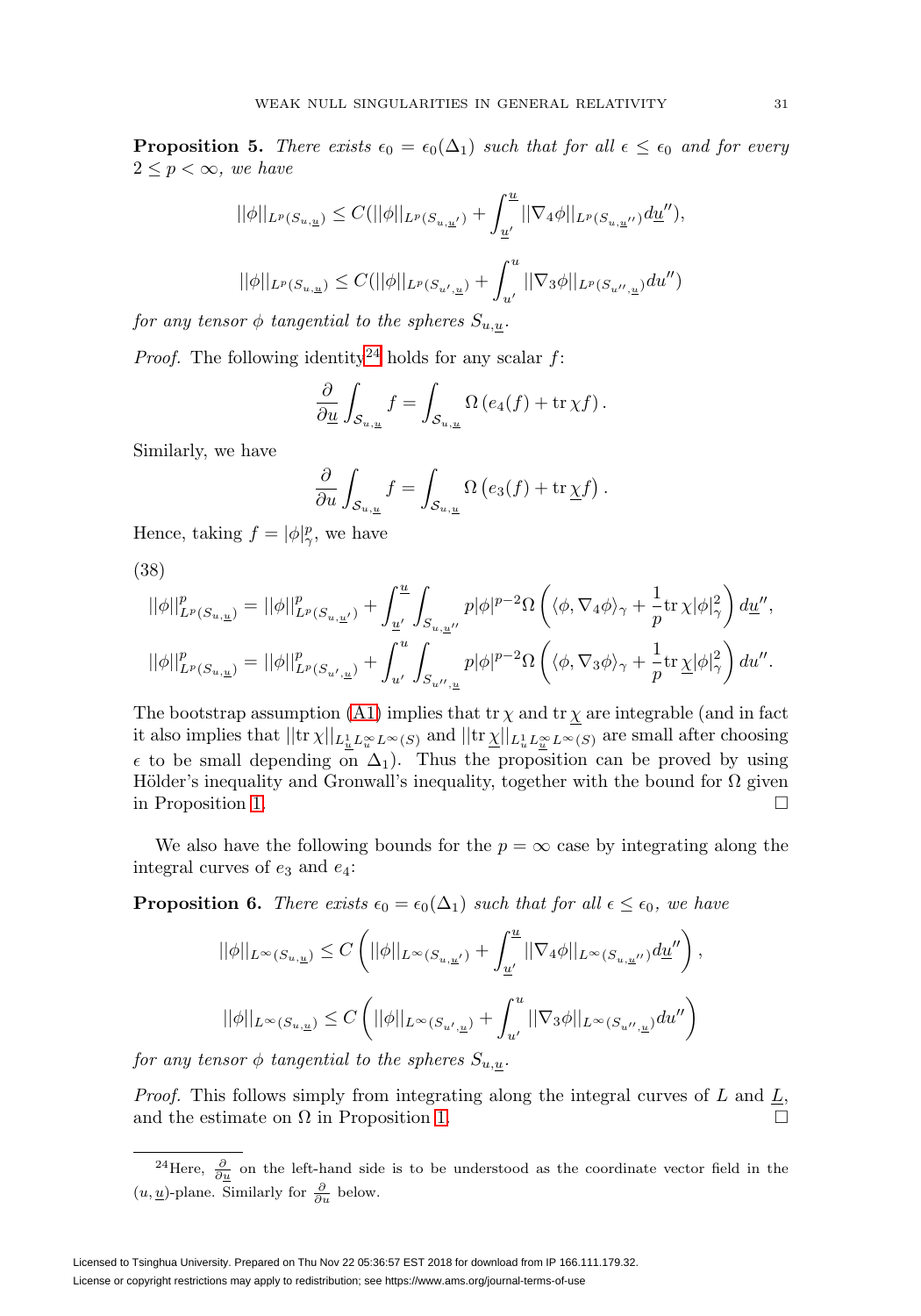5.3. **Sobolev embedding.** Using the estimates for the metric  $\gamma$  in Proposition [2,](#page-28-2) we have the following Sobolev embedding theorem:

<span id="page-31-1"></span>**Proposition 7.** There exists  $\epsilon_0 = \epsilon_0(\Delta_1)$  such that as long as  $\epsilon \leq \epsilon_0$ , we have

$$
||\phi||_{L^{4}(S_{u,\underline{u}})} \leq C \sum_{i=0}^{1} ||\nabla^{i}\phi||_{L^{2}(S_{u,\underline{u}})}
$$

and

$$
||\phi||_{L^{\infty}(S_{u,\underline{u}})} \leq C (||\phi||_{L^{2}(S_{u,\underline{u}})} + ||\nabla \phi||_{L^{4}(S_{u,\underline{u}})})
$$

for any tensor  $\phi$  tangential to the spheres  $S_{u,\underline{u}}$ . Combining the above estimates, we also have

$$
||\phi||_{L^{\infty}(S_{u,\underline{u}})} \leq C \sum_{i=0}^{2} ||\nabla^{i}\phi||_{L^{2}(S_{u,\underline{u}})}.
$$

*Proof.* By [\(35\)](#page-28-3) in the proof of Proposition [2,](#page-28-2)  $|\gamma_{AB}(u, u) - \gamma_{AB}(0, 0)|$  can be made arbitrarily small by choosing  $\epsilon$  to be small. Therefore, the isoperimetric constant

$$
I(S_{u,\underline{u}}) = \sup_{U} \frac{\min\{\text{Area}(U), \text{Area}(U^c)\}}{\text{Perimeter}(\partial U)}
$$

on every sphere  $S_{u,u}$  is controlled<sup>[25](#page-31-0)</sup> up to a constant factor by the corresponding isoperimetric constant on  $S_{0,0}$ . Once the isoperimetric constants are uniformly controlled, the Sobolev embedding theorem follows from [\[5,](#page-61-2) Lemmas 5.1 and 5.2] and the fact that the volume of  $S_{u,\underline{u}}$  is bounded uniformly above and below.  $\square$ 

5.4. **Commutation formulae.** We have the following formula from [\[6,](#page-61-12) Lemma 7.3.3]:

**Proposition 8.** The commutator  $[\nabla_4, \nabla]$  acting on a rank r tensor  $\phi$  tangential to the spheres  $S_{u,u}$  is given by

$$
\begin{split} [\nabla_4, \nabla_B] \phi_{A_1 \cdots A_r} \\ &= (\nabla_B \log \Omega) \nabla_4 \phi_{A_1 \cdots A_r} - (\gamma^{-1})^{CD} \chi_{BD} \nabla_C \phi_{A_1 \cdots A_r} \\ &+ \sum_{i=1}^r ((\gamma^{-1})^{CD} \chi_{A_i B} \underline{\eta}_D - (\gamma^{-1})^{CD} \chi_{BD} \underline{\eta}_{A_i} + \phi_{A_i}{}^{C*} \beta_B) \phi_{A_1 \cdots \hat{A}_i C \cdots A_r} .\end{split}
$$

Similarly, the commutator  $[\nabla_3, \nabla]$  is given by

$$
\begin{split} [\nabla_3, \nabla_B] \phi_{A_1 \cdots A_r} \\ &= (\nabla_B \log \Omega) \nabla_3 \phi_{A_1 \cdots A_r} - (\gamma^{-1})^{CD} \underline{\chi}_{BD} \nabla_C \phi_{A_1 \cdots A_r} \\ &+ \sum_{i=1}^r ((\gamma^{-1})^{CD} \underline{\chi}_{A_i B} \eta_D - (\gamma^{-1})^{CD} \underline{\chi}_{BD} \eta_{A_i} - \underline{\epsilon}_{A_i} C^* \underline{\beta}_B) \phi_{A_1 \cdots \hat{A}_i C \cdots A_r} .\end{split}
$$

Recall the schematic notation

$$
\psi \in \{\eta, \underline{\eta}\}, \qquad \psi_H \in \{\mathrm{tr}\,\chi, \hat{\chi}, \omega\}, \qquad \psi_{\underline{H}} \in \{\mathrm{tr}\,\underline{\chi}, \hat{\underline{\chi}}, \underline{\omega}\}.
$$

By induction and the schematic Codazzi equations

$$
\beta = \nabla \chi + \psi \chi = \nabla \psi_H + \psi \psi_H, \qquad \underline{\beta} = \nabla \underline{\chi} + \psi \underline{\chi} = \nabla \psi_{\underline{H}} + \psi \psi_{\underline{H}},
$$

<span id="page-31-0"></span> $^{25}$ This argument is standard. We refer the readers for instance to [\[5,](#page-61-2) Lemma 5.4].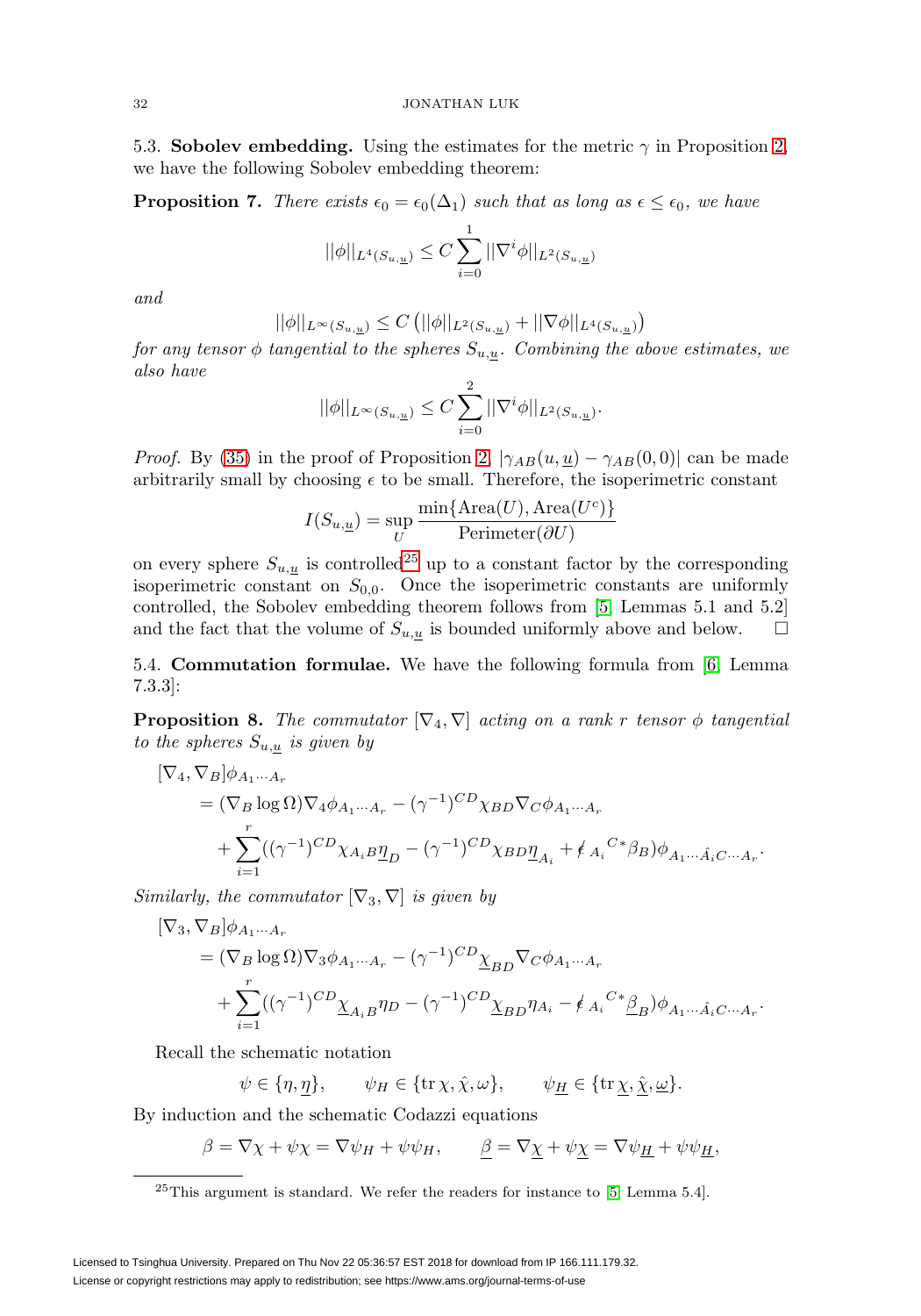we get the following schematic formula for repeated commutations (see [\[19\]](#page-62-10)):

**Proposition 9.** Suppose  $\nabla_4 \phi = F_0$  for some tensors  $\phi$  and  $F_0$ . Let  $F_i$  be the tensor defined by  $\nabla_4 \nabla^i \phi = F_i$ . Then

$$
F_i \sim \sum_{i_1+i_2+i_3=i} \nabla^{i_1} \psi^{i_2} \nabla^{i_3} F_0 + \sum_{i_1+i_2+i_3+i_4=i} \nabla^{i_1} \psi^{i_2} \nabla^{i_3} \psi_H \nabla^{i_4} \phi.
$$

Similarly, suppose  $\nabla_3 \phi = G_0$  for some tensors  $\phi$  and  $G_0$ . Let  $G_i$  be the tensor defined by  $\nabla_3 \nabla^i \phi = G_i$ . Then

$$
G_i\sim \sum_{i_1+i_2+i_3=i} \nabla^{i_1}\psi^{i_2}\nabla^{i_3}G_0+\sum_{i_1+i_2+i_3+i_4=i} \nabla^{i_1}\psi^{i_2}\nabla^{i_3}\psi_{\underline{H}}\nabla^{i_4}\phi.
$$

<span id="page-32-1"></span>5.5. **General elliptic estimates for Hodge systems.** We recall the definition of the divergence and curl of a symmetric covariant tensor of rank  $r + 1$ :

$$
(\operatorname{div} \phi)_{A_1 \cdots A_r} = \nabla^B \phi_{BA_1 \cdots A_r},
$$

$$
(\operatorname{curl} \phi)_{A_1 \cdots A_r} = \phi^{BC} \nabla_B \phi_{CA_1 \cdots A_r},
$$

where  $\ell$  is the volume form associated to the metric  $\gamma$ . Recall also that the trace is defined to be

$$
(tr\phi)_{A_1\cdots A_{r-1}} = (\gamma^{-1})^{BC} \phi_{BCA_1\cdots A_{r-1}}.
$$

The following elliptic estimate is standard (see, for example, [\[6,](#page-61-12) Lemmas 2.2.2, 2.2.3] or [\[5,](#page-61-2) Lemmas 7.1, 7.2, 7.3]):

<span id="page-32-0"></span>**Proposition 10.** Let  $\phi$  be a symmetric r covariant tensor on a 2-sphere ( $\mathbb{S}^2$ ,  $\gamma$ ) satisfying

$$
\operatorname{div} \phi = f, \qquad \operatorname{curl} \phi = g, \qquad tr \phi = h.
$$

Suppose also that

$$
\sum_{i\leq 2}||\nabla^i K||_{L^2(S)} <\infty.
$$

Then for  $i \leq 4$ , there exists a constant  $C_E$  depending only on  $\sum_{i \leq 2} ||\nabla^i K||_{L^2(S)}$ such that

$$
||\nabla^i \phi||_{L^2(S)} \leq C_E \left( \sum_{j=0}^{i-1} (||\nabla^j f||_{L^2(S)} + ||\nabla^j g||_{L^2(S)} + ||\nabla^j h||_{L^2(S)} + ||\nabla^j \phi||_{L^2(S)}) \right).
$$

For the special case that  $\phi$  is a symmetric traceless 2-tensor, we only need to know its divergence:

<span id="page-32-2"></span>**Proposition 11.** Suppose  $\phi$  is a symmetric traceless 2-tensor satisfying

$$
\operatorname{div}\phi = f.
$$

Suppose moreover that

$$
\sum_{i\leq 2}||\nabla^i K||_{L^2(S)} < \infty.
$$

Then for  $i \leq 4$ , there exists a constant  $C_E$  depending only on  $\sum_{i \leq 2} ||\nabla^i K||_{L^2(S)}$ such that

$$
||\nabla^{i}\phi||_{L^{2}(S)} \leq C_{E}\left(\sum_{j=0}^{i-1} (||\nabla^{j}f||_{L^{2}(S)} + ||\nabla^{j}\phi||_{L^{2}(S)})\right).
$$

Proof. This follows from Proposition [10](#page-32-0) and the fact that

$$
\operatorname{curl} \phi =^* f. \qquad \qquad \Box
$$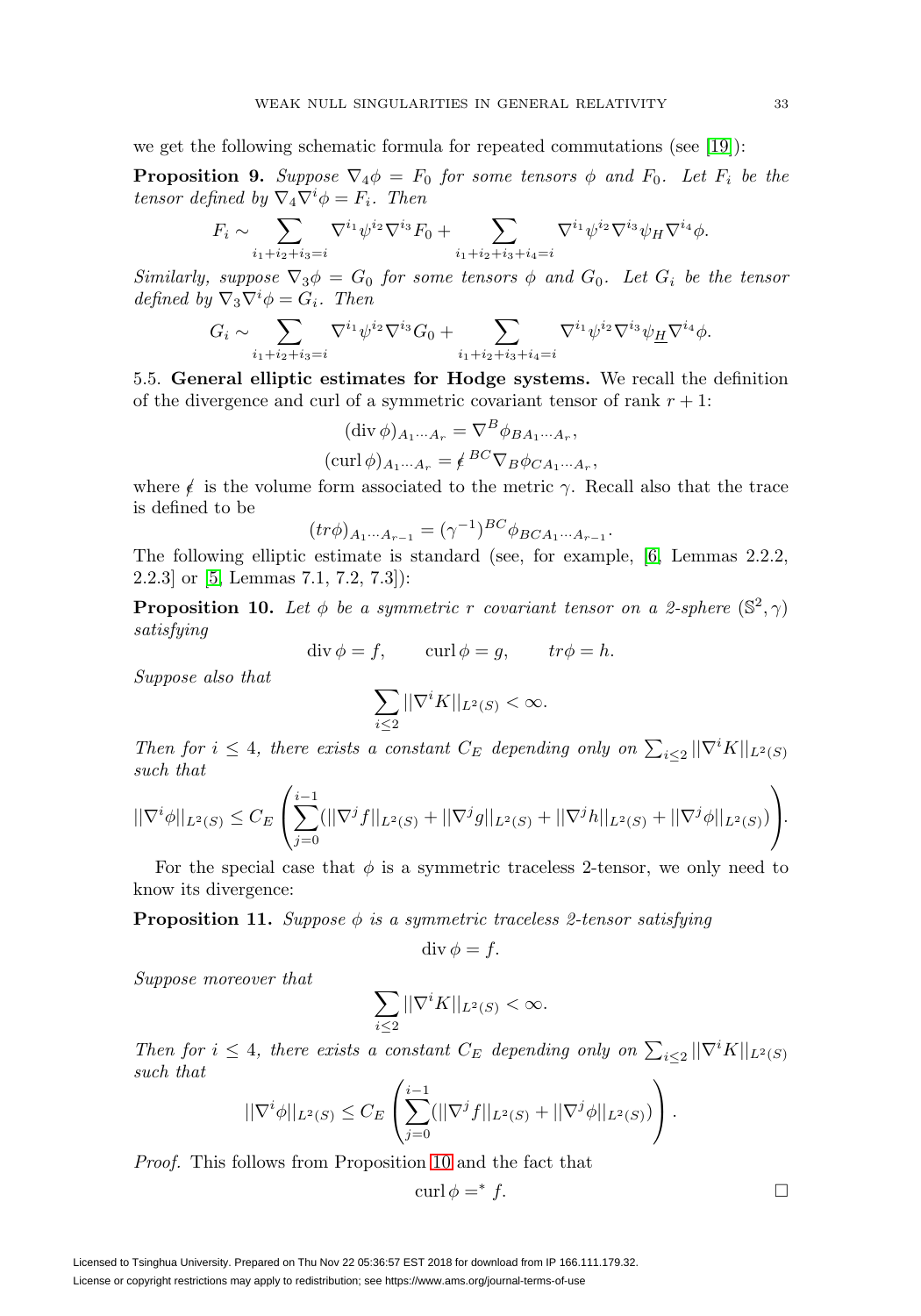#### <span id="page-33-0"></span>34 JONATHAN LUK

## 6. Estimates for the Ricci coefficients via transport equations

In this section we prove  $L^2$  estimates for the Ricci coefficients and their first, second, and third derivatives. We will assume bounds for  $\mathcal{R}$  and  $\mathcal{O}_{4,2}$  and show that for  $\epsilon_0$  chosen to be sufficiently small,  $\sum_{i\leq 3} \mathcal{O}_{i,2}$  is likewise bounded. In order to achieve this, we continue to work under the bootstrap assumption [\(A1\)](#page-27-1) and will show that the constant in [\(A1\)](#page-27-1) can in fact be improved (see Proposition [15\)](#page-38-1).

Recall that we will use the following notation:  $\psi \in \{\eta, \eta\}, \psi_{\underline{H}} \in \{\text{tr } \chi, \hat{\chi}, \underline{\omega}\},\$ and  $\psi_H \in \{\text{tr}\,\chi, \hat{\chi}, \omega\}.$ 

We first show bounds for  $\psi$ .

<span id="page-33-2"></span>**Proposition 12.** Assume

 $R < \infty$ .

Then there exists  $\epsilon_0 = \epsilon_0(\Delta_1, \mathcal{R})$  such that whenever  $\epsilon \leq \epsilon_0$ ,

$$
\sum_{i\leq 3} \mathcal{O}_{i,2}[\psi]\leq C(\mathcal{O}_{\text{ini}}),
$$

*i.e.*, the bounds depends only on the initial data norm  $\mathcal{O}_{\text{ini}}$ . In particular  $C(\mathcal{O}_{\text{ini}})$ is independent of  $\Delta_1$ .

*Proof.* We first estimate  $\eta$ ; the estimates for  $\eta$  are similar after we replace u with  $u$  and 3 with 4. Using the null structure equations, we have a schematic equation of the type

$$
\nabla_4 \eta = \beta + \psi_H \psi.
$$

We also commute the null structure equations with angular derivatives to get

<span id="page-33-1"></span>(39) 
$$
\nabla_4 \nabla^i \eta = \sum_{i_1 + i_2 + i_3 = i} \nabla^{i_1} \psi^{i_2} \nabla^{i_3} \beta + \sum_{i_1 + i_2 + i_3 + i_4 = i} \nabla^{i_1} \psi^{i_2} \nabla^{i_3} \psi \nabla^{i_4} \psi_H.
$$

By Proposition [5](#page-30-1) in order to estimate  $\|\nabla^i \eta\|_{L^\infty_u L^{\infty}_u L^2(S)}$ , it suffices to estimate the initial data and the  $|| \cdot ||_{L^{\infty}_{u} L^{1}_{\underline{u}} L^{2}(S)}$  norm of the right-hand side [\(39\)](#page-33-1). Using the bootstrap assumption, we will show that the right-hand side is bounded in a weighted  $L^2_{\underline{u}}$  norm. This in turn implies via an application of the Cauchy–Schwarz inequality that the  $L^1_{\underline{u}}$  norm is also bounded. We now turn to the details.

We first estimate the curvature term

$$
\sum_{i_1+i_2+i_3\leq 3}\nabla^{i_1}\psi^{i_2}\nabla^{i_3}\beta.
$$

For the terms such that at most 1 derivative falling on  $\psi$ , the bootstrap assumption [\(A1\)](#page-27-1) allows us to control  $\sum_{i\leq 1} \|\nabla^i \psi\|_{L^\infty_u L^\infty_u L^\infty_v(S)}$  by  $\Delta_1$ . We then need to control  $\sum_{i\leq 3} \nabla^i \beta$  in  $L^{\infty}_u L^1_u L^2(S)$ . By the Cauchy–Schwarz inequality, since the  $L^2_u$  norm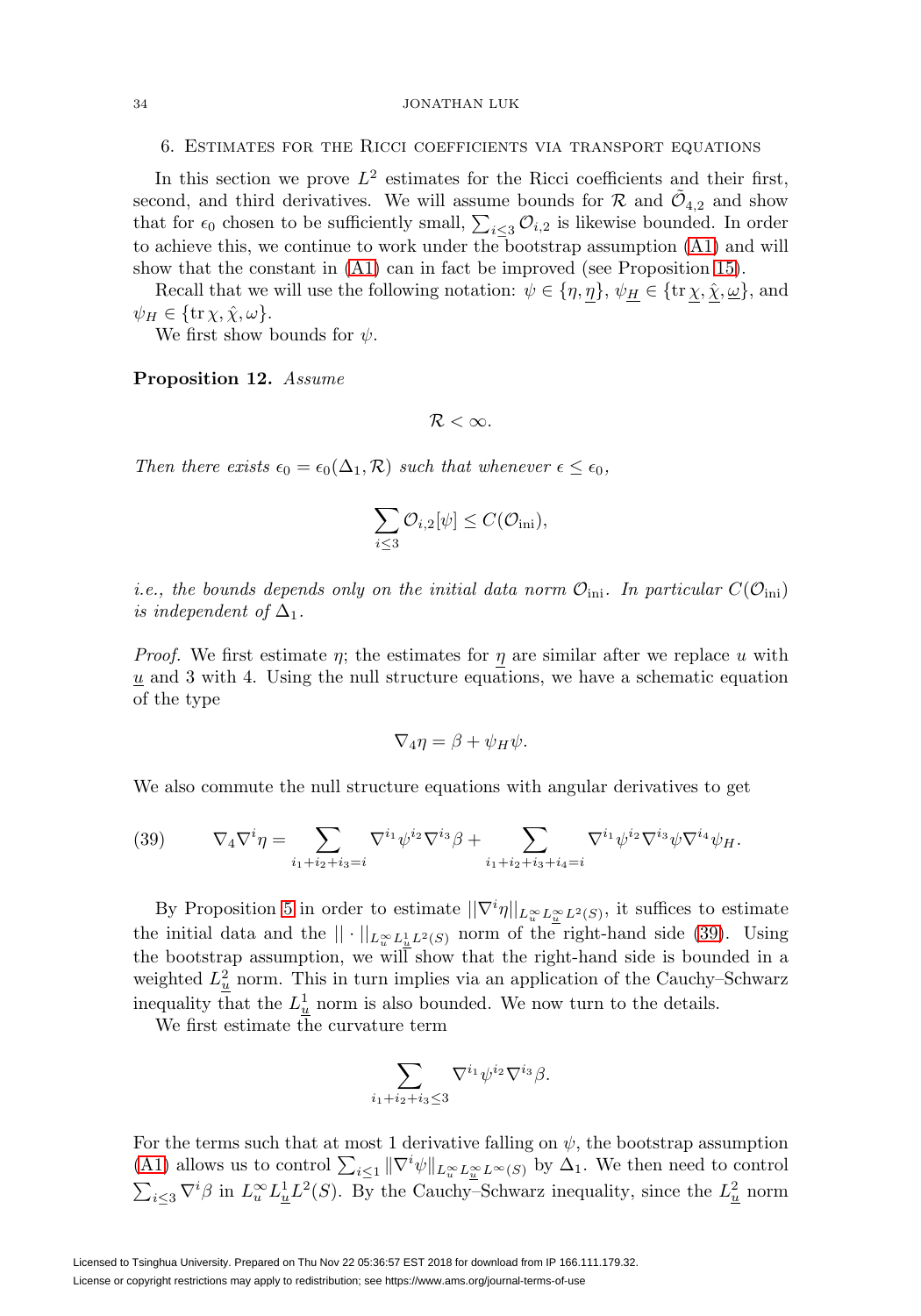of  $f(\underline{u})^{-1}$  is smaller than  $\epsilon$ , we can bound this by  $\sum_{i\leq 3} \nabla^i \beta$  in the weighted  $L^2$ norms. More precisely, we have

<span id="page-34-0"></span>
$$
\left\|\sum_{i_1\leq 1, i_2\leq 3, i_3\leq 3} \nabla^{i_1}\psi^{i_2}\nabla^{i_3}\beta\right\|_{L_x^{\infty}L_{\underline{u}}^{\underline{L}}L^2(S)}
$$
\n
$$
\leq C\left(\sum_{i_1\leq 1, i_2\leq 3} ||\nabla^{i_1}\psi||_{L_x^{\infty}L_{\underline{u}}^{\infty}L^{\infty}(S)}\right)\left(\sum_{i_3\leq 3} ||f(\underline{u})\nabla^{i_3}\beta||_{L_x^{\infty}L_{\underline{u}}^{\underline{L}}L^2(S)}\right)
$$
\n
$$
\leq C\left(\sum_{i_1\leq 1, i_2\leq 3} ||\nabla^{i_1}\psi||_{L_x^{\infty}L_{\underline{u}}^{\infty}L^{\infty}(S)}^i\right)
$$
\n
$$
\times \left(\sum_{i_3\leq 3} ||f(\underline{u})\nabla^{i_3}\beta||_{L_x^{\infty}L_{\underline{u}}^{\underline{2}}L^2(S)}\right) ||f(\underline{u})^{-1}||_{L_x^{\infty}L_{\underline{u}}^2L^{\infty}(S)}
$$
\n
$$
\leq C\epsilon(1+\Delta_1)^3 \mathcal{R}.
$$

For the term where exactly two derivatives fall on  $\psi$  (notice that this is the highest number of derivatives that can fall on  $\psi$ ), we control  $\nabla^2 \psi$  in  $L_u^{\infty} L_u^{\infty} L_z^2(S)$  by  $\Delta_1$ (using [\(A1\)](#page-27-1)). Thus we are left with  $\beta$  in  $L_u^{\infty} L_u^1 L^{\infty}(S)$ . By Sobolev embedding (Proposition [7\)](#page-31-1), this can be bounded by  $\sum_{i\leq 3} \|\nabla^i \beta\|_{L^\infty_u L^1_u L^2(S)}$ , which in turn can be controlled by  $R$  after applying the Cauchy–Schwarz inequality as in [\(40\)](#page-34-0). More precisely,

<span id="page-34-1"></span>
$$
\| \nabla^2 \psi \beta \|_{L^\infty_u L^1_u L^2(S)}
$$
\n
$$
\leq C \| \nabla^2 \psi \|_{L^\infty_u L^\infty_u L^2(s)} \| \beta \|_{L^\infty_u L^1_u L^\infty(s)}
$$
\n
$$
\leq C \| \nabla^2 \psi \|_{L^\infty_u L^\infty_u L^2(s)} \left( \sum_{i \leq 2} \| \nabla^i \beta \|_{L^\infty_u L^1_u L^2(s)} \right)
$$
\n
$$
\leq C \| \nabla^2 \psi \|_{L^\infty_u L^\infty_u L^2(s)} \left( \sum_{i \leq 2} \| f(\underline{u}) \nabla^i \beta \|_{L^\infty_u L^2_u L^\infty(s)} \right) \| f(\underline{u})^{-1} \|_{L^\infty_u L^2_u L^\infty(s)}
$$
\n
$$
\leq C \epsilon \Delta_1 R.
$$

Combining [\(40\)](#page-34-0) and [\(41\)](#page-34-1), we have

$$
\left\|\sum_{i_1+i_2+i_3\leq 3}\nabla^{i_1}\psi^{i_2}\nabla^{i_3}\beta\right\|_{L^\infty_u L^1_u L^2(S)}\leq C\epsilon(1+\Delta_1)^3\mathcal{R}.
$$

Licensed to Tsinghua University. Prepared on Thu Nov 22 05:36:57 EST 2018 for download from IP 166.111.179.32. License or copyright restrictions may apply to redistribution; see https://www.ams.org/journal-terms-of-use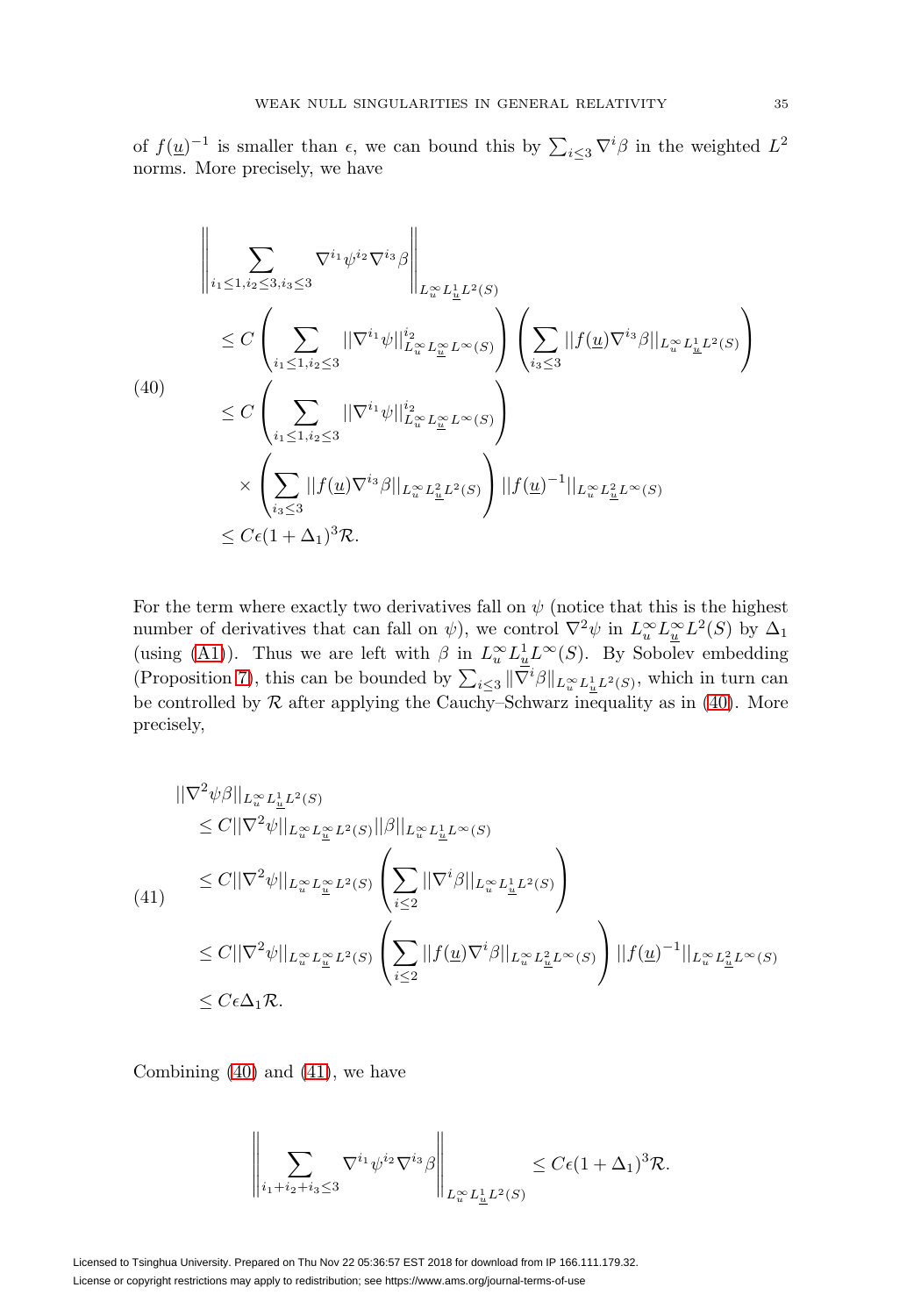We then estimate the second term in [\(39\)](#page-33-1). We separate the terms where more derivatives fall on  $\psi_H$  and those where more derivatives fall on  $\psi$ :

<span id="page-35-0"></span>
$$
(42)
$$
\n
$$
\left\| \sum_{i_1+i_2+i_3+i_4 \le 3} \nabla^{i_1} \psi^{i_2} \nabla^{i_3} \psi \nabla^{i_4} \psi_H \right\|_{L^{\infty}_{\omega} L^1_{\underline{u}} L^2(S)}
$$
\n
$$
\le C \left( \sum_{i_1 \le 1, 1 \le i_2 \le 4} ||\nabla^{i_1} \psi||_{L^{\infty}_{\omega} L^{\infty}_{\underline{u}} L^{\infty}(S)}^i \right) \left( \sum_{i_3 \le 3} ||\nabla^{i_3} \psi_H||_{L^{\infty}_{\omega} L^1_{\underline{u}} L^2(S)} \right)
$$
\n
$$
+ C(1 + ||\psi||_{L^{\infty}_{\underline{u}} L^{\infty}_{\underline{u}} L^{\infty}(S)}) \left( \sum_{i_1 \le 3} ||\nabla^{i_1} \psi||_{L^{\infty}_{\underline{u}} L^{\infty}_{\underline{u}} L^2(S)} \right) \left( \sum_{i_2 \le 1} ||\nabla^{i_2} \psi_H||_{L^{\infty}_{\underline{u}} L^1_{\underline{u}} L^{\infty}(S)} \right)
$$
\n
$$
\le C \Delta_1 (1 + \Delta_1)^3 \left( \sum_{i \le 3} ||\nabla^i \psi_H||_{L^{\infty}_{\underline{u}} L^1_{\underline{u}} L^2(S)} + \sum_{i \le 1} ||\nabla^i \psi_H||_{L^{\infty}_{\underline{u}} L^1_{\underline{u}} L^{\infty}(S)} \right)
$$
\n
$$
\le C \Delta_1 (1 + \Delta_1)^3 ||f(\underline{u})^{-1}||_{L^{\infty}_{\underline{u}} L^2_{\underline{u}} L^{\infty}(S)}
$$
\n
$$
\times \left( \sum_{i \le 3} ||f(\underline{u}) \nabla^i \psi_H||_{L^{\infty}_{\underline{u}} L^2_{\underline{u}} L^2(S)} + \sum_{i \le 1} ||f(\underline{u}) \nabla^i \psi_H||_{L^{\infty}_{\underline{u}} L^2_{\underline{u}} L^{\infty}(S)} \right)
$$
\n
$$
\le C \Delta_1^2 (1 + \Delta_1)^3 \epsilon.
$$

Hence, by Proposition [5,](#page-30-1) we have

$$
\sum_{i\leq 3}||\nabla^i\eta||_{L^\infty_u L^\infty_{\underline{u}}L^2(S)}\leq C(\mathcal{O}_{\rm ini})+C\epsilon(\Delta_1^2(1+\Delta_1)^3+\mathcal{R}(1+\Delta_1)^3)\leq C(\mathcal{O}_{\rm ini}),
$$

after choosing  $\epsilon$  to be sufficiently small. Similarly, we consider the equation for  $\nabla_3\nabla^i\eta$  to get

$$
\sum_{i\leq 3}||\nabla^i \underline{\eta}||_{L^\infty_u L^\infty_{\underline{u}} L^2(S)} \leq C(\mathcal{O}_{\rm ini}).
$$

We now move to the terms that we denote by  $\psi_{\underline{H}}$ , i.e.,  $\text{tr }\chi$ ,  $\hat{\chi}$ , and  $\underline{\omega}$ . All of them obey a  $\nabla_4$  equation. Unlike the previous estimates for  $\psi$ , the initial data for the quantities  $\psi_{\underline{H}}$  are not in  $L^\infty_u$ . We will therefore prove only a bound for  $\psi_{\underline{H}}$  in the weighted norm  $|| f(u) \cdot ||_{L^2_u L^\infty_u L^\infty_v(S)}$ .

<span id="page-35-1"></span>**Proposition 13.** Assume

$$
\mathcal{R}<\infty,\quad \tilde{\mathcal{O}}_{4,2}<\infty.
$$

Then there exists  $\epsilon_0 = \epsilon_0(\Delta_1, \mathcal{R}, \tilde{\mathcal{O}}_{4,2})$  such that whenever  $\epsilon \leq \epsilon_0$ ,

$$
\sum_{i\leq 3} \mathcal{O}_{i,2}[\psi_{\underline{H}}] \leq C(\mathcal{O}_{\text{ini}}).
$$

In particular as before, this estimate is independent of  $\Delta_1$ .

*Proof.* According to the definition of the  $\mathcal{O}_{i,2}$  norm, we need to control the weighted  $L_u^2 L_u^{\infty} L^2(S)$  norm of  $\psi_{\underline{H}}$ . Using the null structure equations, for each  $\psi_{\underline{H}}$   $\in$  $\{\text{tr }\chi, \hat{\chi}, \underline{\omega}\}\,$ , we have an equation of the type

$$
\nabla_4 \psi_{\underline{H}} = K + \nabla \eta + \psi \psi + \psi_H \psi_{\underline{H}}.
$$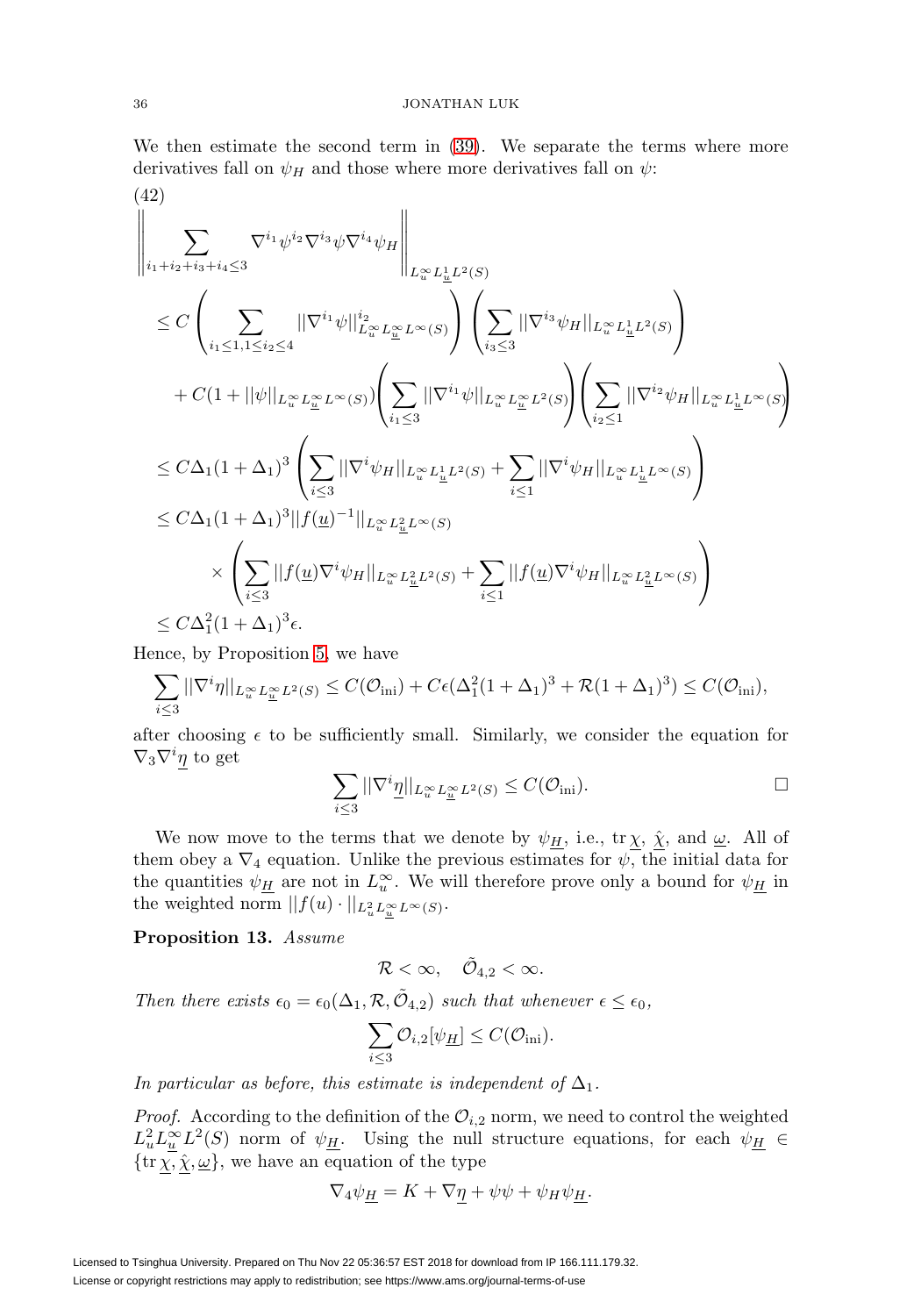We also use the null structure equations commuted with angular derivatives:

$$
\nabla_{4}\nabla^{i}\psi_{\underline{H}} = \sum_{i_{1}+i_{2}+i_{3}=i} \nabla^{i_{1}}\psi^{i_{2}}\nabla^{i_{3}}(K+\nabla_{\underline{\eta}}) + \sum_{i_{1}+i_{2}+i_{3}+i_{4}=i} \nabla^{i_{1}}\psi^{i_{2}}\nabla^{i_{3}}\psi\nabla^{i_{4}}\psi + \sum_{i_{1}+i_{2}+i_{3}+i_{4}=i} \nabla^{i_{1}}\psi^{i_{2}}\nabla^{i_{3}}\psi_{H}\nabla^{i_{4}}\psi_{\underline{H}}.
$$

We estimate the curvature term using the curvature norm. Recall that the curvature norm for K along the  $H_u$  is weighted with  $f(u)$ . Using the Sobolev embedding theorem in Proposition [7,](#page-31-1) we have

<span id="page-36-0"></span>
$$
\| \sum_{i_1+i_2+i_3 \le 3} \nabla^{i_1} \psi^{i_2} \nabla^{i_3} K \|_{L^1_{\underline{u}} L^2(S)}
$$
\n
$$
\le C f(u)^{-1} \left( \sum_{i_1 \le 1, i_2 \le 3} ||\nabla^{i_1} \psi||^{i_2}_{L^2_{\underline{u}} L^{\infty}(S)} \right) \left( \sum_{i_3 \le 3} ||f(u) \nabla^{i_3} K||_{L^2_{\underline{u}} L^2(S)} \right)
$$
\n
$$
+ C f(u)^{-1} ||\nabla^2 \psi||_{L^2_{\underline{u}} L^4(S)} ||f(u)K||_{L^2_{\underline{u}} L^4(S)}
$$
\n
$$
\le C \epsilon^{\frac{1}{2}} f(u)^{-1} \left( \sum_{i_1 \le 3, i_2 \le 3} ||\nabla^{i_1} \psi||^{i_2}_{L^{\infty}_{\underline{u}} L^2(S)} \right) \left( \sum_{i_3 \le 3} ||f(u) \nabla^{i_3} K||_{L^2_{\underline{u}} L^2(S)} \right)
$$
\n
$$
\le C \epsilon^{\frac{1}{2}} f(u)^{-1} (1 + \Delta_1)^3 \mathcal{R}.
$$

The term linear in  $\nabla^4 \eta$  can be estimated analogously but using the  $\tilde{\mathcal{O}}_{4,2}$  norms instead of the  $R$  norms:

<span id="page-36-1"></span>
$$
(44) \qquad \begin{aligned} \left\| \sum_{i_1 + i_2 + i_3 \le 3} \nabla^{i_1} \psi^{i_2} \nabla^{i_3 + 1} \eta \right\|_{L^1_{\underline{u}} L^2(S)} \\ \le C\epsilon \left( \sum_{i_1 \le 3} \sum_{i_2 \le 4} ||\nabla^{i_1} \psi||^{i_2}_{L^{\infty}_{\underline{u}} L^2(S)} \right) + C\epsilon^{\frac{1}{2}} f(u)^{-1} ||f(u)\nabla^4 \eta||_{L^2_{\underline{u}} L^2(S)} \\ \le C\epsilon (1 + \Delta_1)^4 + C\epsilon^{\frac{1}{2}} f(u)^{-1} \tilde{\mathcal{O}}_{4,2}. \end{aligned}
$$

We now move to control the terms that are nonlinear in the Ricci coefficients. First, we estimate the terms without  $\psi_H$  or  $\psi_H$ :

<span id="page-36-2"></span>(45)  

$$
\left\| \sum_{i_1 + i_2 + i_3 + i_4 \le 3} \nabla^{i_1} \psi^{i_2} \nabla^{i_3} \psi \nabla^{i_4} \psi \right\|_{L^1_{\underline{u}} L^2(S)}
$$
  

$$
\le C\epsilon \left( \sum_{i_1 \le 1, i_2 \le 4} ||\nabla^{i_1} \psi||_{L^{\infty}_{\underline{u}} L^{\infty}(S)}^i \right) \left( \sum_{i_3 \le 3} ||\nabla^{i_3} \psi||_{L^{\infty}_{\underline{u}} L^2(S)} \right)
$$
  

$$
\le C\epsilon (1 + \Delta_1)^5.
$$

Licensed to Tsinghua University. Prepared on Thu Nov 22 05:36:57 EST 2018 for download from IP 166.111.179.32. License or copyright restrictions may apply to redistribution; see https://www.ams.org/journal-terms-of-use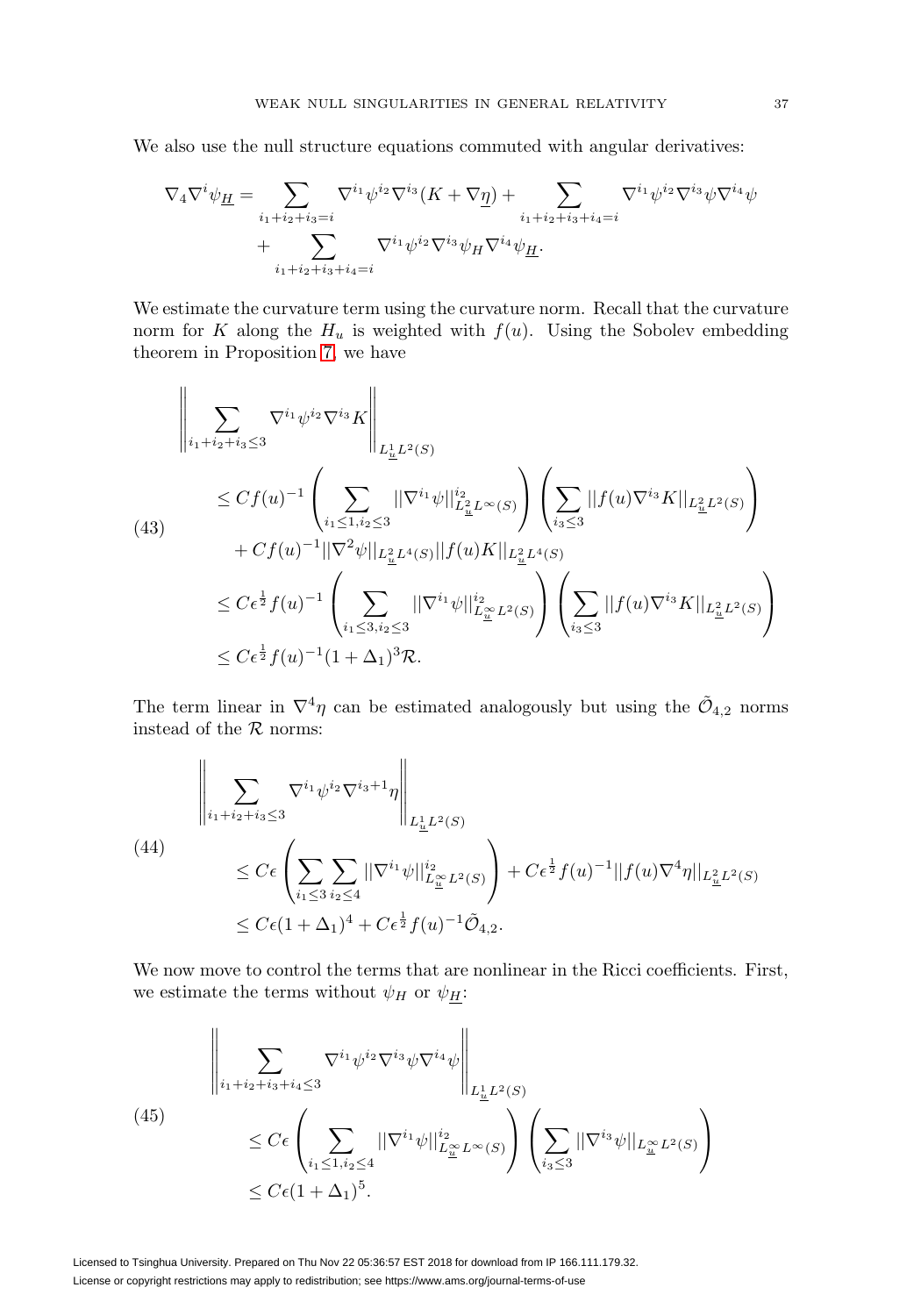We then control the term with both  $\psi_H$  and  $\psi_{\underline{H}}\colon$ 

<span id="page-37-0"></span>
$$
\begin{split} &\left\|\sum_{i_1+i_2+i_3+i_4\leq 3}\nabla^{i_1}\psi^{i_2}\nabla^{i_3}\psi_H\nabla^{i_4}\psi_{\underline{H}}\right\|_{L^1_{\underline{u}}L^2(S)}\\ &\leq C\left(\sum_{i_1\leq 1,i_2\leq 3}\vert \vert \nabla^{i_1}\psi\vert\vert_{L^2_{\underline{u}}L^\infty(S)}^{i_2}\right)\!\!\left(\sum_{i_3\leq 1}\!\vert \vert \nabla^{i_3}\psi_{\underline{H}}\vert\vert_{L^{\infty}_{\underline{u}}L^\infty(S)}\right)\!\!\left(\sum_{i_4\leq 1}\!\vert \vert \nabla^{i_4}\psi_H\vert\vert_{L^1_{\underline{u}}L^2(S)}\right)\\ &+C\left(\sum_{i_1\leq 1,i_2\leq 3}\vert \vert \nabla^{i_1}\psi\vert\vert_{L^{\infty}_{\underline{u}}L^\infty(S)}^{i_2}\right)\!\!\left(\sum_{i_3\leq 3}\!\vert \vert \nabla^{i_3}\psi_{\underline{H}}\vert\vert_{L^{\infty}_{\underline{u}}L^2(S)}\right)\!\!\left(\sum_{i_4\leq 1}\!\vert \vert \nabla^{i_4}\psi_H\vert\vert_{L^1_{\underline{u}}L^\infty(S)}\right)\\ &+C\vert \vert \nabla^2\psi\vert\vert_{L^{\infty}_{\underline{u}}L^2(S)}\vert \vert \psi_H\vert\vert_{L^{\infty}_{\underline{u}}L^\infty(S)}\right)\left(\sum_{i_3\leq 1}\vert \vert \nabla^{i_3}\psi_{\underline{H}}\vert\vert_{L^{\infty}_{\underline{u}}L^\infty(S)}\right)\\ &\times\left(\sum_{i_4\leq 1}\vert \vert f(\underline{u})\nabla^{i_4}\psi_H\vert\vert_{L^2_{\underline{u}}L^2(S)}\right)\vert \vert f(\underline{u})^{-1}\vert\vert_{L^2_{\underline{u}}}\\ &+C\left(\sum_{i_1\leq 1,i_2\leq 3}\vert \vert \nabla^{i_1}\psi\vert\vert_{L^2_{\underline{u}}L^\infty(S)}^{i_2}\right)\left(\sum_{i_3\leq 1}\vert \vert \nabla^{i_3}\psi_{\underline{H}}\vert\
$$

Therefore, by the bounds  $(43)$ ,  $(44)$ ,  $(45)$ , and  $(46)$ , we have that for every fixed u,

$$
\sum_{i\leq 3} ||\nabla^i \psi_{\underline{H}}||_{L^{\infty}_{\underline{u}}L^2(S)}
$$
\n
$$
\leq C \left( \sum_{i\leq 3} ||\nabla^i \psi_{\underline{H}}||_{L^2(S_{u,0})} \right) + C\epsilon^{\frac{1}{2}} f(u)^{-1} (\mathcal{R} + \tilde{\mathcal{O}}_{4,2}) + C\epsilon (1 + \Delta_1)^5
$$
\n
$$
+ C\epsilon \Delta_1 (1 + \Delta_1)^3 \left( \sum_{i\leq 3} ||\nabla^i \psi_{\underline{H}}||_{L^{\infty}_{\underline{u}}L^2(S)} \right).
$$

Licensed to Tsinghua University. Prepared on Thu Nov 22 05:36:57 EST 2018 for download from IP 166.111.179.32. License or copyright restrictions may apply to redistribution; see https://www.ams.org/journal-terms-of-use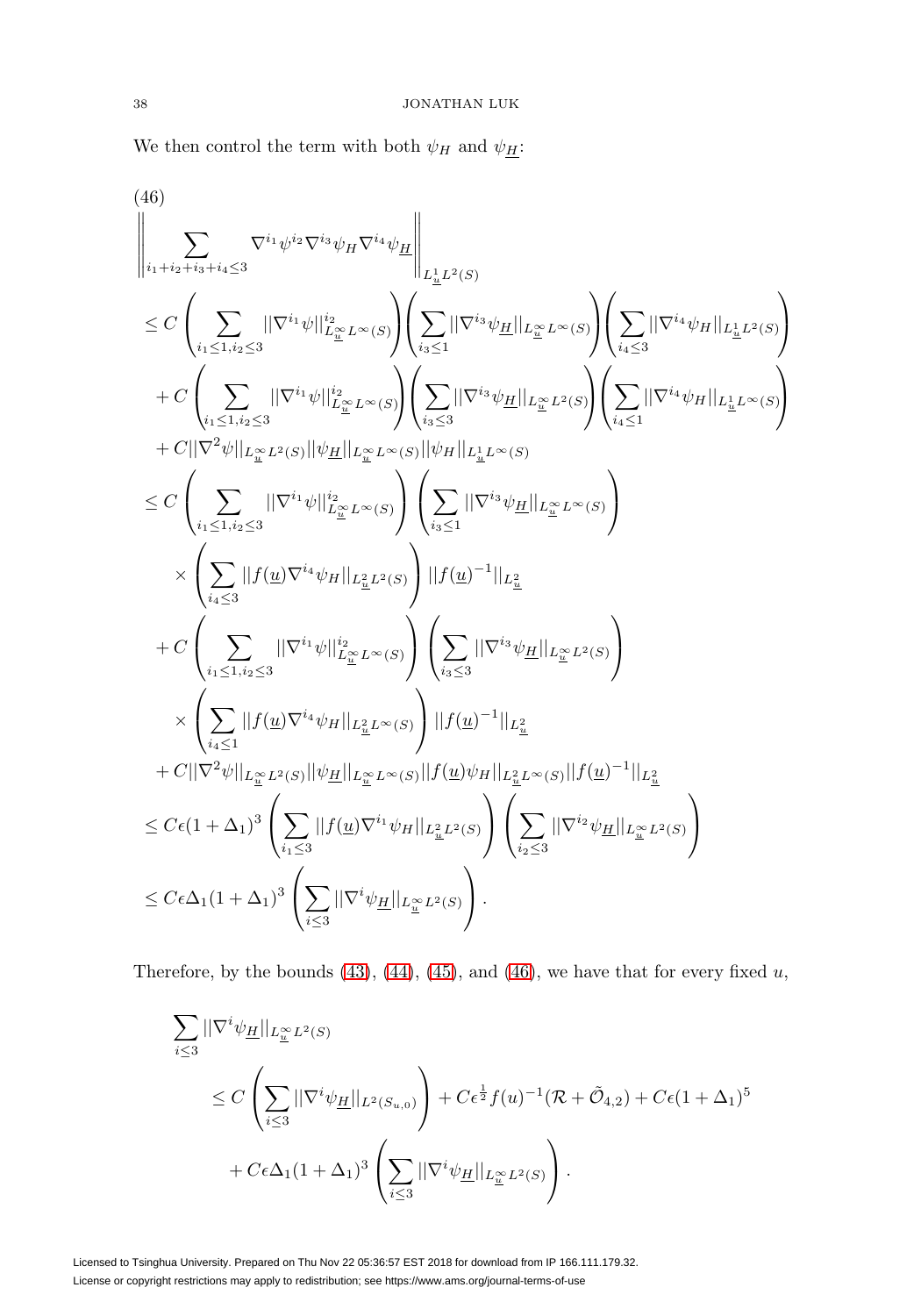We now multiply this inequality by  $f(u)$  and take the  $L^2$  norm in u to get

$$
\sum_{i\leq 3} ||f(u)\nabla^i \psi_{\underline{H}}||_{L^2_u L^{\infty}_u L^2(S)}
$$
\n
$$
\leq C(\mathcal{O}_{\text{ini}}) + C\epsilon^{\frac{1}{2}} ||f(u)(f(u)^{-1})||_{L^2_u} (\mathcal{R} + \tilde{\mathcal{O}}_{4,2}) + C\epsilon (1 + \Delta_1)^5
$$
\n
$$
+ C\epsilon \Delta_1 (1 + \Delta_1)^3 \left( \sum_{i\leq 3} ||f(u)\nabla^i \psi_{\underline{H}}||_{L^2_u L^{\infty}_u L^2(S)} \right)
$$
\n
$$
\leq C(\mathcal{O}_{\text{ini}}),
$$

for  $\epsilon$  sufficiently small.

Using instead the equation for  $\nabla_3 \psi_H$ , we obtain the following estimates in a completely analogous manner:

**Proposition 14.** Assume

$$
\mathcal{R}<\infty,\qquad\tilde{\mathcal{O}}_{4,2}<\infty.
$$

Then there exists  $\epsilon_0 = \epsilon_0(\Delta_1, \mathcal{R}, \tilde{\mathcal{O}}_{4,2})$  such that whenever  $\epsilon \leq \epsilon_0$ ,

$$
\sum_{i\leq 3} \mathcal{O}_{i,2}[\psi_H] \leq C(\mathcal{O}_{\text{ini}}).
$$

In particular this estimate is independent of  $\Delta_1$ .

By the Sobolev embedding theorems given by Proposition [7,](#page-31-1) we have thus closed our bootstrap assumption [\(A1\)](#page-27-1) after choosing  $\Delta_1$  to be sufficiently large depending on the initial data norm  $\mathcal{O}_{\text{ini}}$ . We have therefore proved the desired estimates for the Ricci coefficients and their first three angular covariant derivatives. We summarize this in the following proposition.

<span id="page-38-1"></span>**Proposition 15.** Assume

$$
\mathcal{R}<\infty,\qquad\tilde{\mathcal{O}}_{4,2}<\infty.
$$

Then there exists  $\epsilon_0 = \epsilon_0(\mathcal{O}_{\text{ini}}, \mathcal{R}, \tilde{\mathcal{O}}_{4,2})$  such that whenever  $\epsilon \leq \epsilon_0$ ,

$$
\sum_{i\leq 3} \mathcal{O}_{i,2}[\psi,\psi_{\underline{H}},\psi_H] \leq C(\mathcal{O}_{\text{ini}}).
$$

### <span id="page-38-0"></span>7. Elliptic estimates for fourth derivatives of the Ricci coefficients

We now estimate the fourth derivative of the Ricci coefficients. We introduce the following bootstrap assumption:

<span id="page-38-2"></span>
$$
(A2) \t\t\t \tilde{\mathcal{O}}_{4,2} \leq \Delta_2,
$$

where  $\Delta_2$  is a constant to be chosen later.

The estimates for the fourth derivative of the Ricci coefficients cannot be achieved only by the transport equations since there would be a loss in derivatives. We can however use the transport equation—the Hodge system type estimates as in [\[5,](#page-61-2)15, [16\]](#page-62-12). We will first derive estimates for some chosen combination of  $\nabla^4(\psi, \psi_H, \psi_H)$  +  $\nabla^3(\beta, K, \check{\sigma}, \beta)$  by using transport equations. We will then show that the estimates for all the fourth derivatives of the Ricci coefficients can be proved via elliptic estimates.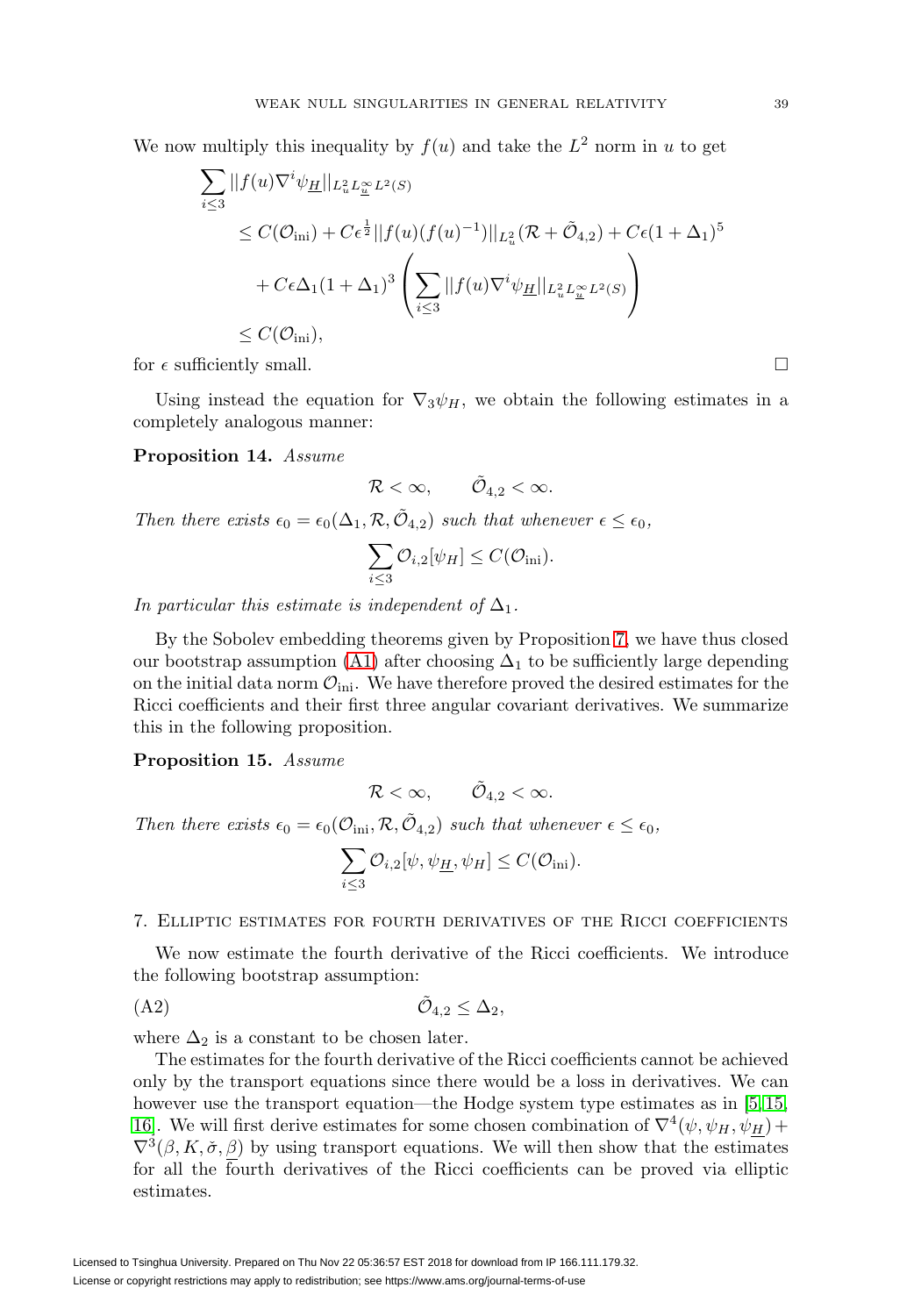In order to apply the elliptic estimates in section [5.5,](#page-32-1) we need to first control the Gauss curvature and its first and second derivatives in  $L^2(S)$ .

# <span id="page-39-0"></span>**Proposition 16.** Assume

$$
\mathcal{R}<\infty.
$$

Then there exists  $\epsilon_0 = \epsilon_0(\Delta_2, \mathcal{R})$  such that whenever  $\epsilon \leq \epsilon_0$ ,

$$
\sum_{i\leq 2}||\nabla^i K||_{L^\infty_u L^\infty_{\underline{u}} L^2(S)} \leq C(\mathcal{O}_{\text{ini}}).
$$

Proof. K obeys the following Bianchi equation:

$$
\nabla_4 K = \nabla \beta + \psi_H K + \sum_{i_1 + i_2 + i_3 \leq 1} \psi^{i_1} \nabla^{i_2} \psi \nabla^{i_3} \psi_H.
$$

Commuting with angular derivatives, we have, for  $i \leq 2$ ,

$$
\nabla_4 \nabla^i K
$$
\n
$$
= \sum_{i_1+i_2+i_3 \le 2} \nabla^{i_1} \psi^{i_2} \nabla^{i_3+1} \beta + \sum_{i_1+i_2+i_3+i_4 \le 2} \nabla^{i_1} \psi^{i_2} \nabla^{i_3} \psi_H \nabla^{i_4} K
$$
\n
$$
+ \sum_{i_1+i_2+i_3+i_4 \le 3} \nabla^{i_1} \psi^{i_2} \nabla^{i_3} \psi \nabla^{i_4} \psi_H.
$$

By Proposition [5,](#page-30-1) in order to control  $\nabla^i K$  in  $L_u^{\infty} L_u^{\infty} L^2(S)$ , we need to bound the right hand side in  $L_u^{\infty} L_{\underline{u}}^1 L^2(S)$ . We first control the term containing  $\beta$ :

$$
\left\|\sum_{i_1+i_2+i_3\leq 2}\nabla^{i_1}\psi^{i_2}\nabla^{i_3+1}\beta\right\|_{L^\infty_uL^1_{\underline{u}}L^2(S)}\n\leq C\left(\sum_{i_1\leq 1,i_2\leq 2}||\nabla^{i_1}\psi||^{i_2}_{L^\infty_uL^\infty_{\underline{u}}L^\infty(S)}\right)||f(\underline{u})^{-1}||_{L^2_{\underline{u}}}\left(\sum_{i_3\leq 2}||f(\underline{u})\nabla^{i_2+1}\beta||_{L^\infty_uL^2_{\underline{u}}L^2(S)}\right)\n\leq C(\mathcal{O}_{\rm ini})\epsilon\mathcal{R},
$$

where we have used the estimates for  $\psi$  given by Proposition [15.](#page-38-1) The term containing  $K$  can be controlled by

$$
\begin{aligned}&\left\|\sum_{i_1+i_2+i_3+i_4\leq 2}\nabla^{i_1}\psi^{i_2}\nabla^{i_3}\psi_H\nabla^{i_4}K\right\|_{L^\infty_uL^1_uL^2(S)}\\&\leq C\left(\sum_{i_1\leq 1,i_2\leq 2}\vert\vert\nabla^{i_1}\psi\vert\vert_{L^\infty_uL^\infty_uL^\infty(S)}^{i_2}\right)\int_0^{\underline{u}}\left(\sum_{i_3+i_4\leq 2}\vert\vert\nabla^{i_3}\psi_H\nabla^{i_4}K\vert\vert_{L^\infty_uL^2(S_{u,\underline{u}'})}\right)d\underline{u}'\\&\leq C(\mathcal{O}_{\rm ini})\int_0^{\underline{u}}\left(\sum_{i_1+i_2\leq 2}\vert\vert\nabla^{i_1}\psi_H\nabla^{i_2}K\vert\vert_{L^\infty_uL^2(S_{u,\underline{u}'})}\right)d\underline{u}'\\&\leq C(\mathcal{O}_{\rm ini})\int_0^{\underline{u}}\left(\sum_{i_1\leq 2}\vert\vert\nabla^{i_1}\psi_H\vert\vert_{L^\infty_uL^2(S_{u,\underline{u}'})}\right)\left(\sum_{i_2\leq 2}\vert\vert\nabla^{i_2}K\vert\vert_{L^\infty_uL^2(S_{u,\underline{u}'})}\right)d\underline{u}'.\end{aligned}
$$

Licensed to Tsinghua University. Prepared on Thu Nov 22 05:36:57 EST 2018 for download from IP 166.111.179.32. License or copyright restrictions may apply to redistribution; see https://www.ams.org/journal-terms-of-use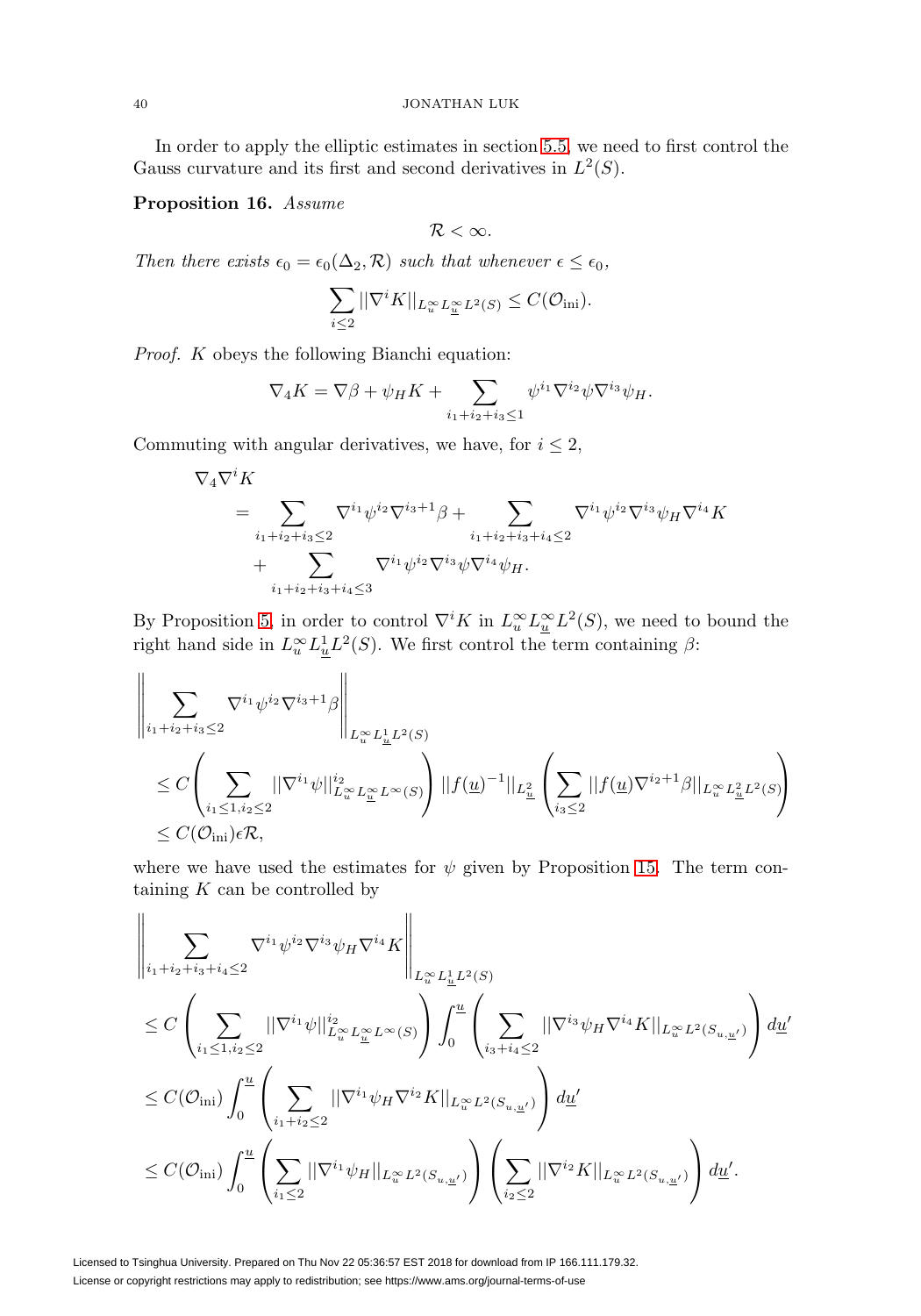The remaining term has been bounded in the previous section. By [\(42\)](#page-35-0) and Proposition [15,](#page-38-1)

$$
\left\|\sum_{i_1+i_2+i_3\leq 2}\psi^{i_1}\nabla^{i_2}\psi\nabla^{i_3}\psi_H\right\|_{L^\infty_u L^1_{\underline{u}}L^2(S)}\leq C(\mathcal{O}_{\rm ini})\epsilon.
$$

Therefore, by Proposition [5,](#page-30-1)

$$
\sum_{i\leq 2}||\nabla^i K||_{L_u^\infty L^2(S_{u,\underline{u}})} \leq C(\mathcal{O}_{\rm ini})\left(1+\epsilon+\epsilon\mathcal{R}+\int_0^{\underline{u}}\left(\sum_{i_1\leq 2}||\nabla^{i_1}\psi_H||_{L_u^\infty L^2(S_{u,\underline{u}'})}\right)\right.\\\times\left.\left.\left(\sum_{i_2\leq 2}||\nabla^{i_2} K||_{L_u^\infty L^2(S_{u,\underline{u}'})}\right)d\underline{u}'\right).
$$

Gronwall's inequality implies

$$
\sum_{i\leq 2}||\nabla^i K||_{L^\infty_u L^2(S_{u,\underline{u}})} \leq C(\mathcal{O}_{\rm ini})\exp\left(\sum_{i\leq 2}||\nabla^i\psi_H||_{L^1_{\underline{u}}L^\infty_u L^2(S)}\right)\leq C(\mathcal{O}_{\rm ini})
$$

since by Proposition [15,](#page-38-1)  $\sum_{i\leq 1} ||\nabla^i \psi_H||_{L^1_u L^\infty_u L^2(S)} \leq C(\mathcal{O}_{\text{ini}})$  for  $\epsilon$  sufficiently small.  $\Box$ 

It is easy to see that since  $\check{\sigma}$  satisfies a similar schematic Bianchi equation as  $K$ , we also have the following estimates for  $\check{\sigma}$  and its derivative.

<span id="page-40-0"></span>**Proposition 17.** Assume

$$
\mathcal{R}<\infty.
$$

Then there exists  $\epsilon_0 = \epsilon_0(\Delta_2, \mathcal{R})$  such that whenever  $\epsilon \leq \epsilon_0$ ,

$$
\sum_{i\leq 2}||\nabla^i\check{\sigma}||_{L^\infty_u L^\infty_{\underline{u}} L^2(S)} \leq C(\mathcal{O}_{\text{ini}}).
$$

Using Proposition [16,](#page-39-0) we now control the fourth derivatives of the Ricci coefficients. We first bound  $\nabla^4$ tr  $\chi$  using the transport equation.

**Proposition 18.** There exists  $\epsilon_0 = \epsilon_0(\mathcal{O}_{\text{ini}}, \Delta_2)$  such that whenever  $\epsilon \leq \epsilon_0$ ,

$$
||f(\underline{u})\nabla^4 \text{tr}\,\chi||_{L^2_u L^\infty_u L^2(S)} \leq C(\mathcal{O}_{\text{ini}}).
$$

Proof. Consider the following equation:

$$
\nabla_4 \mathrm{tr}\,\chi = \psi_H \psi_H,
$$

After commuting with angular derivatives, we have

$$
\nabla_4 \nabla^4 \mathrm{tr} \,\chi = \sum_{i_1+i_2+i_3+i_4=4} \nabla^{i_1} \psi^{i_2} \nabla^{i_3} \psi_H \nabla^{i_4} \psi_H.
$$

By Proposition [5,](#page-30-1) in order to control  $\nabla^4 \text{tr } \chi$  in  $L^2(S_{u,\underline{u}})$ , we need to bound the right-hand side in  $L_u^1 L^2(S)$ . Using the fact that  $f(u)$  is decreasing, this can be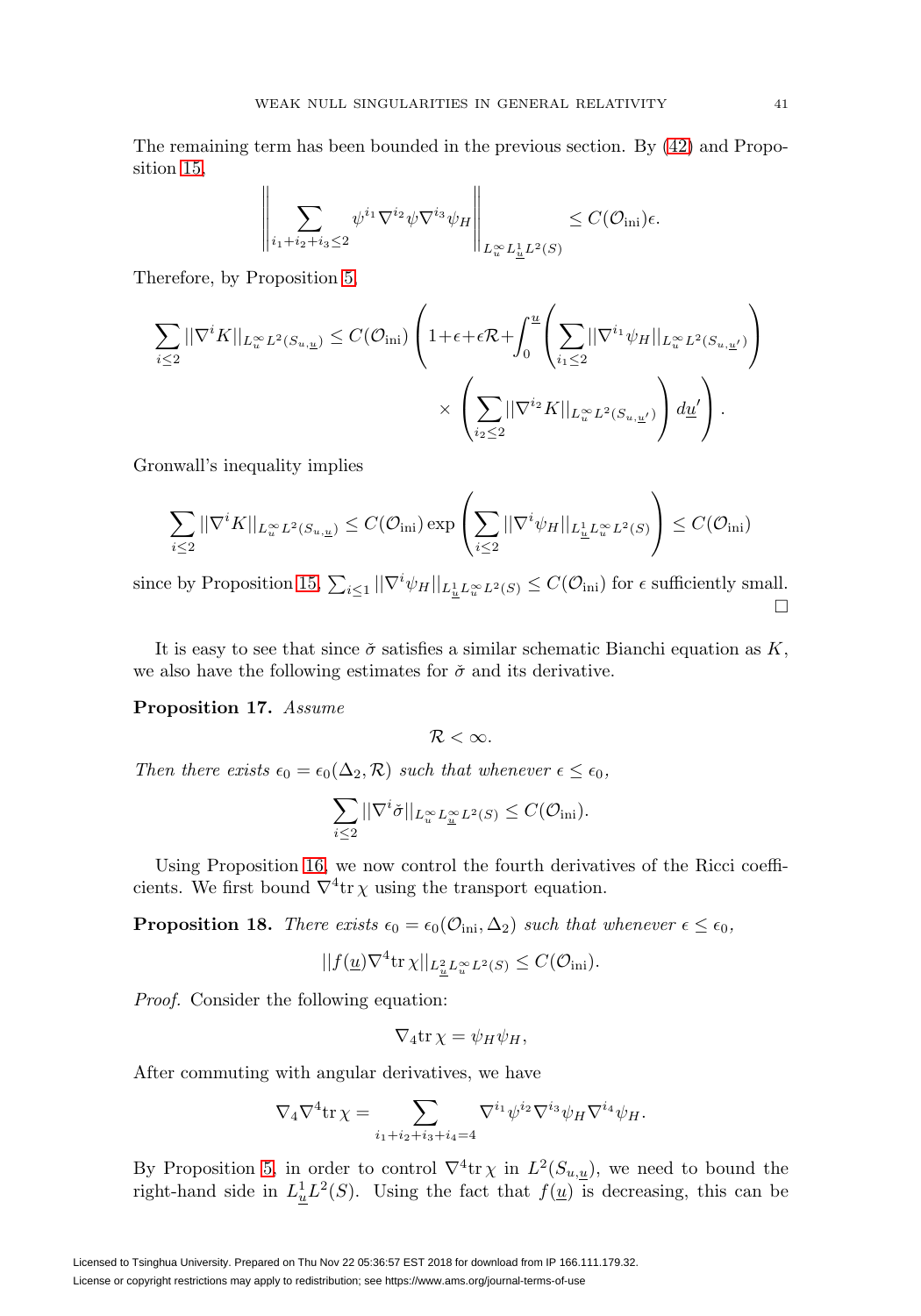achieved using Sobolev embedding (Proposition [7\)](#page-31-1) by

$$
\sum_{i_1+i_2+i_3+i_4\leq 4} \int_0^{\underline{u}} ||\nabla^{i_1}\psi^{i_2}\nabla^{i_3}\psi_H\nabla^{i_4}\psi_H||_{L^2(S_{u,\underline{u}'})} d\underline{u}'
$$
\n
$$
\leq C f(\underline{u})^{-2} \left( \sum_{i_1\leq 3} \sum_{i_2\leq 4} ||\nabla^{i_1}\psi||_{L_{\underline{u}}^{\infty}L^2(S)}^{i_2} \right) \left( \sum_{i_3\leq 2} ||f(\underline{u})\nabla^{i_3}\psi_H||_{L_{\underline{u}}^2L^2(S)} \right)
$$
\n
$$
\times \left( \sum_{i_4\leq 4} ||f(\underline{u})\nabla^{i_4}\psi_H||_{L_{\underline{u}}^2L^2(S)} \right)
$$
\n
$$
\leq C f(\underline{u})^{-2} \Delta_2.
$$

By Proposition [5,](#page-30-1) we have

<span id="page-41-0"></span>(47) 
$$
||\nabla^4 \text{tr}\,\chi||_{L^2(S_{u,\underline{u}})} \leq C(\mathcal{O}_{\text{ini}}) + C(\mathcal{O}_{\text{ini}})f(\underline{u})^{-2}\Delta_2.
$$

Multiplying [\(47\)](#page-41-0) by  $f(\underline{u})$  and taking first the  $L^{\infty}$  norm in u and then the  $L^2$  norm in  $\underline{u}$ , we have

$$
||f(\underline{u})\nabla^4 \text{tr}\,\chi||_{L^2_{\underline{u}}L^\infty_u L^2(S)} \leq C(\mathcal{O}_{\text{ini}}) + C(\mathcal{O}_{\text{ini}})||f(\underline{u})^{-1}||_{L^2_{\underline{u}}} \Delta_2 \leq C(\mathcal{O}_{\text{ini}}) + C\epsilon \Delta_2,
$$

where we have used

$$
||f(\underline{u})^{-1}||_{L^2_{\underline{u}}} \leq C\epsilon.
$$

Thus, the conclusion follows by choosing  $\epsilon$  to be sufficiently small depending on  $\Delta_2$ .

Once we have the estimates for  $\nabla^4$ tr  $\chi$ , we can control  $\nabla^4 \hat{\chi}$  using elliptic estimates:

## **Proposition 19.** Assume

 $R < \infty$ .

Then there exists  $\epsilon_0 = \epsilon_0(\mathcal{O}_{\text{ini}}, \Delta_2, \mathcal{R})$  such that whenever  $\epsilon \leq \epsilon_0$ ,

$$
||f(\underline{u})\nabla^4 \hat{\chi}||_{L^\infty_u L^2_u L^2(S)} \leq C(\mathcal{O}_{\text{ini}}) + C\mathcal{R}.
$$

Proof. We now use the Codazzi equation

$$
\operatorname{div}\hat{\chi} = \frac{1}{2}\nabla \operatorname{tr}\chi - \beta + \psi \psi_H
$$

and apply elliptic estimates from Proposition [11](#page-32-2) to get

<span id="page-41-1"></span>(48)  

$$
||\nabla^4 \hat{\chi}||_{L^2(S)} \leq C \left( \sum_{i \leq 4} ||\nabla^i \text{tr} \chi||_{L^2(S)} + \sum_{i \leq 3} ||\nabla^i \beta||_{L^2(S)} + \sum_{i \leq 4} ||\nabla^i \hat{\chi}||_{L^2(S)} + \sum_{i \leq 4} ||\nabla^i \hat{\chi}||_{L^2(S)} \right).
$$

Notice that we can apply elliptic estimates using Proposition [11,](#page-32-2) since we have the estimates for the Gauss curvature from Proposition [16.](#page-39-0) Multiply [\(48\)](#page-41-1) by  $f(\underline{u})$  and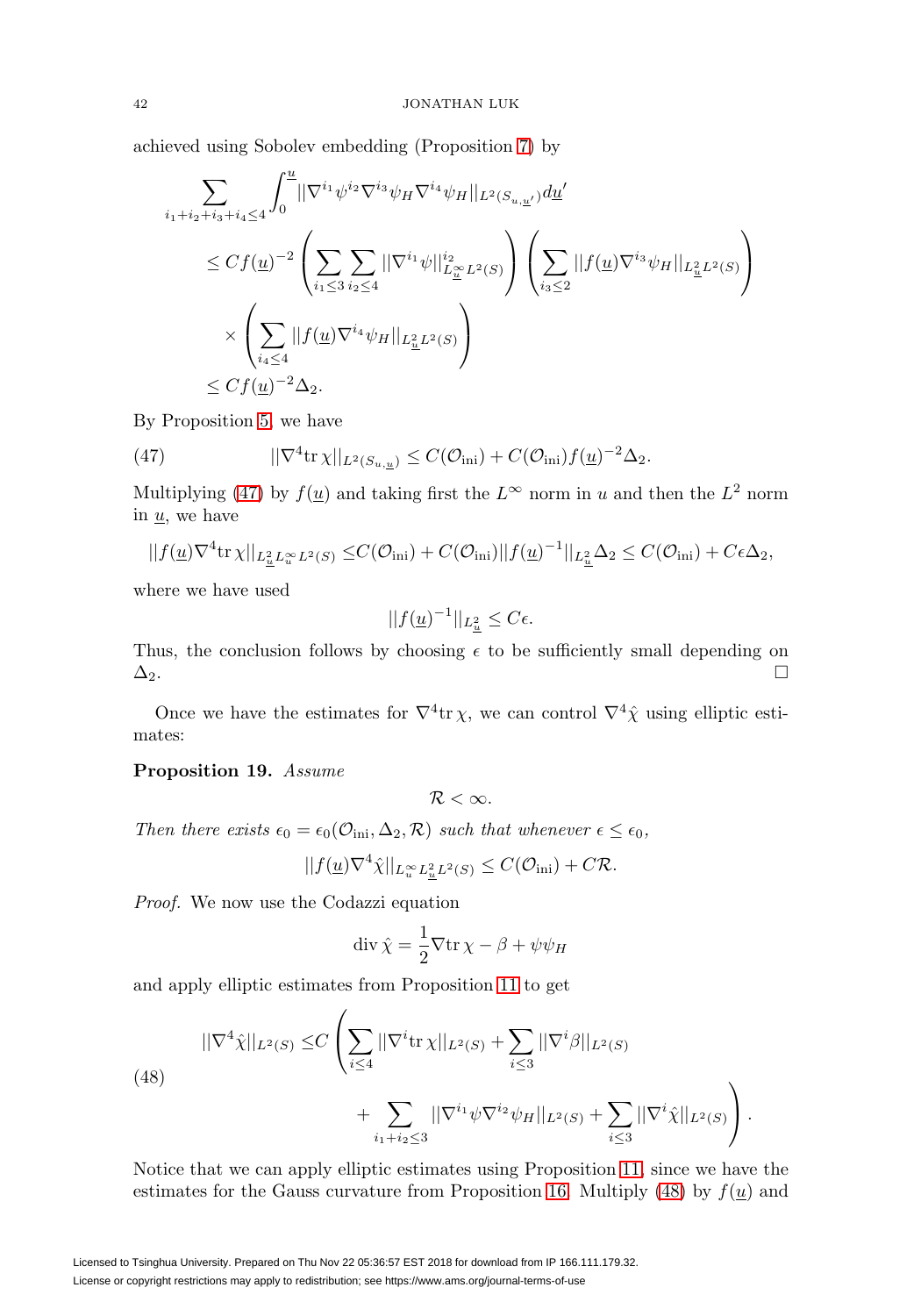take the  $L^\infty_u L^2_{\underline{u}}$  norm to get

$$
\begin{split} &||f(\underline{u})\nabla^4\hat{\chi}||_{L^\infty_u L^2_{\underline{u}}L^2(S)}\\ &\leq C\left(\sum_{i\leq 4}||f(\underline{u})\nabla^i\mathrm{tr}\,\chi||_{L^\infty_u L^2_{\underline{u}}L^2(S)}+\sum_{i\leq 3}||f(\underline{u})\nabla^i\beta||_{L^\infty_u L^2_{\underline{u}}L^2(S)}\\ &+\sum_{i_1+i_2\leq 3}||f(\underline{u})\nabla^{i_1}\psi\nabla^{i_2}\psi_H||_{L^\infty_u L^2_{\underline{u}}L^2(S)}+\sum_{i\leq 3}||f(\underline{u})\nabla^i\hat{\chi}||_{L^\infty_u L^2_{\underline{u}}L^2(S)}\right)\\ &\leq C(\mathcal{O}_{\rm ini})+C\mathcal{R}+C\sum_{i_1+i_2\leq 3}||f(\underline{u})\nabla^{i_1}\psi\nabla^{i_2}\psi_H||_{L^\infty_u L^2_{\underline{u}}L^2(S)}. \end{split}
$$

By Proposition [15](#page-38-1) and Sobolev embedding theorem in Proposition [7,](#page-31-1) we have

$$
\sum_{i_1+i_2\leq 3}||f(\underline{u})\nabla^{i_1}\psi\nabla^{i_2}\psi_H||_{L_u^{\infty}L_{\underline{u}}^2L^2(S)}\n\leq C\left(\sum_{i_1\leq 3}||\nabla^{i_1}\psi||_{L_u^{\infty}L_{\underline{u}}^{\infty}L^2(S)}\right)\left(\sum_{i_2\leq 3}||f(\underline{u})\nabla^{i_2}\psi_H||_{L_u^{\infty}L_{\underline{u}}^2L^2(S)}\right)\leq C(\mathcal{O}_{\rm ini}).
$$

Therefore,

$$
||f(\underline{u})\nabla^4 \hat{\chi}||_{L^\infty_u L^2_{\underline{u}} L^2(S)} \leq C(\mathcal{O}_{\text{ini}}) + C\mathcal{R}.
$$

The  $\tilde{O}_{4,2}$  estimates for  $\nabla^4 \text{tr} \chi$  and  $\nabla^4 \hat{\chi}$  follow identically as that for  $\nabla^4 \text{tr} \chi$  and  $\nabla^4 \hat{\chi}$ :

# **Proposition 20.** Assume

 $R < \infty$ .

Then there exists  $\epsilon_0 = \epsilon_0(\mathcal{O}_{\text{ini}}, \Delta_2, \mathcal{R})$  such that whenever  $\epsilon \leq \epsilon_0$ ,

$$
||f(u)\nabla^4 \text{tr}\,\underline{\chi}||_{L^\infty_u L^2_u L^2(S)} \leq C(\mathcal{O}_{\text{ini}})
$$

and

$$
||f(u)\nabla^4 \underline{\hat{\chi}}||_{L^{\infty}_{\underline{u}}L^{2}_{u}L^{2}(S)} \leq C(\mathcal{O}_{\text{ini}}) + C\mathcal{R}.
$$

We then prove estimates for  $\nabla^4 \eta$ . To do so, we first prove estimates for third derivatives of  $\mu = -\text{div }\eta + K$  and recover the control for  $\nabla^4 \eta$  via elliptic estimates.

<span id="page-42-0"></span>**Proposition 21.** Assume

$$
\mathcal{R}<\infty.
$$

Then there exists  $\epsilon_0 = \epsilon_0(\mathcal{O}_{\text{ini}}, \Delta_2, \mathcal{R})$  such that whenever  $\epsilon \leq \epsilon_0$ ,

$$
||f(u)\nabla^4 \eta||_{L^\infty_u L^2_{\underline{u}} L^2(S)} \leq C(\mathcal{O}_{\text{ini}})(\epsilon^{\frac{1}{2}} + \mathcal{R})
$$

and

$$
||f(\underline{u})\nabla^4\eta||_{L^{\infty}_{\underline{u}}L^{2}_{u}L^{2}(S)} \leq C(\mathcal{O}_{\text{ini}})(\epsilon^{\frac{1}{2}}+\mathcal{R}).
$$

Proof. Recall that

$$
\mu = -\mathrm{div}\,\eta + K.
$$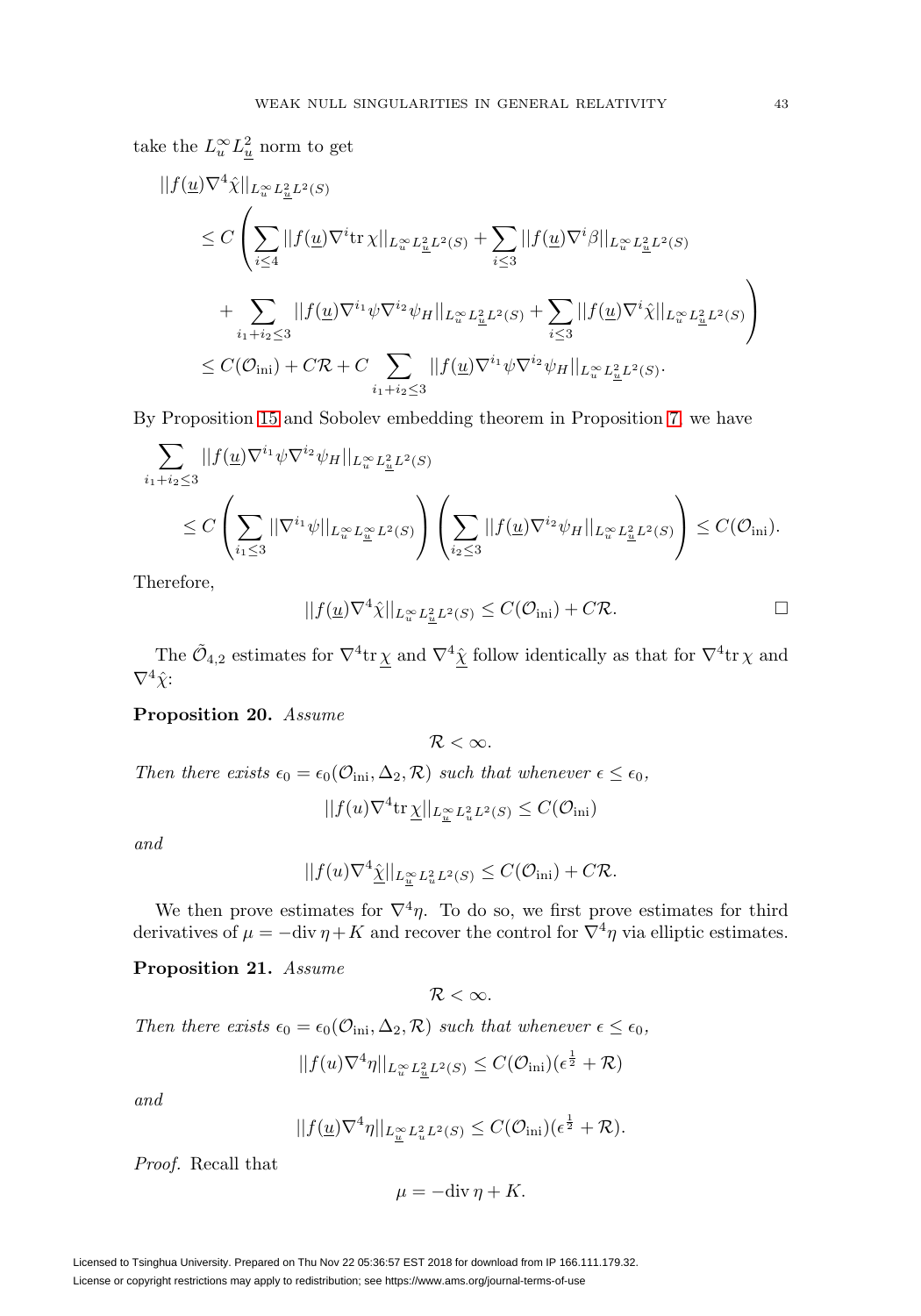Then  $\mu$  satisfies the following equation:<sup>[26](#page-43-0)</sup>

$$
\nabla_4 \mu = \psi_H(K, \check{\sigma}) + \sum_{i_1 + i_2 + i_3 = 1} \psi^{i_1} \nabla^{i_2} \psi \nabla^{i_3} \psi_H.
$$

After commuting with angular derivatives, we get

$$
\nabla_4 \nabla^3 \mu = \sum_{i_1+i_2+i_3+i_4=3} \nabla^{i_1} \psi^{i_2} \nabla^{i_3} \psi_H \nabla^{i_4}(K, \check{\sigma}) + \sum_{i_1+i_2+i_3+i_4=4} \nabla^{i_1} \psi^{i_2} \nabla^{i_3} \psi \nabla^{i_4} \psi_H.
$$

We now control each of the terms on the right-hand side in  $L_{\underline{u}}^1 L^2(S)$ . The first term, which contains curvature components, can be estimated by

$$
\sum_{i_1+i_2+i_3+i_4=3} \int_0^{\underline{u}} ||\nabla^{i_1} \psi^{i_2} \nabla^{i_3} \psi_H \nabla^{i_4}(K, \check{\sigma})||_{L^2(S_{u, \underline{u}'})} d\underline{u}'
$$
\n
$$
\leq C f(u)^{-1} f(\underline{u})^{-1} \left( \sum_{i_1 \leq 3} \sum_{i_2 \leq 3} ||\nabla^{i_1} \psi||_{L_{\underline{u}}^{\infty} L^2(S)}^{i_2} \right) \left( \sum_{i_3 \leq 3} ||f(\underline{u}) \nabla^{i_3} \psi_H||_{L_{\underline{u}}^2 L^2(S)} \right)
$$
\n
$$
\times \left( \sum_{i_4 \leq 3} ||f(u) \nabla^{i_4}(K, \check{\sigma})||_{L_{\underline{u}}^2 L^2(S)} \right)
$$
\n
$$
\leq C(\mathcal{O}_{\text{ini}}) f(u)^{-1} f(\underline{u})^{-1} \mathcal{R},
$$

using the bounds obtained in Proposition [15.](#page-38-1) The second term can be controlled using Sobolev embedding in Proposition [7](#page-31-1) by

$$
\begin{aligned} &\sum_{i_1+i_2+i_3+i_4=4}\int_0^{\underline{u}}\bigl||\nabla^{i_1}\psi^{i_2}\nabla^{i_3}\psi\nabla^{i_4}\psi_H\bigr||_{L^2(S_{u,\underline{u}'})}d\underline{u}'\\ &\leq Cf(u)^{-1}f(\underline{u})^{-1}\left(\sum_{i_1\leq 4}\sum_{i_2\leq 5}||\nabla^{i_1}\psi||_{L_{\underline{u}}^{\infty}L^2(S)}^{i_2}\right)\left(\sum_{i_3\leq 4}||f(\underline{u})\nabla^{i_3}\psi_H||_{L_{\underline{u}}^2L^2(S)}\right)\\ &\times\left(\sum_{i_4\leq 4}||f(u)\nabla^{i_4}\psi||_{L_{\underline{u}}^2L^2(S)}\right)\\ &\leq C(\mathcal{O}_{\rm ini})f(u)^{-1}f(\underline{u})^{-1}(1+\Delta_2)^2 \end{aligned}
$$

using the estimates in Proposition [15.](#page-38-1) Therefore, by Proposition [5,](#page-30-1) we have

<span id="page-43-1"></span>(49) 
$$
||\nabla^3 \mu||_{L^2(S_{u,\underline{u}})} \leq C(\mathcal{O}_{\text{ini}})(1+f(u)^{-1}f(\underline{u})^{-1}(\mathcal{R}+(1+\Delta_2)^2)).
$$

Recall that the  $L^2_{\underline{u}}$  norm of  $f(\underline{u})^{-1}$  is bounded by  $\epsilon$ . Thus, multiplying [\(49\)](#page-43-1) by  $f(u)$ and taking the  $L^2$  norm in  $\underline{u}$ , we get

$$
||f(u)\nabla^3\mu||_{L^2_{\underline{u}}L^2(S)} \leq C(\mathcal{O}_{\text{ini}})(\epsilon^{\frac{1}{2}} + \epsilon(\mathcal{R} + (1+\Delta_2)^2)) \leq C(\mathcal{O}_{\text{ini}})\epsilon^{\frac{1}{2}}
$$

for  $\epsilon$  sufficiently small. Similarly, multiplying [\(49\)](#page-43-1) by  $f(\underline{u})$  and taking the  $L^2$  norm in  $u$ , we get

$$
||f(\underline{u})\nabla^3\mu||_{L^2_{u}L^2(S)} \leq C(\mathcal{O}_{\text{ini}})\epsilon^{\frac{1}{2}}.
$$

<span id="page-43-0"></span><sup>&</sup>lt;sup>26</sup>It is important to note that the potentially harmful term  $\psi_H \psi_H \psi_H$  is absent in this equation. This required structure is the reason that we perform this renormalization instead of using  $\mu =$  $-\text{div}\,\eta - \rho + \frac{1}{2}\hat{\chi}\cdot\underline{\hat{\chi}}$  as in [\[18,](#page-62-9)19].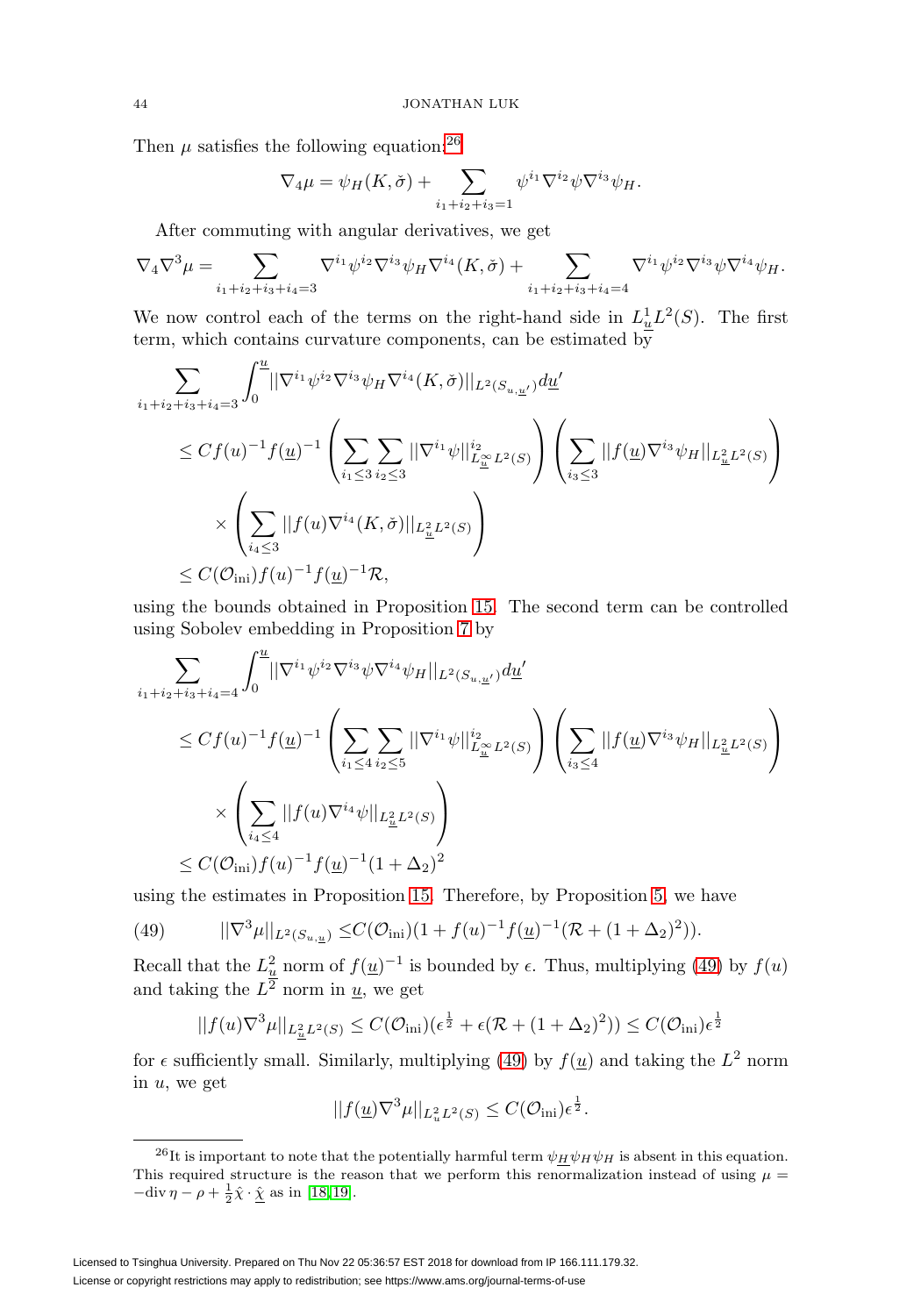We can obtain bounds for  $\nabla^4 \eta$  from the control of  $\nabla^3 \mu$  using elliptic estimates as follows. By the div-curl systems

$$
\operatorname{div} \eta = -\mu + K, \qquad \operatorname{curl} \eta = \check{\sigma},
$$

and the elliptic estimates given by Propositions [10](#page-32-0) and [16,](#page-39-0) we have

$$
||\nabla^4 \eta||_{L^2(S)} \leq C \left( \sum_{i \leq 3} ||\nabla^i \mu||_{L^2(S)} + \sum_{i \leq 3} ||\nabla^i (K, \check{\sigma})||_{L^2(S)} + \sum_{i \leq 3} ||\nabla^i \eta||_{L^2(S)} \right).
$$

Therefore,

$$
\begin{split} &||f(u)\nabla^4\eta||_{L^2_{\underline{u}}L^2(S)}\\ &\leq C\left(\sum_{i\leq 3}||f(u)\nabla^i\mu||_{L^2_{\underline{u}}L^2(S)}+\sum_{i\leq 3}||f(u)\nabla^i(K,\check{\sigma})||_{L^2_{\underline{u}}L^2(S)}+\sum_{i\leq 3}||f(u)\nabla^i\eta||_{L^2_{\underline{u}}L^2(S)}\right)\\ &\leq C(\mathcal{O}_{\rm ini})(\epsilon^{\frac{1}{2}}+\mathcal{R}). \end{split}
$$

Similarly,

$$
||f(\underline{u})\nabla^4\eta||_{L^2_uL^2(S)} \leq C(\mathcal{O}_{\text{ini}})(\epsilon^{\frac{1}{2}} + \mathcal{R}).
$$

A similar proof shows that the conclusion of Proposition [21](#page-42-0) holds also for  $\nabla^3 \eta$ :

# **Proposition 22.** Assume

$$
\mathcal{R}<\infty.
$$

Then there exists  $\epsilon_0 = \epsilon_0(\mathcal{O}_{\text{ini}}, \Delta_2, \mathcal{R})$  such that whenever  $\epsilon \leq \epsilon_0$ ,

$$
||f(u)\nabla^4 \underline{\eta}||_{L^\infty_u L^2_{\underline{u}} L^2(S)} \leq C(\mathcal{O}_{\text{ini}})(\epsilon^{\frac{1}{2}} + \mathcal{R})
$$

and

$$
||f(\underline{u})\nabla^4 \underline{\eta}||_{L^{\infty}_{\underline{u}} L^2_u L^2(S)} \leq C(\mathcal{O}_{\text{ini}})(\epsilon^{\frac{1}{2}} + \mathcal{R}).
$$

We now move to the estimates for  $\nabla^4 \omega$ :

**Proposition 23.** Assume

$$
\mathcal{R}<\infty.
$$

Then there exists  $\epsilon_0 = \epsilon_0(\mathcal{O}_{\text{ini}}, \Delta_2, \mathcal{R})$  such that whenever  $\epsilon \leq \epsilon_0$ ,

$$
||f(u)\nabla^4 \underline{\omega}||_{L^\infty_u L^2_u L^2(S)} \leq C(\mathcal{O}_{\text{ini}})(1+\mathcal{R}).
$$

*Proof.* Let  $\underline{\omega}^{\dagger}$  be defined as the solution to

$$
\nabla_4 \underline{\omega}^\dagger = \frac{1}{2} \check{\sigma}
$$

with zero data on  $H_0$  and

$$
\underline{\kappa} := -\nabla \underline{\omega} +^* \nabla \underline{\omega}^\dagger - \frac{1}{2} \underline{\beta}.
$$

By the definition of  $\underline{\omega}^{\dagger}$ , it is easy to see that using Proposition [5,](#page-30-1)

$$
\sum_{i\leq 3}||\nabla^i \underline{\omega}^{\dagger}||_{L^2_u L^{\infty}_\frac{u}{u}L^2(S)} \leq C\epsilon \mathcal{R} \leq C(\mathcal{O}_{\text{ini}}).
$$

Licensed to Tsinghua University. Prepared on Thu Nov 22 05:36:57 EST 2018 for download from IP 166.111.179.32. License or copyright restrictions may apply to redistribution; see https://www.ams.org/journal-terms-of-use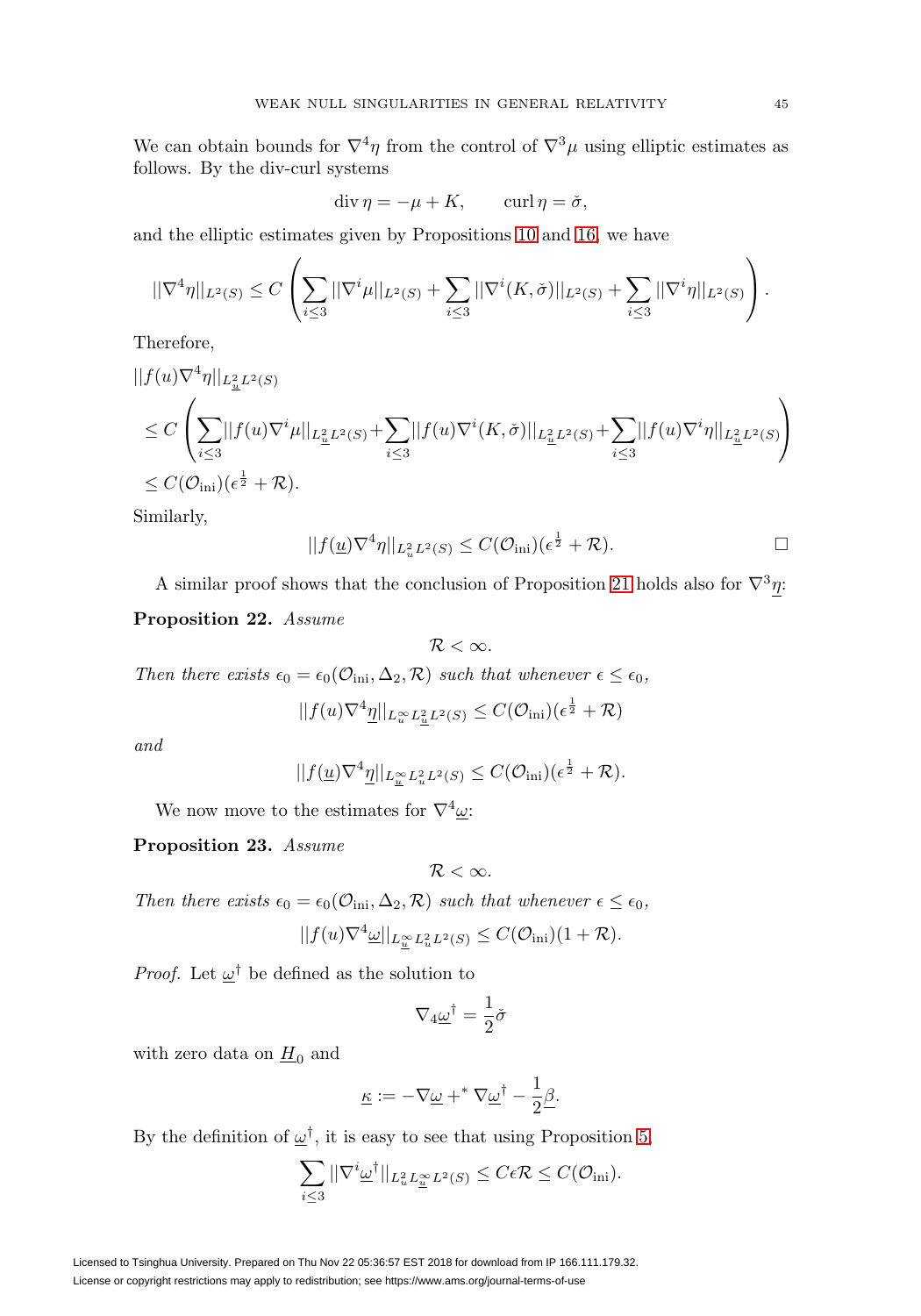In other words,  $\nabla^i \underline{\omega}^{\dagger}$  satisfies much better estimates<sup>[27](#page-45-0)</sup> than  $\nabla^i \psi_H$  for  $i \leq 3$ . With this in mind, in the proof of this proposition, we will also use  $\psi_H$  to denote  $\underline{\omega}^{\dagger}$  (in addition to tr  $\underline{\chi}, \hat{\underline{\chi}},$  and  $\underline{\omega}$ ).

With this convention,  $\kappa$  then obeys the schematic equation

$$
\nabla_{4}\underline{\kappa} = \psi(K,\check{\sigma}) + \sum_{i_1+i_2+i_3=1} \psi^{i_1} \nabla^{i_2} \psi \nabla^{i_3} \psi + \sum_{i_1+i_2+i_3=1} \psi^{i_1} \nabla^{i_2} \psi_H \nabla^{i_3} \psi_H.
$$

After commuting with angular derivatives, we get

$$
\nabla_{4}\nabla^{3}\underline{\kappa} = \sum_{i_{1}+i_{2}+i_{3}+i_{4}=3} \nabla^{i_{1}}\psi^{i_{2}}\nabla^{i_{3}}\psi \nabla^{i_{4}}(K,\check{\sigma}) + \sum_{i_{1}+i_{2}+i_{3}+i_{4}=4} \nabla^{i_{1}}\psi^{i_{2}}\nabla^{i_{3}}\psi \nabla^{i_{4}}\psi
$$
  
+ 
$$
\sum_{i_{1}+i_{2}+i_{3}+i_{4}=4} \nabla^{i_{1}}\psi^{i_{2}}\nabla^{i_{3}}\psi_{H}\nabla^{i_{4}}\psi_{\underline{H}}.
$$

Therefore,

$$
\begin{split} ||\nabla^3 \underline{\kappa}||_{L^2(S_{u,\underline{u}})} &\leq C||\nabla^3 \underline{\kappa}||_{L^2(S_{u,0})}+C||\sum_{i_1+i_2+i_3+i_4=3} \nabla^{i_1}\psi^{i_2}\nabla^{i_3}\psi \nabla^{i_4}(K,\check{\sigma})||_{L^1_{\underline{u}}L^2(S)} \\ &\quad + C||\sum_{i_1+i_2+i_3+i_4=4} \nabla^{i_1}\psi^{i_2}\nabla^{i_3}\psi \nabla^{i_4}\psi||_{L^1_{\underline{u}}L^2(S)} \\ &\quad + C||\sum_{i_1+i_2+i_3+i_4=4} \nabla^{i_1}\psi^{i_2}\nabla^{i_3}\psi_H \nabla^{i_4}\psi_{\underline{H}}||_{L^1_{\underline{u}}L^2(S)}. \end{split}
$$

Multiplying by  $f(u)$  and taking the  $L^2$  norm in u, we get

$$
||f(u)\nabla^3 \underline{\kappa}||_{L^2_u L^2(S)}\n\leq C||f(u)\nabla^3 \underline{\kappa}||_{L^2_u L^2(S_{u,0})} + C||f(u)\sum_{i_1+i_2+i_3+i_4=3}\nabla^{i_1}\psi^{i_2}\nabla^{i_3}\psi\nabla^{i_4}(K,\check{\sigma})||_{L^2_u L^1_{\underline{u}}L^2(S)}\n+ C||f(u)\sum_{i_1+i_2+i_3+i_4=4}\nabla^{i_1}\psi^{i_2}\nabla^{i_3}\psi\nabla^{i_4}\psi||_{L^2_u L^1_{\underline{u}}L^2(S)}\n+ C||f(u)\sum_{i_1+i_2+i_3+i_4=4}\nabla^{i_1}\psi^{i_2}\nabla^{i_3}\psi_H\nabla^{i_4}\psi_{\underline{H}}||_{L^2_u L^1_{\underline{u}}L^2(S)}.
$$

The first term is an initial data term and it is bounded by a constant depending only on  $\mathcal{O}_{\text{ini}}$ . We estimate each of the nonlinear terms. The second term can be controlled by

$$
\|f(u)\sum_{i_1+i_2+i_3+i_4=3} \nabla^{i_1}\psi^{i_2}\nabla^{i_3}\psi \nabla^{i_4}(K,\check{\sigma})\|_{L^2_u L^1_{\underline{u}} L^2(S)} \n\leq C\epsilon \left( \sum_{i_1 \leq 3} \sum_{i_2 \leq 4} ||\nabla^{i_1}\psi||_{L^{\infty}_{\underline{u}} L^{\infty}_{\underline{u}} L^2(S)}^i \right) \left( \sum_{i_3 \leq 3} ||f(u)\nabla^{i_3}(K,\check{\sigma})||_{L^{\infty}_u L^2_{\underline{u}} L^2(S)} \right) \n\leq C(\mathcal{O}_{\rm ini})\epsilon \mathcal{R}.
$$

<span id="page-45-0"></span> $^{27}\mathrm{We}$  recall that for  $\psi_{\underline{H}}$  we only have the degenerate estimate

$$
\sum_{i\leq 3}||f(u)\nabla^i\psi_{\underline{H}}||_{L^2_{u}L^\infty_{\underline{u}}L^2(S)}\leq C(\mathcal{O}_{\rm ini}).
$$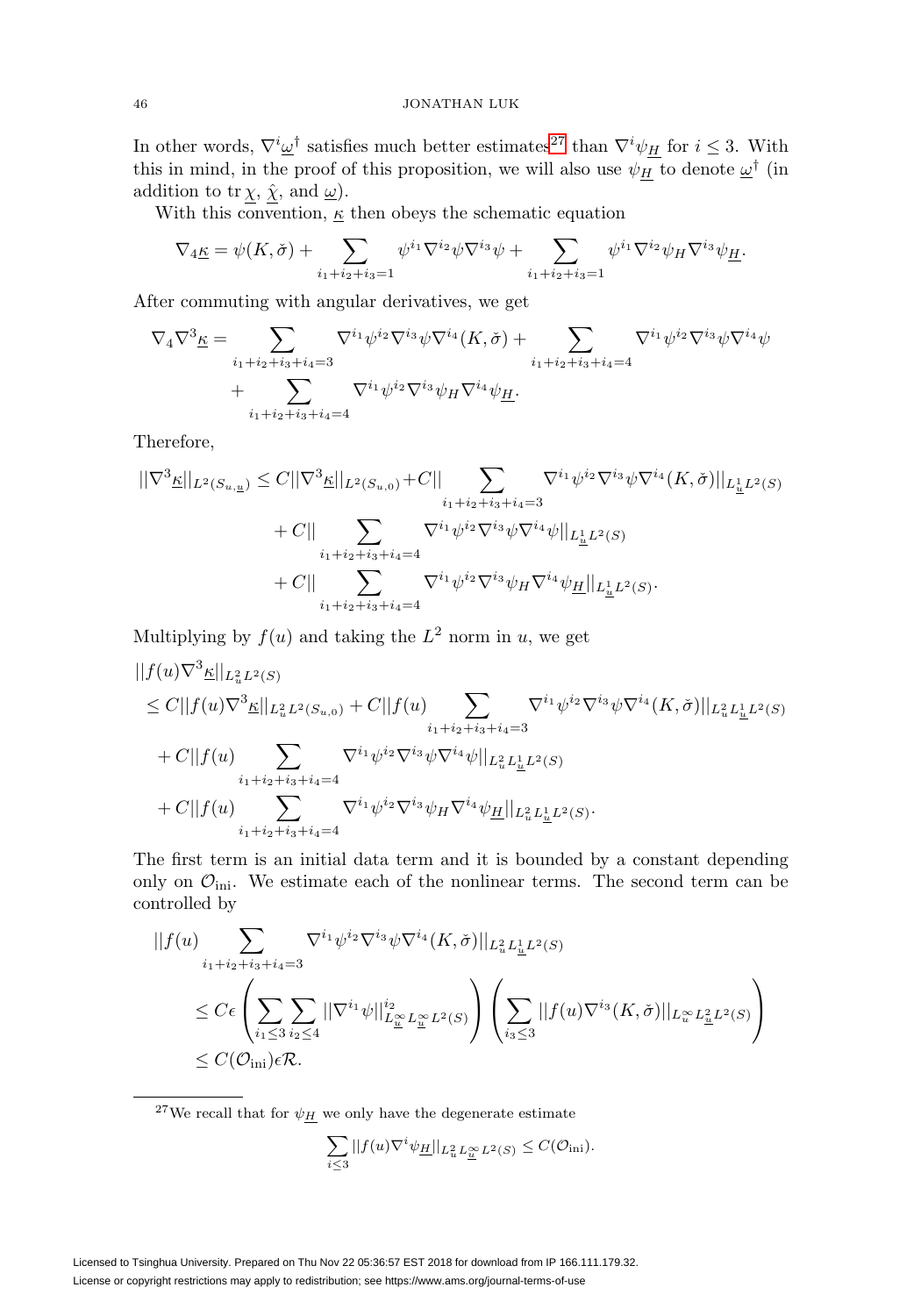The third term can be bounded by

$$
\begin{split} &||f(u) \sum_{i_1+i_2+i_3+i_4=4} \nabla^{i_1}\psi^{i_2}\nabla^{i_3}\psi \nabla^{i_4}\psi||_{L^2_uL^1_uL^2(S)}\\ &\leq C\epsilon\left(\sum_{i_1\leq 3}\sum_{i_2\leq 4}||\nabla^{i_1}\psi||^{i_2}_{L^{\infty}_\underline{u}L^\infty_uL^2(S)}\right)\left(\sum_{i_3\leq 3}||\nabla^{i_3}\psi||_{L^{\infty}_\underline{u}L^\infty_uL^2(S)}\right)\\ &\times\left(\sum_{i_4\leq 4}||f(u)\nabla^{i_4}\psi||_{L^{\infty}_uL^2_\underline{u}L^2(S)}\right)\\ &\leq C(\mathcal{O}_{\rm ini})\epsilon\Delta_2. \end{split}
$$

The fourth term can be estimated by

$$
\label{eq:22} \begin{split} &||f(u) \sum_{i_1+i_2+i_3+i_4=4} \nabla^{i_1} \psi^{i_2} \nabla^{i_3} \psi_H \nabla^{i_4} \psi_{\underline{H}} ||_{L^2_u L^1_{\underline{u}} L^2(S)} \\ & \leq C \epsilon^{\frac{1}{2}} \left( \sum_{i_1 \leq 3} \sum_{i_2 \leq 4} || \nabla^{i_1} \psi ||^{i_2}_{L^\infty_{\underline{u}} L^\infty_u L^2(S)} \right) \left( \sum_{i_3 \leq 3} || \nabla^{i_3} \psi_H ||_{L^1_{\underline{u}} L^\infty_u L^2(S)} \right) \\ & \times \left( \sum_{i_4 \leq 4} || f(u) \nabla^{i_4} \psi_{\underline{H}} ||_{L^\infty_{\underline{u}} L^2_u L^2(S)} \right) \\ & + C || f(\underline{u})^{-1} ||_{L^2_{\underline{u}}} || f(\underline{u}) \nabla^4 \psi_H ||_{L^\infty_u L^2_{\underline{u}} L^2(S)} || f(u) \psi_{\underline{H}} ||_{L^2_{u} L^\infty_{\underline{u}} L^\infty(S)} \\ & \leq C(\mathcal{O}_{\rm ini}) \epsilon (1 + \Delta_2). \end{split}
$$

Therefore,

<span id="page-46-0"></span>(50) 
$$
||f(u)\nabla^3 \underline{\kappa}||_{L^2_u L^{\infty}_u L^2(S)} \leq C(\mathcal{O}_{\text{ini}})(1 + \epsilon(1 + \Delta_2 + \mathcal{R})) \leq C(\mathcal{O}_{\text{ini}}),
$$

after choosing  $\epsilon$  to be sufficiently small. Finally, we retrieve the estimates for  $\nabla^4 \underline{\omega}$ and  $\nabla^4 \underline{\omega}^{\dagger}$  from the bounds for  $\nabla^3 \underline{\kappa}$ . To this end, consider the div-curl system

$$
\operatorname{div} \nabla \underline{\omega} = -\operatorname{div} \underline{\kappa} - \frac{1}{2} \operatorname{div} \underline{\beta},
$$

$$
\operatorname{curl} \nabla \underline{\omega} = 0,
$$

$$
\operatorname{div} \nabla \underline{\omega}^{\dagger} = -\operatorname{curl} \underline{\kappa} - \frac{1}{2} \operatorname{curl} \underline{\beta},
$$

$$
\operatorname{curl} \nabla \underline{\omega}^{\dagger} = 0.
$$

By elliptic estimates given by Propositions [10](#page-32-0) and [16,](#page-39-0) we have

$$
\begin{split} ||\nabla^4(\underline{\omega},\underline{\omega}^\dagger)||_{L^2(S_{u,\underline{u}})}\\ &\leq C\left(\sum_{i\leq 3}||\nabla^i \underline{\kappa}||_{L^2(S_{u,\underline{u}})}+\sum_{i\leq 3}||\nabla^i\underline{\beta}||_{L^2(S_{u,\underline{u}})}+\sum_{i\leq 3}||\nabla^i(\underline{\omega},\underline{\omega}^\dagger)||_{L^2(S_{u,\underline{u}})}\right). \end{split}
$$

Therefore, using Proposition [12,](#page-33-2) [\(50\)](#page-46-0), and the curvature norm,

$$
||f(u)\nabla^4(\underline{\omega}, \underline{\omega}^\dagger)||_{L^\infty_{\underline{u}}L^2_uL^2(S)} \leq C(\mathcal{O}_{\text{ini}})(1+\mathcal{R}).
$$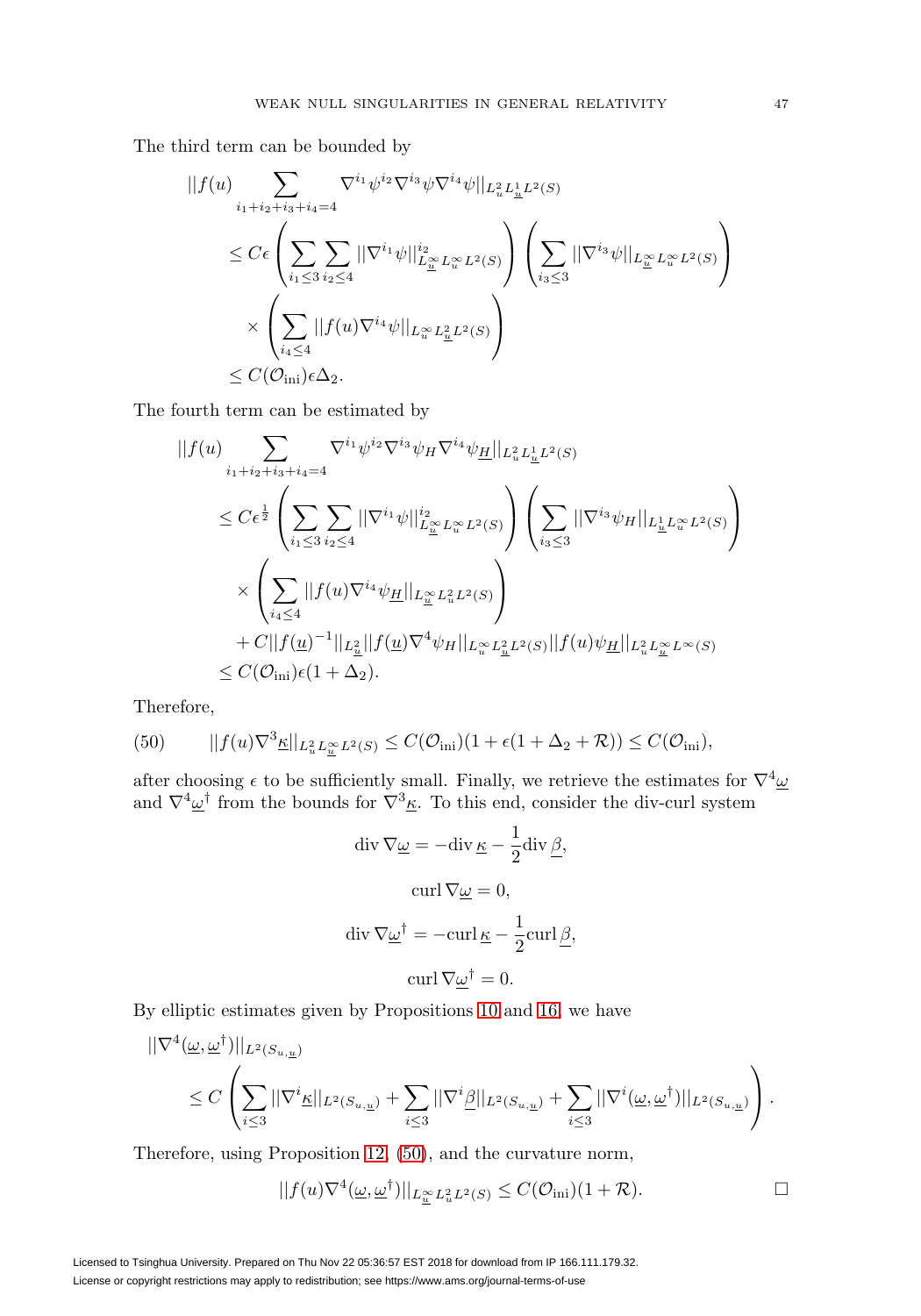By switching  $\underline{\omega}$  and  $\omega$  as well as  $e_3$  and  $e_4$ , we also have the following estimates for  $\nabla^4 \omega$ :

## **Proposition 24.** Assume

$$
\mathcal{R}<\infty.
$$

Then there exists  $\epsilon_0 = \epsilon_0(\mathcal{O}_{\text{ini}}, \Delta_2, \mathcal{R})$  such that whenever  $\epsilon \leq \epsilon_0$ ,

$$
||f(\underline{u})\nabla^4\omega||_{L^\infty_u L^2_{\underline{u}} L^2(S)} \leq C(\mathcal{O}_{\rm ini})(1+\mathcal{R}).
$$

We have thus controlled the fourth angular derivatives of all Ricci coefficients and have closed the bootstrap assumption [\(A2\)](#page-38-2) after choosing  $\Delta_2$  to be sufficiently large depending on  $\mathcal{O}_{\text{ini}}$  and  $\mathcal{R}$ . We summarize this in the following proposition:

<span id="page-47-1"></span>**Proposition 25.** Assume

$$
\mathcal{R}<\infty.
$$

There exists  $\epsilon_0 = \epsilon_0(\mathcal{O}_{\text{ini}}, \mathcal{R})$  such that whenever  $\epsilon \leq \epsilon_0$ ,

$$
\tilde{\mathcal{O}}_{4,2} \leq C(\mathcal{O}_{\text{ini}})(1+\mathcal{R}).
$$

### 8. Estimates for curvature

<span id="page-47-0"></span>In this section, we derive and prove the energy estimates. To this end, we introduce the following bootstrap assumptions:

<span id="page-47-4"></span>
$$
(A3) \t\t \mathcal{R} \leq \Delta_3,
$$

where  $\Delta_3$  is a constant to be chosen later.

In order to derive the energy estimates, we need the following integration by parts formula, which can be proved by direct computation:

<span id="page-47-3"></span>**Proposition 26.** Let  $D_{u,\underline{u}}$  be defined as the spacetime region whose coordinates  $(u', \underline{u}')$  satisfy  $0 \le u' \le u$  and  $0 \le \underline{u}' \le \underline{u}$ . Suppose  $\phi_1$  and  $\phi_2$  are tensors of rank r, then

$$
\begin{split} &\int_{D_{u,\underline{u}}} \phi_1 \nabla_4 \phi_2 + \int_{D_{u,\underline{u}}} \phi_2 \nabla_4 \phi_1 = \int_{\underline{H}_{\underline{u}}(0,u)} \phi_1 \phi_2 - \int_{\underline{H}_0(0,u)} \phi_1 \phi_2 + \int_{D_{u,\underline{u}}} (2\omega - \mathrm{tr}\, \chi) \phi_1 \phi_2,\\ &\int_{D_{u,\underline{u}}} \phi_1 \nabla_3 \phi_2 + \int_{D_{u,\underline{u}}} \phi_2 \nabla_3 \phi_1 = \int_{H_u(0,\underline{u})} \phi_1 \phi_2 - \int_{H_0(0,\underline{u})} \phi_1 \phi_2 + \int_{D_{u,\underline{u}}} (2\underline{\omega} - \mathrm{tr}\, \underline{\chi}) \phi_1 \phi_2. \end{split}
$$

<span id="page-47-2"></span>**Proposition 27.** Suppose we have a tensor  $^{(1)}\phi$  of rank r and a tensor  $^{(2)}\phi$  of rank  $r - 1$ . Then

$$
\int_{D_{u,\underline{u}}} {}^{(1)}\phi^{A_1 A_2 \cdots A_r} \nabla_{A_r} {}^{(2)}\phi_{A_1 \cdots A_{r-1}} + \int_{D_{u,\underline{u}}} \nabla^{A_r} {}^{(1)}\phi_{A_1 A_2 \cdots A_r} {}^{(2)}\phi^{A_1 \cdots A_{r-1}}
$$
  
= 
$$
- \int_{D_{u,\underline{u}}} (\eta + \underline{\eta}) {}^{(1)}\phi {}^{(2)}\phi.
$$

With these we are now ready to derive energy estimates for  $\nabla^i(K,\check{\sigma})$  in  $L^2(H_u)$ and for  $\nabla^i \underline{\beta}$  in  $L^2(\underline{H}_u)$ . The most important observation is that the two uncontrollable terms have favorable signs. This in turn is due to the choice of  $f(u)$  which is decreasing toward the future.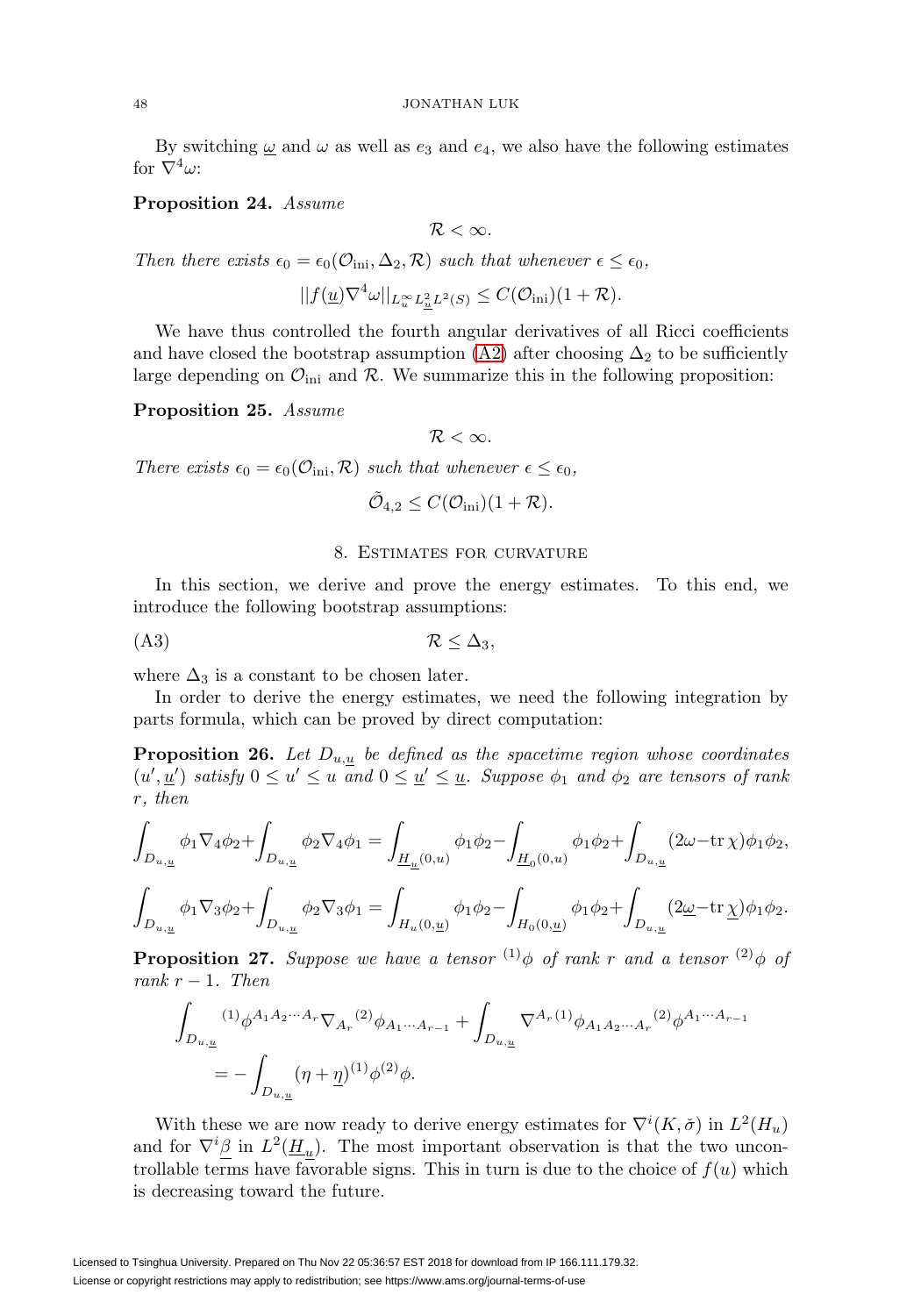<span id="page-48-1"></span>**Proposition 28.** The following  $L^2$  estimates for the curvature hold:

$$
\sum_{i\leq 3} (||f(u)\nabla^{i}(K,\check{\sigma})||^{2}_{L^{\infty}_{u}L^{2}_{u}L^{2}(S)} + ||f(u)\nabla^{i}\underline{\beta}||^{2}_{L^{\infty}_{u}L^{2}_{u}L^{2}(S)})
$$
\n
$$
\leq \sum_{i\leq 3} (||f(u)\nabla^{i}(K,\check{\sigma})||^{2}_{L^{2}_{u}L^{2}(S_{0,u})} + ||f(u)\nabla^{i}\underline{\beta}||^{2}_{L^{2}_{u}L^{2}(S_{u,0})})
$$
\n
$$
+ \left\|f(u)^{2}\left(\sum_{i\leq 3}\nabla^{i}(K,\check{\sigma})\right)\left(\sum_{i_{1}+i_{2}+i_{3}+i_{4}\leq 4}\nabla^{i_{1}}\psi^{i_{2}}\nabla^{i_{3}}\psi\nabla^{i_{4}}\psi_{H}\right)\right\|_{L^{1}_{u}L^{1}_{u}L^{1}(S)}
$$
\n
$$
+ \left\|f(u)^{2}\left(\sum_{i\leq 3}\nabla^{i}(K,\check{\sigma})\right)\left(\sum_{i_{1}+i_{2}+i_{3}+i_{4}\leq 3}\nabla^{i_{1}}\psi^{i_{2}}\nabla^{i_{3}}\psi_{H}\nabla^{i_{4}}(K,\check{\sigma})\right)\right\|_{L^{1}_{u}L^{1}_{u}L^{1}(S)}
$$
\n
$$
+ \left\|f(u)^{2}\left(\sum_{i\leq 3}\nabla^{i}\underline{\beta}\right)\left(\sum_{i_{1}+i_{2}+i_{3}+i_{4}\leq 3}\nabla^{i_{1}}\psi^{i_{2}}\nabla^{i_{3}}\psi\nabla^{i_{4}}(K,\check{\sigma})\right)\right\|_{L^{1}_{u}L^{1}_{u}L^{1}(S)}
$$
\n
$$
+ \left\|f(u)^{2}\left(\sum_{i\leq 3}\nabla^{i}\underline{\beta}\right)\left(\sum_{i_{1}+i_{2}+i_{3}+i_{4}\leq 2}\nabla^{i_{1}}\psi^{i_{2}}\nabla^{i_{3}}K\nabla^{i_{4}}(K,\check{\sigma})\right)\right\|_{L^{1}_{u}L^{1}_{u}L^{1}(S)}
$$
\n
$$
+ \left\|f(u)^{2}\left
$$

Proof. Consider the following schematic Bianchi equations:

$$
\nabla_3 \check{\sigma} + \text{div}^* \underline{\beta} = \psi_{\underline{H}} \check{\sigma} + \sum_{i_1 + i_2 + i_3 = 1} \psi^{i_1} \nabla^{i_2} \psi \nabla^{i_3} \psi_{\underline{H}},
$$
  

$$
\nabla_3 K - \text{div} \underline{\beta} = \psi_{\underline{H}} K + \sum_{i_1 + i_2 + i_3 = 1} \psi^{i_1} \nabla^{i_2} \psi \nabla^{i_3} \psi_{\underline{H}},
$$
  

$$
\nabla_4 \underline{\beta} - \nabla K -^* \nabla \check{\sigma} = \psi(K, \check{\sigma}) + \sum_{i_1 + i_2 + i_3 = 1} \psi^{i_1} \nabla^{i_2} \psi_H \nabla^{i_3} \psi_{\underline{H}}.
$$

Commute the first equation with i angular derivatives for  $i \leq 3$ . We get the equation for  $\nabla_3\nabla^i\check{\sigma}$ ,

<span id="page-48-0"></span>(51)  
\n
$$
\nabla_3 \nabla^i \check{\sigma} + \text{div}^* \nabla^i \underline{\beta}
$$
\n
$$
= \sum_{i_1+i_2+i_3+i_4=i} \nabla^{i_1} \psi^{i_2} \nabla^{i_3} \psi_{\underline{H}} \nabla^{i_4}(K, \check{\sigma})
$$
\n
$$
+ \sum_{i_1+i_2+i_3+i_4=i+1} \nabla^{i_1} \psi^{i_2} \nabla^{i_3} \psi \nabla^{i_4} \psi_{\underline{H}}.
$$

Notice that in the above equation, there are terms arising from the commutator  $[\nabla^i, \text{div}]\beta$ , which can be expressed in terms of the Gauss curvature. After substituting also the Codazzi equations for  $\beta$ , we get that these terms have the form of the first term in the above expression. The equation for  $\nabla_3 \nabla^i K$  has a similar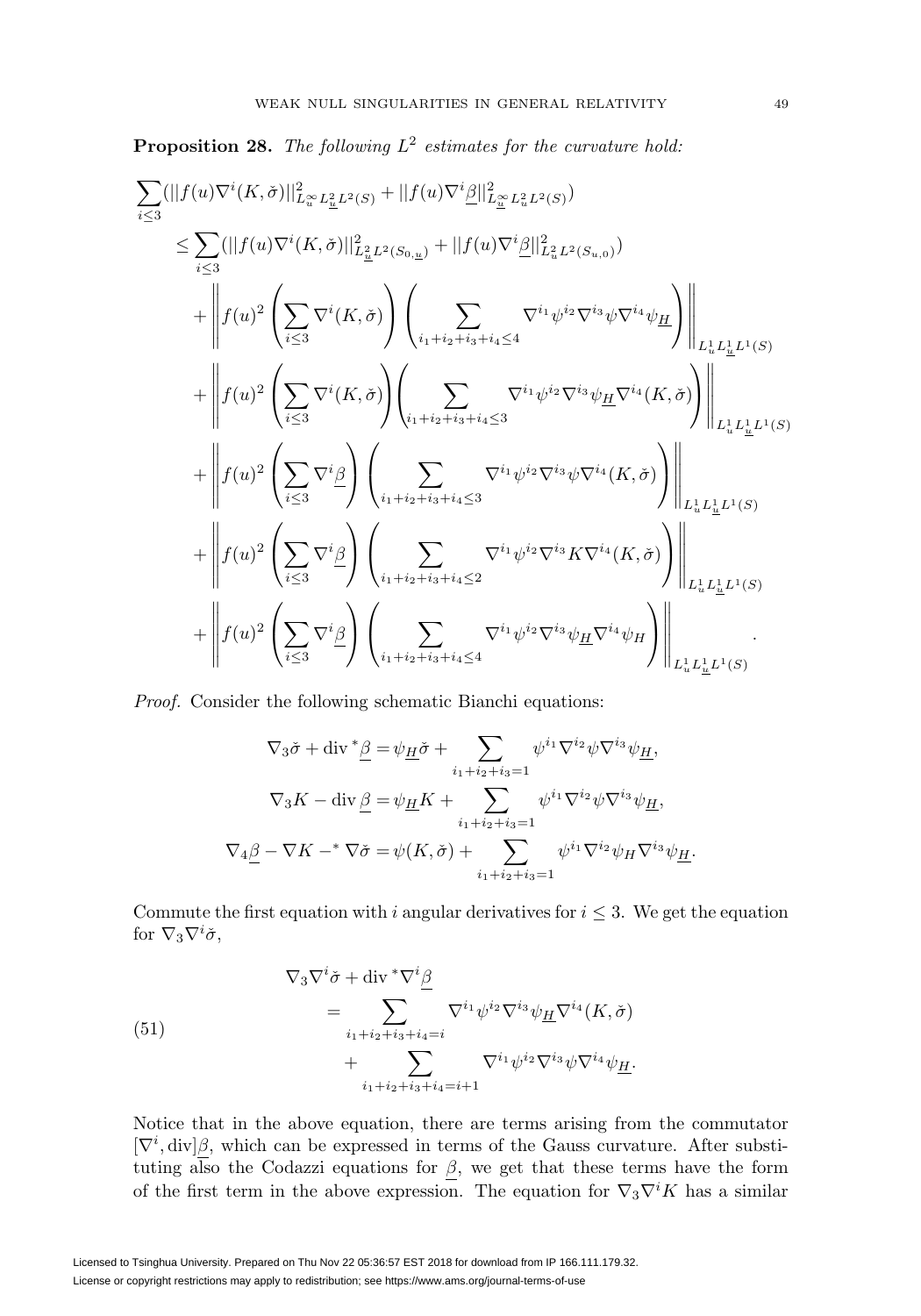structure:

<span id="page-49-1"></span>(52) 
$$
\nabla_3 \nabla^i K - \text{div } \nabla^i \underline{\beta}
$$

$$
= \sum_{i_1+i_2+i_3+i_4=i} \nabla^{i_1} \psi^{i_2} \nabla^{i_3} \psi_{\underline{H}} \nabla^{i_4}(K, \check{\sigma})
$$

$$
+ \sum_{i_1+i_2+i_3+i_4=i+1} \nabla^{i_1} \psi^{i_2} \nabla^{i_3} \psi \nabla^{i_4} \psi_{\underline{H}}.
$$

Finally, we have the following structure for  $\nabla_4 \nabla^i \beta$ :

<span id="page-49-0"></span>
$$
\nabla_{4} \nabla^{i} \underline{\beta} - \nabla \nabla^{i} K -^{*} \nabla \nabla^{i} \check{\sigma}
$$
\n
$$
= \sum_{i_{1}+i_{2}+i_{3}+i_{4}=i} \nabla^{i_{1}} \psi^{i_{2}} \nabla^{i_{3}} \psi \nabla^{i_{4}} (K, \check{\sigma}) + \sum_{i_{1}+i_{2}+i_{3}=i-1} \psi^{i_{1}} \nabla^{i_{2}} K \nabla^{i_{3}} (K, \check{\sigma})
$$
\n
$$
+ \sum_{i_{1}+i_{2}+i_{3}+i_{4}=i+1} \nabla^{i_{1}} \psi^{i_{2}} \nabla^{i_{3}} \psi_{H} \nabla^{i_{4}} \psi_{H}.
$$

As a shorthand, we denote by  $F_{i,1}$  the terms of the form

$$
F_{i,1} := \sum_{i_1+i_2+i_3+i_4=i} \nabla^{i_1} \psi^{i_2} \nabla^{i_3} \psi_{\underline{H}} \nabla^{i_4}(K, \check{\sigma}) + \sum_{i_1+i_2+i_3+i_4=i+1} \nabla^{i_1} \psi^{i_2} \nabla^{i_3} \psi \nabla^{i_4} \psi_{\underline{H}}
$$

and by  $F_{i,2}$  the terms of the form

$$
F_{i,2} := \sum_{i_1+i_2+i_3+i_4=i} \nabla^{i_1} \psi^{i_2} \nabla^{i_3} \psi \nabla^{i_4}(K, \check{\sigma}) + \sum_{i_1+i_2+i_3=i-1} \psi^{i_1} \nabla^{i_2} K \nabla^{i_3}(K, \check{\sigma}) + \sum_{i_1+i_2+i_3+i_4=i+1} \nabla^{i_1} \psi^{i_2} \nabla^{i_3} \psi_H \nabla^{i_4} \psi_H.
$$

Contracting [\(53\)](#page-49-0) with  $\nabla^i\beta$ , integrating in the region  $D_{u,\underline{u}}$ , applying Proposition [27](#page-47-2) and using equations  $(51)$  and  $(52)$  yield the following identity on the derivatives of the curvature:

<span id="page-49-2"></span>(54)  
\n
$$
\int_{D_{u,\underline{u}}} f(u)^2 \langle \nabla^i \underline{\beta}, \nabla_4 \nabla^i \underline{\beta} \rangle_{\gamma}
$$
\n
$$
= \int_{D_{u,\underline{u}}} f(u)^2 \langle \underline{\beta}, \nabla \nabla^i K +^* \nabla \nabla^i \sigma \rangle_{\gamma} + f(u)^2 \langle \nabla^i \underline{\beta}, F_{i,2} \rangle_{\gamma}
$$
\n
$$
= \int_{D_{u,\underline{u}}} -f(u)^2 \langle \operatorname{div} \nabla^i \underline{\beta}, \nabla^i K \rangle_{\gamma} + f(u)^2 \langle \operatorname{div}^* \nabla^i \underline{\beta}, \nabla^i \check{\sigma} \rangle_{\gamma} + f(u)^2 \langle \nabla^i \underline{\beta}, F_{i,2} \rangle_{\gamma}
$$
\n
$$
= \int_{D_{u,\underline{u}}} -f(u)^2 \langle \nabla_3 \nabla^i K, \nabla^i K \rangle_{\gamma} - f(u)^2 \langle \nabla_3 \nabla^i \check{\sigma}, \nabla^i \check{\sigma} \rangle_{\gamma}
$$
\n
$$
+ \int_{D_{u,\underline{u}}} f(u)^2 \langle \nabla^i \underline{\beta}, F_{i,2} \rangle_{\gamma} + f(u)^2 \langle \nabla^i (K, \check{\sigma}), F_{i,1} \rangle_{\gamma}.
$$

Licensed to Tsinghua University. Prepared on Thu Nov 22 05:36:57 EST 2018 for download from IP 166.111.179.32. License or copyright restrictions may apply to redistribution; see https://www.ams.org/journal-terms-of-use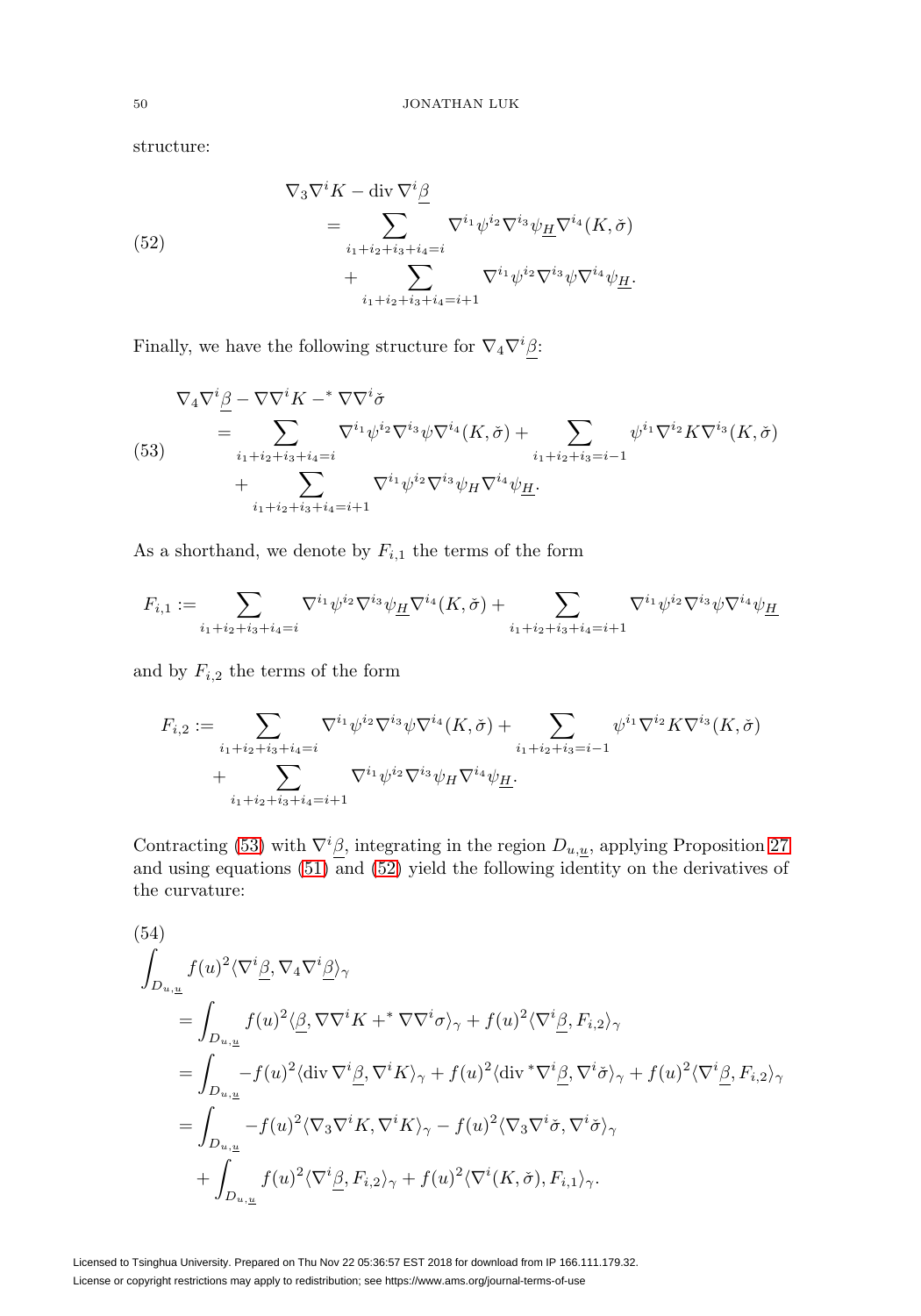Using Proposition [26,](#page-47-3) since  $\nabla_4 f(u) = 0$ , we have

(55)  
\n
$$
\int f(u)^2 \langle \nabla^i \underline{\beta}, \nabla_4 \nabla^i \underline{\beta} \rangle_{\gamma}
$$
\n
$$
= \frac{1}{2} \left( \int_{\underline{H}_{\underline{u}}} f(u)^2 |\nabla^i \underline{\beta}|^2 - \int_{\underline{H}_0} f(u)^2 |\nabla^i \underline{\beta}|^2 \right) + \int_{D_{u,\underline{u}}} f(u)^2 \left( \omega - \frac{1}{2} \text{tr} \chi \right) |\nabla^i \underline{\beta}|^2.
$$

For the terms with  $\nabla_3 \nabla^i K$  and  $\nabla_3 \nabla^i \check{\sigma}$ , we similarly apply Proposition [26,](#page-47-3) but noting that there is an extra contribution coming from  $\nabla_3 f(u)$ :

(56)  
\n
$$
\int_{D_{u,\underline{u}}} f(u)^2 \langle \nabla^i K, \nabla_3 \nabla^i K \rangle_{\gamma}
$$
\n
$$
= - \int_{D_{u,\underline{u}}} f(u) \nabla_3 f(u) |\nabla^i K|^2
$$
\n
$$
+ \frac{1}{2} \left( \int_{H_u} f(u)^2 |\nabla^i K|^2 - \int_{H_0} f(u)^2 |\nabla^i K|^2 \right)
$$
\n
$$
+ \int_{D_{u,\underline{u}}} f(u)^2 (\underline{\omega} - \frac{1}{2} \text{tr } \underline{\chi}) |\nabla^i K|^2.
$$

Similarly,

<span id="page-50-0"></span>(57)  
\n
$$
\int_{D_{u,\underline{u}}} f(u)^2 \langle \nabla^i \check{\sigma}, \nabla_3 \nabla^i \check{\sigma} \rangle_{\gamma}
$$
\n
$$
= - \int_{D_{u,\underline{u}}} f(u) \nabla_3 f(u) |\nabla^i \check{\sigma}|^2
$$
\n
$$
+ \frac{1}{2} \left( \int_{H_u} f(u)^2 |\nabla^i \check{\sigma}|^2 - \int_{H_0} f(u)^2 |\nabla^i \check{\sigma}|^2 \right)
$$
\n
$$
+ \int_{D_{u,\underline{u}}} f(u)^2 \left( \underline{\omega} - \frac{1}{2} \text{tr} \underline{\chi} \right) |\nabla^i \check{\sigma}|^2.
$$

Combining  $(54)$ – $(57)$ , we thus have the identity

$$
\begin{split} &\int_{\underline{H}_{\underline{u}}}f(u)^2|\nabla^i\underline{\beta}|^2+\int_{H_u}f(u)^2|\nabla^i K|^2+\int_{H_u}f(u)^2|\nabla^i\check{\sigma}|\\ &-2\int_{D_{u,\underline{u}}}f(u)\nabla_3f(u)|\nabla^i K|^2-2\int_{D_{u,\underline{u}}}f(u)\nabla_3f(u)|\nabla^i\check{\sigma}|^2\\ =&\int_{\underline{H}_{\underline{u}'}}f(u)^2|\nabla^i\beta|^2+\int_{H_{u'}}f(u)^2|\nabla^i K|^2+\int_{H_{u'}}f(u)^2|\nabla^i\check{\sigma}|^2\\ &-2\int_{D_{u,\underline{u}}}f(u)^2\left(\omega-\frac{1}{2}\text{tr}\,\chi\right)|\nabla^i\underline{\beta}|^2-2\int_{D_{u,\underline{u}}}f(u)^2\left(\underline{\omega}-\frac{1}{2}\text{tr}\,\chi\right)(|\nabla^i K|^2+|\nabla^i\check{\sigma}|^2)\\ &+\int_{D_{u,\underline{u}}}f(u)^2\langle\nabla^i\underline{\beta},F_{i,2}\rangle_\gamma+\int_{D_{u,\underline{u}}}f(u)^2\langle\nabla^i(K,\check{\sigma}),F_{i,1}\rangle_\gamma. \end{split}
$$

The terms

$$
-2\int_{D_{u,\underline{u}}}f(u)\nabla_3f(u)|\nabla^i K|^2 - 2\int_{D_{u,\underline{u}}}f(u)\nabla_3f(u)|\nabla^i\check{\sigma}|^2
$$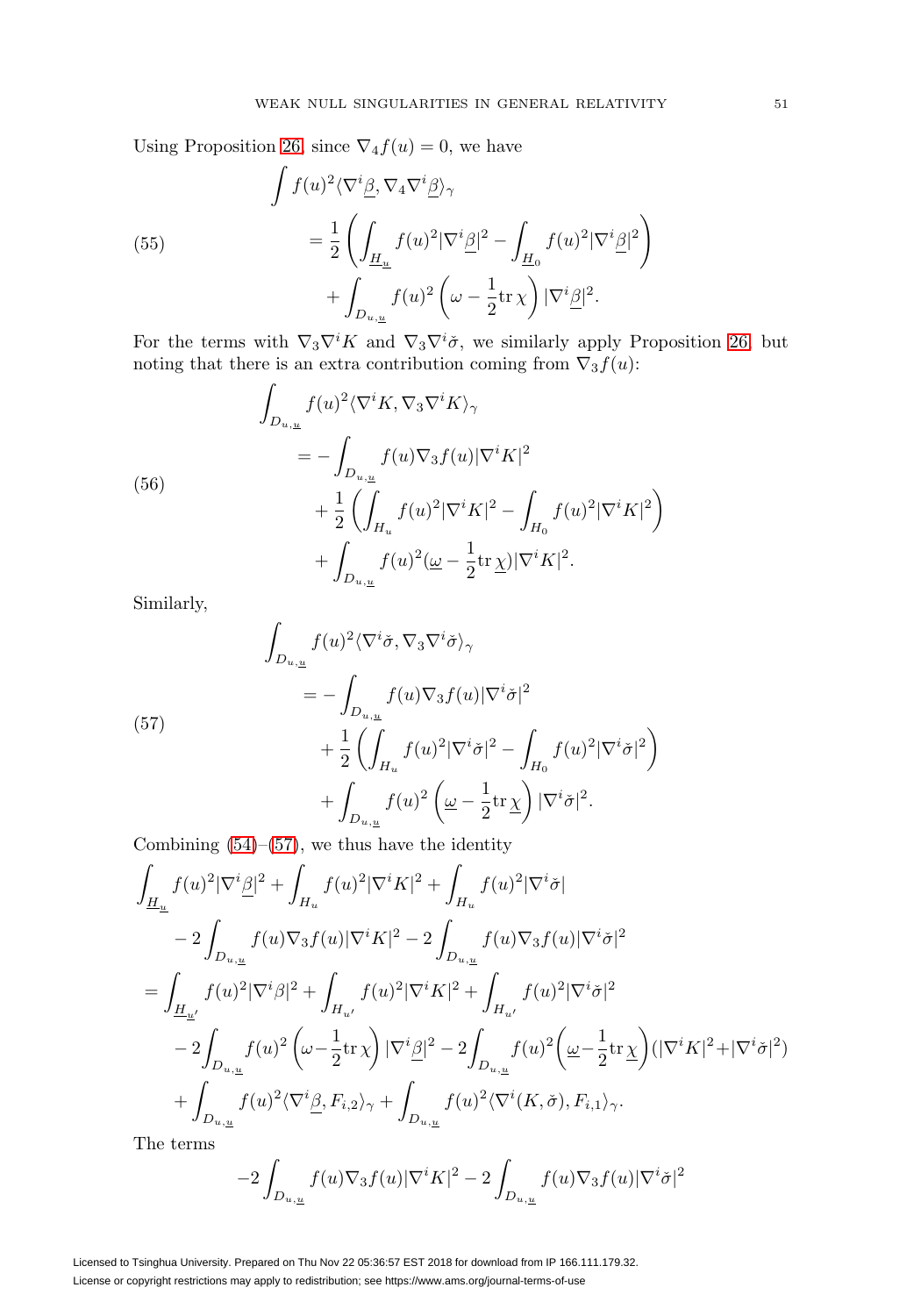#### 52 JONATHAN LUK

on the left-hand side, which cannot be controlled<sup>[28](#page-51-0)</sup> by the curvature flux (i.e., the integrals of  $\nabla^i$  of the curvature components along  $H_u$  or  $\underline{H}_u$ ), have a favorable sign! This is because the weight function f satisfies  $f(u)\nabla_3 f(u) < 0$ . Therefore, we get an inequality for every i:

$$
\begin{aligned} &\int_{\underline{H}_{\underline{u}}}f(u)^2|\nabla^i\underline{\beta}|^2+\int_{H_u}f(u)^2|\nabla^i K|^2+\int_{H_u}f(u)^2|\nabla^i\check{\sigma}|^2\\ &\leq \int_{\underline{H}_{\underline{u}'}}f(u)^2|\nabla^i\beta|^2+\int_{H_{u'}}f(u)^2|\nabla^i K|^2+\int_{H_{u'}}f(u)^2|\nabla^i\check{\sigma}|^2\\ &+C\left\|f(u)^2\left(\omega-\frac{1}{2}\text{tr}\,\chi\right)\nabla^i\underline{\beta}\nabla^i\underline{\beta}\right\|_{L_{u}^1L_{\underline{u}}^1L^1(S)}\\ &+C\left\|f(u)^2\left(\underline{\omega}-\frac{1}{2}\text{tr}\,\chi\right)\nabla^i(K,\check{\sigma})\nabla^i(K,\check{\sigma})\right\|_{L_{u}^1L_{\underline{u}}^1L^1(S)}\\ &+C||f(u)^2\nabla^i\underline{\beta}F_{i,2}||_{L_{u}^1L_{\underline{u}}^1L^1(S)}+C||f(u)^2\nabla^i(K,\check{\sigma})F_{i,1}||_{L_{u}^1L_{\underline{u}}^1L^1(S)}. \end{aligned}
$$

We now add the above inequalities for  $i \leq 3$ . One can easily check that the terms

$$
\sum_{i\leq 3} \left\| f(u)^2 \left( \underline{\omega} - \frac{1}{2} \text{tr} \underline{\chi} \right) \nabla^i(K, \check{\sigma}) \nabla^i(K, \check{\sigma}) \right\|_{L_u^1 L_{\underline{u}}^1 L^1(S)},
$$

$$
\sum_{i\leq 3} ||f(u)^2 \nabla^i \underline{\beta} F_{i,2} ||_{L_u^1 L_{\underline{u}}^1 L^1(S),}
$$

and

$$
\sum_{i\leq 3}||f(u)^2\nabla^i(K,\check{\sigma})F_{i,1}||_{L^1_uL^1_{\underline{u}}L^1(S)}
$$

have the form of one of the terms in the statement of the proposition. After applying the Codazzi equation

$$
\underline{\beta} = \nabla \psi_{\underline{H}} + \psi(\psi + \psi_{\underline{H}})
$$

to one of the  $\beta$ 's, we note that the term

$$
\sum_{i\leq 3}\left\|f(u)^2\left(\omega-\frac{1}{2}\text{tr}\,\chi\right)\nabla^i\underline{\beta}\nabla^i\underline{\beta}\right\|_{L^1_uL^1_{\underline{u}}L^1(S)}
$$

is also one of the terms in the statement of the proposition.  $\Box$ 

To close the energy estimates, we also need to control  $\nabla^i\beta$  in  $L^2(H)$  and  $\nabla^i(K,\check{\sigma})$ in  $L^2(\underline{H})$ . It is not difficult to see, by virtue of the structure of the Einstein equations, that Proposition [28](#page-48-1) also holds when all the barred and unbarred quantities are exchanged. The proof is exactly analogous to that of Proposition [28.](#page-48-1)

<span id="page-51-0"></span> $^{28}$ In fact, if we do not drop this term, we can control the spacetime integral

$$
\int_{D_{u,\underline{u}}} (-f(u)\nabla_3 f(u))|\nabla^i(K,\check{\sigma})|^2,
$$

where the weight  $(-f(u)\nabla_3 f(u))$  can be singular. For weights such as  $f(u)=(u-u_*)^{\alpha}$  for  $\alpha < \frac{1}{2}$ or  $f(u)=(u-u_*)^{\frac{1}{2}}\log^{\beta}(\frac{1}{u-u_*})$  for  $\beta>\frac{1}{2}$ , this bound is *logarithmically* stronger than simply taking the bound for  $\int_{H_u} f(u)^2 |\nabla^i(K,\check{\sigma})|^2$  and integrating in u.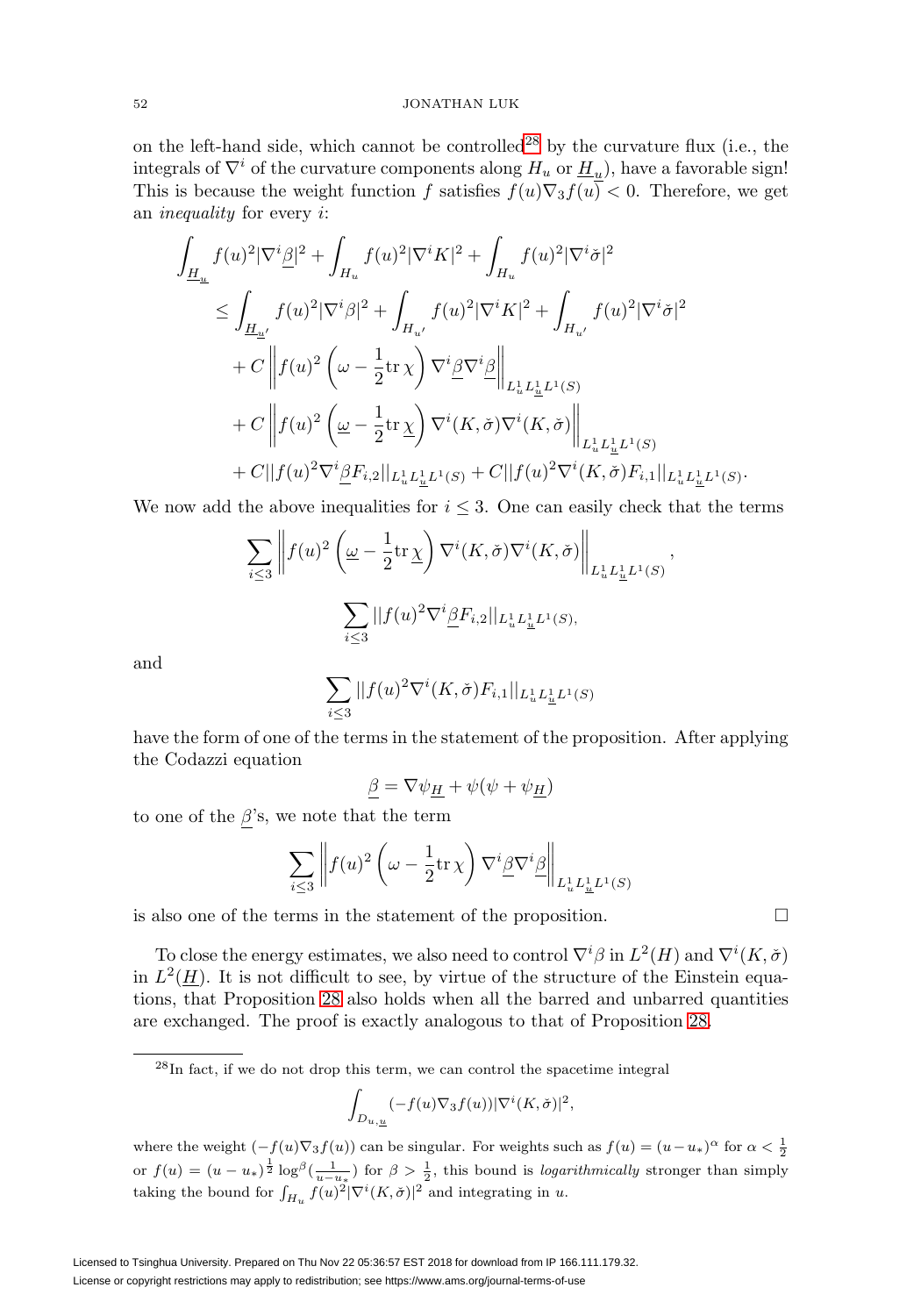**Proposition 29.** The following  $L^2$  estimates for the curvature components hold:

$$
\sum_{i\leq 3}\left(\|f(\underline{u})\nabla^{i}(K,\check{\sigma})\|_{L^{\infty}_{\underline{u}}L^{2}_{u}L^{2}(S)}^{2}+\|f(\underline{u})\nabla^{i}\beta\|_{L^{\infty}_{\underline{u}}L^{2}_{\underline{u}}L^{2}(S)}^{2}\right) \n\leq \sum_{i\leq 3}\left(\|f(\underline{u})\nabla^{i}(K,\check{\sigma})\|_{L^{2}_{u}L^{2}(S_{u,0})}^{2}+\|f(\underline{u})\nabla^{i}\beta\|_{L^{2}_{\underline{u}}L^{2}(S_{0,\underline{u}})}^{2}\right) \n+\left\|f(\underline{u})^{2}\left(\sum_{i\leq 3}\nabla^{i}(K,\check{\sigma})\right)\left(\sum_{i_{1}+i_{2}+i_{3}+i_{4}\leq 4}\nabla^{i_{1}}\psi^{i_{2}}\nabla^{i_{3}}\psi\nabla^{i_{4}}\psi_{H}\right)\right\|_{L^{1}_{u}L^{1}_{\underline{u}}L^{1}(S)} \n+\left\|f(\underline{u})^{2}\left(\sum_{i\leq 3}\nabla^{i}(K,\check{\sigma})\right)\left(\sum_{i_{1}+i_{2}+i_{3}+i_{4}\leq 3}\nabla^{i_{1}}\psi^{i_{2}}\nabla^{i_{3}}\psi_{H}\nabla^{i_{4}}(K,\check{\sigma})\right)\right\|_{L^{1}_{u}L^{1}_{\underline{u}}L^{1}(S)} \n+\left\|f(\underline{u})^{2}\left(\sum_{i\leq 3}\nabla^{i}\beta\right)\left(\sum_{i_{1}+i_{2}+i_{3}+i_{4}\leq 3}\nabla^{i_{1}}\psi^{i_{2}}\nabla^{i_{3}}\psi\nabla^{i_{4}}(K,\check{\sigma})\right)\right\|_{L^{1}_{u}L^{1}_{\underline{u}}L^{1}(S)} \n+\left\|f(\underline{u})^{2}\left(\sum_{i\leq 3}\nabla^{i}\beta\right)\left(\sum_{i_{1}+i_{2}+i_{3}+i_{4}\leq 2}\nabla^{i_{1}}\psi^{i_{2}}\nabla^{i_{3}}K\nabla^{i_{4}}(K,\check{\sigma})\right)\right\|_{L^{1}_{u}L^{1}_{\underline{
$$

We now show that we can control all the nonlinear error terms in the energy estimates. We show this for K and  $\check{\sigma}$  in  $L^2(H_u)$  and  $\beta$  in  $L^2(\underline{H}_u)$ . The other case can be dealt with in a similar fashion (see Proposition [31\)](#page-54-0).

<span id="page-52-0"></span>**Proposition 30.** There exists  $\epsilon_0 = \epsilon_0(\mathcal{O}_{\text{ini}}, \mathcal{R}_{\text{ini}}, \Delta_3)$  sufficiently small such that whenever  $\epsilon \leq \epsilon_0$ ,

$$
\sum_{i\leq 3} (||f(u)\nabla^i(K,\check{\sigma})||_{L^\infty_u L^2_{\underline{u}} L^2(S)} + ||f(u)\nabla^i \underline{\beta}||_{L^\infty_{\underline{u}} L^2_u L^2(S)}) \leq C(\mathcal{O}_{\text{ini}}, \mathcal{R}_{\text{ini}}).
$$

Proof. To prove the curvature estimates, we use Proposition [28.](#page-48-1) By assumptions of Theorem [2](#page-9-0) (see also Remark [11\)](#page-23-4), the two terms corresponding to the initial data are bounded by a constant  $C(\mathcal{R}_{\text{ini}})$  depending only on initial data. Therefore, we need to control the remaining five error terms in Proposition [28.](#page-48-1) We first look at the term

$$
\left\|f(u)^2\left(\sum_{i\leq 3}\nabla^i(K,\check{\sigma})\right)\left(\sum_{i_1+i_2+i_3+i_4\leq 4}\nabla^{i_1}\psi^{i_2}\nabla^{i_3}\psi_{\underline{H}}\nabla^{i_4}\psi\right)\right\|_{L^1_uL^1_{\underline{u}}L^1(S)}.
$$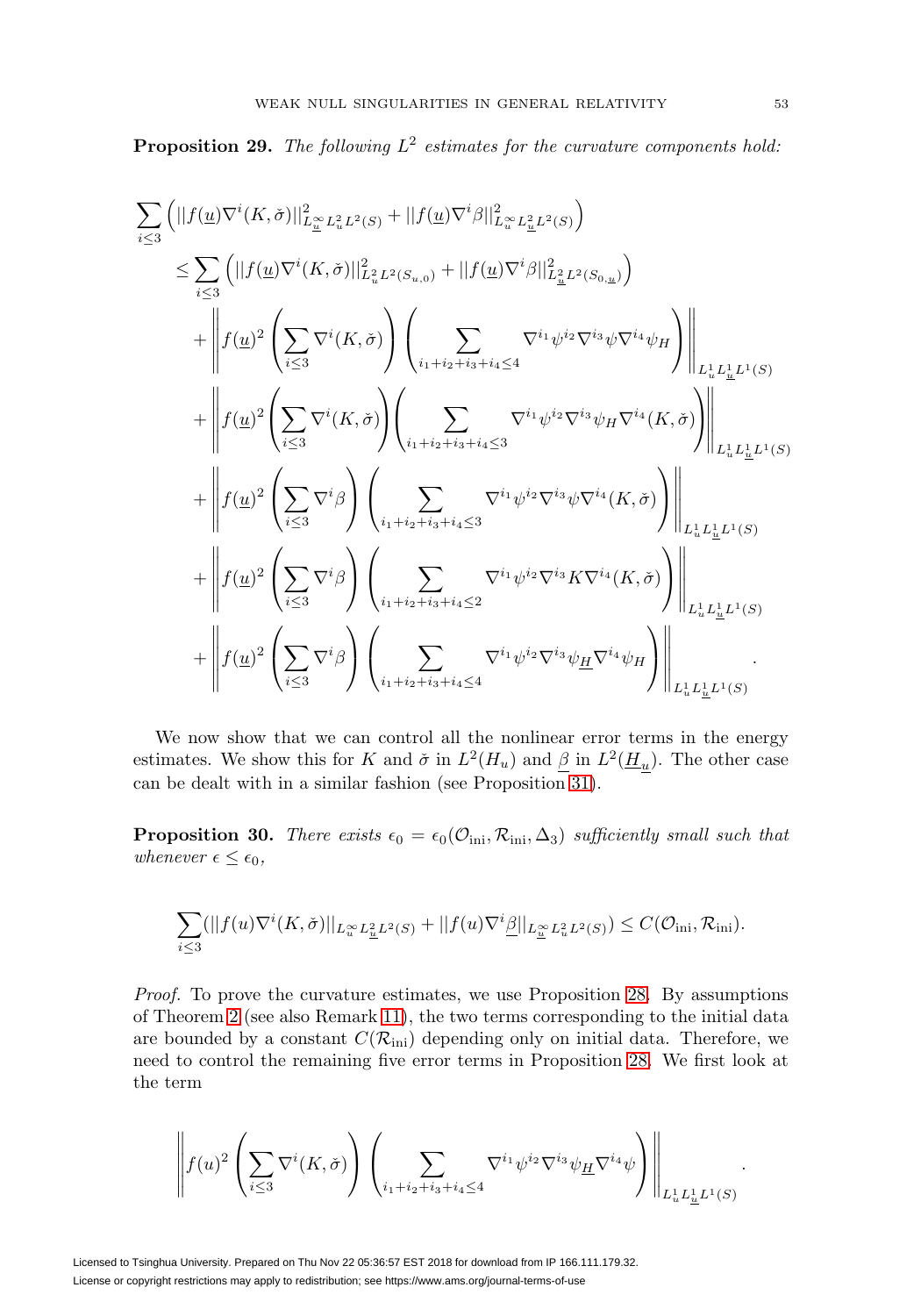Using Propositions [15](#page-38-1) and [25,](#page-47-1) together with the bootstrap assumption [\(A3\)](#page-47-4), we have

$$
\begin{split} &\left\|f(u)^2\left(\sum_{i\leq 3}\nabla^i(K,\check{\sigma})\right)\left(\sum_{i_1+i_2+i_3+i_4\leq 4}\nabla^{i_1}\psi^{i_2}\nabla^{i_3}\psi_{\underline{H}}\nabla^{i_4}\psi\right)\right\|_{L^1_uL^1_{\underline{u}}L^1(S)}\\ &\leq C\left(\sum_{i\leq 3}\|f(u)\nabla^i(K,\check{\sigma})\|_{L^\infty_uL^2_{\underline{u}}L^2(S)}\right)\left(\sum_{i_1\leq 3}\sum_{i_2\leq 4}\|\nabla^{i_1}\psi\|_{L^\infty_uL^\infty_{\underline{u}}L^2(S)}^{i_2}\\ &\times\left(\sum_{i_3\leq 4}\|f(u)\nabla^{i_3}\psi\|_{L^\infty_uL^2_{\underline{u}}L^2(S)}\right)\left(\sum_{i_4\leq 3}\|f(u)\nabla^{i_4}\psi_{\underline{H}}\|_{L^2_{u}L^\infty_{\underline{u}}L^2(S)}\right)\|f(u)^{-1}\|_{L^2_{u}}\\ &+C\epsilon\left(\sum_{i\leq 2}\|f(u)\nabla^i(K,\check{\sigma})\|_{L^\infty_uL^2_{\underline{u}}L^2(S)}\right)\|\psi\|_{L^\infty_uL^\infty_{\underline{u}}L^\infty(S)}\|f(u)\nabla^4\psi_{\underline{H}}\|_{L^\infty_{\underline{u}}L^2_{u}L^2(S)}\\ &\leq C(\mathcal{O}_{\rm ini})\Delta_3(1+\Delta_3)\epsilon. \end{split}
$$

The term

$$
\begin{aligned} ||f(u)^2\left(\sum_{i\leq 3}\nabla^i(K,\check{\sigma})\right)\left(\sum_{i_1+i_2+i_3+i_4\leq 3}\nabla^{i_1}\psi^{i_2}\nabla^{i_3}\psi_{\underline{H}}\nabla^{i_4}(K,\check{\sigma})\right)||_{L^1_uL^1_{\underline{u}}L^1(S)}\\ &\leq C(\mathcal{O}_{\rm ini})\Delta_3(1+\Delta_3)\epsilon \end{aligned}
$$

similarly as in the previous estimate since by Propositions [16](#page-39-0) and [17,](#page-40-0)  $\nabla^{i}(K,\check{\sigma})$ satisfies exactly the same estimates as  $\nabla^{i+1}\psi$ . We then consider the third nonlinear term

$$
\left\|f(u)^2\left(\sum_{i\leq 3}\nabla^i\underline{\beta}\right)\left(\sum_{i_1+i_2+i_3+i_4\leq 3}\nabla^{i_1}\psi^{i_2}\nabla^{i_3}\psi\nabla^{i_4}(K,\check{\sigma})\right)\right\|_{L^1_uL^1_{\underline{u}}L^1(S)}.
$$

Using Propositions [15](#page-38-1) and [25](#page-47-1) and the bootstrap assumptions [\(A3\)](#page-47-4), we have

$$
\left\|f(u)^2\left(\sum_{i\leq 3}\nabla^i\underline{\beta}\right)\left(\sum_{i_1+i_2+i_3+i_4\leq 3}\nabla^{i_1}\psi^{i_2}\nabla^{i_3}\psi\nabla^{i_4}(K,\check{\sigma})\right)\right\|_{L_u^1L_{\underline{u}}^1L^1(S)}\n\leq C\epsilon\left(\sum_{i\leq 3}||f(u)\nabla^i\underline{\beta}||_{L_{\underline{u}}^{\infty}L_{\underline{u}}^2L^2(S)}\right)\left(\sum_{i_1\leq 3,1\leq i_2\leq 3}||\nabla^{i_1}\psi||_{L_{\underline{u}}^{\infty}L_{\underline{u}}^{\infty}L^2(S)}^i\right)\n\times \left\|f(u)\sum_{i\leq 3}\nabla^i(K,\check{\sigma})\right\|_{L_{\underline{u}}^{\infty}L_{\underline{u}}^2L^2(S)}\n\leq C(\mathcal{O}_{\rm ini})\Delta_3(1+\Delta_3)\epsilon.
$$

Licensed to Tsinghua University. Prepared on Thu Nov 22 05:36:57 EST 2018 for download from IP 166.111.179.32. License or copyright restrictions may apply to redistribution; see https://www.ams.org/journal-terms-of-use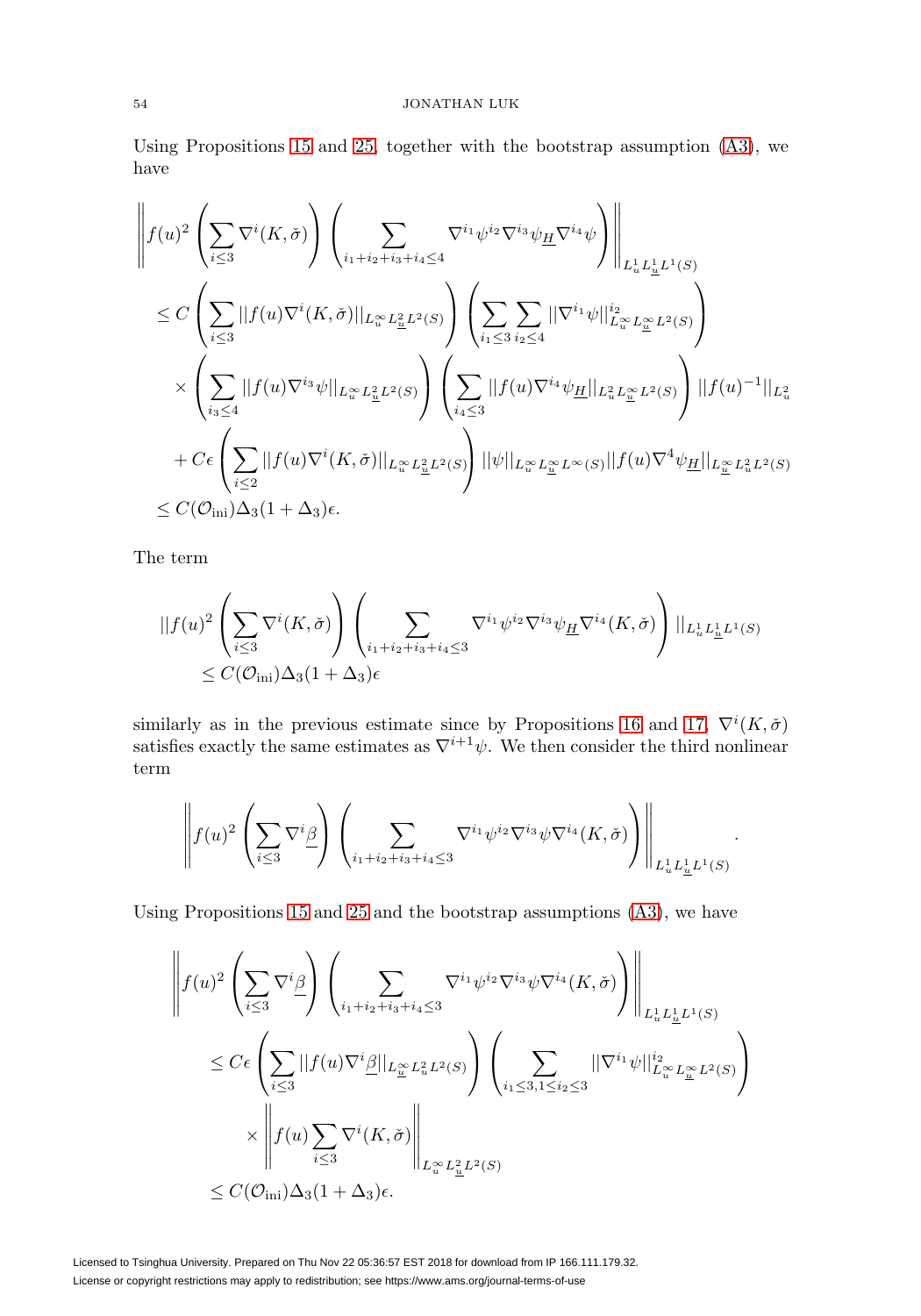The fourth nonlinear term can be estimated analogously as the third nonlinear term by

$$
\left\| f(u)^2 \left( \sum_{i \leq 3} \nabla^i \underline{\beta} \right) \left( \sum_{i_1 + i_2 + i_3 + i_4 \leq 2} \nabla^{i_1} \psi^{i_2} \nabla^{i_3} K \nabla^{i_4} (K, \check{\sigma}) \right) \right\|_{L^1_u L^1_{\underline{u}} L^1(S)} \leq C(\mathcal{O}_{\rm ini}) \Delta_3 (1 + \Delta_3) \epsilon.
$$

As before, this is because by Propositions [16](#page-39-0) and [17,](#page-40-0)  $\nabla^{i}(K,\check{\sigma})$  satisfies exactly the same estimates as  $\nabla^{i+1}\psi$ . Thus it remains to control

$$
\left\| f(u)^2 \left( \sum_{i \leq 3} \nabla^i \underline{\beta} \right) \left( \sum_{i_1+i_2+i_3+i_4 \leq 4} \nabla^{i_1} \psi^{i_2} \nabla^{i_3} \psi_H \nabla^{i_4} \psi_{\underline{H}} \right) \right\|_{L^1_u L^1_{\underline{u}} L^1(S)}.
$$

This term can be bounded as follows:

$$
\begin{split} &\left\|f(u)^2\left(\sum_{i\leq 3}\nabla^i\underline{\beta}\right)\left(\sum_{i_1+i_2+i_3+i_4\leq 4}\nabla^{i_1}\psi^{i_2}\nabla^{i_3}\psi_H\nabla^{i_4}\psi_{\underline{H}}\right)\right\|_{L^1_{u}L^1_{\underline{u}}L^1(S)}\\ &\leq C\left(\sum_{i\leq 3}\|f(u)\nabla^i\underline{\beta}\|_{L^\infty_{\underline{u}}L^2_uL^2(S)}\right)\left(\sum_{i_1\leq 3}\sum_{i_2\leq 3}\|\nabla^{i_1}\psi\|_{L^\infty_{\underline{u}}L^2(\underline{S})}^{i_2}\right)\\ &\times\left(\sum_{i_3\leq 3}\|f(\underline{u})\nabla^{i_3}\psi_H\|_{L^2_{\underline{u}}L^\infty_uL^2(S)}\right)\left(\sum_{i_4\leq 4}\|f(u)\nabla^{i_4}\psi_{\underline{H}}\|_{L^\infty_{\underline{u}}L^2_uL^2(S)}\right)\|f(\underline{u})^{-1}\|_{L^2_{\underline{u}}}\\ &+C\left(\sum_{i\leq 2}\|f(u)\nabla^i\underline{\beta}\|_{L^\infty_{\underline{u}}L^2_uL^2(S)}\right)\|f(\underline{u})^{-1}\|_{L^2_{\underline{u}}}\|f(\underline{u})\nabla^4\psi_H\|_{L^\infty_{u}}L^2_{\underline{u}}L^\infty(S)}\\ &\times\|f(u)\psi_{\underline{H}}\|_{L^2_{u}}L^\infty_{\underline{u}}L^\infty(S)}\\ &\leq C(\mathcal{O}_\mathrm{ini})\Delta_3(1+\Delta_3)\epsilon. \end{split}
$$

Therefore, gathering all the above estimates, we have

$$
\sum_{i\leq 3} \left( ||f(u)\nabla^i(K,\check{\sigma})||^2_{L^\infty_u L^2_{\underline{u}} L^2(S)} + ||f(u)\nabla^i \underline{\beta}||^2_{L^\infty_{\underline{u}} L^2_u L^2(S)} \right)
$$
  

$$
\leq C(\mathcal{O}_{\text{ini}}, \mathcal{R}_{\text{ini}}) + C(\mathcal{O}_{\text{ini}})\Delta_3(1+\Delta_3)\epsilon,
$$

which implies the conclusion of the proposition after taking  $\epsilon$  to be sufficiently small.

Notice that the schematic equations are symmetric under the change  $\nabla_3 \leftrightarrow \nabla_4$ ,  $u \leftrightarrow \underline{u}$ , and  $\psi_H \leftrightarrow \psi_H$ . Since the conditions for the initial data are also symmetric, we also have the following analogous energy estimates for  $\nabla^i \beta$  on  $H_u$  and  $\nabla^i (K, \check{\sigma})$ on  $H_u$ :

<span id="page-54-0"></span>**Proposition 31.** There exists  $\epsilon_0 = \epsilon_0(\mathcal{O}_{\text{ini}}, \mathcal{R}_{\text{ini}}, \Delta_3)$  sufficiently small such that whenever  $\epsilon \leq \epsilon_0$ ,

$$
\sum_{i\leq 3} (||f(\underline{u})\nabla^i\beta||_{L^\infty_u L^2_{\underline{u}}L^2(S)} + ||f(\underline{u})\nabla^i(K,\check{\sigma})||_{L^\infty_{\underline{u}}L^2_{\underline{u}}L^2(S)}) \leq C(\mathcal{O}_{\text{ini}},\mathcal{R}_{\text{ini}}).
$$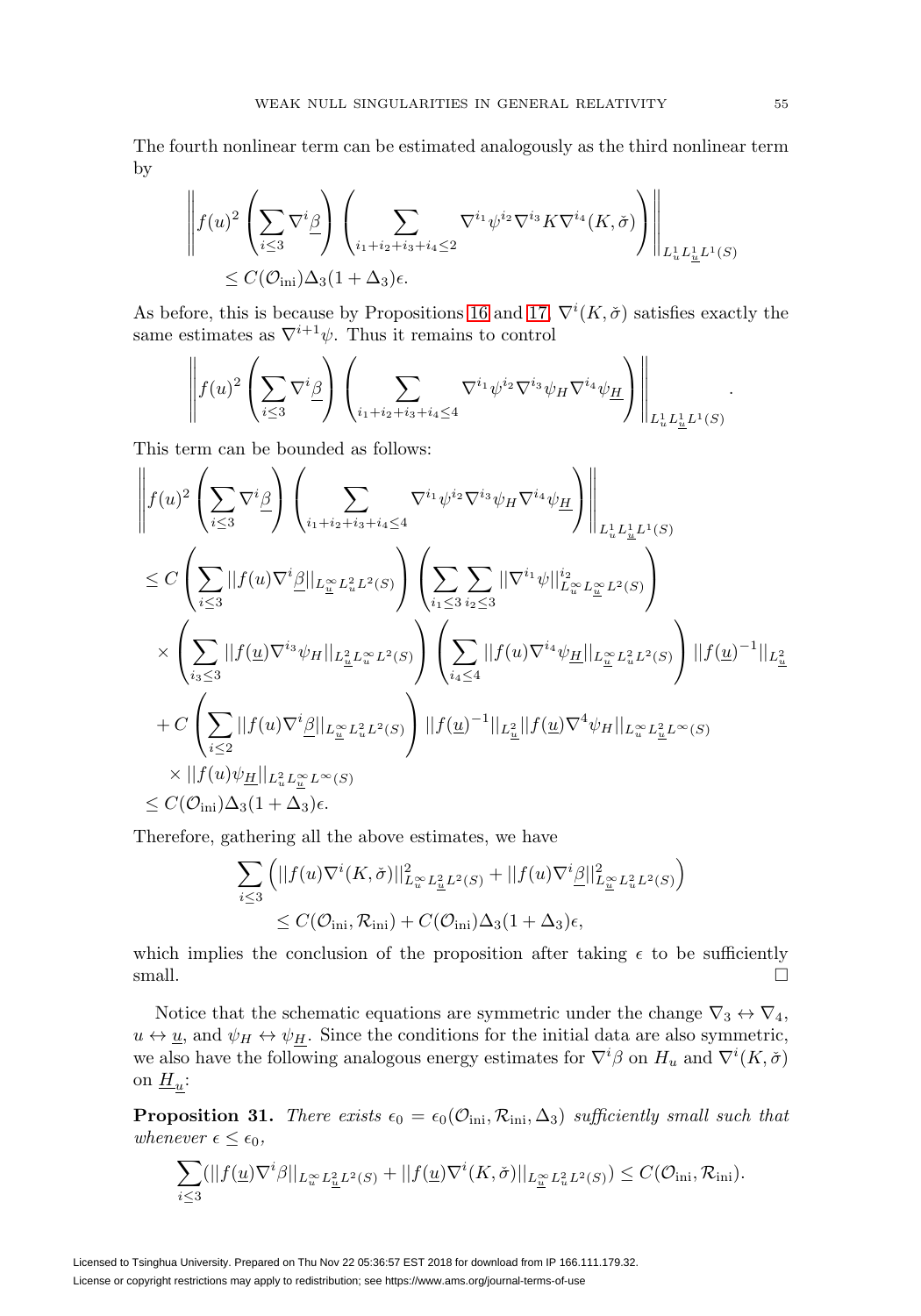Propositions [30](#page-52-0) and [31](#page-54-0) together imply

<span id="page-55-1"></span>**Proposition 32.** There exists  $\epsilon_0 = \epsilon_0(\mathcal{O}_{\text{ini}}, \mathcal{R}_{\text{ini}})$  such that whenever  $\epsilon \leq \epsilon_0$ ,

$$
\mathcal{R}\leq C(\mathcal{O}_{\text{ini}},\mathcal{R}_{\text{ini}}).
$$

Proof. Let

$$
\Delta_3 \gg C(\mathcal{O}_{\text{ini}}, \mathcal{R}_{\text{ini}}),
$$

where  $C(\mathcal{O}_{\text{ini}}, \mathcal{R}_{\text{ini}})$  is taken to be the maximum of the upper bounds in Propositions [30](#page-52-0) and [31.](#page-54-0) Hence, the choice of  $\Delta_3$  depends only on  $\mathcal{O}_{\text{ini}}$  and  $\mathcal{R}_{\text{ini}}$ . Thus, by Propositions [30](#page-52-0) and [31,](#page-54-0) the bootstrap assumption [\(A3\)](#page-47-4) can be improved by choosing  $\epsilon$  sufficiently small depending on  $\mathcal{O}_{\text{ini}}$  and  $\mathcal{R}_{\text{ini}}$ .

<span id="page-55-0"></span>Combining Propositions [15,](#page-38-1) [25,](#page-47-1) and [32,](#page-55-1) we conclude the proof of Theorem [5.](#page-23-0) As mentioned previously, standard methods then imply Theorem [2.](#page-9-0)

## 9. Nature of the singular boundary

As described by Theorems [3](#page-10-0) and [4,](#page-11-0) we will also prove the regularity and singularity of the boundary  $H_{u_*}$  and  $\underline{H}_{u_*}$ . We first prove the regularity of the boundary asserted in Theorem [3.](#page-10-0)

*Proof of Theorem [3](#page-10-0).* The fact that  $(M, g)$  can be extended continuously up to and beyond  $H_{u_*}$  and  $\underline{H}_u$  simply follows from the continuity of the metric components Ω, γ, and b proved in Propositions [1–](#page-27-3)[4.](#page-29-2) To obtain the higher regularity for γ, we recall the equations  $(32)$ ,  $(36)$ , and  $(37)$ :

$$
\frac{\partial}{\partial \underline{u}} \Omega^{-1} = 2\omega, \qquad \frac{\partial}{\partial \underline{u}} \gamma_{AB} = 2\Omega \chi_{AB}, \qquad \frac{\partial}{\partial \underline{u}} b^A = -4\Omega^2 \zeta^A.
$$

Commuting these equations with  $(\frac{\partial}{\partial \theta})^i$  and using the bounds<sup>[29](#page-55-2)</sup> for the Ricci coefficients obtained in the proof of Theorem [5,](#page-23-0) we conclude that

$$
\sum_{i_1+i_2\leq 4}\sup_{0\leq u\leq u_*}\sup_{0\leq \underline{u}\leq \underline{u}_*}\left\|\left(\frac{\partial}{\partial \theta^1}\right)^{i_1}\left(\frac{\partial}{\partial \theta^2}\right)^{i_2}(\gamma,b,\Omega)\right\|_{L^2(U_i(u,\underline{u}))}\leq C.
$$

The boundedness of  $\psi$  and its angular derivatives

$$
\sum_{i\leq 3} \|\nabla^i \psi\|_{L^\infty_u L^\infty_{\underline{u}} L^2(S)} \leq C
$$

are already proved in Theorem [5.](#page-23-0) To control  $\psi_H$  and its angular derivatives on the singular boundary  $\underline{H}_{\underline{u}_*}$ , we first note that by the smoothness assumption on the *interior* of the initial hypersurface  $\underline{H}_0$ , we have that for every fixed  $U \in [0, u_*),$ 

$$
\sum_{i \le 5} \sup_{0 \le u \le U} \|\nabla^i \psi_{\underline{H}}\|_{L^2(S_{u,0})} \le C_U
$$

for some finite  $C_U$ . We now revisit the proof of Proposition [13](#page-35-1) to bound  $\nabla^i \psi_{\underline{H}}$  up to  $i \leq 3$  for  $u \in [0, U]$ . Restricting to  $[0, U]$ ,  $f(u)^{-1}$  is bounded. Therefore, the

<span id="page-55-2"></span><sup>&</sup>lt;sup>29</sup>Notice that by controlling  $\gamma$  and its coordinate angular derivatives  $(\frac{\partial}{\partial \theta})^i \gamma$ , we can show also that  $\frac{\partial}{\partial \theta}$  and  $\nabla$  are comparable up to lower-order terms, which allows us to apply the estimates for  $\nabla^i$ tr  $\chi$ ,  $\nabla^i \hat{\chi}$ ,  $\nabla^i \eta$ , and  $\nabla^i \eta$  to bound the coordinate angular derivatives of the metric components.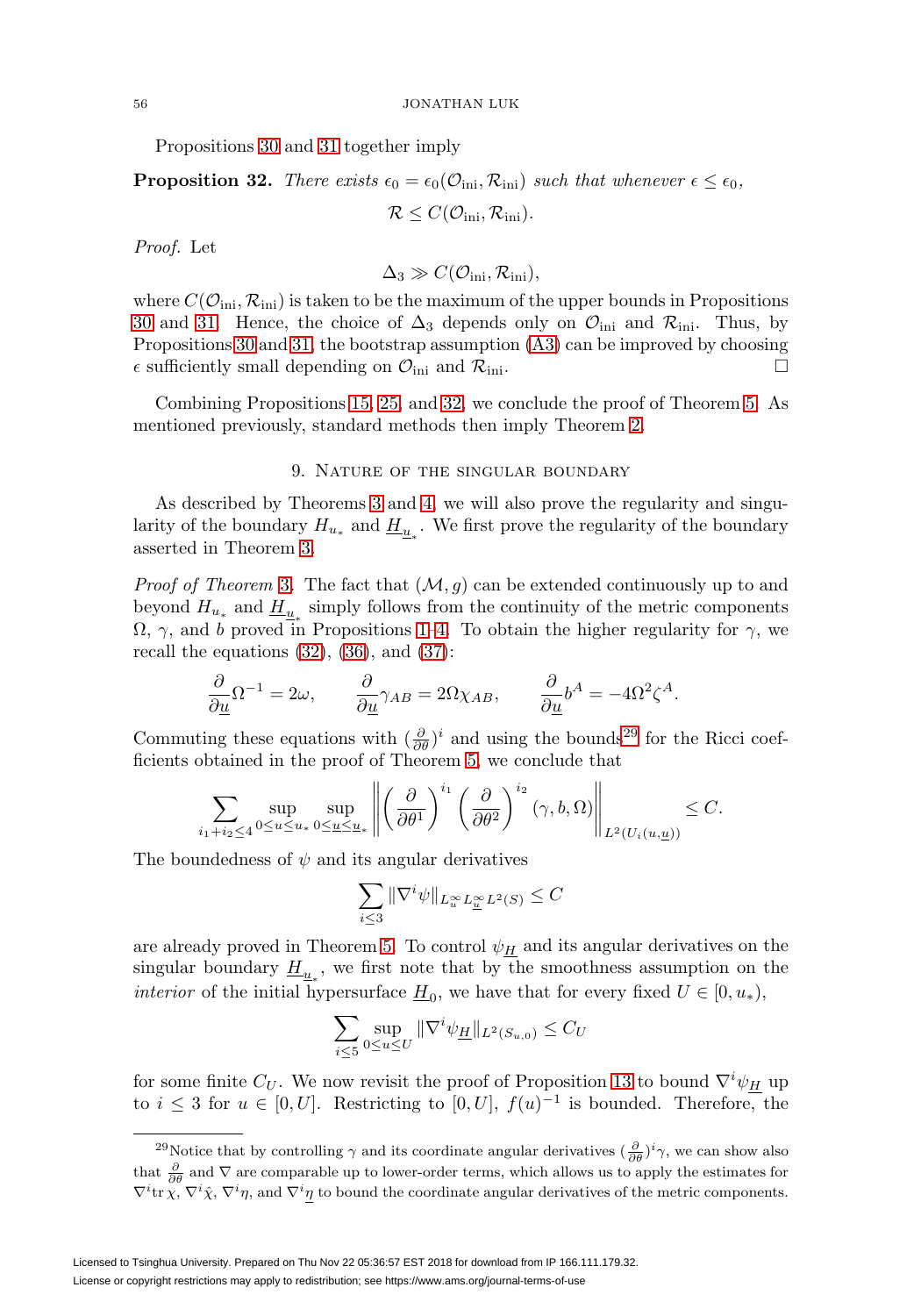estimates in  $(43)$ ,  $(44)$ , and  $(45)$  are bounded uniformly in u. Finally,  $(46)$  can be replaced by the estimate

$$
\begin{aligned} & \int_0^{\underline{u}} \sum_{i_1+i_2+i_3+i_4 \leq 3} \|\nabla^{i_1} \psi^{i_2} \nabla^{i_3} \psi_H \nabla^{i_4} \psi_{\underline{H}}\|_{L^2(S_{u,\underline{u}'})} d\underline{u}' \\ & \leq C \int_0^{\underline{u}} \left( \sum_{i_1 \leq 3} || \nabla^{i_1} \psi_H ||_{L^2(S_{u,\underline{u}'})} \right) \left( \sum_{i_2 \leq 3} \sup_{0 \leq \underline{u}'' \leq \underline{u}} || \nabla^{i_2} \psi_{\underline{H}} ||_{L^2(S_{u,\underline{u}'})} \right) d\underline{u}' . \end{aligned}
$$

Putting these bounds together, we have

$$
\sum_{i\leq 3}\sup_{0\leq u\leq U}\|\nabla^{i}\psi_{\underline{H}}\|_{L^{2}(S_{u,\underline{u}'})}\\\leq C_{U}+C\int_{0}^{\underline{u}}\left(\sum_{i_{1}\leq 3}\|\nabla^{i_{1}}\psi_{H}\|_{L^{2}(S_{u,\underline{u}'})}\right)\left(\sum_{i_{2}\leq 3}\sup_{0\leq \underline{u}^{\prime}\leq U\atop 0\leq \underline{u}^{\prime\prime}\leq \underline{u}^{\prime}}\|\nabla^{i_{2}}\psi_{\underline{H}}\|_{L^{2}(S_{u,\underline{u}^{\prime\prime}})}\right)d\underline{u}^{\prime},
$$

which implies

<span id="page-56-0"></span>(58) 
$$
\sum_{i \le 3} \sup_{\substack{0 \le u \le U \\ 0 \le u \le u_*}} \|\nabla^i \psi_{\underline{H}}\|_{L^2(S_{u,\underline{u}})} \le C_U
$$

after applying Gronwall's inequality.

To conclude the proof, it remains to control  $\nabla_3 \nabla^i \psi$  and  $\nabla_3 \nabla^i \psi_H$  for  $i \leq 2$ . Since  $\eta$  obeys a  $\nabla_3$  equation (see [\(9\)](#page-18-1)), by directly controlling the right-hand side of the null structure equation (commuted with angular derivatives) and using the bounds in Theorem [5,](#page-23-0) we get

$$
\sum_{i\leq 2}\sup_{\substack{0\leq u\leq U\\0\leq \underline{u}\leq \underline{u}_*}}\|\nabla_3\nabla^i \underline{\eta}\|_{L^2(S_{u,\underline{u}})}\leq C_U.
$$

To control the term  $\nabla_3 \nabla^i \eta$ , notice that combining the  $\nabla_3 \eta$  equation in [\(9\)](#page-18-1) and the equations in [\(7\)](#page-17-0), we have

$$
\nabla_3 \eta = -\nabla_3 \underline{\eta} + 2\nabla_3 \nabla (\log \Omega) = \underline{\chi} \cdot (\underline{\eta} - \eta) - \underline{\beta} - \nabla \underline{\omega} - 4 \underline{\omega} \nabla (\log \Omega) - 2 \underline{\chi} \cdot \nabla (\log \Omega).
$$

Upon expressing  $\beta$  in terms of  $\psi_{\underline{H}}$  using the Codazzi equation in [\(10\)](#page-18-0), commuting the equation with  $\nabla^i$ , and using the bound [\(58\)](#page-56-0), we get

<span id="page-56-1"></span>(59) 
$$
\sum_{i \leq 2} \sup_{\substack{0 \leq u \leq U \\ 0 \leq \underline{u} \leq \underline{u}_*}} \|\nabla_3 \nabla^i \eta\|_{L^2(S_{u,\underline{u}})} \leq C_U.
$$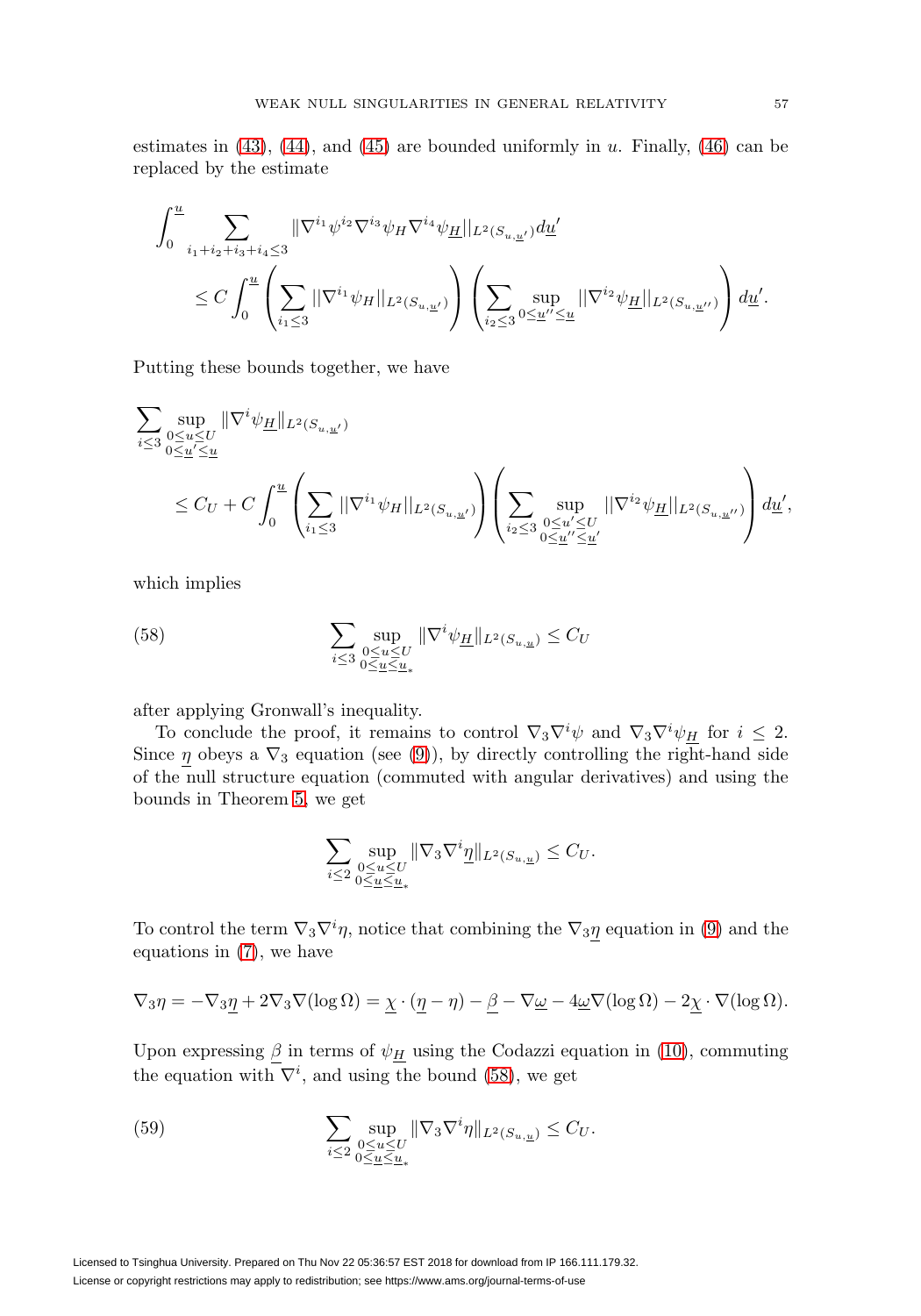Finally, we control the terms  $\nabla_3 \nabla^i \psi_{\underline{H}}$ . Commuting the null structure equations for  $\nabla_4 \psi_{\underline{H}}$  in [\(8\)](#page-18-2) and [\(9\)](#page-18-1) with  $\nabla_3 \nabla^i$ , we have

$$
\nabla_{4}\nabla_{3}\nabla^{i}\psi_{\underline{H}} \\
= \sum_{\substack{j_{1}+j_{2}+j_{3}+j_{4}=1\\i_{1}+i_{2}+i_{3}+i_{4}=i}} (\nabla^{i_{1}}\psi_{\underline{H}}^{j_{1}}\nabla_{3}^{j_{2}}\nabla^{i_{2}}\psi^{i_{3}}\nabla_{3}^{j_{3}}\nabla^{i_{4}}K + \nabla^{i_{1}}\psi_{\underline{H}}^{j_{1}}\nabla_{3}^{j_{2}}\nabla^{i_{2}}\psi^{i_{3}}\nabla_{3}^{j_{3}}\nabla^{i_{4}}\nabla\psi) \\
+ \sum_{\substack{j_{1}+j_{2}+j_{3}=1\\i_{1}+i_{2}+i_{3}+i_{4}+i_{5}=i}} \nabla^{i_{1}}\psi_{\underline{H}}^{j_{1}}\nabla_{3}^{j_{2}}\nabla^{i_{2}}\psi^{i_{3}}\nabla_{3}^{j_{3}}\nabla^{i_{4}}\psi\nabla^{i_{5}}\psi \\
+ \sum_{\substack{j_{1}+j_{2}+j_{3}+j_{4}=1\\i_{1}+i_{2}+i_{3}+i_{4}+i_{5}=i}} \nabla^{i_{1}}\psi_{\underline{H}}^{j_{1}}\nabla_{3}^{j_{2}}\nabla^{i_{2}}\psi^{i_{3}}\nabla_{3}^{j_{3}}\nabla^{i_{4}}\psi_{\underline{H}}\nabla_{3}^{j_{4}}\nabla^{i_{5}}\psi_{H}.
$$

Estimating directly the right-hand side of the null structure equations or the Bianchi equations, we can easily show that

$$
\sum_{i\leq 2}\sup_{0\leq u\leq U}\|\nabla_3(\nabla^i K,\nabla^i \underline{\eta},\nabla^i\psi_H)\|_{L^1_{\underline{u}}L^2(S)}\leq C_U.
$$

Using also [\(59\)](#page-56-1), we thus have

$$
\sum_{i\leq 2} \sup_{0\leq u\leq U} \|\nabla_3 \nabla^i \psi_{\underline{H}}\|_{L^2(S_{u,\underline{u}})}\n\n\leq C_U + C_U \int_0^{\underline{u}} \sum_{i_1+i_2+i_3+i_4\leq 2} \|\nabla^{i_1} \psi^{i_2} \nabla_3 \nabla^{i_3} \psi_{\underline{H}} \nabla^{i_4} \psi_H\|_{L^2(S_{u,\underline{u}'})} d\underline{u}'.
$$

Using Gronwall's inequality, we get

$$
\sum_{i\leq 2}\sup_{\substack{0\leq u\leq U\\0\leq \underline{u}\leq \underline{u}_*}}\|\nabla_3\nabla^i\psi_{\underline{H}}\|_{L^2(S_{u,\underline{u}})}\leq C_U.
$$

In particular combining the above estimates, we obtain

$$
\sum_{i \le 3 - j, j \le 1} \sup_{0 \le u \le U} \|\nabla^j \nabla^i (\psi_{\underline{H}}, \psi) \|_{L^2(S_{u,\underline{u}_*})} \le C_U
$$

on  $\underline{H}_{\underline{u}_*}$ , as desired.

Finally, we move to the proof of Theorem [4.](#page-11-0) First, we prove

<span id="page-57-0"></span>**Proposition 33.** Suppose, in addition to the assumptions in Theorem [2](#page-9-0),  $\hat{\chi}$  initially obeys

$$
\int_0^{\underline{u}_*} |\hat{\chi} \upharpoonright_{\gamma} (\underline{u}')|^2 d\underline{u}' = \infty,
$$

along an outgoing null generator  $\gamma$  of  $H_0$ . Let  $\Phi_u(\gamma)$  be the image of  $\gamma$  under the one-parameter family of diffeomorphisms generated by  $L$ . Then

$$
\int_0^{\underline{u}_*} (\operatorname{tr} \chi \upharpoonright_{\Phi_u(\gamma)} (\underline{u}'))^2 + |\hat{\chi} \upharpoonright_{\Phi_u(\gamma)} (\underline{u}')|^2 d\underline{u}' = \infty,
$$

holds for every  $0 \leq u \leq u_*$ .

Similarly suppose, in addition to the assumptions in Theorem [2](#page-9-0),  $\hat{\chi}$  initially obeys

$$
\int_0^{\underline{u}_*} |\hat{\underline{\chi}}| \, |\gamma(u')|^2 du' = \infty,
$$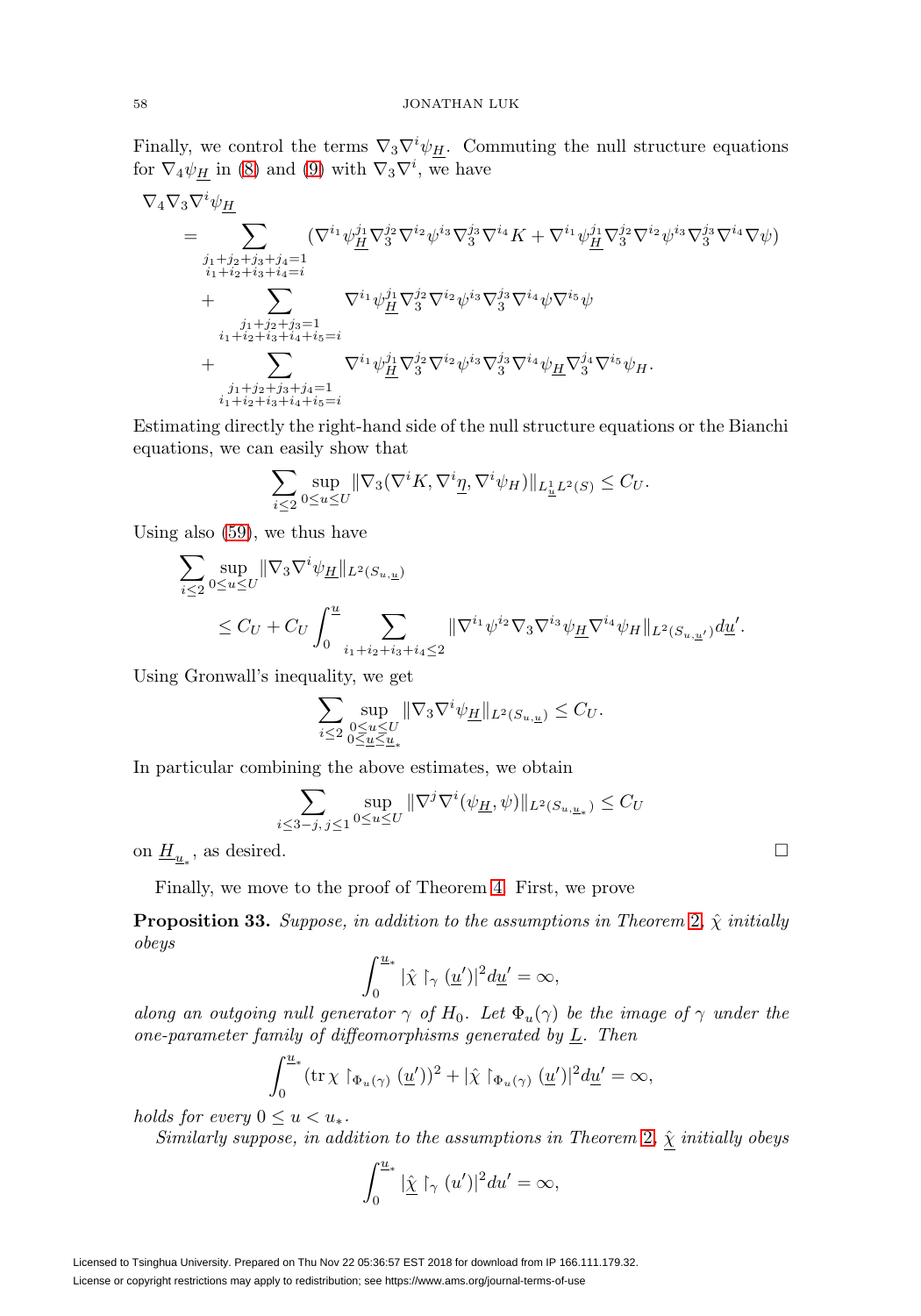along an outgoing null generator  $\gamma$  of  $\underline{H}_0$ . Let  $\underline{\Phi}_u(\gamma)$  be the image of  $\gamma$  under the one-parameter family of diffeomorphisms generated by L. Then

$$
\int_0^{u_*} (\operatorname{tr} \underline{\chi} \upharpoonright_{\Phi_{\underline{u}}(\gamma)} (u'))^2 + |\underline{\hat{\chi}} \upharpoonright_{\Phi_{\underline{u}}(\gamma)} (u')|^2 du' = \infty,
$$

holds for every  $0 \leq u \leq u_*$ .

*Proof.* Fix  $U \in (0, u_*)$ . Suppose

<span id="page-58-0"></span>(60) 
$$
\int_0^{\underline{u}_*} (\operatorname{tr} \chi \upharpoonright_{\Phi_U(\gamma)} (\underline{u}'))^2 d\underline{u}' < \infty.
$$

We want to show that under the assumption [\(60\)](#page-58-0), we have

$$
\int_0^{\underline{u}_*} |\hat{\chi}| \, \mathfrak{f}_{\Phi_U(\gamma)} ( \underline{u}') |^2 d\underline{u}' = \infty,
$$

which will then imply the desired conclusion.

Using [\(60\)](#page-58-0), define  $h : [0, \underline{u}_*) \to \mathbb{R}$  by

$$
h(\underline{u}) = |\text{tr}\,\chi\restriction_{\Phi_U(\gamma)} (\underline{u})|
$$

such that

$$
\int_0^{\underline{u}_*}h(\underline{u}')^2d\underline{u}'<\infty.
$$

Consider the following null structure equation for  $tr \chi$ :

$$
\nabla_3 \operatorname{tr} \chi + \operatorname{tr} \underline{\chi} \operatorname{tr} \chi = 2 \underline{\omega} \operatorname{tr} \chi - 2K + 2 \operatorname{div} \eta + 2 |\eta|^2.
$$

Along the integral curve of  $-e_3$  emanating from  $\Phi_u(\gamma)$ , we thus have

$$
\frac{d}{du} \left( e^{\int_U^u (\Omega \text{tr} \underline{\chi} - 2\Omega \underline{\omega}) \dagger_{\Phi_{u'}(\gamma)} (\underline{u}) du'} \text{tr} \chi \dagger_{\Phi_u(\gamma)} (u) \right)
$$
\n
$$
= e^{\int_U^u (\Omega \text{tr} \underline{\chi} - 2\Omega \underline{\omega}) \dagger_{\Phi_{u'}(\gamma)} (\underline{u}) du'} (-2K + 2 \text{div} \eta + 2|\eta|^2).
$$

By the estimates derived in the proof of Theorem [5,](#page-23-0)  $K$ ,  $\nabla \eta$ ,  $\eta$  are bounded and tr  $\underline{\chi}, \underline{\omega}$  are in  $L_u^1 L^\infty(S)$ . Therefore,

<span id="page-58-1"></span>(61) 
$$
|\text{tr}\,\chi\restriction_{\Phi_u(\gamma)} (\underline{u})| \le Ch(\underline{u}) \quad \text{for all } u.
$$

Consider the following null structure equation for  $\hat{\chi}$ :

$$
\nabla_3 \hat{\chi} + \frac{1}{2} \text{tr} \underline{\chi} \hat{\chi} = \nabla \widehat{\otimes} \eta + 2 \underline{\omega} \hat{\chi} - \frac{1}{2} \text{tr} \chi \hat{\underline{\chi}} + \eta \widehat{\otimes} \eta.
$$

Contract this equation with  $\hat{\chi}$  to get

$$
\frac{1}{2}\nabla_3|\hat{\chi}|^2 + \frac{1}{2}\text{tr}\,\underline{\chi}|\hat{\chi}|^2 - 2\underline{\omega}|\hat{\chi}|^2 = \left(\nabla\widehat{\otimes}\eta - \frac{1}{2}\text{tr}\,\chi\underline{\hat{\chi}} + \eta\widehat{\otimes}\eta\right)\cdot\hat{\chi},
$$

which implies

$$
\left|\nabla_3|\hat{\chi}| + \frac{1}{2}\mathrm{tr}\,\underline{\chi}|\hat{\chi}| - 2\underline{\omega}|\hat{\chi}|\right| \leq |\nabla\widehat{\otimes}\eta| + \left|\frac{1}{2}\mathrm{tr}\,\chi\hat{\underline{\chi}}\right| + |\eta\widehat{\otimes}\eta|.
$$

This implies that along the integral curve of  $e_3$ , we have

$$
\left| \frac{d}{du} \left( e^{\int_U^u \left( \frac{1}{2} \Omega \text{tr} \underline{\chi} - 2 \Omega \underline{\omega} \right) \dagger_{\Phi_{u'}(\gamma)} \left( \underline{u} \right) du'} \right| \hat{\chi} \right| \left|_{\Phi_u(\gamma)} \left( \underline{u} \right) \right| \right|
$$
  

$$
\leq 2e^{\int_U^u \left( \frac{1}{2} \Omega \text{tr} \underline{\chi} - 2 \Omega \underline{\omega} \right) \left|_{\Phi_{u'}(\gamma)} \left( \underline{u} \right) du'} \left( |\nabla \widehat{\otimes} \eta| + \left| \frac{1}{2} \text{tr} \chi \hat{\underline{\chi}} \right| + |\eta \widehat{\otimes} \eta| \right).
$$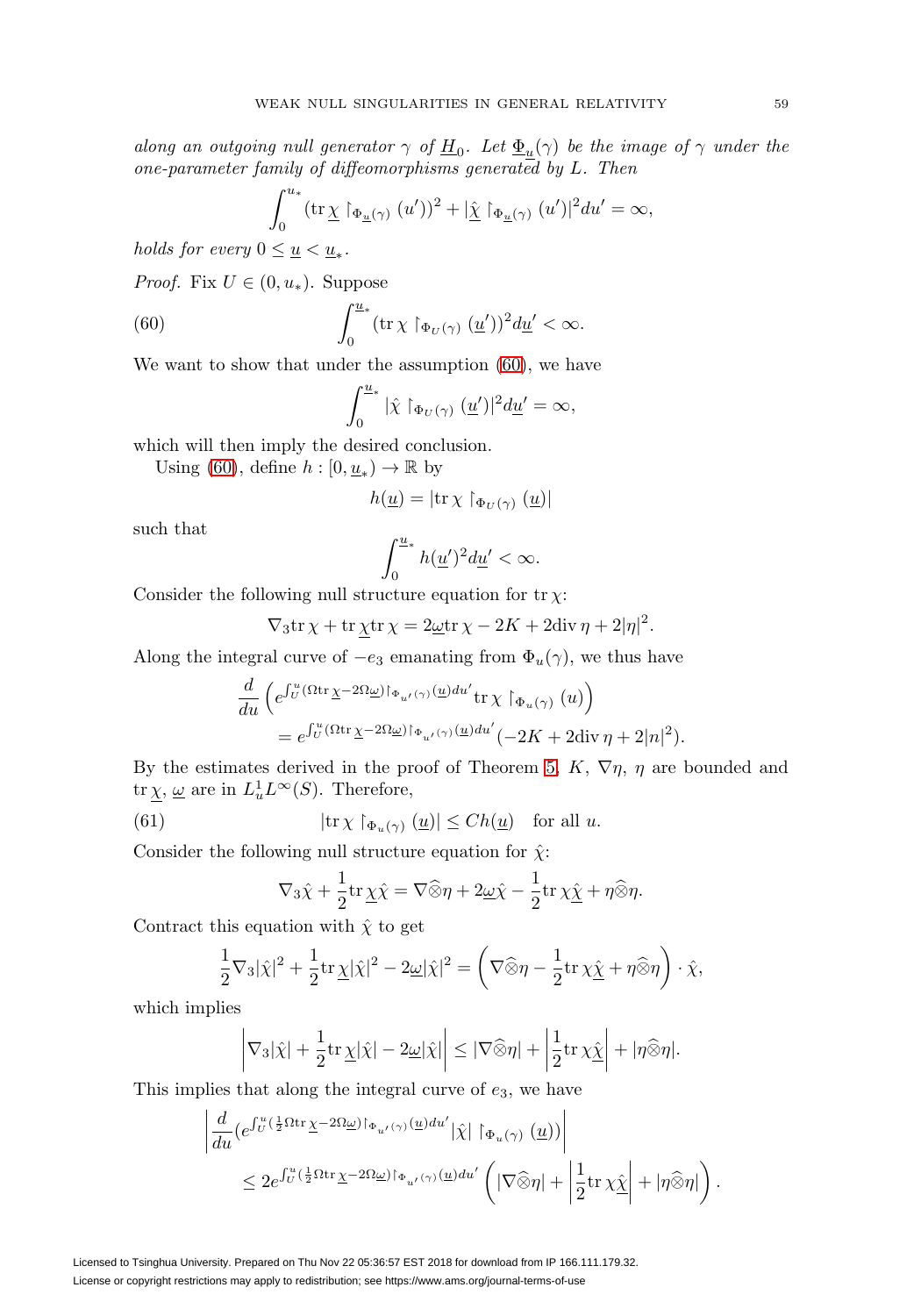Using again the fact that K,  $\nabla \eta$ ,  $\eta$ ,  $\mathrm{tr}\,\chi$ ,  $\hat{\chi}$ ,  $\underline{\omega}$  are bounded for  $u \leq U$ , as well as the estimate [\(61\)](#page-58-1), we have

$$
\left| \left( e^{\int_U^u (\frac{1}{2} \Omega \text{tr} \underline{\chi} - 2\Omega \underline{\omega}) \dagger_{\Phi_{u'}(\gamma)} (\underline{u}) du'} |\hat{\chi}| \left|_{\Phi_u(\gamma)} (\underline{u}) \right. \right) - \left( e^{\int_U^u (\frac{1}{2} \Omega \text{tr} \underline{\chi} - 2\Omega \underline{\omega}) \dagger_{\gamma} (\underline{u}) du'} |\hat{\chi}| \left|_{\gamma} (\underline{u}) \right) \right| \right|
$$
  
\$\leq C\_U (1 + h(\underline{u})).

Notice that  $e^{\int_{U}^{u}(\frac{1}{2}\Omega \text{tr}\underline{\chi}-2\Omega \underline{\omega})\dagger_{\Phi_{u'}(\gamma)}(\underline{u})du'}$  is bounded above and below uniformly in  $\underline{u}$ . Taking the  $L^2_{\underline{u}}$  norm implies that for  $u \leq U$ , we have

$$
\int_0^{\underline{u}_*} |\hat{\chi}| \, |\Phi_{u}(\gamma) ( \underline{u}')|^2 d\underline{u}' \geq c \int_0^{\underline{u}_*} |\hat{\chi}| \, |\gamma ( \underline{u}')|^2 d\underline{u}' - C - C \int_0^{\underline{u}_*} h^2(\underline{u}') d\underline{u}' = \infty
$$

by the assumption of the proposition. The blowup for  $\chi$  can be proved in a similar manner.  $\Box$ 

This implies

**Proposition 3[4](#page-11-0).** Suppose the assumptions of Theorem 4 hold. Then, in a neighborhood of any point on  $\underline{H}_{\underline{u}_*}$ ,  $|\chi|^2$  is not integrable with respect to the spacetime volume form. Similarly, in a neighborhood of any point on  $H_{u_*}$ ,  $|\underline{\chi}|^2$  is not integrable with respect to the spacetime volume form.

*Proof.* We begin with  $|\chi|^2$  near  $H_{u_*}$ . By definition, the image of the initial incoming null generator under the map  $\underline{\Phi}_u$  defined in Proposition [33](#page-57-0) has constant  $\underline{u}$ ,  $\theta^1$ , and  $\theta^2$  values. Also, by Propositions [1](#page-27-3) and [2,](#page-28-2) the spacetime volume element  $2\Omega^2\sqrt{\det\gamma}$ is bounded uniformly above and below. Therefore, for any neighborhood  $N$  of  $p = (u, \underline{u}_*, \theta^1, \theta^2) \in \underline{H}_{\underline{u}_*}$ , we have

$$
\int_{\mathcal{N}} ((\operatorname{tr} \underline{\chi})^2 + |\underline{\hat{\chi}}|^2)
$$
\n
$$
\geq c \int_{\theta^2 - \delta}^{\theta^2 + \delta} \int_{\theta^1 - \delta}^{\theta^1 + \delta} \int_{u - \delta}^{u + \delta} \int_{\underline{u}_* - \delta}^{\underline{u}_*} ((\operatorname{tr} \underline{\chi})^2 + |\underline{\hat{\chi}}|^2) (u', \underline{u}', (\theta^1)', (\theta^2)') d\underline{u}' du' d(\theta^1)' d(\theta^2)'
$$
\n
$$
= \infty,
$$

by Proposition [33.](#page-57-0)

To prove the corresponding statement for  $|\chi|^2$  near  $\underline{H}_{\underline{u}_*}$ , we first change to the coordinate system  $(u, \underline{u}, \tilde{\theta}^1(\underline{u}; u, \theta), \tilde{\theta}^2(\underline{u}; u, \theta))$  such that  $\underline{L} = \frac{\partial}{\partial u}$ . This coordinate system can be constructed by solving the ordinary differential equations

$$
\frac{d}{du}\tilde{\theta}^A(u; \underline{u}, \theta) = -b^A(u, \underline{u}, \tilde{\theta}^1, \tilde{\theta}^2),
$$

with initial condition<sup>[30](#page-59-0)</sup>

$$
\tilde{\theta}^A(0; \underline{u}, \theta) = \theta^A.
$$

<span id="page-59-0"></span><sup>&</sup>lt;sup>30</sup>We note that since we do not have a global coordinate chart on  $S_{0,0}$ , the above ODE only makes sense in  $(\Phi_u \circ \underline{\Phi}_u)(U_i) \cap (\underline{\Phi}_u \circ \Phi_u)(U_j)$ , where  $U_i$ ,  $U_j$  are coordinate charts on  $S_{0,0}$  and  $\Phi_u$  and  $\underline{\Phi}_u$  are as defined in Proposition [33.](#page-57-0) Nevertheless, since  $\Phi_u \circ \underline{\Phi}_u$  and  $\underline{\Phi}_u \circ \Phi_u$  are both diffeomorphisms between  $S_{0,0}$  and  $S_{u,\underline{u}}$ , for every point  $p \in S_{u,\underline{u}}$ , there exists i and j such that  $p \in (\Phi_u \circ \underline{\Phi}_u)(U_i) \cap (\underline{\Phi}_u \circ \Phi_u)(U_j)$ , where this change of coordinates makes sense.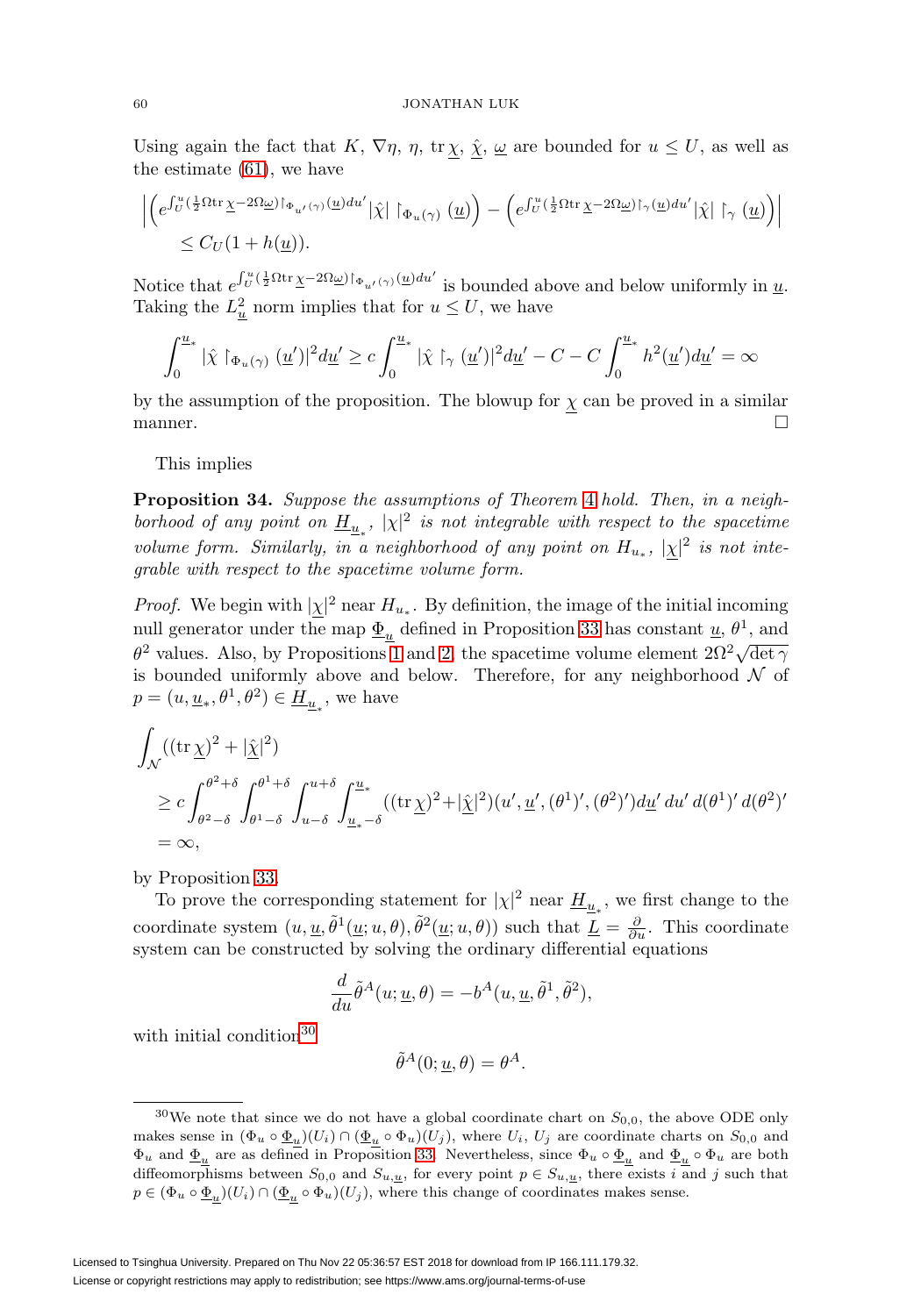By [\(37\)](#page-29-0), as well as the estimates for  $\zeta$ ,  $\Omega$  and their derivatives,  $b^A$  and the following first derivatives of  $b^A$  are uniformly bounded:

$$
|b^A|, \left|\frac{\partial b^A}{\partial \underline{u}}\right|, \left|\frac{\partial b^A}{\partial \theta^B}\right| \leq C.
$$

Therefore,

$$
\left|\frac{\partial \tilde{\theta}^A}{\partial u}\right|, \left|\frac{\partial \tilde{\theta}^A}{\partial \underline{u}}\right|, \left|\frac{\partial \tilde{\theta}^A}{\partial \theta^B}\right| \leq C.
$$

In the new coordinate system, we apply the same argument as in the case for  $|\chi|^2$ near  $H_{u_*}$  and have the estimate

$$
\int_{\mathcal{N}} \left( (\operatorname{tr} \chi)^2 + |\hat{\chi}|^2 \right) = \infty
$$

for any neighborhood  $\mathcal N$  of any point  $p \in \underline{H}_{\underline{u}_*}$ , as desired.

Finally, this allows us to conclude that the Christoffel symbols do not belong to  $L^2$ :

**Proposition 35.** Suppose the assumptions of Theorem [4](#page-11-0) hold. Then, the Christoffel symbols in the  $(u, \underline{u}, \theta^1, \theta^2)$  coordinate system are not in  $L^2$  in a neighborhood of any point on  $H_{u_*}$  or  $\underline{H}_{\underline{u}_*}$ .

*Proof.* Recall that the metric in the  $(u, \underline{u}, \theta^1, \theta^2)$  coordinates takes the form

$$
g = -2\Omega^2 (du \otimes d\underline{u} + d\underline{u} \otimes du) + \gamma_{AB} (d\theta^A - b^A du) \otimes (d\theta^B - b^B du).
$$

Note that

$$
g^{u\underline{u}} = -\frac{1}{2}\Omega^{-2}, \qquad g^{u\alpha} = 0 \text{ for } \alpha \neq \underline{u}.
$$

One computes that

$$
\Gamma_{AB}^u = -\frac{1}{2}g^{u\underline{u}}\frac{\partial}{\partial \underline{u}}g_{AB} = \frac{1}{4\Omega^2}\frac{\partial}{\partial \underline{u}}\gamma_{AB} = \frac{1}{2\Omega}\chi_{AB}.
$$

Since  $\frac{1}{2} \leq \Omega \leq 2$  and  $\gamma$  is uniformly bounded and positive definite,  $\Gamma_{AB}^u$  is not in  $L^2$ in a neighborhood of any point on the singular boundary  $\underline{H}_u$  in the  $(u, \underline{u}, \theta^1, \theta^2)$ coordinate system.

To show that the incoming hypersurface  $H_{u_*}$  is singular, first notice that

$$
g^{\underline{u}u} = -\frac{1}{2}\Omega^{-2}
$$
,  $g^{\underline{u}A} = -\frac{1}{2}\Omega^{-2}b^A$ ,  $g^{\underline{u}u} = 0$ .

We then compute

$$
\Gamma_{AB}^{u} = \frac{1}{2} g^{\mu u} \left( \frac{\partial}{\partial \theta^{A}} g_{Bu} + \frac{\partial}{\partial \theta^{B}} g_{Au} - \frac{\partial}{\partial u} g_{AB} \right)
$$
  
+ 
$$
\frac{1}{2} g^{\mu C} \left( \frac{\partial}{\partial \theta^{B}} g_{AC} + \frac{\partial}{\partial \theta^{A}} g_{BC} - \frac{\partial}{\partial \theta^{C}} g_{AB} \right)
$$
  
= 
$$
\frac{1}{4\Omega^{2}} \left( \frac{\partial}{\partial u} \gamma_{AB} - \frac{\partial}{\partial \theta^{B}} (\gamma_{AC} b^{C}) - \frac{\partial}{\partial \theta^{A}} (\gamma_{BC} b^{C}) \right)
$$
  
- 
$$
-b^{C} \left( \frac{\partial}{\partial \theta^{B}} \gamma_{AC} + \frac{\partial}{\partial \theta^{A}} \gamma_{BC} - \frac{\partial}{\partial \theta^{C}} \gamma_{AB} \right) \right)
$$
  
= 
$$
\frac{1}{2\Omega} \chi_{AB} + \text{regular terms},
$$

Licensed to Tsinghua University. Prepared on Thu Nov 22 05:36:57 EST 2018 for download from IP 166.111.179.32. License or copyright restrictions may apply to redistribution; see https://www.ams.org/journal-terms-of-use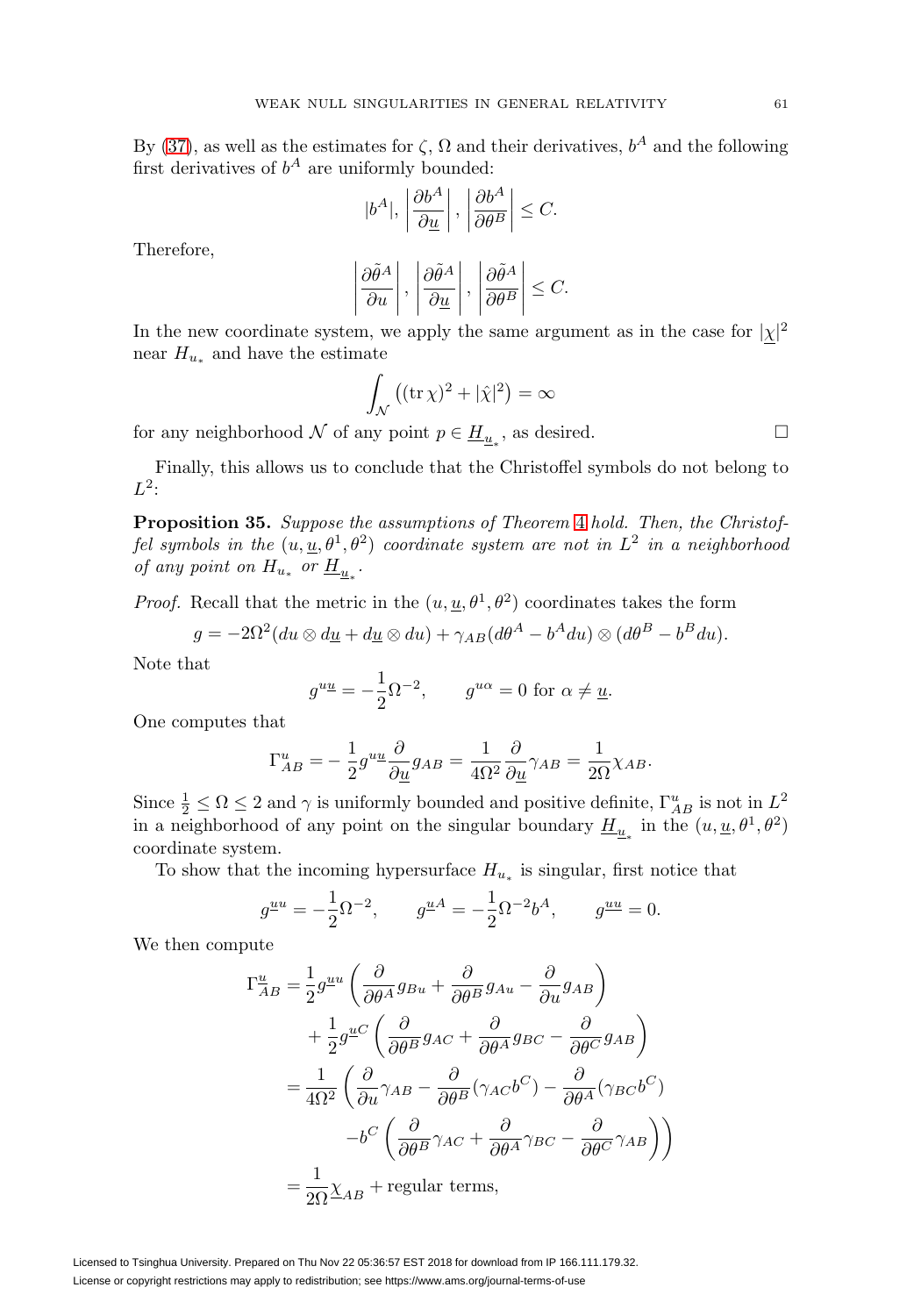#### 62 JONATHAN LUK

where the regular terms denote metric components and their derivatives that are uniformly bounded by the estimates proved in the previous sections. By the same reasoning as in the case near  $\underline{H}_{\underline{u}_*}$ ,  $\Gamma^{\underline{u}^-}_{AB}$  is not in  $L^2$  in a neighborhood of any point on the singular boundary  $H_{u_*}$  in the  $(u, \underline{u}, \theta^1, \theta^2)$  coordinate system.

This concludes the proof of Theorem [4.](#page-11-0)

#### 10. Acknowledgments

The author thanks Mihalis Dafermos for suggesting the problem and sharing many insights from the works [\[7–](#page-61-0)[9\]](#page-61-4) as well as offering valuable comments on an earlier version of the manuscript. He thanks Igor Rodnianski for very helpful suggestions. He also thanks Spyros Alexakis, Amos Ori, and Yakov Shlapentokh-Rothman for stimulating discussions. Finally, he is grateful for the suggestions given by the anonymous referees.

Most of the work was carried out when the author was at Princeton University and University of Pennsylvania.

#### **REFERENCES**

- <span id="page-61-9"></span>[1] A. Bonanno, S. Droz, W. Israel, and S. M. Morsink, Structure of the charged spherical black hole interior, Proc. Roy. Soc. London Ser. A **450** (1995), no. 1940, 553–567, DOI 10.1098/rspa.1995.0100. M[R1356176](http://www.ams.org/mathscinet-getitem?mr=1356176)
- [2] P. R. Brady and J. D. Smith, Black hole singularities: a numerical approach, Phys. Rev. Lett. **75** (1995), no. 7, 1256–1259, DOI 10.1103/PhysRevLett.75.1256. M[R1343439](http://www.ams.org/mathscinet-getitem?mr=1343439)
- <span id="page-61-10"></span>[3] L. M. Burko, Structure of the black hole's Cauchy-horizon singularity, Phys. Rev. Lett. **79** (1997), no. 25, 4958–4961, DOI 10.1103/PhysRevLett.79.4958. M[R1487881](http://www.ams.org/mathscinet-getitem?mr=1487881)
- <span id="page-61-5"></span>[4] S. Chandrasekhar and J. B. Hartle, On crossing the Cauchy horizon of a Reissner– Nordström black-hole, Proc. Roy. Soc. London Ser. A **384** (1982), no. 1787, 301–315, DOI 10.1098/rspa.1982.0160. M[R684313](http://www.ams.org/mathscinet-getitem?mr=684313)
- <span id="page-61-2"></span>[5] D. Christodoulou, The formation of black holes in general relativity, EMS Monographs in Mathematics, European Mathematical Society (EMS), Zürich, 2009. M[R2488976](http://www.ams.org/mathscinet-getitem?mr=2488976)
- <span id="page-61-12"></span>[6] D. Christodoulou and S. Klainerman, The global nonlinear stability of the Minkowski space, Princeton Mathematical Series, vol. 41, Princeton University Press, Princeton, NJ, 1993. M[R1316662](http://www.ams.org/mathscinet-getitem?mr=1316662)
- <span id="page-61-0"></span>[7] M. Dafermos, Stability and instability of the Cauchy horizon for the spherically symmetric Einstein-l,kmjnhbgvfMaxwell-scalar field equations, Ann. of Math. (2) **158** (2003), no. 3, 875– 928, DOI 10.4007/annals.2003.158.875. M[R2031855](http://www.ams.org/mathscinet-getitem?mr=2031855)
- <span id="page-61-1"></span>[8] M. Dafermos, The interior of charged black holes and the problem of uniqueness in general relativity, Comm. Pure Appl. Math. **58** (2005), no. 4, 445–504, DOI 10.1002/cpa.20071. M[R2119866](http://www.ams.org/mathscinet-getitem?mr=2119866)
- <span id="page-61-4"></span>[9] M. Dafermos, Black holes without spacelike singularities, Comm. Math. Phys. **332** (2014), no. 2, 729–757, DOI 10.1007/s00220-014-2063-4. M[R3257661](http://www.ams.org/mathscinet-getitem?mr=3257661)
- <span id="page-61-3"></span>[10] M. Dafermos and I. Rodnianski, A proof of Price's law for the collapse of a self-gravitating scalar field, Invent. Math. **162** (2005), no. 2, 381–457, DOI 10.1007/s00222-005-0450-3. M[R2199010](http://www.ams.org/mathscinet-getitem?mr=2199010)
- <span id="page-61-7"></span>[11] M. Dafermos and I. Rodnianski, The black hole stability problem for linear scalar perturbations, in Proceedings of the Twelfth Marcel Grossmann Meeting on General Relativity (T. Damour et al., Eds.), World Scientific, Singapore, 2011, pp. 132–189.
- <span id="page-61-8"></span>[12] W. A. Hiscock, Evolution of the interior of a charged black hole, Phys. Lett. A **83** (1981), no. 3, 110–112, DOI 10.1016/0375-9601(81)90508-9. M[R617171](http://www.ams.org/mathscinet-getitem?mr=617171)
- <span id="page-61-6"></span>[13] S. Hod and T. Piran, Mass inflation in dynamical gravitational collapse of a charged scalar field, Phys. Rev. Lett. **81** (1998), 1554–1557.
- <span id="page-61-11"></span>[14] K. A. Khan and R. Penrose, Scattering of two impulsive gravitational plane waves, Nature **229** (1971), 185–186.